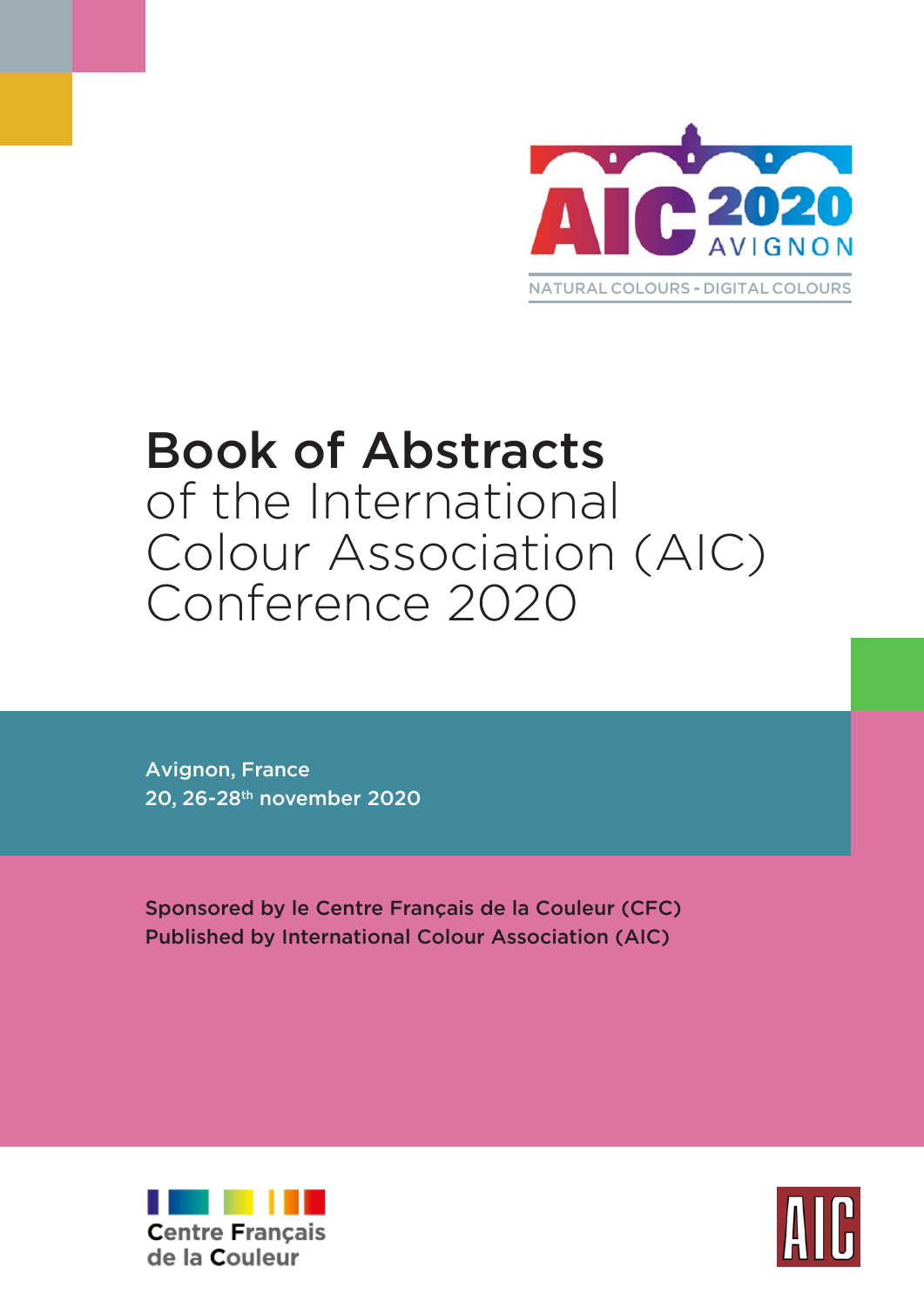This publication includes abstracts of the keynote, oral and poster papers presented in the International Colour Association (AIC) Conference 2020. The theme of the conference was Natural Colours - Digital Colours. The conference, organised by the Centre Français de la Couleur (CFC), was held in Avignon, France on 20, 26-28<sup>th</sup> November 2020. That conference, for the first time, was managed online and onsite due to the sanitary conditions provided by the COVID-19 pandemic.

More information in: **www.aic2020.org**.

© 2020 International Colour Association (AIC) International Colour Association Incorporated PO Box 764 Newtown NSW 2042 Australia www.aic-colour.org All rights reserved.

#### **DISCLAIMER**

Matters of copyright for all images and text associated with the papers within the Proceedings of the International Colour Association (AIC) 2020 and Book of Abstracts are the responsibility of the authors. The AIC does not accept responsibility for any liabilities arising from the publication of any of the submissions.

#### **COPYRIGHT**

Reproduction of this document or parts thereof by any means whatsoever is prohibited without the written permission of the International Colour Association (AIC).

All copies of the individual articles remain the intellectual property of the individual authors and/or their affiliated institutions.

Graphic design I Stéphanie Cormier I Le Studio d'exées I [lestudiodexees.fr](http://lestudiodexees.fr)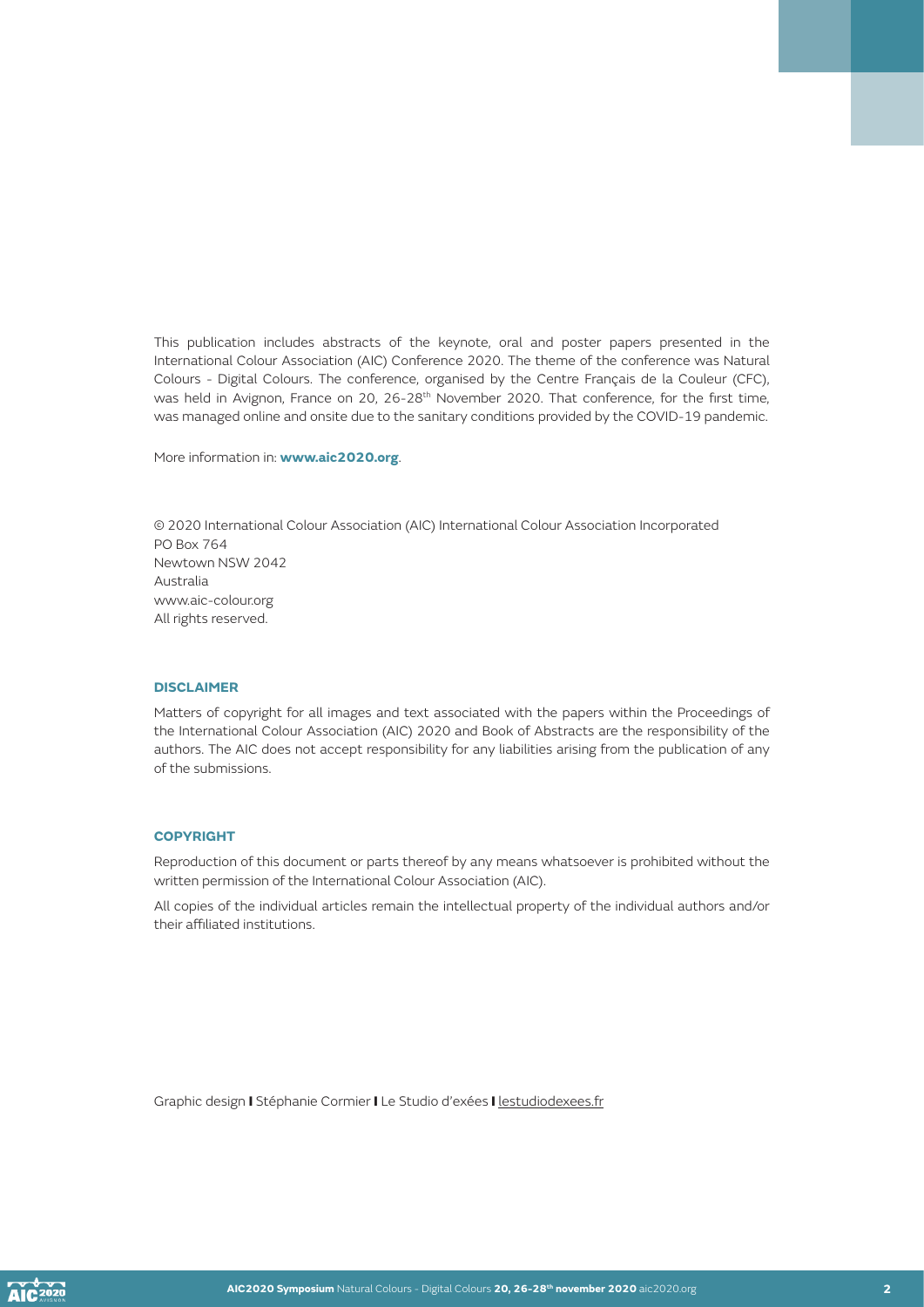## Table of contents

#### **ORAL PRESENTATIONS 4**

## **COLOUR, ENVIRONMENT AND SUSTAINABILITY 5**

- **SESSION 1** Materials and applications Sciences and industries: structural colours, natural colorants, bio-inspired pigments (food, cosmetics, paints, textiles…)
- **SESSION 2** Sustainability, health, biodiversity, lifespace, landscape, urban planning, building materials, etc.

#### **COLOUR AND HERITAGE 22**

- **SESSION 3** Material approach: past and future architecture, natural ligthing, materail and digital restoration, art materials, 3D digitization technologies…
- **SESSION 4** Cultural approach intangible heritage and knowhow, language, anthropology, teaching colour…

#### **PERCEPTION, CAPTATION AND COLOUR CREATION 43**

- **SESSION 5** Scientific Dimension and economical impact Human, animal and machine Vision ; economic impacts ; design, marketing, packaging…
- **SESSION 6** Social and cultural extents, New kind of knowledge and cultural dissemination (sound and light show, digital devices and human interaction), artwork reproduction, new fields of creation and digital colour fidelity to natural colours, ethics and virtual or real artwork restoration, virtual/real make-up, etc. **POSTERS SESSIONS**<br> **POSTERS SESSIONS**<br> **POSTERS SESSIONS**<br> **POSTERS SESSIONS**<br> **POSTERS SESSIONS**<br> **POSTERS SESSIONS**<br> **POSTERS SESSIONS**<br> **POSTERS SESSIONS**<br> **POSTERS SESSIONS**<br> **POSTERS SESSIONS**<br> **POSTERS SESSIONS**<br> **P**

#### **DIGITAL COLOUR AND VIRTUAL WORLD 59**

- **SESSION 7** Technology, Colorimetry and instrumentation, spectral image synthesis, display devices (TV, video, mobilephone, overhead projector, Head Mounted Display, etc.), 2D and 3D digital printing, lighting, physics of colour, etc.
- **SESSION 8** Interaction between natural colours and digital colours, applications. Virtual Reality, Augmented Reality, Diminished Reality, image analysis, image synthesis, graphics creation and applications (movie industry, video games, medecine, odontology, prothesis fabrication, building and construction, etc.)

**AIC**<sup>2020</sup>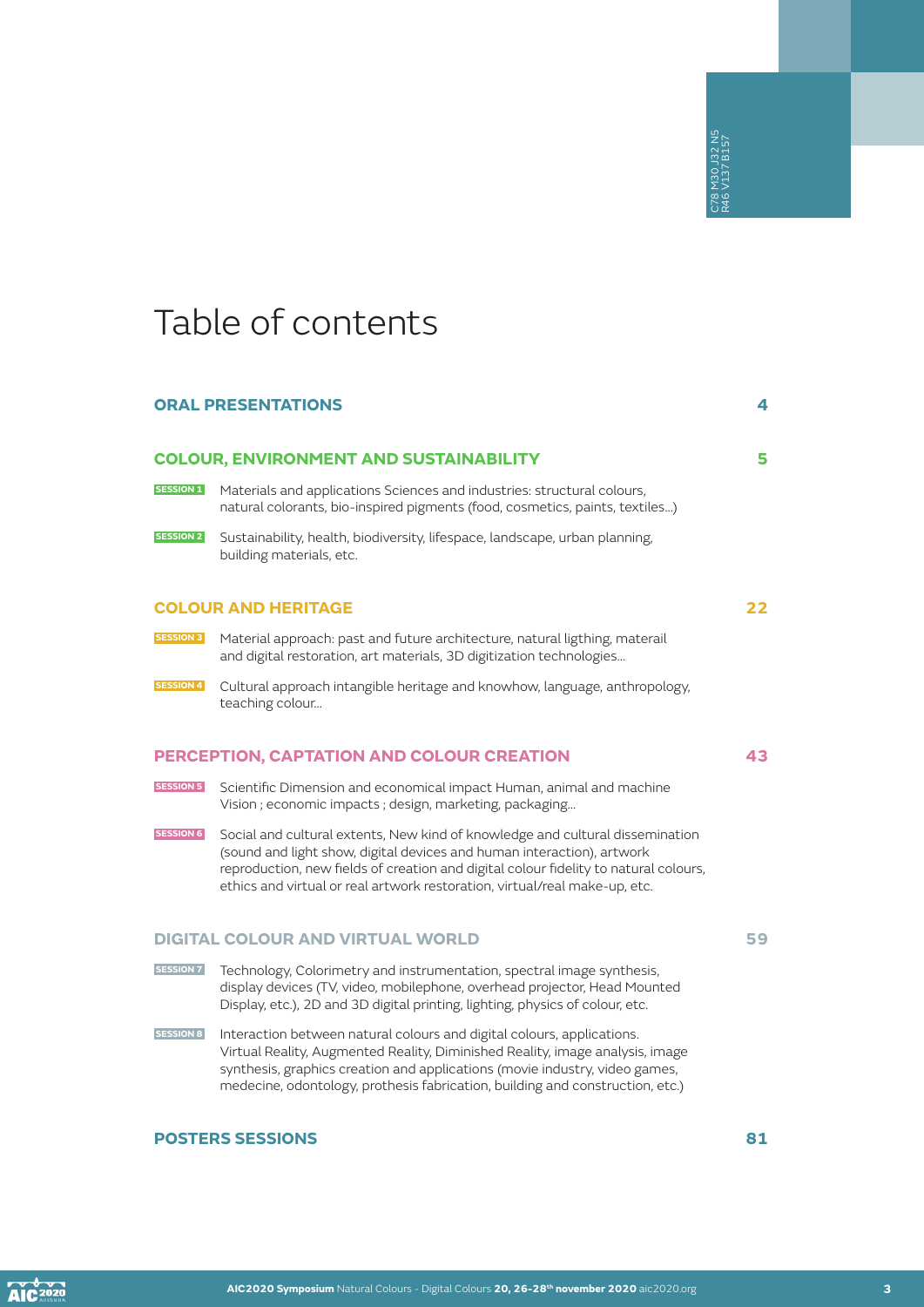# ORAL PRESENTATIONS

8 M30 J32 N5<br>6 V137 B157 C78 M30 J32 N5 R46 V137 B157

#### **SESSION 1**

005 I 056 I 089 I 094 I 106 I 109 I 147 I 148

**SESSION 2**

006 I 024 I 025 I 077 I 078 I 096 I 131 I 135

**SESSION 3**

011 I 013 I 019 I 023 I 047 I 052 I 092 I 143 I 145 I 146

#### **SESSION 4**

020 I 028 I 032 I 034 I 041 I 044 I 055 I 057 I 073 I 084

#### **SESSION 5**

016 I 022 I 029 I 035 I 039 I 048 I 068 I 095 I 101 I 114

#### **SESSION 6**

051 I 066 I 080 I 105 I 130

#### **SESSION 7**

001 I 026 I 061 I 083 I 086 I 108 I 113 I 115 I 116 I 117 I 118 I 136

#### **SESSION 8**

040 I 046 I 053 I 054 I 059 I 111 I 119 I 121 I 124

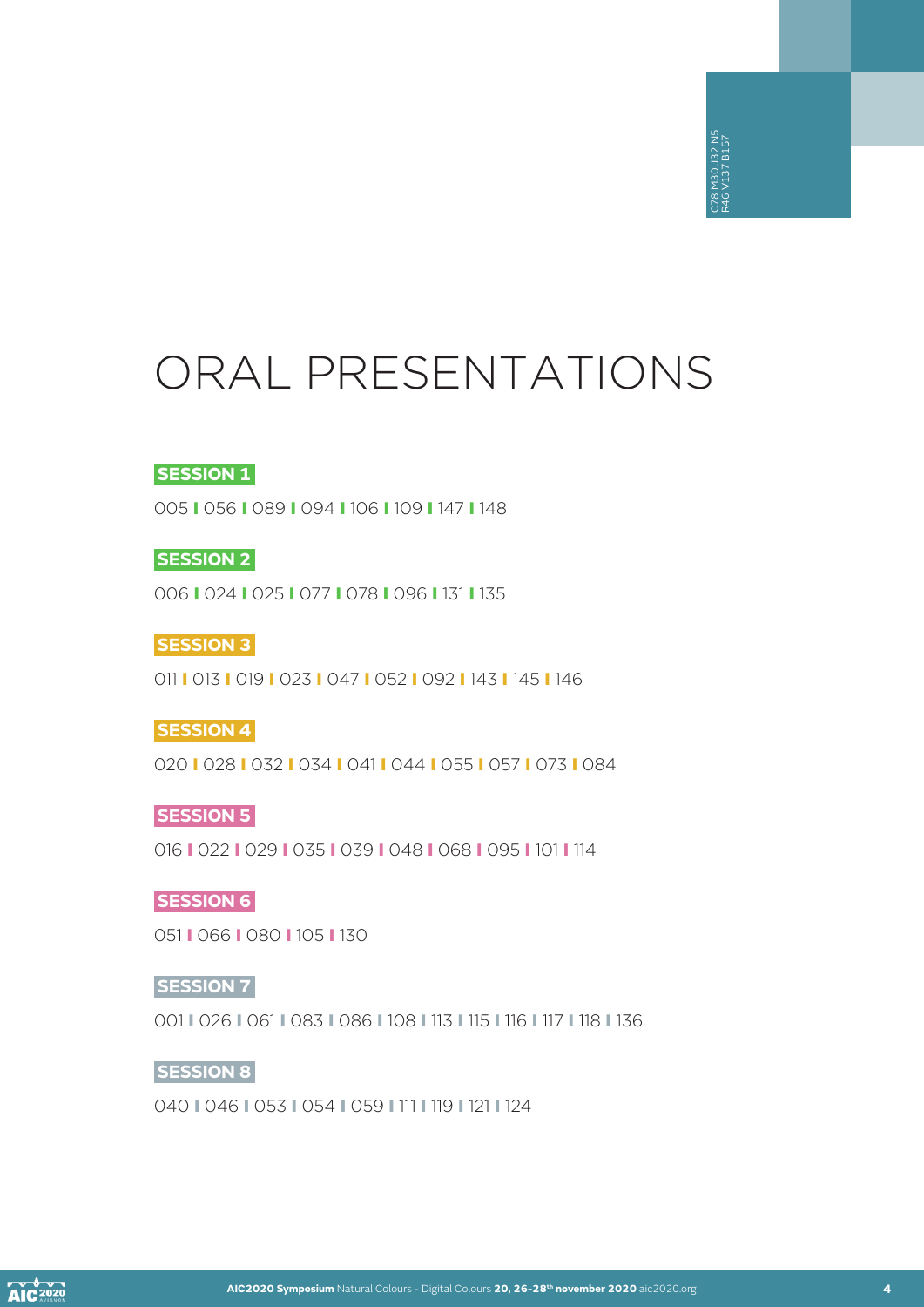## **SESSIONS 1 & 2** COLOUR, ENVIRONMENT AND SUSTAINABILITY

C65 M00 J87 N00 R99 V180 B75

#### **SESSION 1**

Materials and applications Sciences and industries: structural colours, natural colorants, bio-inspired pigments (food, cosmetics, paints, textiles…)

Part 1 005 056 089 094 Part 2 106 109 147 148

#### **SESSION 2**

Sustainability, health, biodiversity, lifespace, landscape, urban planning, building materials, etc.

Part 1 006 024 025 077 Part 2 078 096 131 135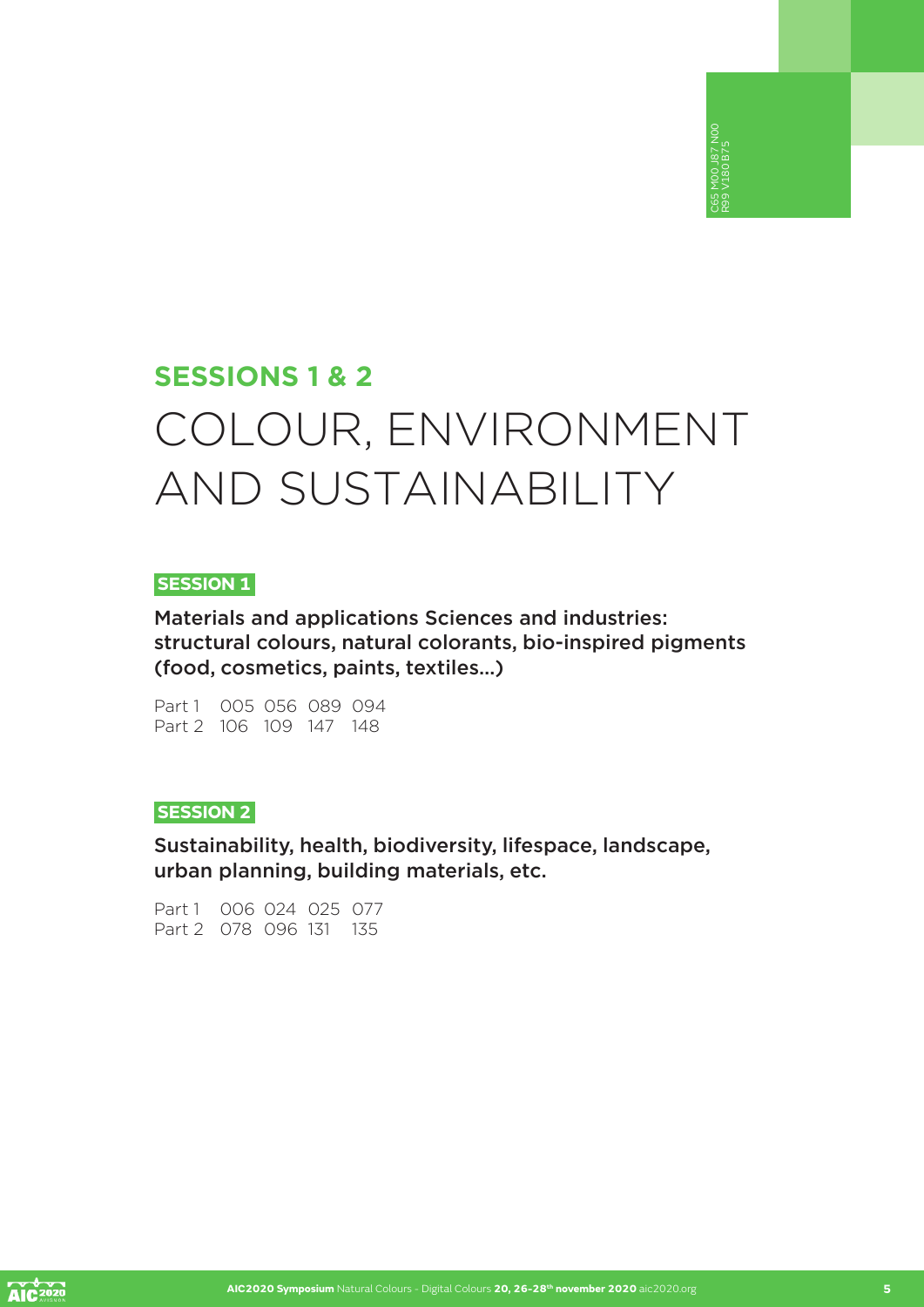## From the design to the sale of make-up product shades: contribution of the expertise of colourists in research and development

#### Hélène de Clermont-Gallerande•

CHANEL Parfum Beauté, Innovation & Devlopment Make-Up Formulae, Pantin, France •Corresponding author: helene.declermontgallerande@chanel.com

At CHANEL, colour is both a heritage and a source of innovation that allows to offer approximately 350 new shades every year. This colour heritage includes the five colours that Gabrielle Chanel liked to surround herself with: red, black, white, beige and gold. The designer who creates a seasonal makeup collection takes into account their own inspiration, their vision of current trends... They also need to consider the needs of the customers, and how to juxtapose new seasonal shades in an existing product range, while avoiding duplication.

The shades are chosen one and a half to two years before the collection is launched. The inspiration is then translated into a «brief», i.e. into «words» and material samples. This must be accurate so that the scientists can transpose the colours as faithfully as possible.

The colourists' work begins 15 months before the launch. Tone, undertone, opacity, brightness, reflection… Each colour developed is studied in its colorimetric composition to meet the target. The proportions of each pigment needed to achieve the shade are determined and the behaviour of the pigment when diluted is anticipated. Regulatory constraints are respected: the chemical nature of the pigments contained in the formula depends on where on the face the product is applied. All references are validated no later than 12 months before launch. A spectrocolorimetric measurement is carried out to establish the industrial specifications for the manufacturing phase, which can take place several months after the colour has been validated.

The pilot phase focuses on the impact of the manufacturing equipment and of the increase in the quantity manufactured on the colour. Dispersion of pigments is optimised as the procedure is developed. The shade is compared with that of the laboratory to verify the homothety. A file including the rules for correction is sent to the industrial teams so they can adjust the formula to absorb the inevitable colorimetric variability of the pigments and pearlescent materials.

The quality laboratory compares the batch of pigments received with a benchmark and with previous batches in order to detect any deviation in colour. Pigment grinding, which enables optimum dispersion, undergoes similar controls. The spectrocolorimetric measurements on pigments and the grinding processes make it possible to determine a usability factor called colour strength and to adjust the pigment formula transmitted to the manufacturing plants. Visual and instrumental methods are used to establish the conformity of a finished product to a benchmark.

Marketing orchestrates the launch of new products. It defines strategy and sales forecasts. Architectural design is used to showcase the colour at the point of sale. The tilt at which tester products are displayed and the lighting are designed to allow customers to see the shades and view the range in the best possible conditions. The colour is reproduced in printed or digital form so it can be presented and promoted. The colours wanted by the designer must appear on all forms of advertising.

During the whole processus, the colourists will check and validate the colours reproductibility: they have essential and rare skills.

#### KEYWORDS

*make-up* I *colourists* I *research & development* I *design* I *cosmetics*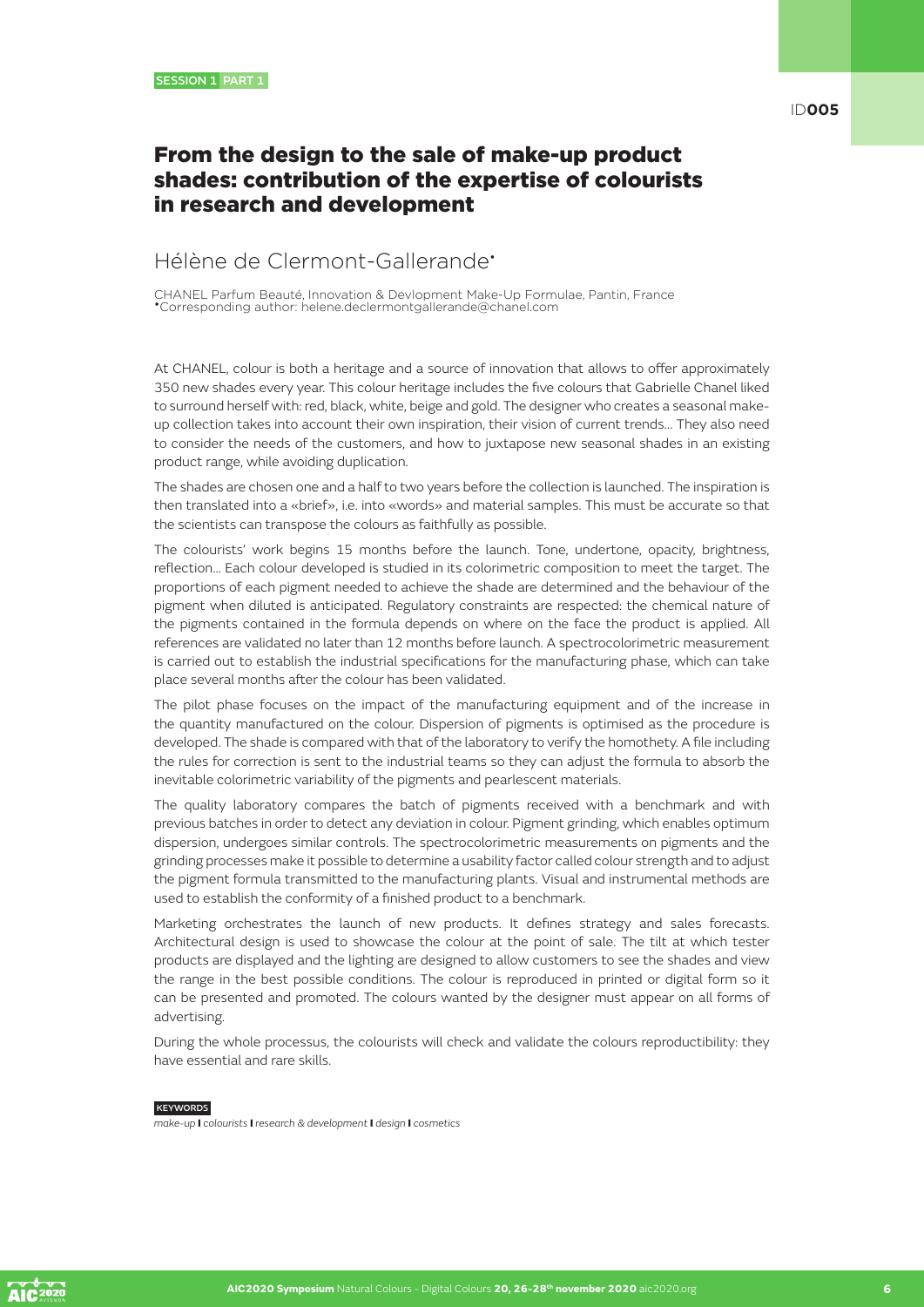### Natural dyes and naturality: How to prevent from falsifications - special case of indigo.

### Patrick Brenac**a**• , Isabelle Castel Brenac**<sup>a</sup>**

**<sup>a</sup>**Green'Ing Sarl, Hameau des Douze, 34600 Bédarieux, France •Corresponding author: patrick.brenac@green-ingredients.com

The interest and renewal of natural dyes has been growing in the last decades. The increase of productions, of demands, the developments for larger markets with more economical regards, did contribute to falsifications by blending or replacing some natural dyes by synthetic - and cheaper ones.

Numerous cases of falsification suspicions are observed for several years, altering the image and positive impacts of natural dyes for people and nature. Users of natural dyes (private, craftsmen or professional dyers), retailers, industrial brands, final customers: Many of us may be deceived.

Indigo is, by far, the most falsified (but not the only one). This question and concern were raised in previous international conferences in the last five years, did initiate exchanges and motivated research.

Our company has tried to be highly involved in these efforts and to encourage all research to struggle against falsifications.

This presentation will provide information and examples of analytical methods used for the evaluation and quality of indigos, sometimes in combination. In the last years, we have analyzed indigos from several botanical and geographical origins, collected observations and data that did contribute to raise doubts of naturality for some of them, but could not constitute formal proofs. In the last months we did successfully experiment a technique that can now be used to prove the naturality and determine the percentage of indigo from natural or synthetic origin - and by extension of other compounds. This method of quantification of the biobased content relies on the determination of 14C over the total carbon of the compound (since the 14C isotope is present in recent plants and animals and absent in petrochemical compounds).

We hope that this research will contribute to the reduction of false natural indigos (and other natural dyes) on markets and will encourage the manufacturers to stop such practices. Beyond the technical aspects, proving the percentage of natural compounds will open new ways for the quality and marketing of natural colors, for all people involved in their production and transformation over the World and for all of us, final customers.

**KEYWORDS** 

*natural dye* I *indigo* I *analysis* I *adulteration* I *naturality*

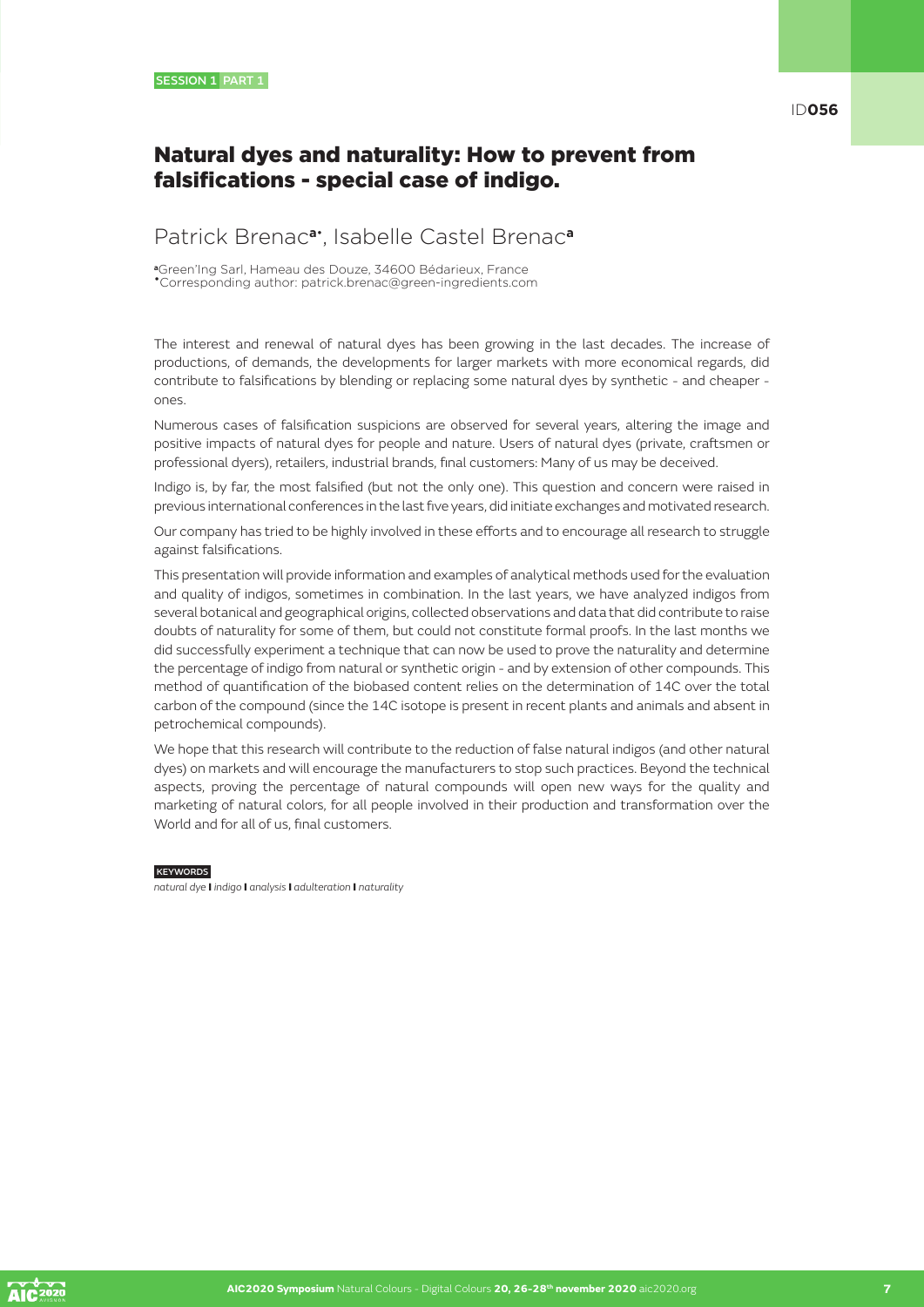## BioColour – Bio-based colourants for sustainable material markets: a fungal-based anthraquinone for PLA and PET in supercritical carbon dioxide (SC-CO2) dyeing

#### Riikka Räisänen**a**• , Gerardo A. Montero**<sup>b</sup>** Harold S. Freeman**<sup>c</sup>**

**<sup>a</sup>**University of Helsinki, Helsinki, Finland

**<sup>b</sup>**Green Consultant, Raleigh, NC, USA **c** North Carolina State University, Raleigh, NC, USA

•Corresponding author: Riikka.raisanen@helsinki.fi

Bio-based materials and new dyeing technologies have gained growing interest in different applications, as companies actively want to enhance products sustainability and remove environmental and hazardous pollutants during the manufacturing process. Degradable and recyclable textile and package innovations are increasing. However, currently synthetic colourants are used, and synthetic dyes and pigments are designed to be stable, which poses problems with bio-degradability. The challenge set by the sustainable society was a key motivation for a project recently funded by the Strategic Research Council at the Academy of Finland, 2019−2025. Specifically, the BioColour project is designed to advance the usage of environmentally sound colourants from fungal and plant sources in different applications. Our project aims to initiate an expansion of current coloration principles and consumer preferences to include an emphasis on sustainability in businesses and consumer lifestyles. This includes developing new methods of biocolourants' large scale production, characterization and applications. Important is the gained fundamental understanding of biocolourants, and also the societal acceptance of consumers needed for successful implementation.

When targeting improved colouration of materials, focus can be laid on colourants, substrates and methods. All of these are under investigation in the different work packages and tasks of the BioColour project. In this paper we will focus on studies pertaining to waterless dyeing studies using supercritical carbon dioxide (SC-CO2) and a natural dye for polylactide (PLA) and polyester (PET) fabric coloration.

Materials and methods. PLA pellets were drawn into 15 μ multi-filaments from which single knitted fabric (114 g/m2) was produced. Polyester was commercial interlock knitted fabric (133 g/m2). Fungal anthraquinone, emodin, was used as a natural dye (1% on the weight of the fibre) for PLA and PET fabrics in SC-CO2 dyeing using total dyeing times of 1h and 1h 25 min, respectively. The colour of the dyed materials was measured as CIELab values, and the K/S ( max, abs) was reported. Colour fastness to rubbing was studied according to the ISO 105-X12:2016 standard.

Results. The results show that the small size and hydrophobic natural of the anthraquinone dye resulted in a uniform dyeing on PLA and PET fabrics when SC-CO2 was used as the dyeing medium. The dyed fabrics had excellent rubbing fastness which together with the microscopic evaluation revealed that the dye had penetrated into the fiber structure completely. These results, together with our previous work from dyeing at 120-130oC in aqueous media, show that anthraquinone-based biocolourants possess the required thermal stability, produce bright colours and give uniform dyeing result on PLA and PET fibres.

Conclusions. Increased usage of biodegradable and recycled materials in textiles would benefit from biocolourants which are stable under end-use conditions, produce bright colours and have acceptable tinctorial strength. Anthraquinones are well known as colourants historically and this study indicates that they are suitable for dyeing in the SC-CO2 waterless medium. It now remains for us to broadly assess their toxicological properties and select the most promising ones, i.e. those of non-toxicity as well as good stability and colourfastness, for commercial-scale dye application studies.

#### **KEYWORDS**

*biocolourant* I *anthraquinone* I *supercritical carbon dioxide dyeing* I *polylactide PLA* I *polyester PET*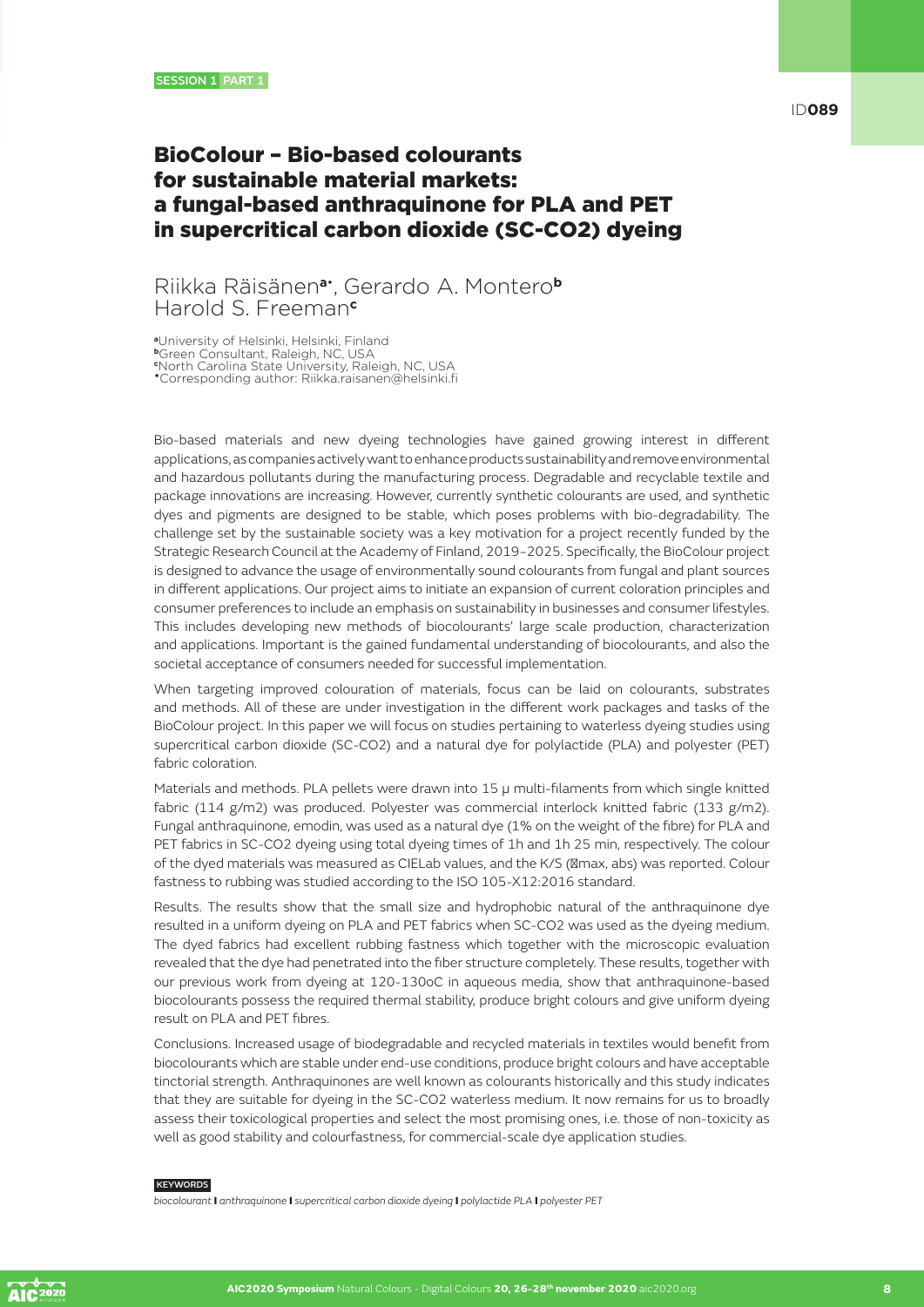### Gonio-photometric spectrum analysis and texture evaluation of structural color design — Considerations on "Peacock feather weave" by Kondaya Genbey

#### Yumi Awano•**a**, Masayuki Osumi**<sup>b</sup>**

**<sup>a</sup>**Tokyo Zokei University, Tokyo, Japan **<sup>b</sup>**Office Color Science Co., Ltd., Yokohama, Japan •Corresponding author: awano@zokei.ac.jp

We can find many expression those using motifs a natural structural colour since ancient times around the world. It evidences the common recognition that the appearance of the structural colour as "beautiful". We have pointed out on the past study that the element of «ethereal» had a significant effect on the sensitivity of "beautiful" for materials change the shape, gloss and shading in time and space.

In this article, we focused on the appearance of the structural colour of peacock feathers, measured optical characteristics with a gonio-photometric spectrum imaging system (spectral reflectance measurement every 10 nm from 420 to 700 nm under three angles of illumination of 15°, 45°, 75°) on below samples. Then collated it with microstructure observation with a microscope, and besides the texture impression evaluation.

A. Natural peacock feather B. Horizontally arranged fluffy plume pieces

- B'. Horizontally arranged pieces of the top of the eye-shaped pattern
- C. Partially peacock feather obi (kimono sash belt) for a female weaving the B' into the weft

Sample C design is adapted with a technique of the lore of the all peacock feather Jinbaori manufactured during the Azuchi-Momoyama period (1573-1603) that reinterpreted by Kondaya Genbey. Jinbaori is sleeveless campaign jacket what warlords wear over armour for protection from weather and demonstrate its status or power to allies and enemies. Some warlords appeared a dauntless attitude with foppish at the period of the warring states. In the case when the all peacock feather obi (finest product of C) is wrapped around a human body in a traditional way of dressing, the weft is vertical on the abdominal side and horizontal on the «taiko» (drum knot on the backside). Interestingly, the two different spectral characteristics change depending on human behaviour. In virtue of weaving the fluffy plume at the top of the eye-shaped pattern (as sample B') into the weft, colour and lustre appear changing on a soft surface like a carpet generates an illusion of warm and smooth tactile. It shows an artificially refined the wonder of natural structural colours as «ethereal beauty» that is different from natural peacock as an animal.

The mechanism of peacock feathers structural colour has been known that regularly arranged melanin granules in the cortex on the surface of feathers causing light interference in the visible light region. On sample B, it was confirmed that when the geometric condition of the illumination changed from 15 ° to 75 ° in the vertical direction, hue change from reddish to greenish. Hue changes with extremely high response to geometric conditions in the zenith angle direction and was little dependence on the azimuth angle direction. From these results, it was confirmed that the spherical granules were regularly arranged and the size of the particles just acted as interference in the visible light region, which matched the reason for the appearance of the structural colour. Though sample B' appears a similar response with sample B on spectral characteristics, according to its density and section roundness of barbule, it could be considered that appear more pronounced trend. Since the colour gamut varies depend on the results of interference according to the different distance melanin granules in the part of the cortex, we continue to more detailed observations with a scanning electron microscope to the actual undulations and pitches of the particles will carry out.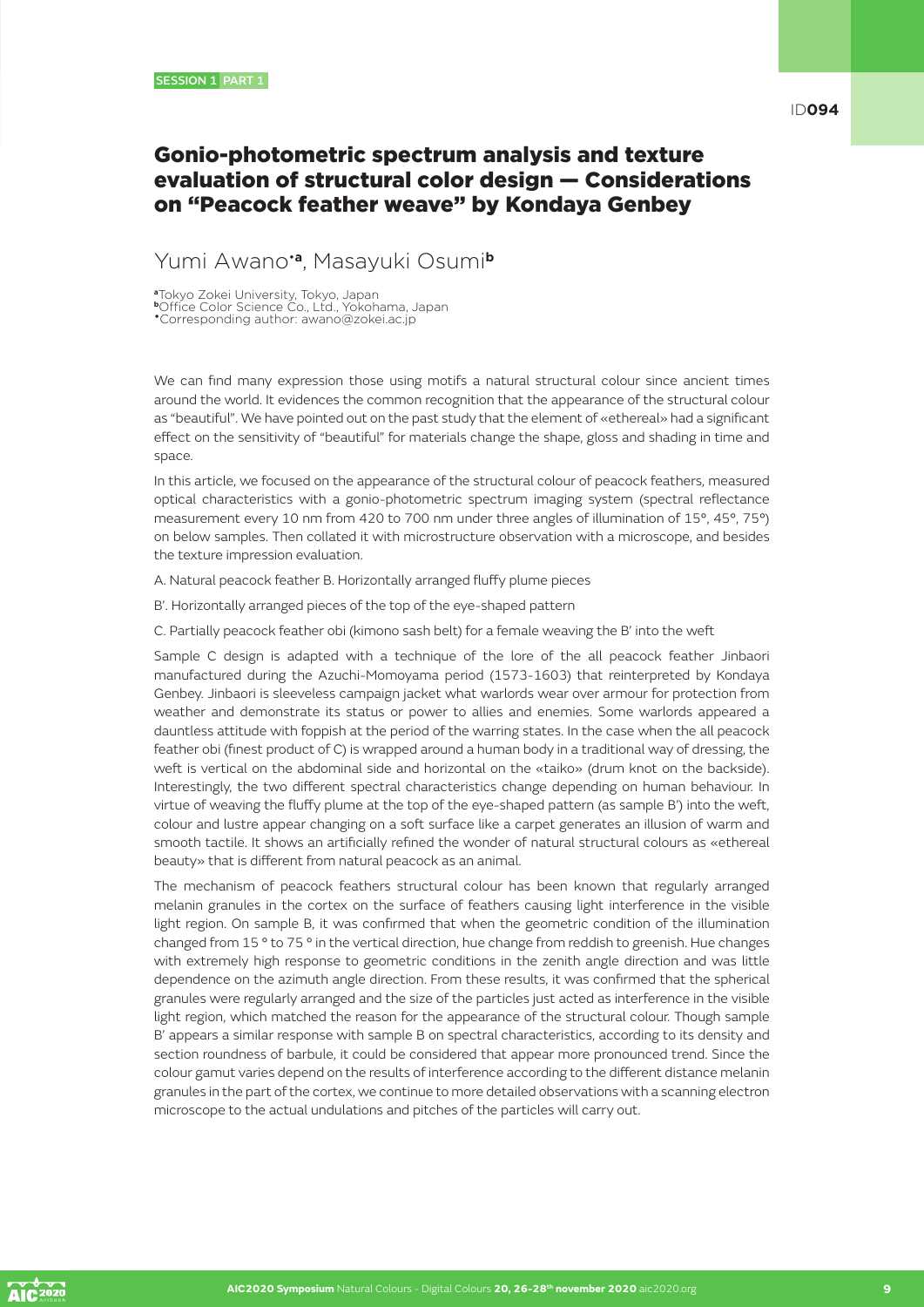## Organic Paint: Anthocyanins at the Service of Contemporary Artist

## Zoriana Lotut

University of Warsaw, Warsaw, Poland zoriana.lotut@student.uw.edu.pl

Anthocyanins are organic pigments that are found in the leaves, petals, and fruits of a variety of plants. Together with carotenoids and flavonoids, the anthocyanins constitute the 'palette' of flora, and their function is to attract pollinators, protect the plants from ultraviolet light and repel predators using their bitter taste or toxicity. Through organic pigments, plants create various chromatic effects that aid their survival and are helpful for either distinguishing between ripe fruits or admiring the changing colour of foliage in autumn. Nowadays, anthocyanins are widely used as a food colourant and are known under the code E163. They are non-toxic and have antioxidant properties.

Previously, anthocyanins were used as paint; they have been mentioned in numerous historic colour recipes as a source of purple dyes or inks. However, this fragile, organic colourant could not withstand the rivalry of the constantly evolving and improving dyes and pigments. Anthocyanins were ousted from the domain of arts and textile dyeing because they could not provide sufficient colour stability, which is one of the most sought-after qualities in colours. On the contrary, nowadays, due to the growing concerns about the environmental threats from the extensive use of synthetic dyes, many are looking for alternative organic and environmentally friendly colours, even if they are impermanent.

This project revisits the use of anthocyanins as an artistic paint. It will use the red cabbage (Brassica oleracea) as a source of anthocyanin. Being natural indicators, i.e. substances that are sensitive to pH changes, anthocyanins can produce a variety of hues that range from red/pink/orange to purple/ blue/green. This inherent capacity of chromatic metamorphosis is the focus of the given artistic project. By manipulating the acidity and alkalinity, the full range of the 'palette' of the anthocyanins will be highlighted in a variety of artworks. The aim is to question the long-existing obsession with the durability of colour by using one of the least colourfast paints, to promote the artistic value of chromatic mutability and to support the potential of the impermanent organic colour material in contemporary art. References to several artists who focus on plant-based material (Wolfgang Laib, Giuseppe Penone and José Maria Sicilia) and chromatic mutability (selected paintings by Andy Warhol) will be provided.

#### **KEYWORDS**

*colour materiality* I *plant-based paints* I *anthocyanins* I *pH* I *contemporary painting* 

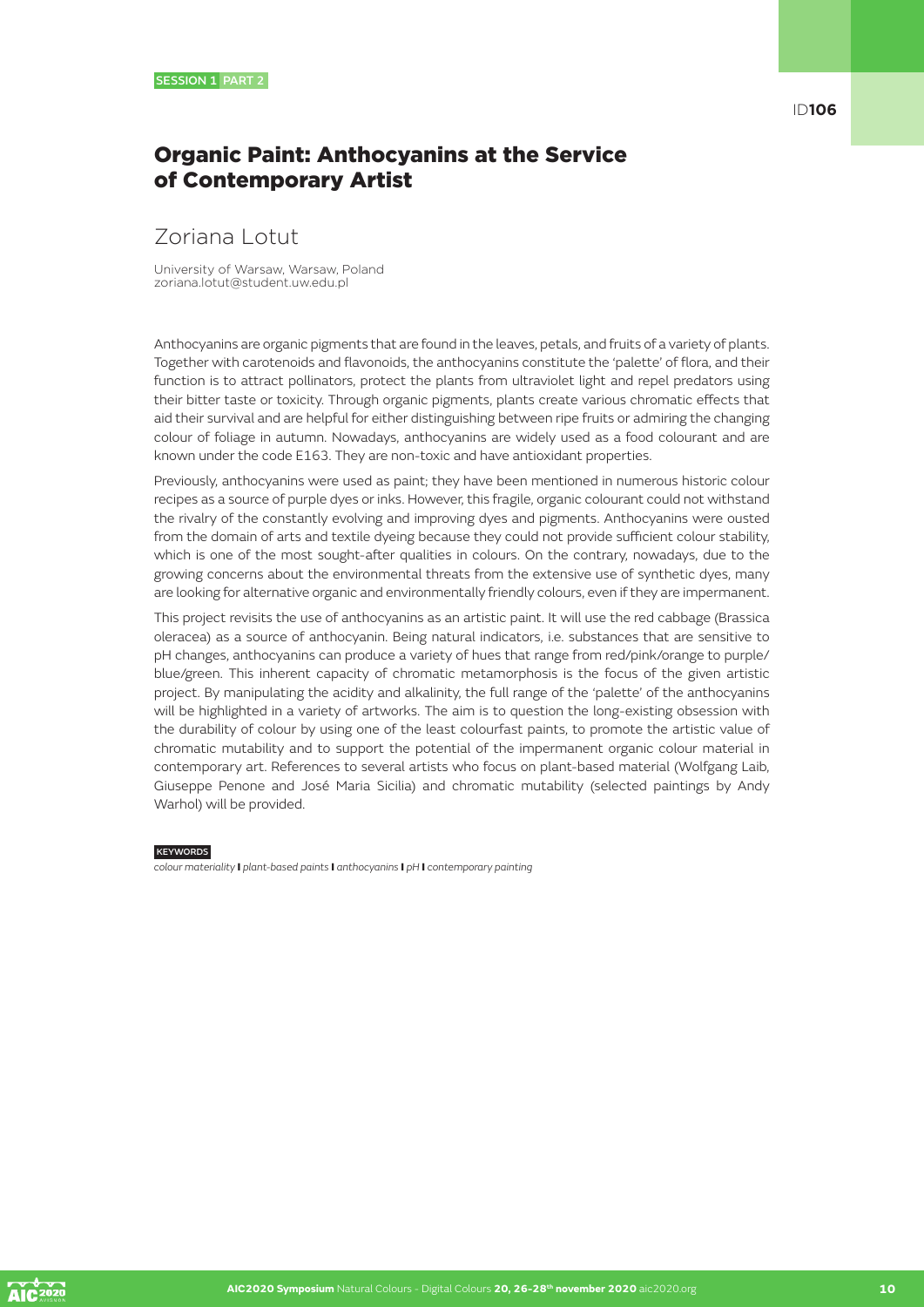## The influence of colour mixtures on the textural perception of surface design: deciphering textile methodology in the field of bio-plastic design

#### Delia Dumitrescu, Marjan Kooroshnia<sup>•</sup>, Jessica Carolina Cornelia Rijkers

The Swedish school of textiles, University of Borås, Sweden •Corresponding author: marjan.kooroshnia@hb.se

In textile design, the textural characteristics of a surface are built on the properties of the materials, the textile technique/s used, and the colour mixtures associated with each technique. The perception of colour on textural textiles is dependent on the angle when viewing and the angle of incident light on the surface. Accordingly, when analysing the perception of colour in pile textiles such as velvet, we observe that the orientation of the piles on the surface affects the appearance of colour. The perception of colour and its transformation depends on whether the light is reflected off the side or the end of the yarn; this can be described as seeing the colour of pile textiles appear lighter or darker depending on their orientation within a space.

By bringing DIY materials, i.e. bio-plastics, into the textile design field, we question how this hybrid material territory can be further developed using textile surface design methodology, and how the relationship between texture and colours can be advanced in the design of complex textured surfaces. Accordingly, this research addresses two questions: i. how the character of bio-plastic material impacts the potential colour design and selection, and ii. how the visual perception of a coloured bio-plastic surface changes according to differences in texture, the position of a light source, and angle of view.

The experimental work focuses on the creation of textures through the use of laser cutting technology and the formation of complex colour mixtures. Diverse methods of colour mixing were explored to create double-sided coloured surfaces. Different recipes for making flexible, transparent and opaque, bioplastic surfaces were tested. Laser cutting was used as a method to create visual colour mixtures rather than through the direct mixing of media such as paint or dye. In this context, laser cutting technology allowed the formation of layers and shapes as a method to visually mix unique colours within the surface texture. The result of this visual mixing of colours occurs in the form of texture similar to the pointillism technique. Using this method, basic geometric design elements, e.g. dots, lines, and shapes, are positioned close to one another and placed on the dual-coloured bio-plastic surfaces, so that the colours are perceived as an overall tone; similar to the effects that can be created by yarn blending in textile construction techniques such as weaving and knitting.

The result builds on a qualitative assessment and proposes, as an outcome of the experimental research, a series of design methods which indicate how value or/and saturation of the coloured textural bio plastic is dependent on the orientation of cuts made on the surfaces, the light source direction, and angle of view. As bio-plastics are fairly new materials for the field of textiles, we aim to illustrate the design possibilities that can be achieved when a new category of sustainable materials and textile methodologies of designing color and texture intersect. This new material category could also offer a more sustainable alternative to conventional textile materials for interior design.

#### **KEYWORDS**

*bio-plastics* I *colour mixtures* I *textile methods* I *sustainability*

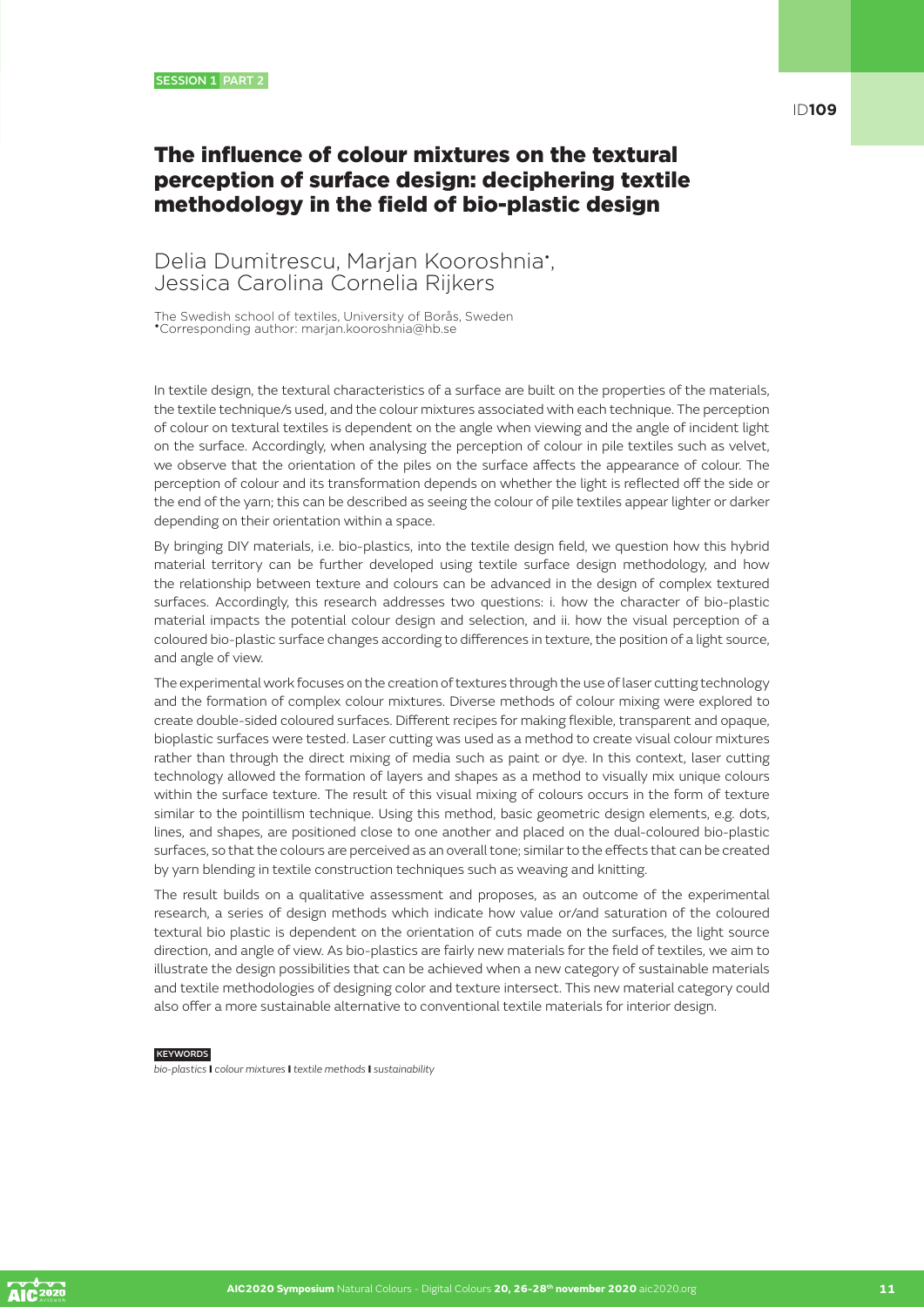## Relationships between natural color, mineralogy, and decay of the ashlars of the Palace of the Popes (Avignon, France)

#### Jeremie Berthonneau**a**• , Paola Scaramuzza**b**, Philippe Bromblet**<sup>a</sup>**

**<sup>a</sup>**Centre Interdisciplinaire de Conservation et Restauration du Patrimoine,

21 rue Guibal, 13 003 Marseille, France

**<sup>b</sup>**Faccio Engineering S.R.L, Via Astichello 18, 35 133 Padova, Italy •Corresponding author: jeremie.berthonneau01@gmail.com

The architectural technique of alternating ashlars of light and dark colors originates from the Byzantine empire and has spread across the Mediterranean basin during the middle ages through Islamic, Romanesque and Gothic architecture. The Palace of the Popes (Avignon, France), witness of the cultural exchanges of the 14<sup>th</sup> century, exhibits yellow ashlars on its façades and alternating yellow and grey ashlars on the tower quoining, bays, and vaults. The two types of ashlars were quarried from the same geological formation of bioclastic limestones, called "Pierre du Midi", outcropping at various locations near Avignon. However, the grey type systematically displays a significant loss of plates on the stone surfaces. The intensity of this decay pattern, called spalling, spans from aesthetic disorder preventing the reading of the alternation of colors, to actual threat to the structure stability. The superficial repair or replacement of the grey ashlars are therefore part of the scientific questions of the ongoing restoration campaign at the Palace. As the natural color of geological materials is intimately related to the mineralogical composition, we designed an experimental study to establish the mechanistic relationships between these internal properties and the sensitivity to spalling. The color of the two types of ashlar was first evaluated by measuring the lightness and chromaticity (CIE L\*a\*b\* color space) with spectrocolorimetry. The mineralogical composition was then fully characterized with a focus on the clay mineral content. A semi-quantification of the clay mineral species, especially those displaying swelling properties, was performed by a combination of X-ray diffraction and energy-dispersive X-ray spectroscopy. These quantities were then compared with the results of methylene blue adsorption tests. In the meantime, the mechanical behavior of these stones was followed along water content variation. We first recorded the dynamic deformation corresponding to hydric dilation and then the evolution of tensile and compressive mechanical strengths. Our results highlight that the sensitivity to spalling of the ashlars is explained by their contrasting hydric dilation and mechanical softening. An interesting relationship between natural color, swelling clay minerals content, and hydric dilation was also evidenced and corroborated the spalling sensitivity. We therefore extended our study to the colorimetric, mineralogical, and hygromechanical properties of a large ensemble of "Pierre du Midi" samples quarried in the Provence region, as well as sedimentary stones from Switzerland and Italy. We thus compared the natural color and expected spalling sensitivity of these stones to identify the best candidates for the replacement of the grey ashlars, i.e. those displaying comparable natural colors and mechanical properties but with a lower sensitivity to spalling. Collectively, our results further the understanding of the relationships between natural color, mineralogy, and sensitivity to decay of building materials and provide useful insights on restauration strategy.

#### **KEYWORDS**

*building material* I *natural color* I *spalling* I *clay minerals* I *dilation kinetic*

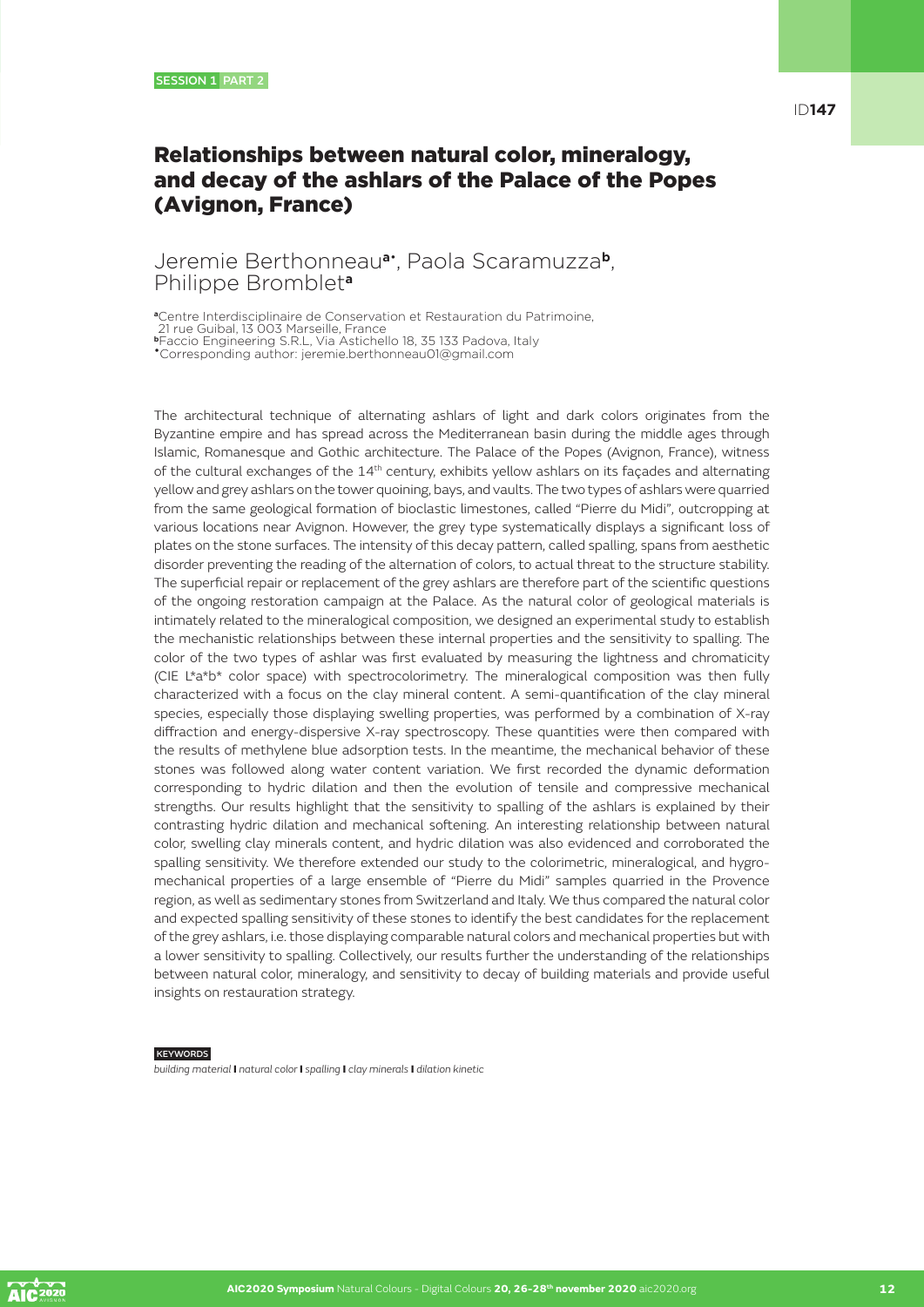## The renewal of natural dyes from plants

### Christine Brunet, Anne de la Sayette

ARRDHOR CRITT Horticole, Rochefort, France c.brunet@critt-horticole.com

CRITT Horticole has carried out a unique and multidisciplinary research program, for 25 years, focusing on the revival of the natural dyes from plant. Bibliographic, botanical, agronomic and biochemical research stages were necessary to select the varieties cultivated today in France. Partnerships with producers around the world have also been established for the supply of tropical plant species.

Natural dye plants cover a wide range of colors whose perception is different from synthetic colors. Thanks to its know-how, CRITT has thus developed soluble coloring extracts for textile dyeing, hair coloring, but also pigments for cosmetics, painting and recently the coloring of bio-based plastics.

Today, the demand is strong in all industrial sectors, driven by concerns for environmental protection and the search for qualified and traceable products. Plant dyes and pigments are added up to the list of renewable natural ingredients, produced with green processes.

#### **KEYWORDS**

*natural dyes* I *renewable* I *green process*

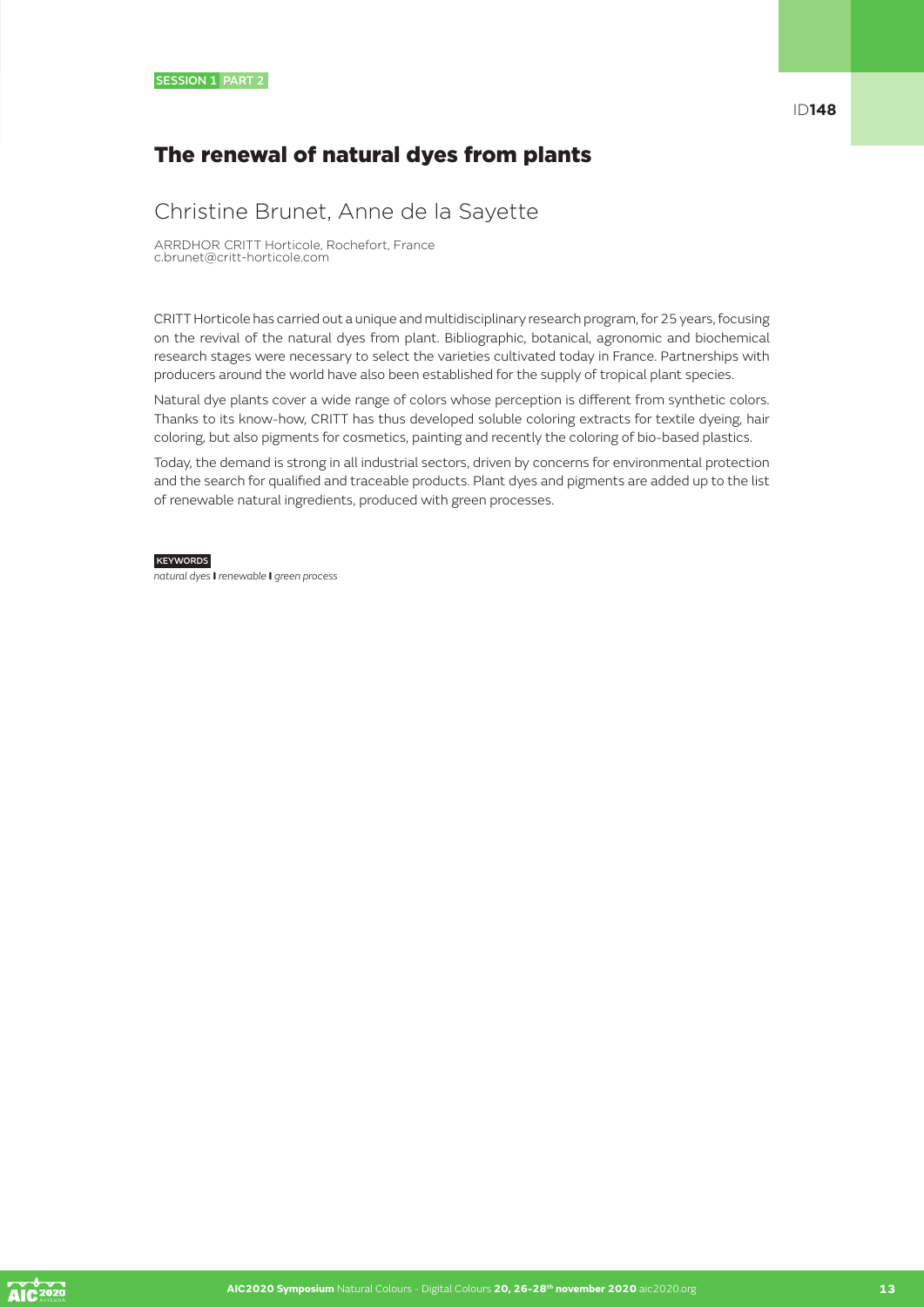### Polychrome or monochrome? An interpretation of morphological approach to urban colour in a Chinese context

Jie Xu**a**•

**<sup>a</sup>**Loughborough University, School of Design and Creative Arts, UK •Corresponding author: j.xu3@lboro.ac.uk

This article reviews a theoretical framework (Song, 2018) and the related concepts that explore an approach to urban colour. The aim of this research was to understand the complexity of urban colourscape and relation between urban spaces and colour in urban development. Drawing on a range of theories and studies from etymology, urban morphology, colour epistemology, the model of 'urban colour' response to building attributes provided a theoretical framework which to examine urban colour.

In particular, the framework provides four key concepts: urban landscape, marketplace, monochrome, and polychrome, which facilitates the understanding of Chinese urban form and guiding contemporary development in respect of traditional spatial qualities and colour relations. Consequently, the study examines the fourth criteria to urban colour including: colour theme for city, colour theme for marketplace, colour pattern for city, and colour pattern for marketplace, that suggests distinctive approaches to urban colour within the context of urban design and planning.

Based on the basic recognition of epistemology as an inquiry for methodology, the research brought the discussion into 'zoning design' and 'toning design', which further explored a new area and related process in urban colour design and planning. The colour plan and design thus are based on the principle of urban morphology that studies the characteristics of the place and the relationship between place and place. This should often be in the primary stage throughout the design process.

The study observes that an emerging revival of traditional wisdom has been implemented in China's contemporary urban design practice. As a complex synthesis in any culture, urban colour plan is a product of local social, economy, political relationships. It finds out that the urban design and planning should be encouraged the local knowledge and intellectual to involved in the design revolution.

**KEYWORDS** 

*urban colour* I *urban colourscape* I *urban morphology* I *urban colour design and planning*

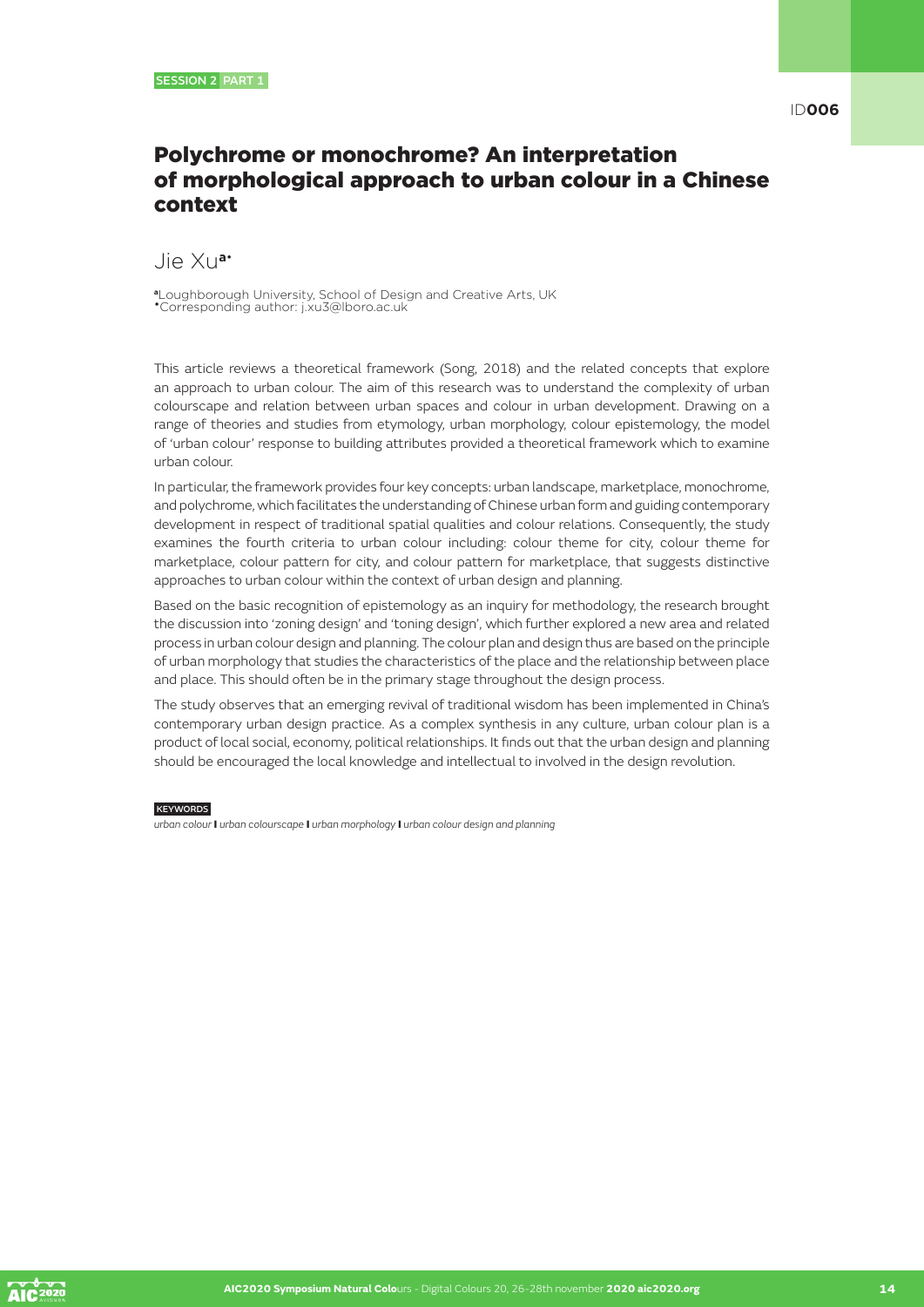## Tactical Urbanism: Colour interventions with purpose

## Zena O'Connor, PhD

Design Research Associates, Sydney, Australia Corresponding author: zena@zenaoconnor.com.au

Evidence-based interventions in the urban landscape are becoming more common in many countries and have garnered the term 'tactical urbanism'. In this context, tactical urbanism can be defined as relatively low-cost changes to the built environment intended to improve local neighborhoods and urban spaces. While guerilla variations of tactical urbanism exist, this paper will focus on planned and deliberate changes aimed at providing solutions for urban environment challenges.

Deliberate and planned colour interventions intended for café precincts, plazas, traffic/pedestrian shared zones, pedestrian/cyclist shared zones, pedestrian crossings, and urban 'blank canvas' sites, are aimed at achieving specific goals beyond aesthetics and surface decoration. In the urban landscape, colour interventions can be specifically designed to achieve the following purposes:

- 1) Revitalise and activate urbans areas and encourage engagement;
- 2) Support orientation and wayfinding strategies by visually defining precincts, pedestrian/shared zones and key urban landmarks;
- 3) Improve environmental visual literacy for people with declining visual and cognitive capacity;
- 4) Enhance safety by highlighting key design intervention features;
- 5) Support cultural diversity by incorporating culturally-based colour and design motifs;
- 6) Provide visual links to local cultural events.

This paper aims to postulates an evidence-based rationale that will underpin submissions to local councils in Sydney in respect to colour interventions with purpose. This rationale will include references to recent successful urban colour interventions plus the outcomes of research conducted by the author. A survey approach was used to identify a range of recent colour interventions that have attracted positive community feedback and which have achieved one or more intended goals, as detailed above. In addition, the outcomes from recent research which investigated the effectiveness of colour/contrast designs within the context of pedestrian crossing design are included (O'Connor, 2019 & 2018). In conclusion, the long-term aim is to garner approval for targeted colour interventions with purpose that are site-specific in Sydney based on survey outcomes and recent research.

#### **KEYWORDS**

*tactical urbanism* I *colour intervention* I *colour design* I *urban design* I *urban colour*

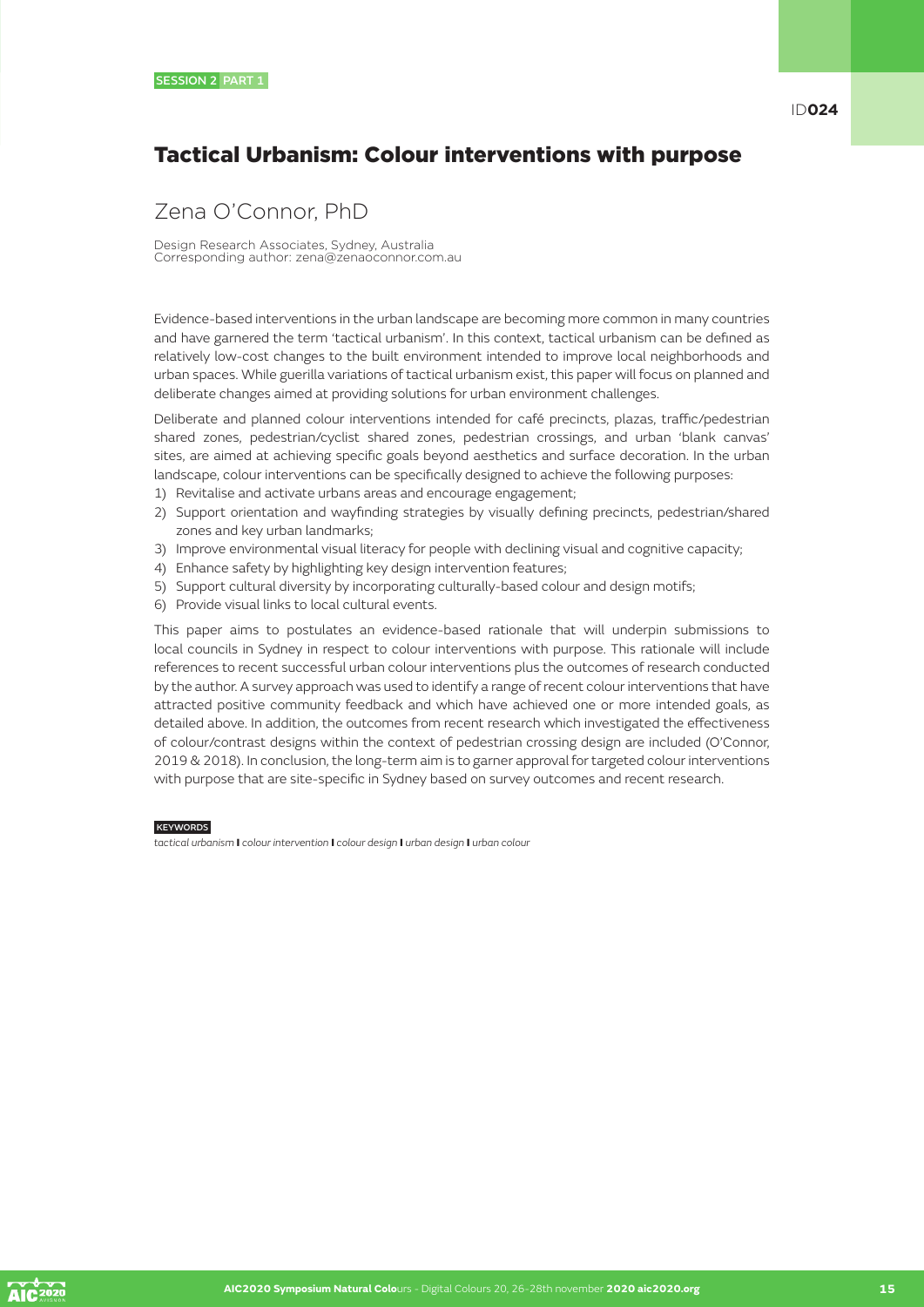### Legendary pigments: Bridging the gap between natural world and the digital world

## Zena O'Connor**a**•

**<sup>a</sup>**Design Research Associates •Corresponding author: zena@zenaoconnor.com.au

Coloured pigments are a relatively abundant resource in the twenty-first century and we now enjoy access to a huge range of pigments, the vast majority of which are synthetic. In addition, colour across digital applications allows us to explore and apply an equally large range of coloured hues, albeit in digital format.

However, this abundant range of pigments was not always the case. From the emergence of the earliest pigments and dyes in the pre-history period through to the Middle Ages and the Renaissance, access to pigments and dyes was restricted to a very limited range due to a number of constraints including geographic accessibility, limited trade as well as cost considerations. It wasn't until the changes wrought by the Industrial Revolution from mid-eighteenth century through to the midnineteenth century that the ever-increasing development and manufacture of pigments and dyes began to occur.

Despite the current widespread accessibility of pigments, specific dyes and pigments have achieved legendary status among historians, designers and artists alike. Over time, these pigments have become highly familiar due to their celebrated status and their ubiquitous appearance in eminent and highly-recognized paintings and applied design. While the hue, tonal value and chroma may not always remain stable, synthetic variations of these legendary pigments are now widely available.

This paper aims to identify and describe coloured pigments and dyes that have achieved legendary status. Advances in digital technology have provided the means to visually identify these legendary pigments and dyes using a relatively high level of specificity. In doing so, this paper aims to document pigments and dyes, and transfer their application to the digital world before they have vanished or become defunct. The outcomes from this paper will enable digital artists and designers to use and apply legendary pigment colours using digital technology. In addition, curators, researchers and historians will have the information required to faithfully replicate legendary pigments across a range of digitally-based applications.

#### **KEYWORDS**

*legendary pigments* I *pigments and dyes* I *natural colours* I *digital colours*

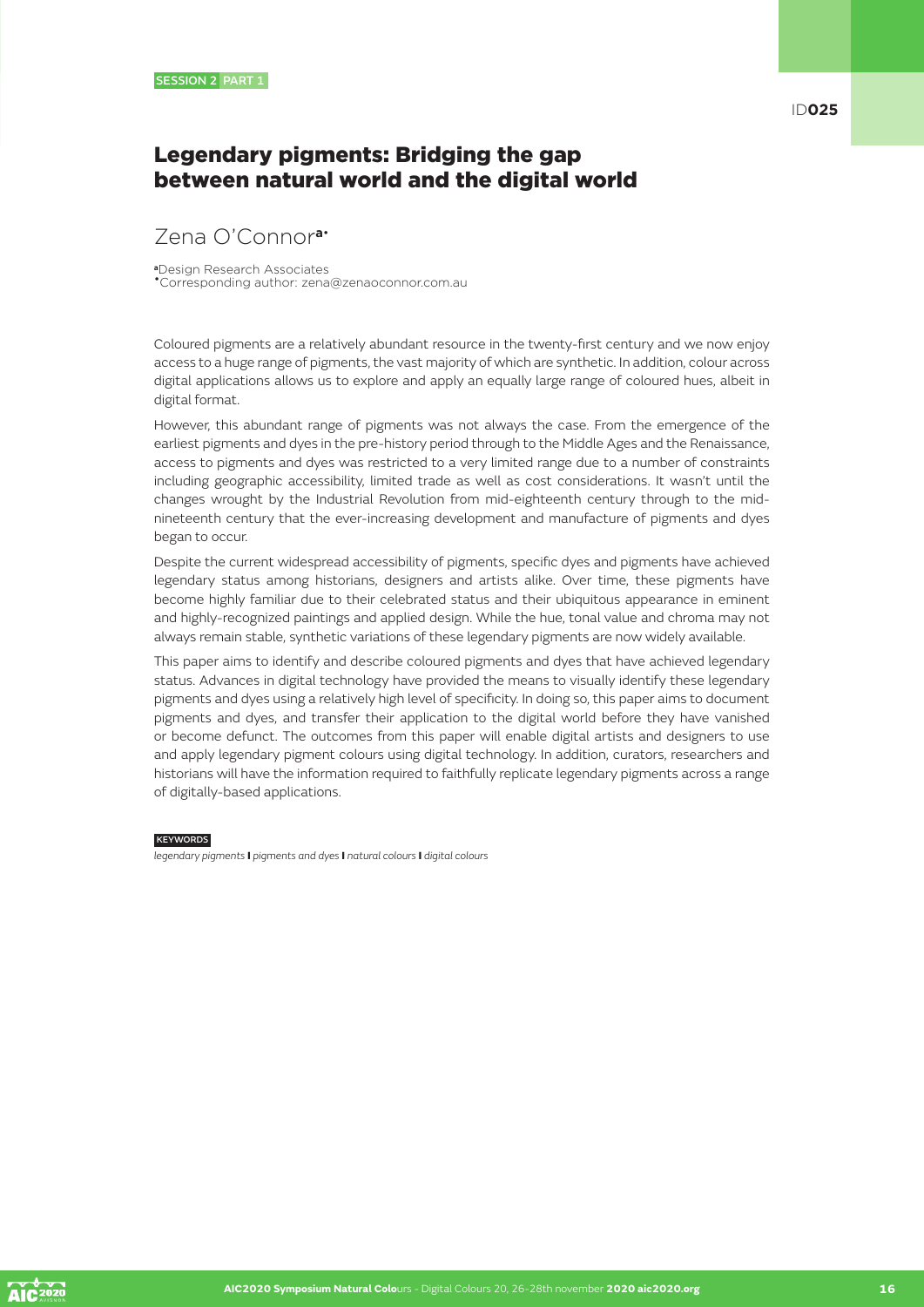### Slip and pigment layers of pre-Columbian ceramics of Guanacaste and Central Valley of Costa Rica

Matthieu Ménager**ab**• , Patricia Fernández Esquivel**b**, Paula Sibaja**<sup>c</sup>**

**<sup>a</sup>**IMBE- Avignon University/ CNRS/ IRD/ Aix-Marseille University, Restoration Engineering of Natural and Cultural Heritage, Faculty of Sciences, Avignon, France.

**<sup>b</sup>**Centro de Investigaciones Antropológicas, Universidad de Costa Rica. **c** Escuela de Química, Universidad de Costa Rica.

•Corresponding author: mat.menager@gmail.com

The pre-Columbian cultures of Costa Rica had great knowledge of the techniques of manufacture of ceramic objects. Most of artefacts present decorations, patterns and colours elaborated with natural pigments. Many types of ceramics from Guanacaste, (Jicote, Mora, Chircot, Altiplano, Birmania) were traded to others regions in Mesoamerica. The raw material of pigments were geomaterials (generally clays or metal oxides) from natural sites formerly chosen on empirical criteria for their optical and mechanical properties. The aims of this work were to identify the raw and archaeological materials and techniques used to produce ceramics, and to produce the first pigment study in this archaeological zone.

Firstly, we sampled and characterized 91 coloured Costa-Rican geomaterials by portable X-Ray Fluorescence, infrared and Raman spectroscopy to build a database of raw material in order to maximize the interpretation of analytical data. For the techniques of crafting, an ethnographic study of the potters from the indigenous community of Guaitil (Guanacaste, Costa Rica), which make ceramics using local materials and ancient techniques. This allowed us to observe the techniques currently used for the application of colours (slip and pigment layers).

In a second part, 139 archaeological ceramics, originally crafted in Guanacaste and Central Valley, were selected and sampled from various Costa-Rican sites localized in Guanacaste, Central and Caribbean regions. We used X-Ray Fluorescence, Scanning Electronic Microscopy, infrared and Raman spectrometry to analyse the red, black, grey and white pigments and slips applied on shreds. All these data were treated statistically (PCA, HCA, LDA) allowing to find specific chemical fingerprints and fabrication techniques according to the type of ceramic and the archaeological area. The colours of the slip and pigment layers were done using different clays, iron and manganese oxides. We also could observe the homogeneity of the coloured layers used for 2 important groups of Guanacaste ceramics, and the heterogeneity of composition for those of the central valley. Such result could be link to the social organizations in the two archaeological zones. The grey pigment of a type of ceramic from the central Valley was surprisingly make by mixing calcined bones, clay and iron oxides.

#### **KEYWORDS**

*pigments* I *ceramics* I *raw materia* I *sourcing* I *Costa Rica*

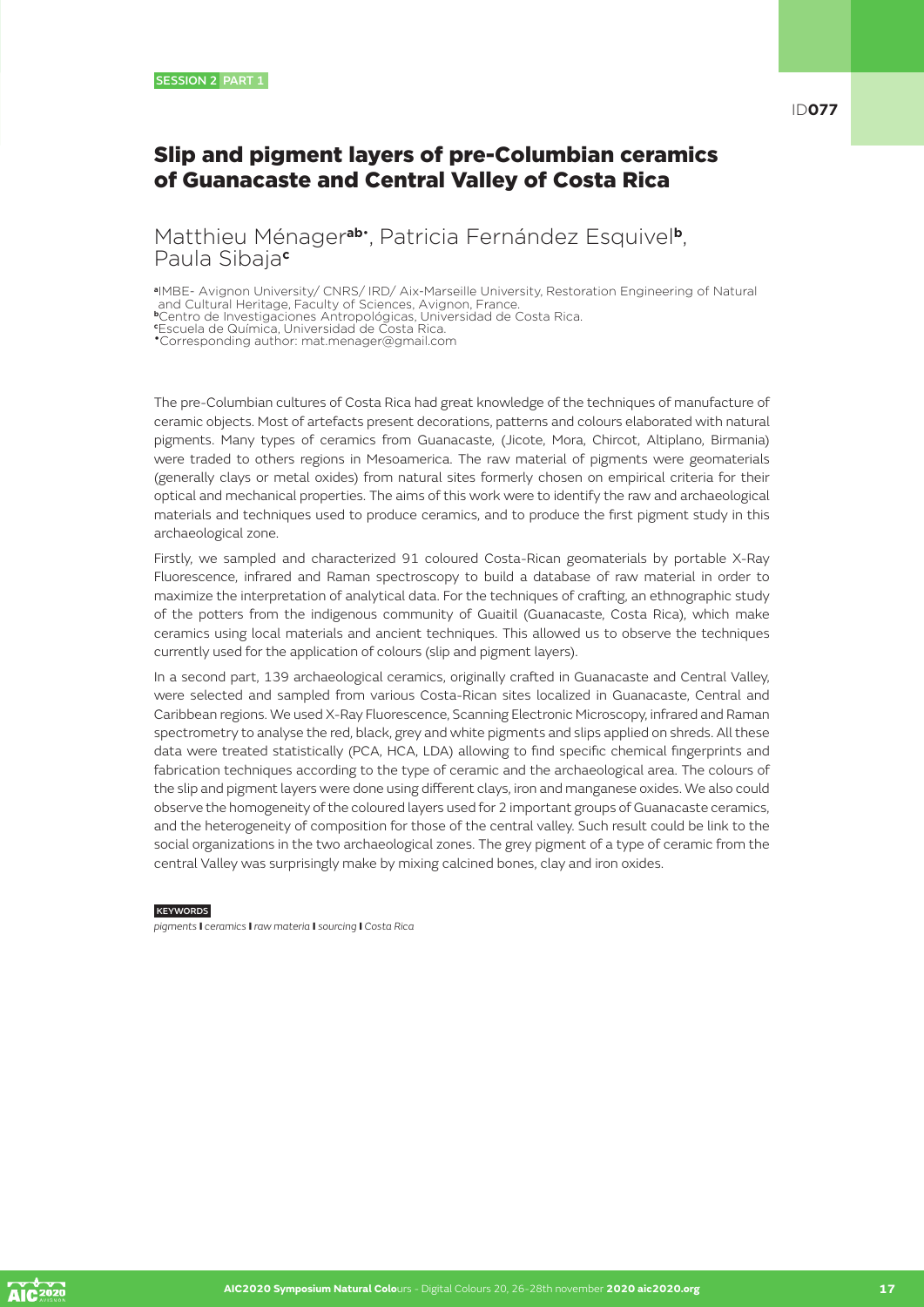#### Art with soil: Geotinta Project and its contribution to the teaching and using of colors in Design.

## Adriana Vital, Camila Silva

Federal University of Campina Grande, Campina Grande, Paraiba Corresponding author: silva.camila.assis@gmail.com

The soil is a biodiverse natural resource and rich in colors and textures. Due to its ecosystem functions, it sustains life on Earth, but it is still unknown and little valued by the community in general, a fact that can aggravate misuse and degradation. Among the morphological characteristics of the soil, the color is the one that most stands out when the description study for soil classification is done. The soils can be presented in different colors, going from light to dark, indicating the presence of quartz, organic matter, iron. This richness of tones is due to the factors of soil formation, such as the type of rock, relief, climatic factors, as well as to the uses and management adopted.

This paper presents a work of art with soil that has been developed in northeastern Brazil. As well as, it presents the possibilities of interdisciplinarity with the field of design, with regard to teaching and the use of colors. Geotinta is a project of the Agroecology course at the Center for Sustainable Development in the Semiarid Region of the Federal University of Campina Grande. The course is taught at Sumé campus, located in Cariri Paraibano. The project arises from the opportunity to disseminate concepts about the potential of non-agricultural land use. The working environment is the Geotinta's Studio, located in the Soil Education Space on the university campus. The studio has a collection of colors made up of soil samples from different locations and cities. Using the Munsell Color chart, the team has already cataloged more than 40 shades of colors.

The use of soil colors as a raw material for the development of paints, in addition to the enhancement of the environmental resource, brings up important issues such as the feeling of identification and belonging of people with their environment. In addition to the scientific exercise of recognizing and cataloging colors from the soil, Geotinta covers symbolic aspects of color. The concept of identity and territory is evident from the Geotinta Project and, consequently, opportunities are opening for the field of design with regard to the use of color as an element for cultural identification. In this article, we will present the colors of the Paraiba soil and discuss how these colors contribute to the process of training the Brazilian designer.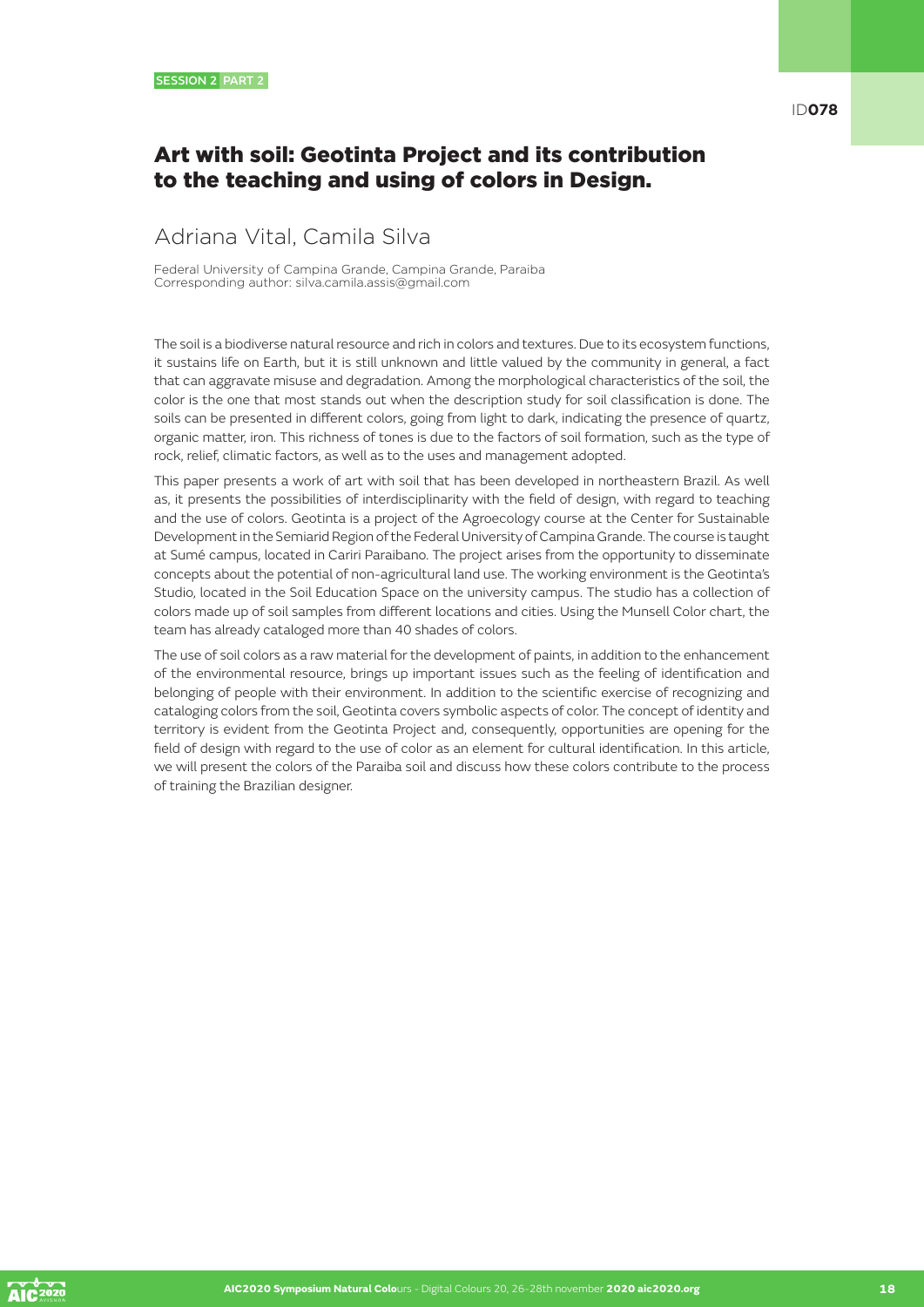## Natural colour as a resource for textile production chain in Italy

### Rosellina Cilano**<sup>a</sup>**

**<sup>a</sup>**Associazione Colore e Tintura Naturale Maria Elda Salice

This paper presents the results of an activity - which I carried out in Italy within a research and training institute - focusing on the issue of introducing natural dying in Textile and Fashion Industry. The aim of the proposal is to consider the potential for introducing colorants extracted from tinctorial plants in medium-craft and /or industrial production as an alternative or a complementary solution to synthetic dying, rather than prospecting the substitution of synthetic colors with natural dying – an unrealistic hypothesis in the light of the complexity of the present textile and fashion productive system.

Recently the textile industry has been undergoing a reconversion of its productive processes aimed to create products having a lower environmental impact and taking into account new health consumers' needs. This has often required the identification of alternative materials and processes. It is within this innovative framework that textile industry has shown a growing interest in natural colorants.

Sustainability:As a matter of fact, natural colour may be actually considered as "more sustainable" under different aspects. It is strongly linked to natural environment and territory both physically (natural vegetation, agricultural products) and culturally (dying art craft, history of economic policies and costume). Its undoubtable strength point is its hybrid nature which enable contacts with different disciplines such as biology, chemistry, psychology, sociology etc...Nowadays natural colour is present in different productive sectors (food, cosmetics, art, architecture, textile and fashion).

Resource: Are therefore tinctorial plants and natural colorants an actual resource for present productive world? May they represent a resource, not only from scientific and theoretic research point of view, but in a productive approach in textile sector to be carried out on a large scale? In the last decade, Italy is witnessing the following trends.

At craftwork level: A multiplication of initiatives and attempts of development are inducing an optimistic perspective on the growing use of natural dyes in productive processes. The mapping of territorial presences linked to natural dye (cultivation and experimental production of tinctorial plants, small craft companies transforming raw materials into colorants, dyeing plants, laboratories of textile production, small tailoring companies for clothing) shows a situation characterized by micro-small craft companies quite fragmented on the territory, with some weak attempts of production chain.

At the industrial level: Companies are beginning to consider the possibility to introduce natural colorants to dye natural and organic fabrics linked to the re-use of farming waste and food manufacturing scraps. Within this framework, the idea is building a network including all the small productive entities and establishing a strong cooperation with training and research organizations, so to combine craft knowledge with new technologies and innovative communication strategies. Such an initiative may induce a key change giving birth to an innovative project where the dyeing practice is not just the reproduction of a traditional knowledge, but represents an incentive for product and process innovation in textile and fashion industry.

**KEYWORDS** 

*sustainability* I *terrritory* I *natural color* I *dyeing* I *textile*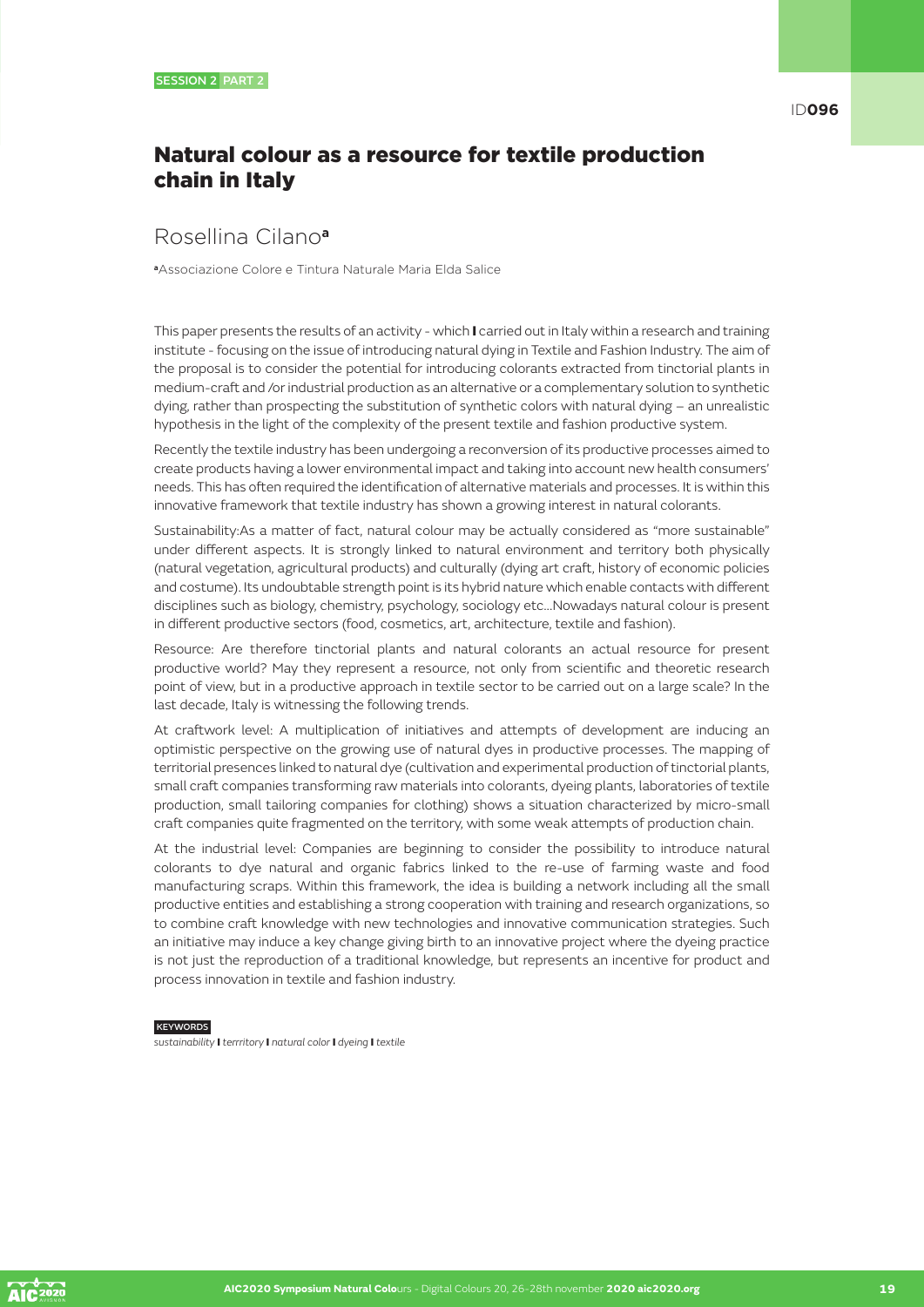## Color design research and developments with natural dyes

#### Delphine Talbot**a**•

**<sup>a</sup>**Institute Color Image Design, University of Toulouse, France •Corresponding author: delphine.talbot@univ-tlse2.fr

Young design researchers are currently working on new products using natural dyes. In addition, they are study-ing how colors made with plants can be used as effective materials. Sensory design and care design are innova-tive design methods that define and include new uses for humans.

The current objective is to take care - of humans, of the ecological system, of the earth - by considering the coloring matters coming from plants as medicines or quite simply good for the skin, as a serious alternative to petrochemical dyes.

New developments are made by young designers, with some collaborations, as examples: natural dye process for leather, innovative vegetable leather and colors, development of color ranges made with local plants, arche-ology of colors for new patterns, slow extraction process for weak dyes…

The author will also introduce a new collaborative program of research on the concept of «color & care», spe-cifically questioning the color materials made with medicinal and dye plants. From a corpus about symbolic and traditional uses of colors (ancient practices and locals know how), one of the objectives would be to prove the me-dicinal potential of some dyed samples with plants, through collaboration with chemists, and to develop some new ways of caring with colors.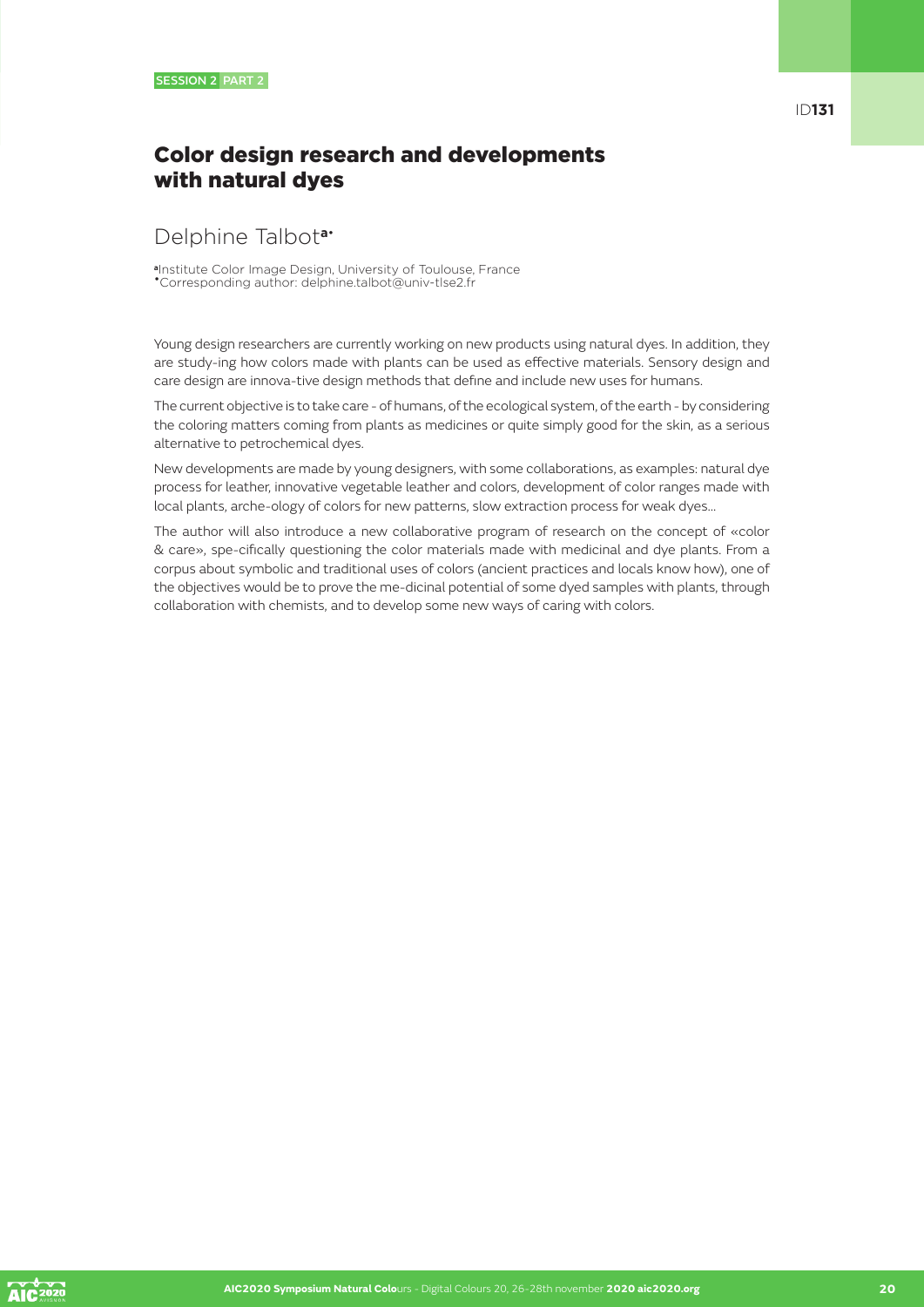## Chromatic Plans for Urban Furniture: the case of multicoloured urban zones

#### Margarida Gamito**a**• , Joana Sousa**<sup>a</sup>**

**<sup>a</sup>**CIAUD, Lisbon School of Architecture, Universidade de Lisboa •Corresponding author: margamito@gmail.com

All over the world, the concept of sustainable cities became inseparable from the concern with the population comfort. Social sustainability goes beyond the simple choice of materials. It must include the well-being of the entire urban population and must be supported by a coherent sustainable design.

In order to promote the connections among people and the relation between people and places, sustainable design, and particularly, sustainable urban design, must include landscaping and urban planning; create structures and public spaces that will contribute to a better use of the city, reinforcing its identity.

An important part of the elements that make up the city, contributing to its identity and the comfort of its inhabitants, is the ensemble of urban furniture, although there is a tendency not to consider it as such. In fact, urban furniture accomplishes several functions, such as the function of bringing comfort, and providing information and wayshowing to every citizen. For this purpose, its elements must be clearly visible and legible, and color is an important component to accomplish these features, independently from its built material or form.

In a precedent research, we created a methodology that, through chromatic and brightness contrast, and through the establishment of dominant urban pallets, allowed the establishment of a scientific and coherent criterion for the urban furniture color.

Most cities, either modern or ancient, have a restrict variety of colors or an established chromatic plan that enables the establishment of a chromatic plan to urban furniture. However, many towns or urban zones, such as Burano in Italy, other fishing villages, or even some Irish towns, are constituted by such a variety of colors, that makes it impossible to establish a dominant chromatic pallet.

In these cases, the urban furniture plan must be achromatic, but simultaneously maintain a brightness contrast, in order to allow the accomplishment of its functions.

Consequently, in the present paper we aim to present some possible solutions to solve this problem, creating Urban Chromatic Plans that will allow a good visibility and legibility for urban furniture and, simultaneously, will be a sustainable factor that contributes to the wellbeing of these urban populations.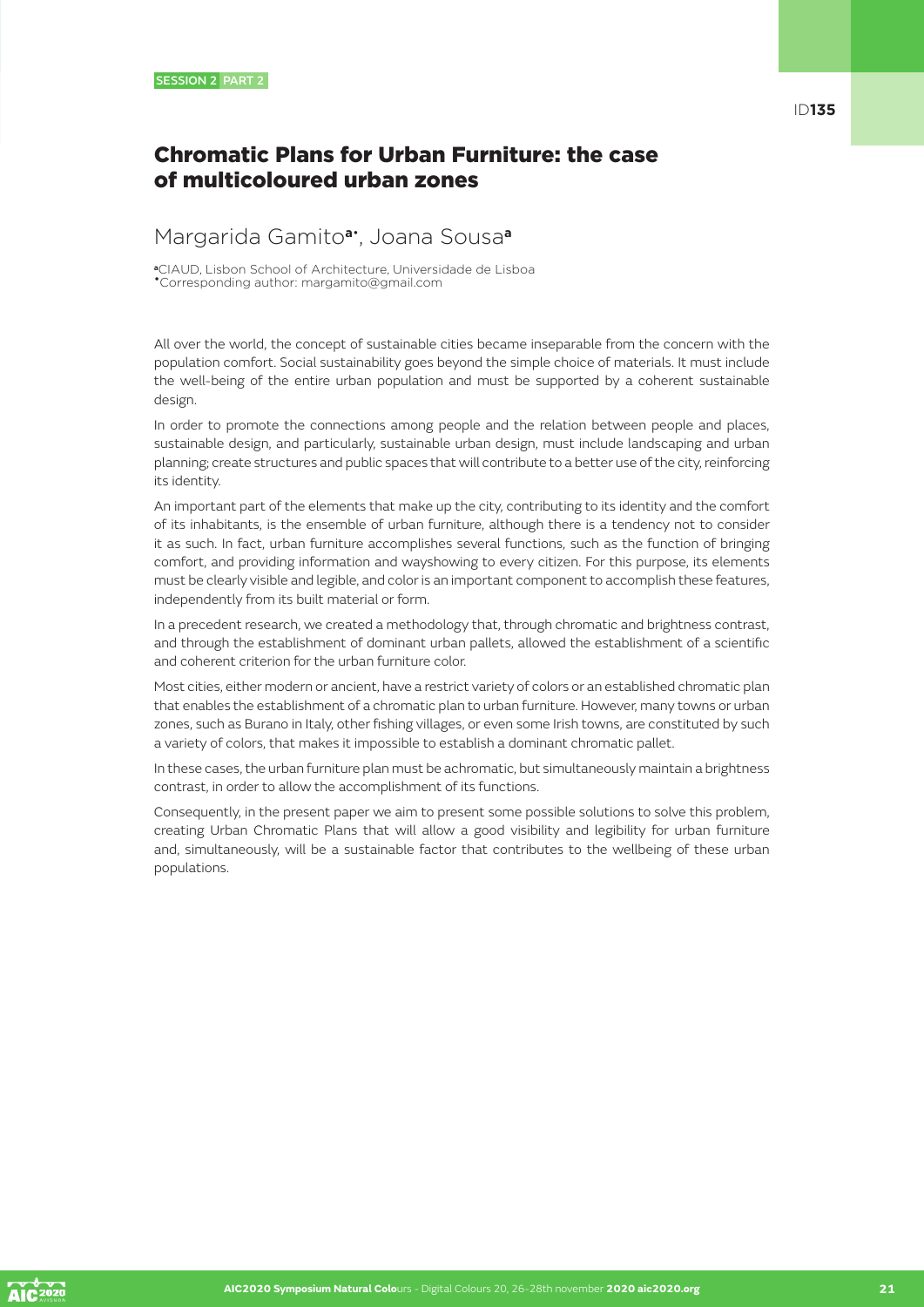## **SESSIONS 3 & 4** COLOUR AND HERITAGE

#### **SESSION 3**

Material approach: past and future architecture, natural ligthing, materail and digital restoration, art materials, 3D digitization technologies…

Part 1 011 013 019 023 143 Part 2 047 052 092 145 146

#### **SESSION 4**

Cultural approach intangible heritage and knowhow, language, anthropology, teaching colour…

Part 1 020 028 032 034 041 Part 2 044 055 057 073 084

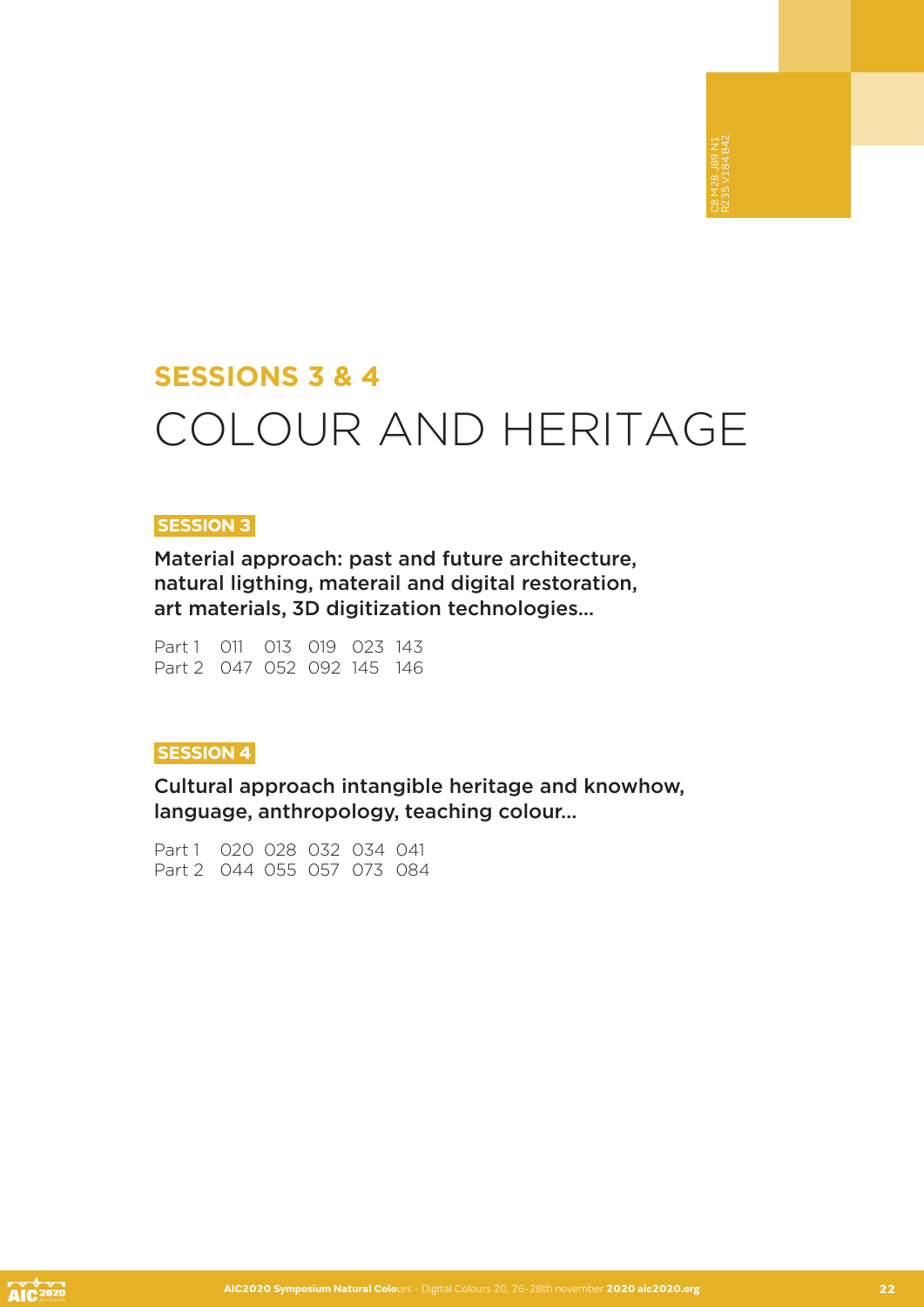## Color in the archives or color archives

#### Alexia Raimondo**a**•

**<sup>a</sup>**Archives nationales, Pierrefitte-sur-Seine, France • Corresponding author: alexia.raimondo@culture.gouv.fr

The F/12 collection of the Archives nationales keeps the archives of the administration of commerce and industry from the 17<sup>th</sup> century to the mid-1960s. This administrative organization was born in 1700 with the creation of the Council of Commerce had for purpose to «knowing and procuring all that could be most advantageous to the commerce and manufactures of the kingdom». This purpose will animate the commercial and industrial administration during the following centuries.

This archives reflects the politic's attention for knowledge and encouragement of everything that could be favorable to French trade. This administration's interest explains the presence in this collection of a very large number of samples of various materials and particularly of textile samples.

Indeed, these archives illustrate the state's action on color. It results in acts of control over the productions of 18<sup>th</sup> century manufactures, but also the quality of colors examination; through the verification records of "bon teint" brands, or later, the processes used in factories.

But these files also show how color becomes a real administrative concern through the attention given to inventions and discoveries. The samples kept were sent by manufacturers, salespeople or ordinary citizens to the administration to validate their research, in exchange for a patent, for gratuities, or without expecting anything in return if not the pleasure of serving the kingdom, empire or republic. They show the interest which animated research on the new materials to be used for weaving and dyeing or the new dyeing procedures.

These samples, both archive documents and color archives, are a precious heritage for the knowledge of ancient fabrics. Their conservation is an essential issue, because they represent an essential source for the study of dyes, know-how and dye recipes for two centuries.

#### **KEYWORDS**

*archives* I *textiles* I *samples* I *dyes*

ID**011**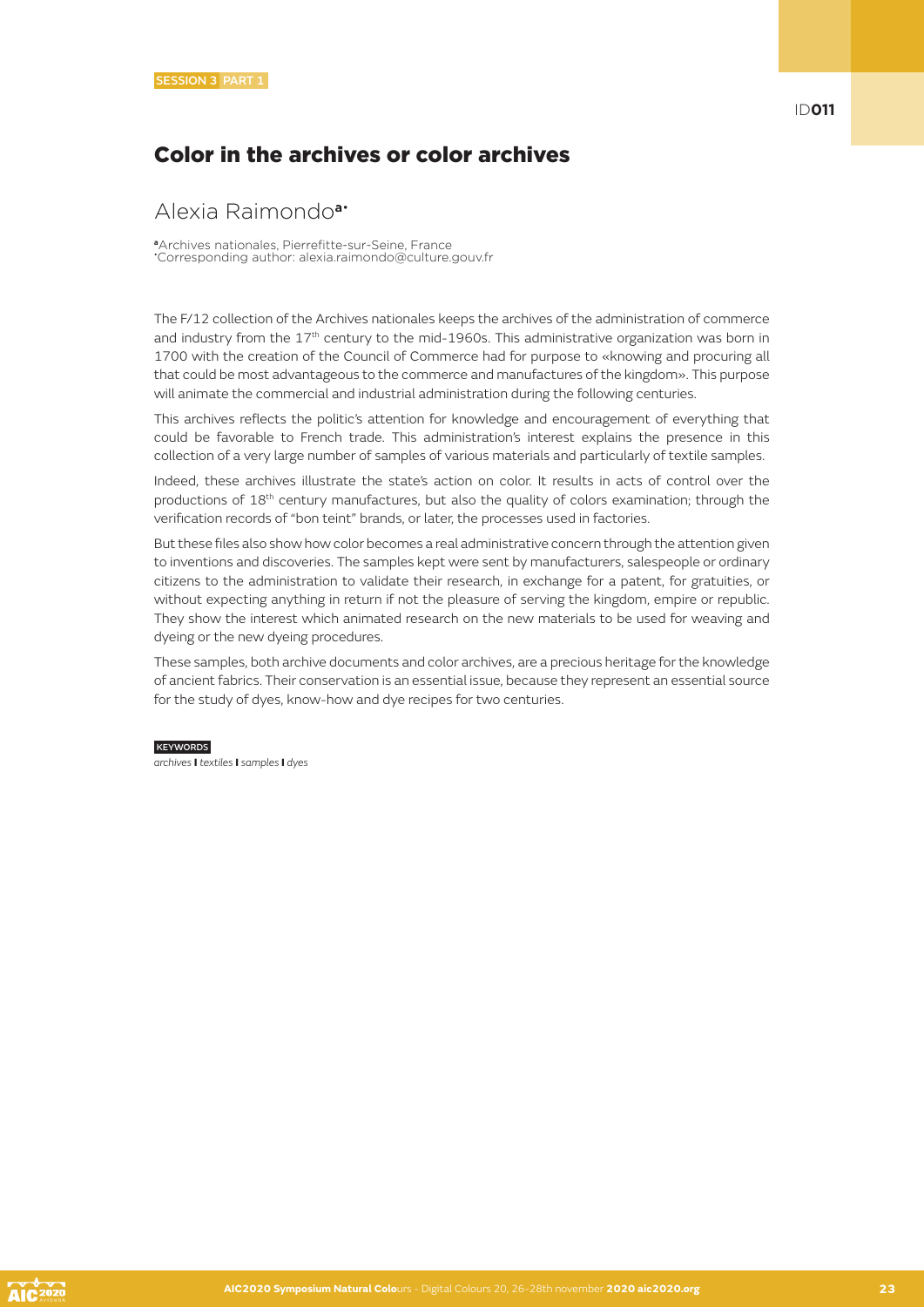## White paint and black color in the Middle Ages

#### Yves Morvan**a**•

**<sup>a</sup>**Centre Français de la Couleur • Corresponding author: yves-m@hotmail.fr

Many medieval pictures show saint characters with a black face. Yet this color is paradoxical as it is the Devil's color, thus contrary to religious symbolism in the Middle Ages.

In the 1930s, several specialists came up with the opinion that dark color of Black Virgins was done by lead white oxidation. But this proposal was not taken seriously and considered to be not credible because they said that no chemical action could have caused such a deep darkness. However, it is this idea that I support in a book to be published by the Debaisieux editor. His provisional title is «Black Virgin. The enigma of their black color unveiled».

My talk is concerned with the causes of this unusual black color which are due to the very specific use of various colors including, primarily, lead white. Gold is usually kept for halos but can also become black, and this is one anomaly of which we have many examples.

I explain why so few Black Virgins were found before the 16<sup>th</sup> century, time when they were admitted such as Black Virgins and painted or repainted with deep black paint when they were white from the beginning or darkened by pollution. While there were already so many holy figures with black faces on the murals.

This presentation will be followed by the presentation of a dozen documents that I will comment on, while answering any questions from the audience.

#### **KEYWORDS**

*middle ages* I *paint techniques* I *black virgins* I *mural painting*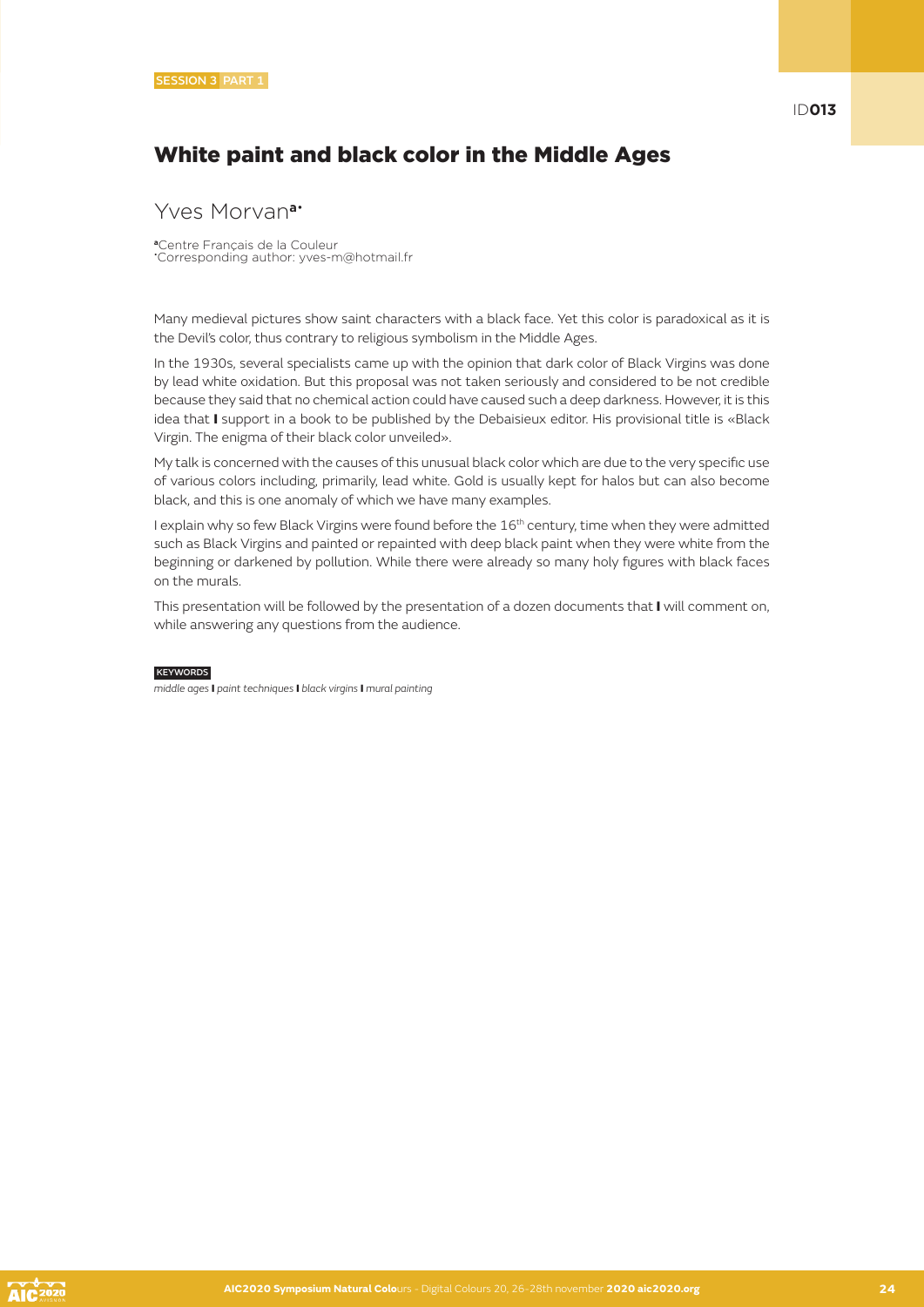#### Colour design and dementia: Evidence-based strategies to enhance environmental visual literacy

An ineffective interface between the built environment and people living with dementia can become highly problematic. Recently, inappropriate environmental design was identified as one of the two most common triggers for severe behaviours in people living with dementia, the other being unidentified pain issues (Judd, 2016).

In light of the above, effective colour design beyond aesthetics is an imperative in respect to the design of spaces for people living with dementia. In these spaces, evidence-based colour design strategies can be implemented to improve environmental visual literacy. These colour design strategies can address a number of aims. Firstly, these strategies can enhance environmental visual literacy by maximizing opportunities for people living with dementia to 'read' and understand the built environment in a meaningful way. In doing so, these strategies also address the changes and challenges in visual perception often experienced by people living with dementia. In-situ future research will focus on the extent to which this aim is achieved and whether this strategy supports orientation and wayfinding initiatives.

In addition, another aim of evidence-based colour design strategies is to encourage and improve engagement, with the added intention of supporting a sense of wellbeing among people living with dementia. Furthermore, it is anticipated that techniques for developing and implementing effective colour design strategies may also address the imperatives of inclusivity and a user-centred approach to environmental colour design. It is in these ways that evidence-based colour design strategies can move interior colour design beyond aesthetics to a more meaningful and effective tool aimed at improving the experience, dignity and quality of life for people living with dementia.

#### **KEYWORDS**

*colour design* I *dementia design* I *environmental visual literacy* I *interior design*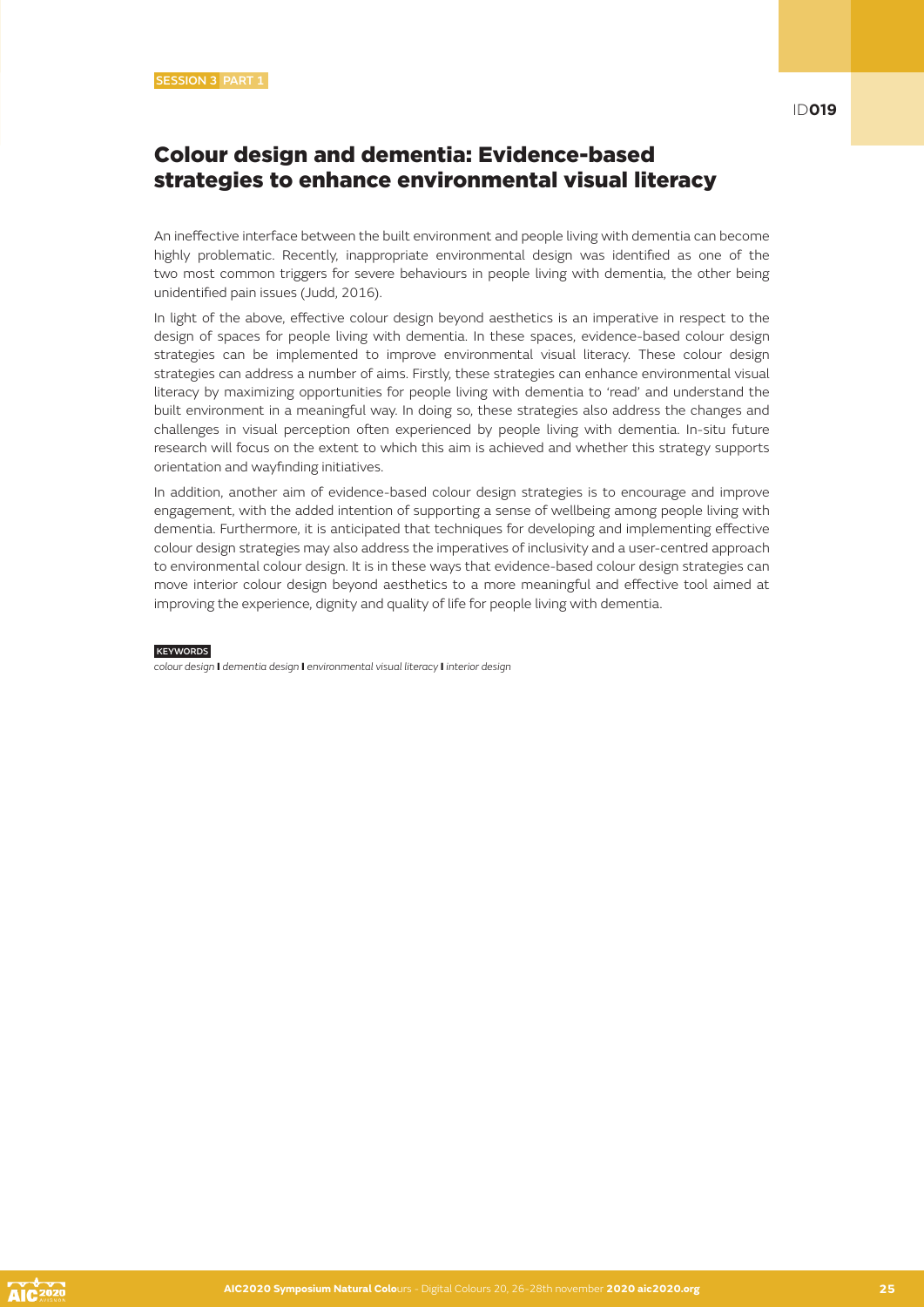## Rediscover the faded colours of an 18th century tapestry kept in the Cité Internationale de la tapisserie in Aubusson (France).

#### Aurélie Mouniera**a**• , Hortense de la Codre**a**, Charlotte Marembert**b**, Carole Biron**a**, Pauline Claisse**a**, Floréal Daniel**<sup>a</sup>**

**<sup>a</sup>**IRAMAT-CRP2A (UMR 5060 CNRS - University of Bordeaux Montaigne, Pessac **<sup>b</sup>**Myrobolan, Teintures naturelles artisanales, Bruxelles

•Corresponding author: aurelie.mounier@u-bordeaux-montaigne.fr

Aubusson located in the center of France is on the List of Intangible Cultural Heritage of Humanity by UNESCO since 2009. This quality label rewards a centuries-old tradition for the art of tapestry. The studied tapestry with the Brühl count's coat of arms, is a "Verdure" (landscape representation), a specialty of Aubusson characterized by a very high quality and fine weaving, dyeing, made mainly for abroad (dated from the mid- $18<sup>th</sup>$  century; 7.32 x 4.5 m). Its restoration is in progress and allows the removal of the lining of the back. Analyses were done on each side of the tapestry. This rare opportunity offers the possibility to perform analyses and to compare results of both faces, to measure the alteration of dyes through colour measurements and to appreciate the original colours.

To identify materials, the first step was to found old dying recipes through treatises and literatures practiced in Aubusson, then Manufacture Royale. Informations were found in the Jombert treatise « Le teinturier parfait » (1716), « L'art de la teinture des laines et des étoffes de laine en grand teint et petit teint » (Hellot, 1750), « Art de la teinture en Soie » (Macquer, 1761) & « Eléments de l'art de la teinture » (Berthollet, 1791). According to the recipes, more than 300 model samples have been made by a dyer to obtain a large variety of colours in order to understand the role of each component on the colour result.

This colour chart was used to build a specific database of reference spectra measured with portable devices (hyperspectral imaging in the visible & near-infrared ranges, portable fluorimetry (LEDμSF) …). This database is a prerequisite for the identification of the dyes used on the ancient tapestry thanks to a comparison of spectra.

A study of the fading was done to understand the mechanism of alteration and the fragility of the dyes. A protocol was established and the components assembled to design a system of aging, measure, control and follow the colour fading (xenon lamp, measure of the reflectance spectra, colour measurements…). First, the tests were conducted on blue wool standards (1 to 8, ISO 105 B02) and then, the study of 3 dyes commonly used (weld, madder and indigo) has been conducted. Finally, the results have been compared with colorimetric measurements taken on tapestry's both faces where an important fading was observed for the yellow dyes.

The characterization of the tapestries' materials has been done by in situ analyses. The complementarity of the techniques makes possible the identification of the fibres (silk, wool), dyes (weld, indigo, madder, tannin...) and mordants (alum, cream of tartar). The colour measurements showed a colour difference lower than 3 for the red, blue and brown while is higher than 7 for the green and 12 for the yellow. These observations can be explained by µfading tests whose demonstrate that weld is weaker and correspond to standard blue wool 1, madder fades like the blue wool 3 and the indigo appears very stable such as the blue wool 8.

All the results obtained in this 3 years' research program (2019-22) will help the digital reconstruction of the tapestry's colours, proposing a digital colours palette and a fresh digital dying of the tapestry. With the restoration in progress and the digital support available in the museum beside the exhibition of the tapestry, the visitors will be able to appreciate the colours of the 18<sup>th</sup> C. art of tapestry.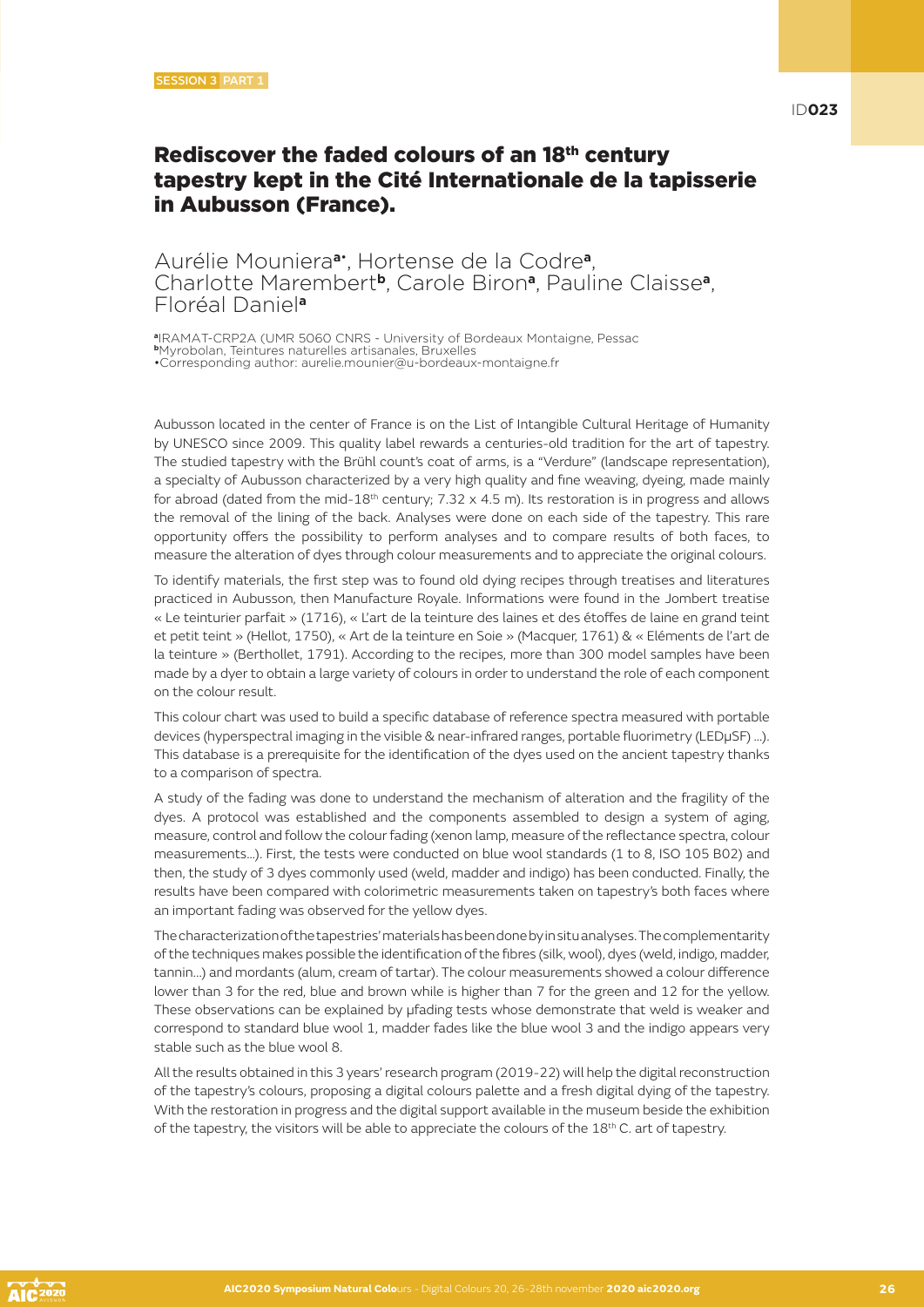## Verification of the Validity of the Perceived Colour Measurement Method using Tablet Devices in Architecture

#### Haruno Tsuda**a**• , Azusa Takei**a**, Nozomu Yoshizawa**a**, Kaoruko Kitamura**<sup>b</sup>**

**<sup>a</sup>**Tokyo University of Science, Japan **<sup>b</sup>**Mukogawa Women's University, japan •Corresponding author: hyphen\_haru0505@outlook.jp

When we deal with colour in architecture, we can generally divide it to three types. One is the psychophysical colour under standard illuminants, which can be measured in a contact state using colorimeters. Another is the colour under actual lighting in architecture, where non-contact surface colour measurements are made using luminance and colour meters like CS-100. The other is perceived colour in real architecture, which is affected by the human perception system, such as light adaptation and colour contrast. The last type of colour is most important when we think of colour experience in architecture, which changes over time and takes on various appearances under variable sunlight. However, its measurement is always difficult in the field survey. Colour-naming methods is yet unclear whether the subtle difference of colour perception by naïve observers could be fully grasped. Conventional colour-matching methods using colour charts need large-sized apparatus and it is sometimes difficult to bring it to measurement locations. We tried to use portable tablet devices instead of usual paper-made colour charts and verified the validity of this method for measuring perceived colour through a subjective experiment.

The tablet device was covered by a black box to cut the surrounding light and observers see its screen through a small opening. An observer selected the colour on the tablet which was judged to be the same as the perceived colour on the target in architecture. After the field survey the spectral distribution of the selected colour on the screen was measured using a spectral radiance meter.

In this research the individual differences of the colour matching results by this method was examined compared with the surface colour measurement method (visual colorimetry), prescribed in ISO/DIS 3668, in which colour chips are put next to the target as a reference. In the experimental room, a colour chip was presented as evaluation colour on a background surface. Evaluation colours of the target had four levels, such as 9PB7.5/3.0, 8YR9/2, N9.5, N7.0. Colours of the background surface were N5, 5B4/5, 3GY5.5/5.5 and 10R5/6.5. Correlated colour temperatures of incident light were 6500K and 3000K, and Illuminances on the target were 1000lx and 500lx. 19 subjects, aged early 20's with normal colour vision, evaluated the colour of the target by both methods above.

The individual differences were compared based on the distances among the points of evaluated values described in CIE 1976 L'u'v'. The experimental results showed that, when correlated color temperature was 6500K and illuminance was 1000lx, individual differences of the colour evaluation by the new method using a tablet device were as small as the conventional visual colorimetry. The method proposed in this research had the enough validity for measuring perceived colour in architecture under sufficient daylight in the daytime, and we have actually measured some subtle changes of white in more than 50 buildings, which were built between 1932 and 2019. However, when correlated colour temperature was 3000K, individual differences became larger and it is necessary to find the cause in future works.

#### **KEYWORDS**

*perceived colour* I *architecture* I *colour measurement* I *tablet devices*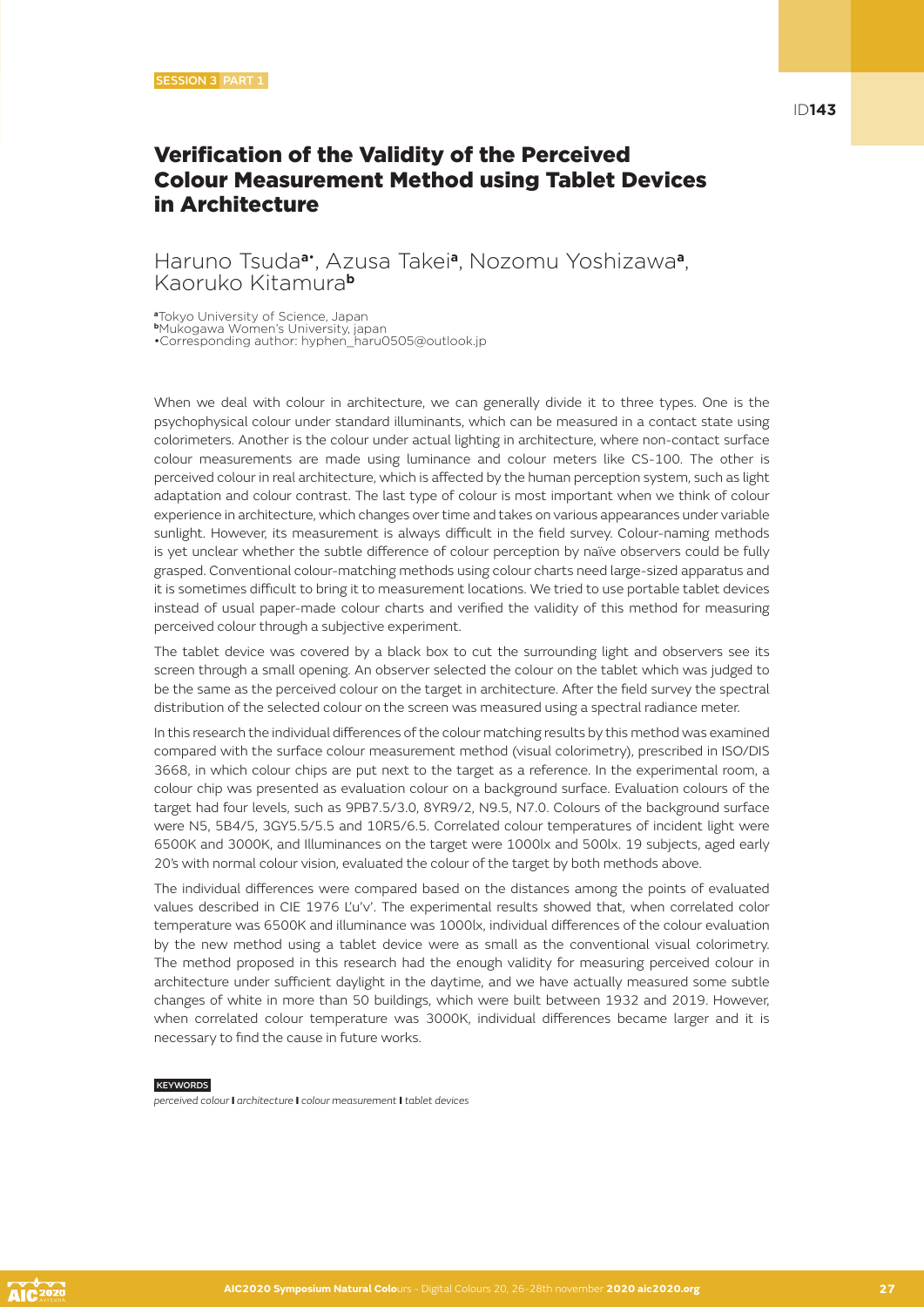## Colour Planning in Cilento: project and methodology

Claudia Lombardi**ab**, Klarissa Pica**a**•

**<sup>a</sup>**Kumea srl, Napoli, Italia

**<sup>b</sup>**Universidad Politécnica de Madrid, ETSEM, Madrid, España

attention to redevelopment and environmental enhancement.

**c** Università IUAV di Venezia, Venezia, Italia •Corresponding author: kp@kumea.it

This work talks about the experience of a colour planning in the Cilento territory and, exactly, in the city of San Mauro Cilento. The aim is to focus attention on the role assumed by the Colour Planning as an urban planning tool that aims to protect the identity and culture of places with a particular

Urban colour plannings aim is to give back a new image of cities by defining not only the façades colours and all the elements that make it up but, above all, rules for the existing building heritage conservation and protection in order to enhance the urban landscape. Throughout the analysis of the urban fabric, building typologies, architectural elements and colours used in the past, the colour plan aims at defining of new cities urban design, respecting their historical peculiarities and traditional elements.

The city of San Mauro Cilento, over the years, has witnessed a progressive alteration of external decorum related to the historical urban fabric. This has led to the loss of the peculiar signs of the place and of the original materials that has caused a devaluation of the quality of urban environment.

San Mauro Cilento, although not very extended and with a few inhabitants, has decided to use this urban planning tool to recycle and rebuild the original colour ranges and colour models of the buildings and, at the same time, make a technological and compositional evolution of the façades. In this way, progress factors, environmental conditions and relations with contiguous and opposite façades are taken into account, formulating precise basic compositional criteria.

The plan aims to regulate the interventions on the façades in relation to the composition of the elevations, the technologies and materials used and the adoption of a colour palette compatible with the chromatic characteristics historical settlements of the city.

Two steps were fundamental to the implementation of the plan. The first concerns interviews with the local personalities who had worked as «masters» in the past, in order to acquire additional information about local building techniques and materials. The second one, concerns the use, in the second phase of the survey, of an NCS instrument, ColourPin II, through which a scan of the colours present on the building's façades, was made paying particular attention to the research of the original colours and not altered by external agents.

Exceptionalities of this plan are the methodology applied for definition of the colour palettes and the design of the colour of every single facade, which can be created with extreme freedom within the chosen colour ranges but, at the same time, must respect a rigorous approach to the colours matching.

#### KEYWORDS

*colour planning* I *San Mauro Cilento* I *identity* I *palette* I *colours*

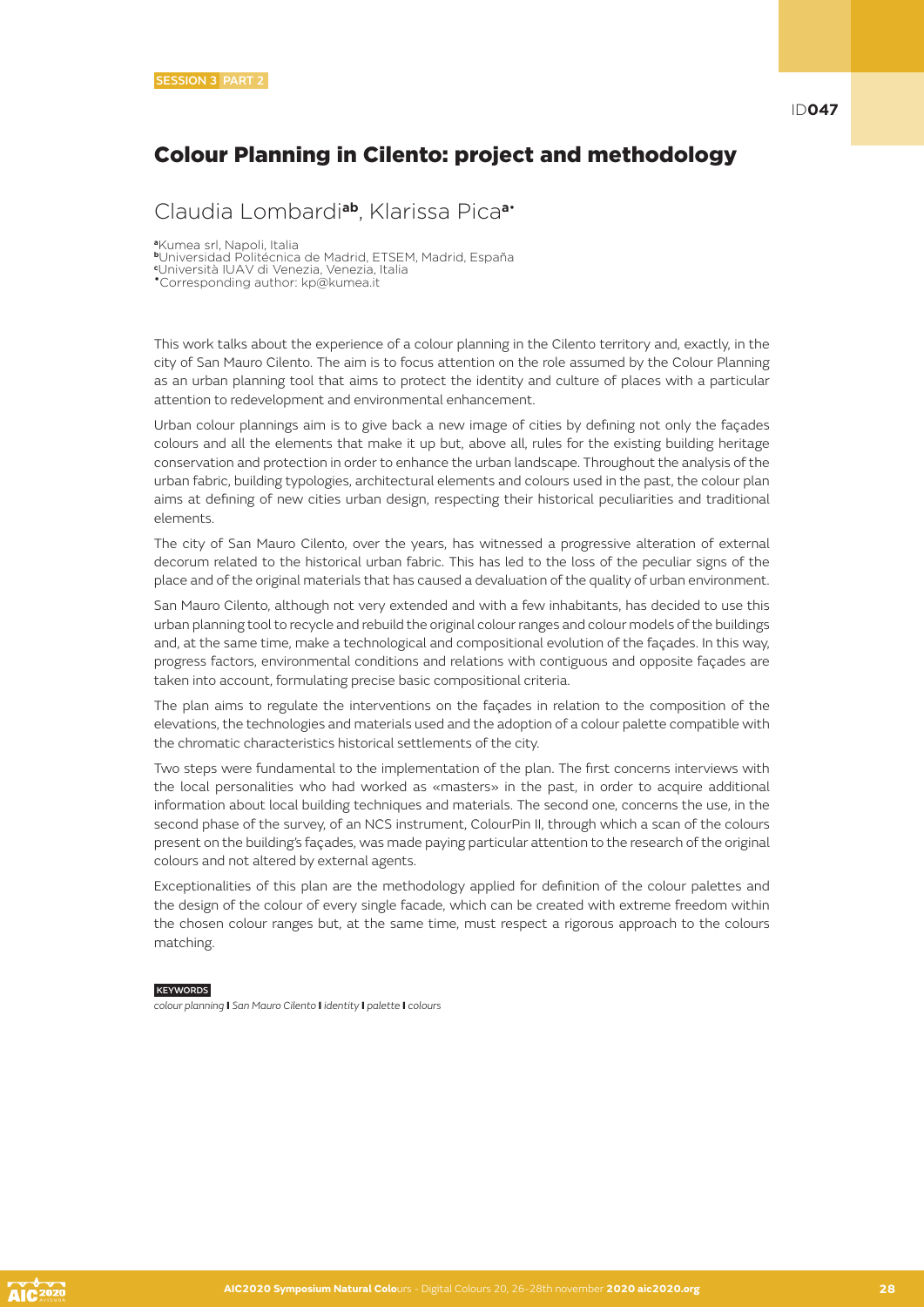## Preliminary study of the reconversion of darkened pigments (lead white, cinnabar) in mural paintings by Nd:YAG laser irradiation

#### Victor de Seauve**a**• , Alexandre Semerok**b**, Olivier Grauby**<sup>c</sup>** , Vincent Detalle**d**, Jean-Marc Vallet**<sup>a</sup>**

**<sup>a</sup>**Centre Interdisciplinaire de Conservation et Restauration du Patrimoine (CICRP),

21 rue Guibal, 13003 Marseille

**<sup>b</sup>**Des - Service d'Etudes Analytiques et de Réactivité des Surfaces (SEARS),

CEA, Université Paris-Saclay, F-91191, Gif sur Yvette, France **c** Aix-Marseille Université, CNRS – UMR 7325 CINaM, campus de Luminy,

Case 913, 13288 Marseille Cedex 9, France

**<sup>d</sup>**C2RMF, Palais du Louvre – Porte des Lions, 14, quai François Mitterrand, 75001 Paris •Corresponding author: victor.de-seauve@cicrp.fr

Lead white (2PbCO3·Pb(OH)2) and red cinnabar (α-HgS) are two pigments commonly found in mural paintings. In some conditions however they darken, inducing visual consequences to the artworks. The darkening of lead white is usually attributed to the formation of black plattnerite (α-PbO2).<sup>[1,2]</sup> For cinnabar, the formation of successive layers of chlorinated and sulfochlorinated mercury phases, such as greyish corderoite (α-Hg3S2Cl2) and calomel (Hg2Cl2) was evidenced from experimental and theoretical experiments; the black color would then be ascribed to the formation of metallic mercury. [3,4] Few methods of restoration of blackened lead white have been tested, most of them involving chemical treatments which put the support at risks.<sup>[1]</sup> On the other hand Nd:YAG and Ar+ lasers irradiation has been successfully applied to the safe reconversion of blackened minium (Pb3O4), also due to its degradation into plattnerite.[5] Within the objective of developing a restoration-oriented tool, the specific aim of this study is to explore the possible reconversion of darkened lead white and cinnabar by Nd:YAG laser irradiation in an experimental way.

Samples consist in pure artificially aged cinnabar and plattnerite powders pressed into pellets. Plattnerite-based mural painting samples and experimentally darkened cinnabar ones have also been prepared in the lab by various techniques. Appropriated conversion temperatures have been determined in various atmospheric conditions (CO2/H2O/air for plattnerite and H2S/air for darkened cinnabar) by means of thermogravimetric analyses (TGA). Then, an experimental setup has been designed so that the samples were simultaneously exposed to the gas flows and the laser beam. Irradiation times and laser power density have been adjusted from TGA results. The visual consequences of laser irradiation were determined from UV-visible reflectance measurements which allowed calculating colorimetric coordinates in the CIELAB space. The reconverted thickness was determined by optical microscopy and its influence on the visual aspect of the sample was investigated. Lastly the identification of the chemical species was achieved by means of XRD.

- [1] S. Giovannoni I M. Matteini I A. Moles I Studies in Conservation 1990 I 35 I 21–25.
- [2] E. Kotulanová I P. Bezdička I D. Hradil I J. Hradilová I S. Švarcová I T. Grygar I Journal of Cultural Heritage 2009 I 10 I 367–378. [3] M. Radepont I Y. Coquinot I K. Janssens I J.-J. Ezrati I W. de Nolf I M. Cotte I J. Anal. At. Spectrom. 2015 I 30 I 599–612.
- [4] M. K. Neiman I M. Balonis I I. Kakoulli I Appl. Phys. A 2015 I 121 I 915–938.
- [5] S. Aze I P. Delaporte I J.-M. Vallet I V. Detalle I O. Grauby I A. Baronnet I in Proceedings of the International Conference LACONA VII I CRC Press I Madrid I 2007 I pp. 11-13.

KEYWORDS

*cinnabar* I *lead white* I *darkening* I *Nd:YAG* I *restoration*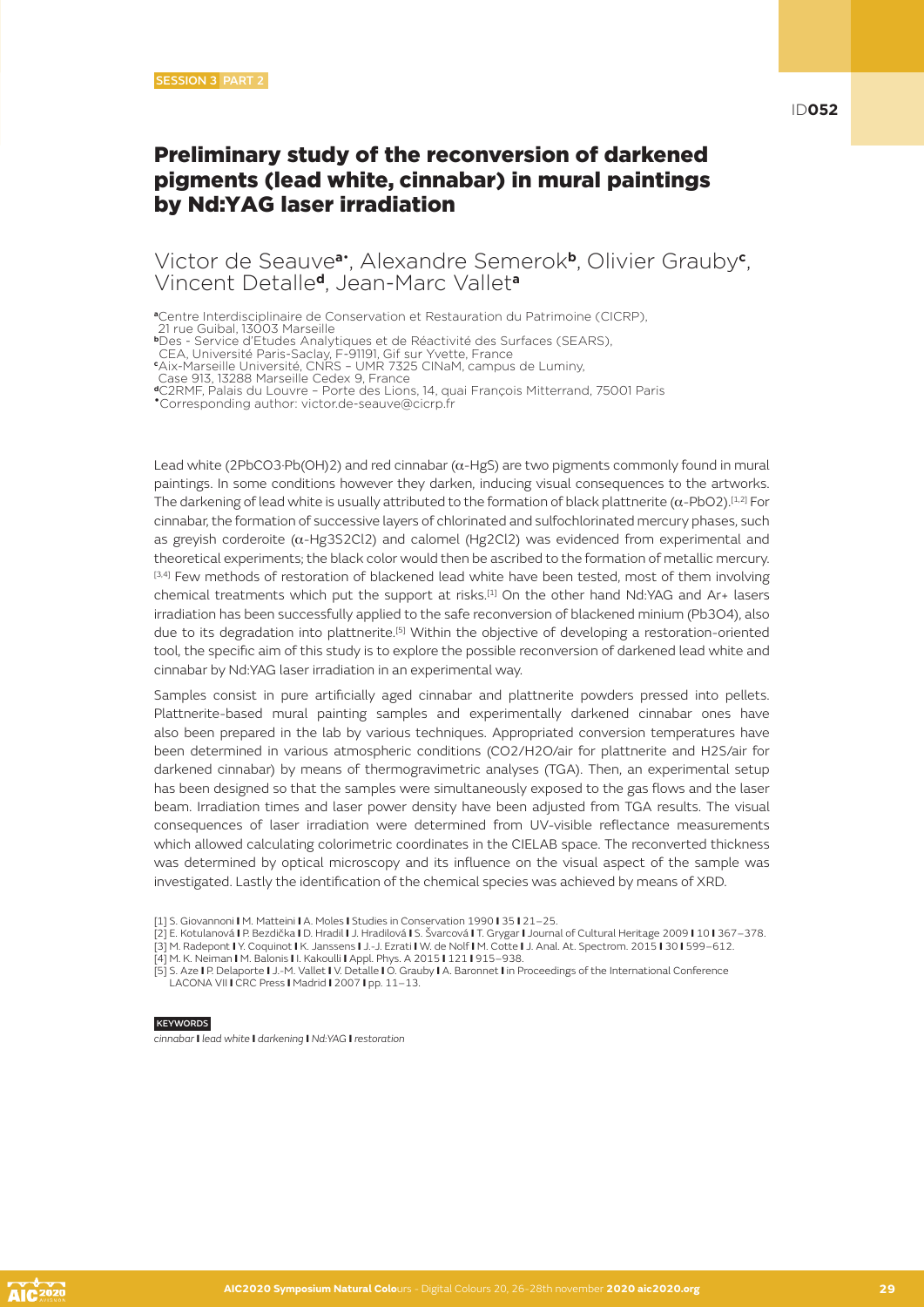## The Impact of Surface Properties on Photovoltaics' Colour Angular Sensitivity- A Comparison Study for Facade Integration

#### Changying Xiang**a**• , Phil Green**b**, Barbara Szybinska Matusiak**<sup>a</sup>**

**<sup>a</sup>**Norwegian University of Science and Technology, Trondheim, Norway **<sup>b</sup>**Norwegian University of Science and Technology, Gjøvik, Norway •Corresponding author: changying.xiang@ntnu.no

Façade Integrated Photovoltaics (FIPVs) is a new promising trend to employ clear energy in built environment. The colours of FIPVs are essential to the overall aesthetic quality of buildings, especially in the urban context. Currently, several brands of coloured PVs are available on the market. However, unlike traditional façade materials, the colorimetric characteristics of coloured PVs are barely studied. To provide a foundation for further aesthetic research on FIPVs and to develop a guideline for architectural design with FIPV, a series of colour angular sensitivity experiments are carried out for testing of 6 different types of opaque coloured PVs. PV samples are measured at different viewing angles with a PR-655 spectroradiometer through a series of laboratory and outdoor experiments. The experimental results show that the surface properties including colour techniques, texture and finishing glossiness have a strong impact on PV's colour angular sensitivity. Goniochromism has been found in a sample with interference coating technique (Kromatix PV) and a sample with antireflective coatings showing metallic texture (LOF metallic PV), while a sample with selective filter technique and low glossy rough finishing (ISSOL PV) shows angular insensitivity for hue in different illumination conditions. Its multi-layered selective filters reflect part of the visible light for the desired colour and transmit infrared rays to the solar cell layer for energy production. Samples with mineral coating techniques (Sunage PVs) show colour angular insensitivity in overcast illumination, while matt finishing leads to larger colour angular difference than glossy finishing in direct sunlight illumination.

Based on experimental findings, the study proposes a series of architectural design ideas for integration of different coloured FIPVs in different urban contexts accordance to their colour angular sensitivities.

This study provides new information for FIPVs design, especially for architects who would like to apply the colour FIPVs in their designs. In order to meet the specific colour design expectation, the color techniques and surface property of photovoltaics also needs to be considered.

**KEYWORDS** 

*FIPV* I *architectural design* I *goniochromism* I *colour difference* I *angular sensitivity*

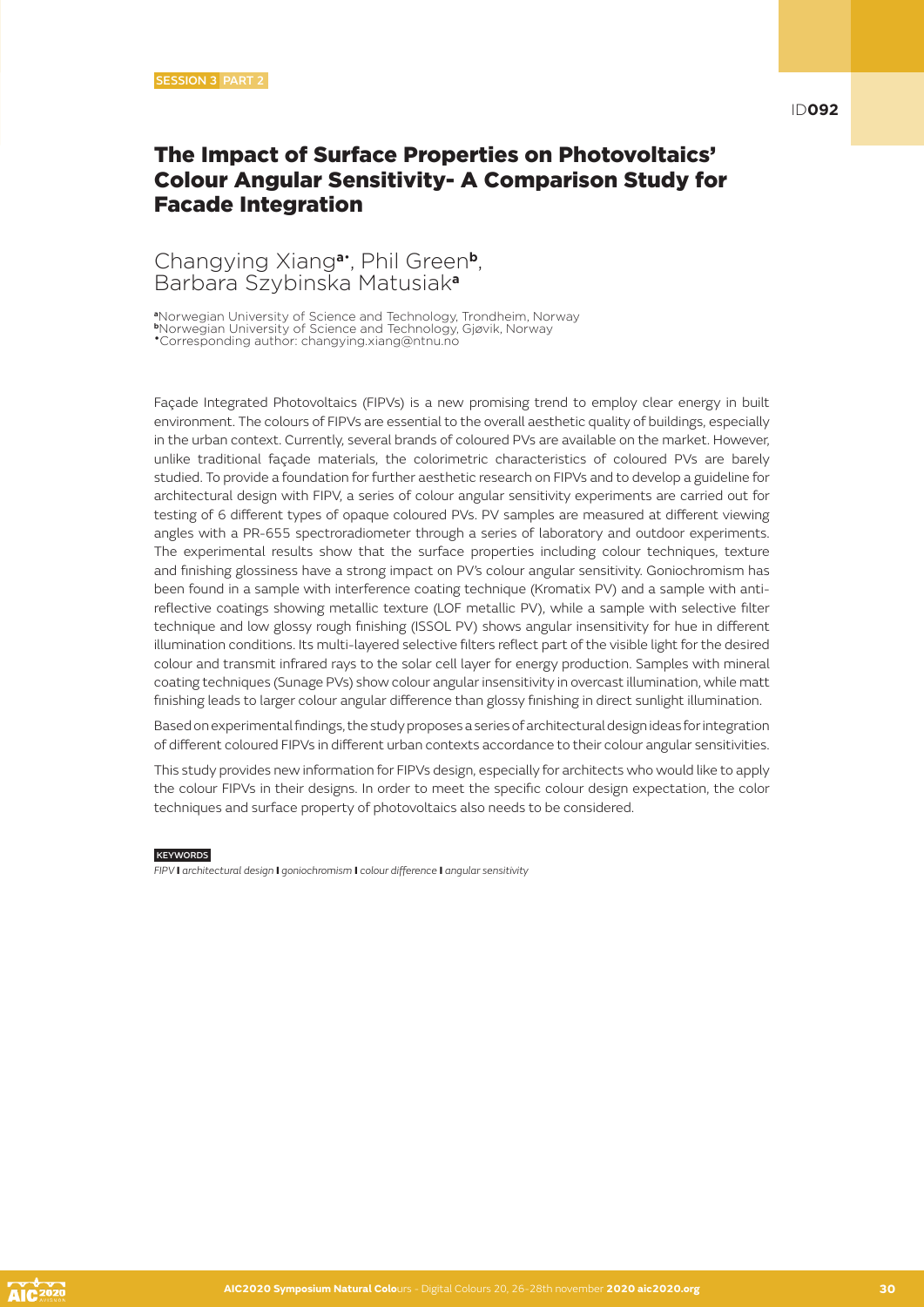## The contribution of diffuse reflectance on the knowledge of prehistoric red coloring matter

Emilie Chalmin**a**• , Bernard Schmitt**b**, Claire Chanteraud**a**, Aurélie Chassin de Kergommeaux**a**, Fayçal Soufi**a**, Hélène Salomon**<sup>a</sup>**

**<sup>a</sup>**Univ. Savoie Mont Blanc, CNRS, EDYTEM (UMR 5204), Le Bourget du Lac, France **<sup>b</sup>**Univ. Grenoble Alpes, CNRS, IPAG (UMR 5274), Grenoble, France •Corresponding author: emilie.chalmin-aljanabi@univ-smb.fr

The red color is one of the most ancient color used by the humanity to paint or draw on different kinds of surface (wall, rock, skin, wood, shell…). Even if this red color could be obtained easily with ferruginous rock during the prehistoric time, several questions still remain to identify this matter and its origin and to understand its transformation. Indeed, numerous remains of colouring matter, often referred to as ochre, have been found in the archaeological sequences. They come in the form of cohesive blocks of rock, powder or material applied to various supports. Beyond their use as colouring matter, traces of their use suggest other uses for technical purposes (e.g. treatment of skins, polishing).

The collective research project Pigmentothèque (PCR, DRAC Auvergne-Rhône-Alpes) proposes to respond to dual archaeological and methodological challenges:

- understanding the functioning of the paleo-society thanks to the study of the coloring matter, which retain the processing techniques used to exploit them, providing access to certain parts of the technical systems.
- to highlight the other information recorded in the coloring matter such as the conditions of their genesis and evolution before selection by human groups.

Unfortunately, the reading of archaeological colored and coloring matter is not always easy, because powdering, alteration or the nature of the rock blurs the tracks of its geological or even geographical origin. For this reason, a robust methodological approach is required.

From 2016, more than one hundred blocks of ferruginous rock coming from the Ardèche and Gard valleys have been collected in the landscape thanks to geological documentation and prospections. This collection is the subject of a petrographic description based on a shared vocabulary (lexicon). Moreover, structural and geochemical characterization is still in progress by developing robust methodology based on the acquisition of data on shared standards with several analytical tools, compatible with the constraints related to archaeological objects.

During the year 2019, we were able to access the facilities of 2 spectro-gonio radiometers of the IPAG laboratory (Institute of Planetology and Astrophysics of Grenoble, UGA) to characterize the reflectance of a selection of ferruginous rocks, presenting varied compositions and a wide range of red and yellow hues. These experimental devices allow the acquisition of reflectance spectra in the visible and infrared range (0.35 - 4.8µm) over a wide range of illumination (0-80°) and observation angles (emergence: 0-80°, azimuth 0-180°). Thanks to this facility, we investigate the possibility to understand the diversity of the reflectance and spectral signature of the different samples and to make correlation with the diversity of mineral phase associations. In fact, in addition to documenting and measuring the colour characteristics of materials, the spectral reflectance presents several absorption bands sensitive to the nature of the various constituent phases, whether it be the presence of chromogenic minerals (hematite, goethite, maghemite, etc.) or the presence of other associated minerals. A first classification of the samples was carried out on the basis of the different structures and spectral signatures.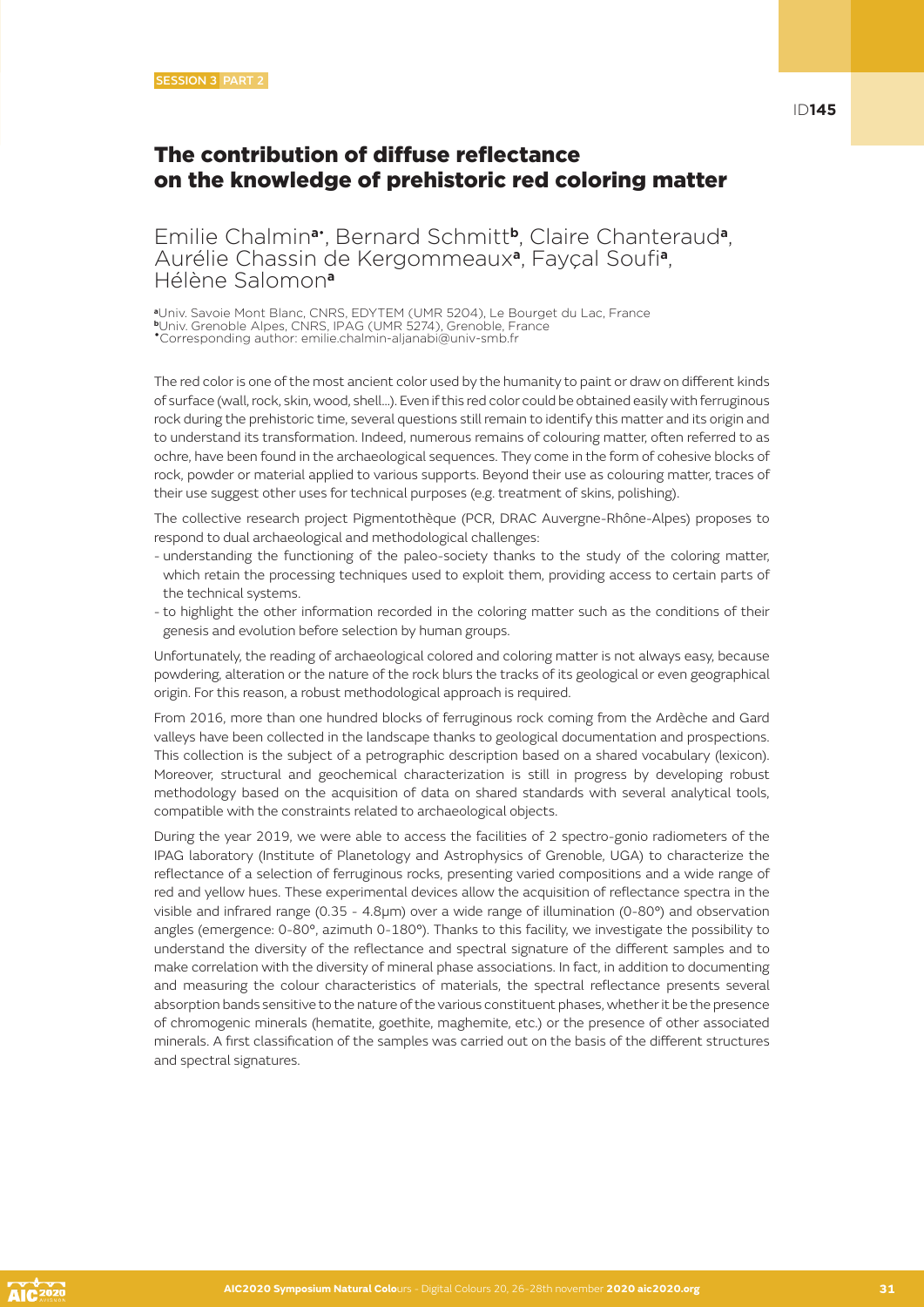## Cristina Caramelo Gomes**a**• , Margarida Gamito**<sup>b</sup>**

**<sup>a</sup>**CITAD, Lusíada University of Lisbon, Rua da Junqueira, 188-198, 1349-001 Lisboa, Portugal **ab**CIAUD, Lisbon School of Architecture, Universidade de Lisboa, Rua Sá Nogueira, 1349-063 Lisboa, Portugal.

**<sup>b</sup>**Portuguese Colour Association, Lisbon, Portugal. •Corresponding author: Cris\_caramelo@netcabo.pt

The city is a living organism characterized by its economic, social and cultural dynamics.

Metropolitan cities are becoming smart environments and this concept strongly relates to the cultural identity of the place and the mechanisms that improve user interactions throughout the delight of the experience. Colour is a significant element of the identity of the place, as well as contribute to the user's experience of the place.

The different experiences, ways of life and human interactions are significant components of the place's identity. This is granted by built environment, geographical location and orientation, the shape of buildings and equipment (as well as the finishing materials identifiers of constructive processes and / or traditional materials), cultures and contemporaneous trends.

With the city of Lisbon as a backdrop scenario, it is possible to explore its urban tissue and identify the different cultures or the sequential gentrification processes that Lisbon suffered from the first millennium, with particular emphasis on the Arab occupation and its tiling mode – adding a new skin to the facades - featured by its geometric and chromatic patterns.

In spite of such cultural heritage, the last decades witnessed a proliferation of achromatic paletas to respond to modernism requirements and trends that follow acknowledged names of Portuguese architecture.

Therefore, the tile panels were relegated to mural panels on city crossing points and subway stations, acting like a tattoo on the built skin, with monochromatic and / or polychromatic graphics pattern, contributing to a figurative and symbolic image of the place.

Smart cities aim to develop new ways of transportation, and the public ones, such as the subway, emphasizes their importance. Subway stations are places where a considerable number of individuals interact with the space and with each other while waiting for transport. The ambience provided is of major importance to ease waiting times as well as overcrowding at peak times.

More than the finishing of the building, the wall and / or the object, tiles panels are constituents of semiotics and Lisbon's imagery, and subway stations are one active part of the city.

This paper aims to create a deeper understanding of the influence of the tile's panels to the image (graphic and symbolic) of the Lisbon subway stations, and their input to qualify user experience. For that, some study cases (representative of the chronological age of the subway stations) will be analysed (focused on defining and registering the predominant colours, on the message associated with the graphics represented, the reason beyond their choice and application, as well as their contribute to for the feeling of security, visual comfort, orientation and aesthetic pleasure of the user) to a broader understanding and further discussion.

#### **KEYWORDS**

*tiles chromaticity and patterns* I *smart cities* I *semiotics* I *imagery* I *subway stations of Lisbon*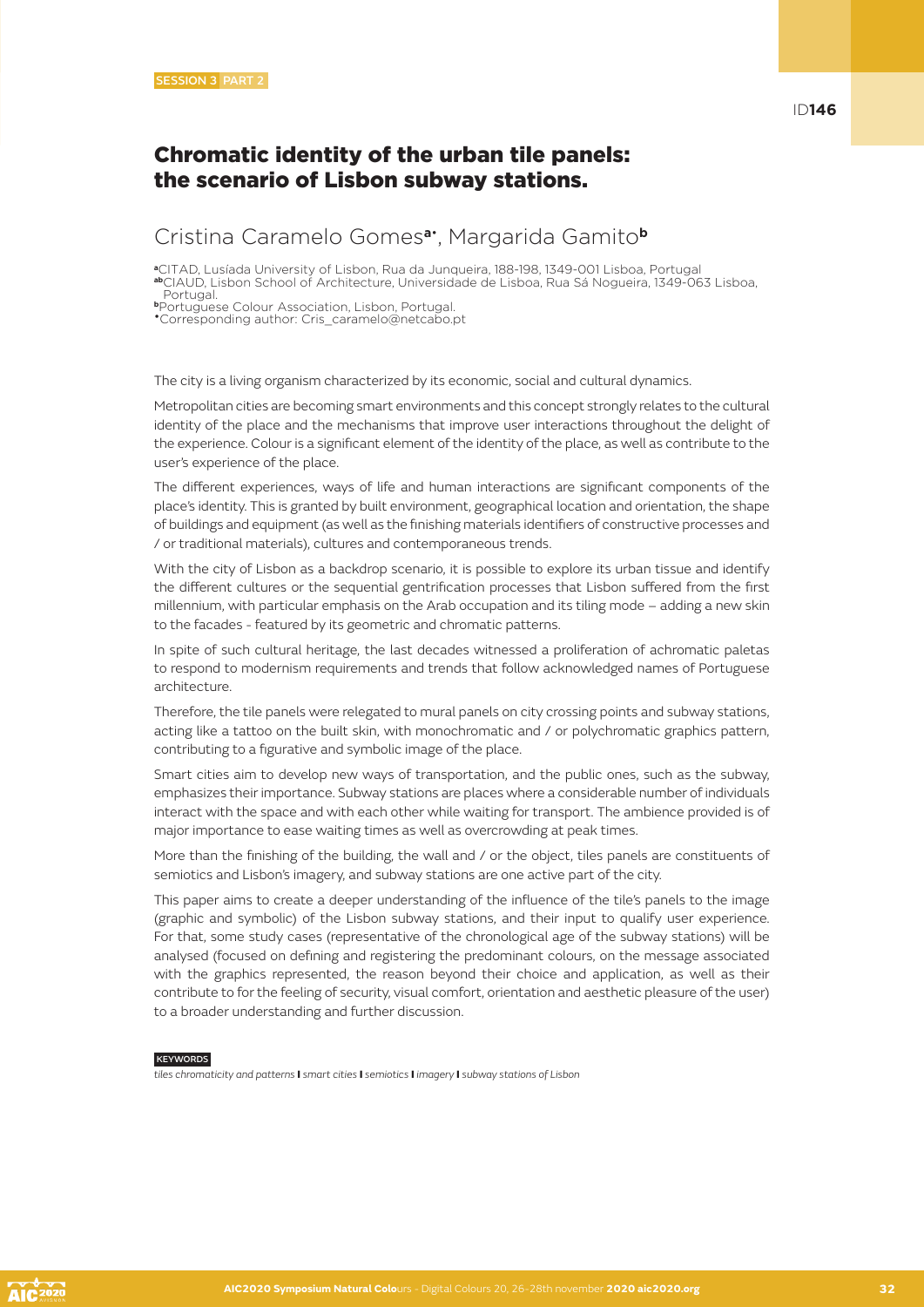## Reframing colour within the context of design education: Applying Q-methodology to enhance insight and learning

## Zena O'Connor, PhD

Design Research Associates, Sydney, Australia Corresponding author: zena@zenaoconnor.com.au

Exploring colour within the context of design education is challenging for a range of reasons. Firstly, the literature on colour is awash with a plethora of colour theories drawn from different fields of research including phenomenology, psychology, physics, art and design. These often include guidelines and formulae aimed at informing colour application. In addition to these theories, information available across mainstream media is highly variable and includes a jumble of theories that often lack consensus or peer-review, as well as personal beliefs masquerading as theory. Despite this clutter of colour theories, design education has an imperative to provide colour application insight that has relevance across all areas of design including architectural design.

This paper describes a new approach to colour curriculum with the context of design education. Under this approach, students use Q-methodology to explore, compare and contrast a range of colour constructs using visual stimuli. Q-methodology (including Q-sort and F-sort techniques) is frequently used in social and educational research, and in this instance, participants use this methodology to explore colour constructs and relationships by sorting visual stimuli according to a set of selfgenerated (F-sort) as well as pre-determined (Q-sort) colour constructs, the latter of which may include constructs such as 'analogous colour' and 'contrasting colour'. The visual stimuli specified for this approach is a set of cards, the colours of which are linked to common colour notation systems frequently used in the design sector including the NCS and Munsell colour systems, and specified using hex codes. The colour card set features a comprehensive range of hues in a wide range of tonal values and saturation levels, as well as achromatic colours including white, black and greys.

Based on methodology used in research projects by the author since 2008 and applied in university design and architecture education since 2015, it is clear that this approach has a number of key benefits. Firstly, students gain the opportunity to examine colour in an experiential, exploratory and non-judgmental context. Secondly, students become aware of variability of cognitive evaluations and affective appraisals in respect to colour among their peers. In addition, students discover and document their own beliefs as well as possible biases about key colour constructs and colour application formulae. Finally, students gain valuable insight when examining patterns of similarity and difference in respect to colour construct clusters among their peers. Q-methodology in this context provides students with invaluable insight into common colour theory constructs beyond rigid colour theory. The insight gained from this approach provides design students with a greater depth of knowledge about colour relevant to design praxis. The use of hex codes also provides students with the capacity to communicate colour from traditional substance colour and formula colour through to digital colour, and across a range of platforms.

#### **KEYWORDS**

*colour theory* I *colour education* I *colour application* I *design education* I *architectural design*

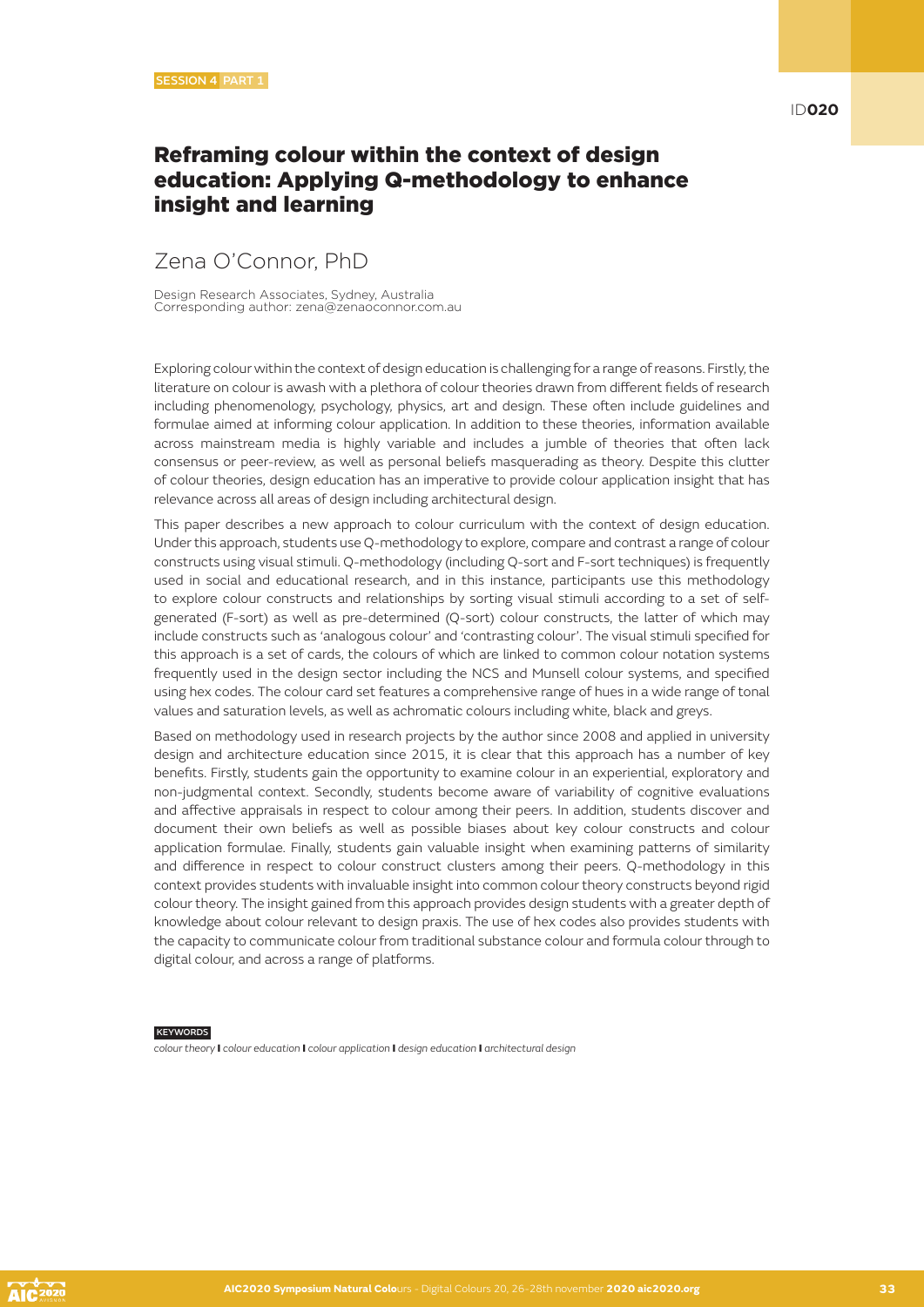### The teaching of color applied to design: a didactic sequence proposal for a reflexive process of selection and use of colors in projects.

## Camila Assis Peres Silva

Federal University of Campina Grande, Campina Grande, Paraiba Corresponding author: silva.camila.assis@gmail.com

From this article, I discuss the teaching of color for design courses. Specifically, regarding training design students to select and use colors in their projects. After all, color is a fundamental visual element in the conception of products. Given the breadth of the field of knowledge of color, which runs through physics, chemistry, art and psychology, I understand that a challenge is imposed on those who teach about colors for design.

Considering design bachelors, the teaching of color occurs at the beginning of the course based on the premise that it is a basis for design, such as the teaching of visual language, art history and design, among others. The teaching of color usually covers the fundamentals, about color classification, color dimensions and the accuracy of the student's gaze. They are stimulated to manipulate chromatic mixtures in order to recognize the different nuances of a color, as well as order them. In addition, the student learns to use color combinations and understands the psychological effects that a color can have on its viewer. This last topic is perhaps the most important in design practice.

In order to contribute to the optimization of the teaching of color applied to design projects. I present in this work a methodology that has been developed and improved in the last five years. It is a didactic sequence in which the student is guided from the thematic selection of color to the possibilities of application in the project. Along this path, he explores the psychological aspects while evaluating possible color combinations based on understanding the relationships of clarity and hue. It is also a didactic sequence that can be applied to students of more basic levels as well as technical courses to more advanced levels such as postgraduate. The final goal is that the process of selecting and using color is less intuitive and more reflective.

#### KEYWORDS

*teaching* I *design* I *color* I *didactic*

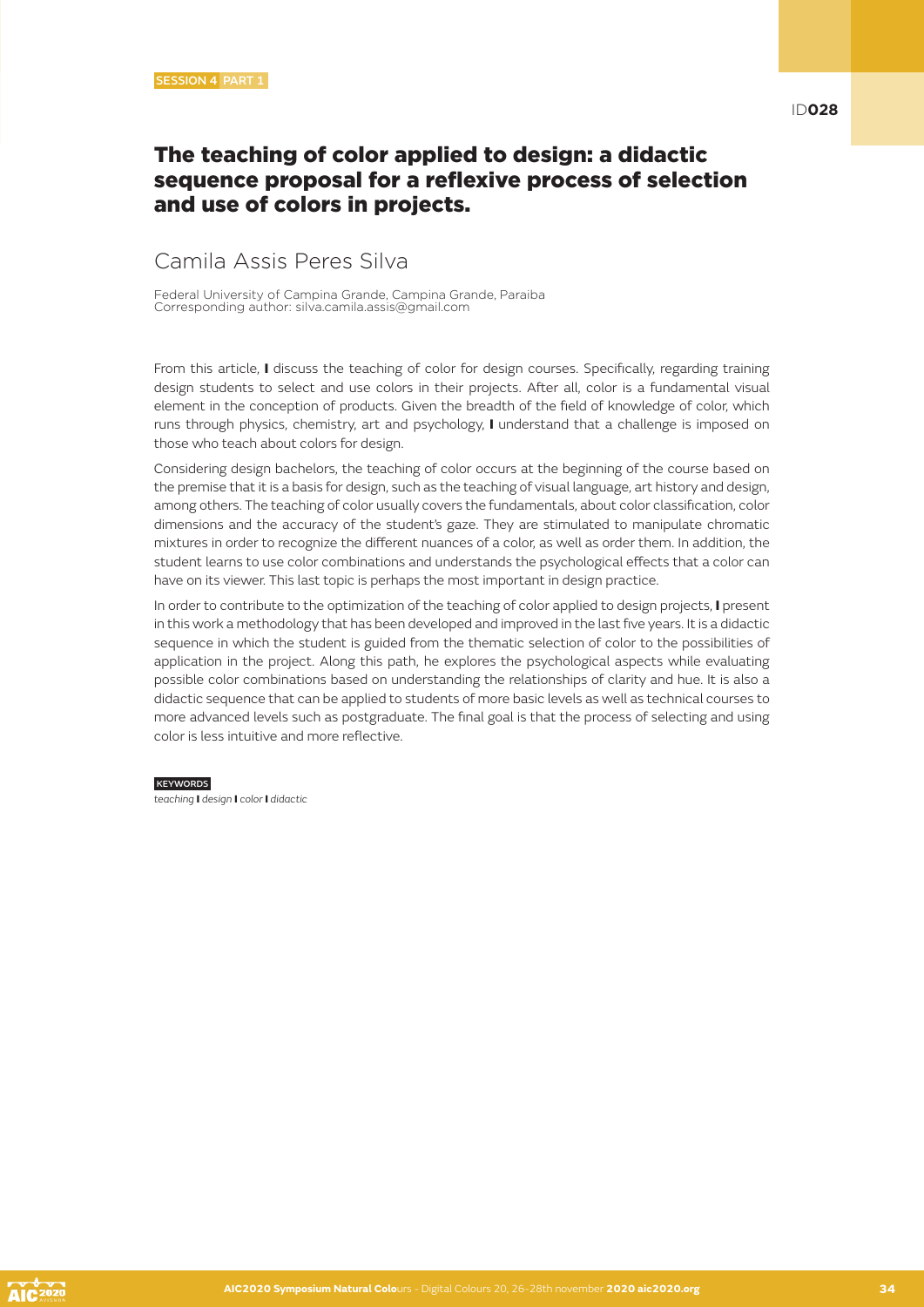## Colour Preferences in Japanese Kindergarteners

#### Noriko Suzuki**a**•

**<sup>a</sup>**Showa Women's University, Tokyo, Japan •Corresponding author: n-suzuki@swu.ac.jp

#### Background

Although Japanese children's colour preferences have been analysed by making them select from colour samples (Saito 2010), in this study, preferences were analysed by asking children to name the colour.

#### Methods

Semi-structured interviews regarding colour preferences and reasons for these preferences were conducted with 39 children (18 boys and 21 girls) between the ages of 5 years 10 months and 6 years 10 months enrolled in two private kindergartens in Tokyo. In all, 13 boys and 17 girls participated from Kindergarten A, and 5 boys and 4 girls participated from Kindergarten B.

#### Purpose

The study's purpose was to identify Japanese children's colour preferences when they were asked to name the colour.

#### Results

- 1. Children used non standard names for colours and also invented names for them.
- 2. While there was no difference in the boys' preferences across both kindergartens, differences were observed in the girls' preferences.
- 3. A significant difference was observed in the boys' and girls' colour preferences. In Kindergarten A, black was most popular among the boys and least popular among the girls, while pink was most preferred by the girls and least by the boys.

#### Discussion

Among the responses were colours with unconventional names, such as 'rainbow colour' and 'colour of the evening'. By 'colour of the evening', participants referred to the colour of the evening sky. In all, 20% of the participants indicated that their favourite colour was 'ao' (the Japanese word for blue), 'buruu' (the Japanese-English word for blue), 'mizuiro' (light blue), or 'sorairo' (sky blue), which, without exception, was associated with the sky.

Moreover, 76% of the boys in both kindergartens chose black as their favourite colour, and 55% selected pink as their least favourite colour. On the other hand, for girls, there were significant differences between the kindergartens, with 58% of girls in Kindergarten A favouring pink, and 50% of the girls in Kindergarten B favouring brown. Furthermore, in Kindergarten A, black was most popular among the boys and most hated by the girls (41%), while pink was most popular among the girls and disliked most by the boys (69%).

The participants associated various words for blue with the sky, and girls in Kindergarten B explained that they liked brown as it was the colour of trees. In addition, the reason boys in both kindergartens preferred black and girls preferred pink was that these colours were associated with items worn by heroes and heroines in Japanese anime films, which made them 'so cool' or 'so cute'. The results confirmed that children's colour preferences were formed on the basis of gender cues and their interest in things resembling nature, such as the sky and trees. To investigate why there were no differences in boys' preferences between both kindergartens as opposed to why differences in girls' preferences existed will require a study with a larger sample.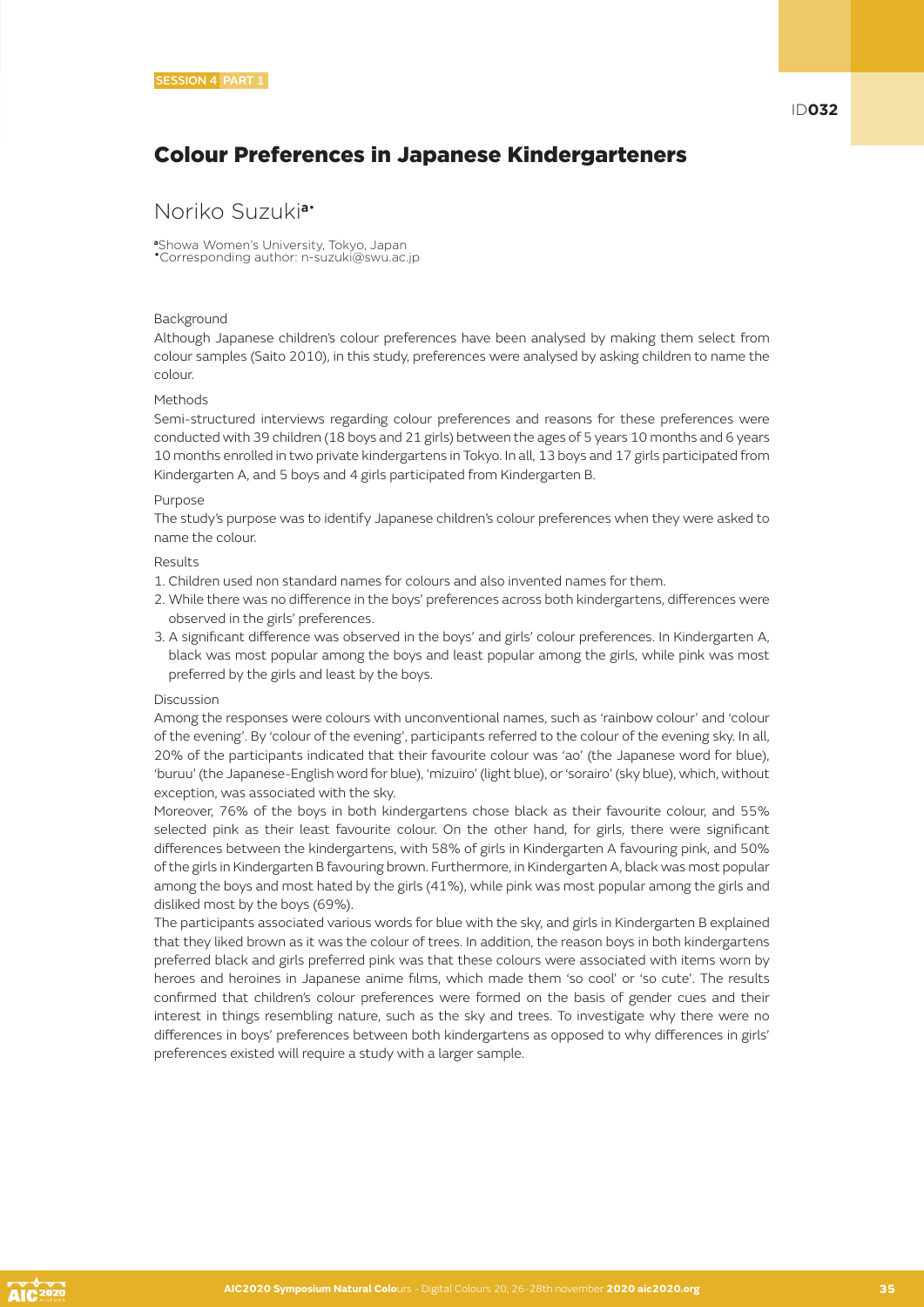#### Verena M. Schindler**ad**• , Yulia A. Griber**bd**, Martine Bouchier**<sup>c</sup>**

**<sup>a</sup>**Art and Architectural Historian, Zollikon, Switzerland **<sup>b</sup>**Smolensk State University, Smolensk, Russia **c** École nationale supérieure d'architecture de Paris-Val de Seine, Paris, France **<sup>d</sup>**Co-Chair of the AIC Study Group on Environmental Colour Design •Corresponding author: ecd.studygroup@yahoo.com

This paper discusses the second part of the results of a research project on the French period in the history of environmental colour design. The first part was presented at the AIC 2019 conference in Buenos Aires. In France of the 1950s and 1960s, colour provided a new understanding of the environment. In the aftermath of World War II, the economic, societal and cultural dynamics led to the birth of the new profession of the colour consultant. The research method of the present project followed a qualitative oral history approach that involved a series of semi-structured interviews with six renowned French colour consultants who carried out colour research and created colour projects that had a great impact on new towns, historical city centers, public spaces, and urban environments. The interviews were conducted and video-recorded in May 2019 in Paris in the studios of the interviewees Michel Albert-Vanel, Yves Charnay, Victor Grillo, Bernard Lassus, André Lemonnier, and Jean-Philippe Lenclos. The topic guidelines for the interviews included two groups of exploratory, open-ended questions. The first group of questions concerned the main sources and significant intellectual influences on the interviewees. The second group of questions – discussed in this paper – addressed the meaning, focus, and philosophical insights of environmental colour design, its evolution, materiality and practice. Applying an inductive approach and implementing a 'thematic analysis' for the interpretation and representation of the interview data, patterns were identified and studied. They provided depth and details to the general picture of the history and key aspects of the evolution of environmental colour design. The results of the research project contribute to our understanding of theoretical, conceptual and methodological approaches of colour in environmental colour design. A short video will be presented.

#### KEYWORDS

*environmental colour design* I *colour consultant* I *colour designer* I *colour methodology* I *French context*

ID**034**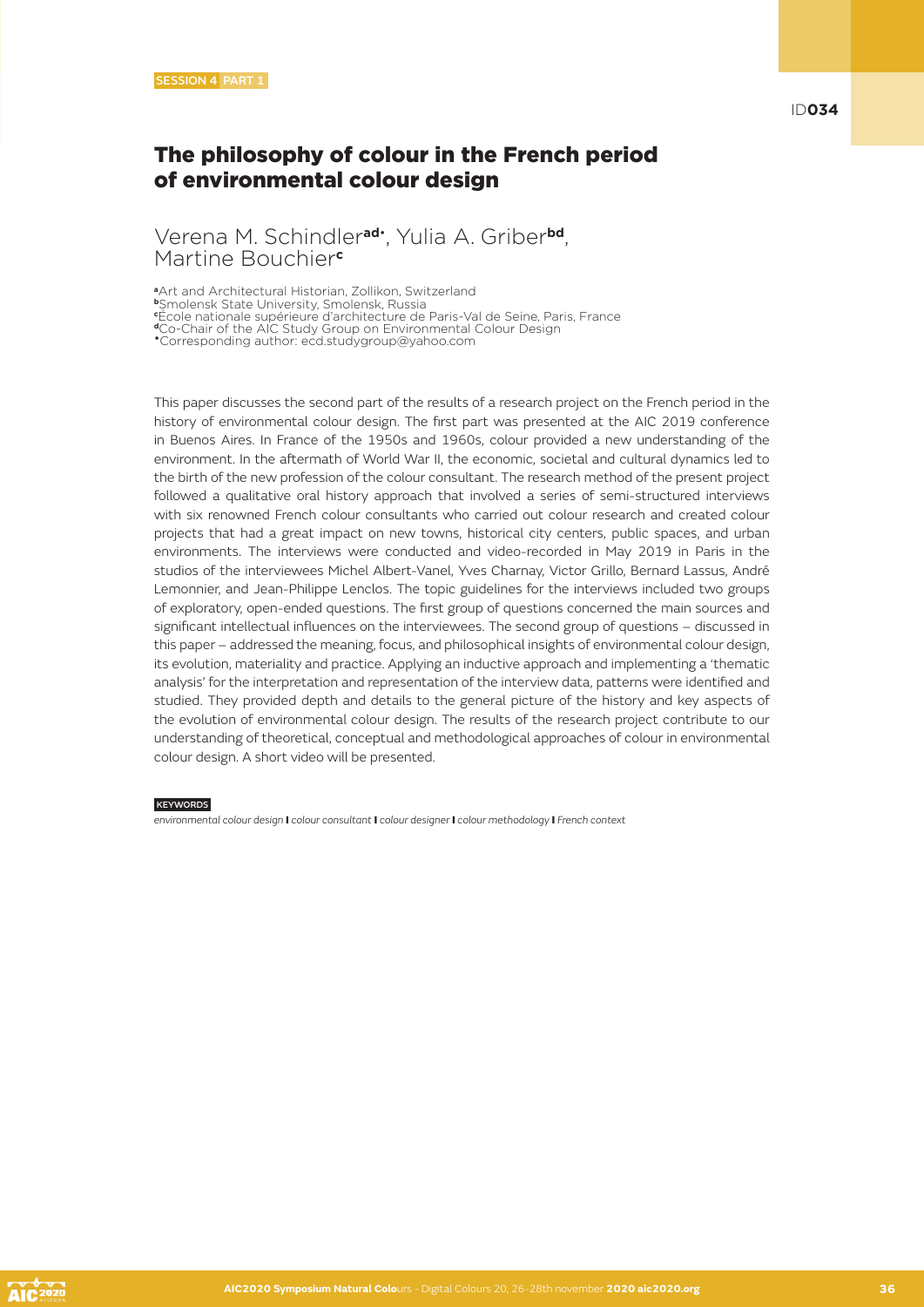### Characterization of cultural heritage objects from South Benin. What do we know about the natural dyes used in their manufacture?

### Louis Fagbohoun**a**• , Carole Mathe**b**, Fernand Gbaguidi**<sup>c</sup>** , Marc Ayedoun**<sup>c</sup>** , Cathy Vieillescazes**<sup>b</sup>**

**<sup>a</sup>**Higher Normal School of Natitingou, UNSTIM-Benin

**<sup>b</sup>**Avignon University, UMR IMBE, CNRS 7263, IRD 237, Avignon-France

**c** Abomey-Calavi University, IREMPT, CBRSI, Benin •Corresponding author: fadis07@yahoo.fr

Colors are practically omnipresent in artistic and craft objects from the Yoruba cultural area. Apart from the usual ochres and kaolin, the paint layers of the sculptures are little known, particularly in terms of the dyes and plant binders used. Note that traditional knowledge linked to the extraction and use of natural dyes is disappearing, with the worldwide spread of «European» lifestyles. Originally, the dye materials used in the making of heritage objects gave them life and contributed to their identity.

This work is in the context of museums and aims to identify the dyes formerly used in the manufacture of painted objects from the Yoruba cultural area in order to help the work of curators and restorers as well as to save and enhance ethnic objects on the flourishing art market. Indeed, the determination of the sources of dyes allows access to an intrinsic knowledge of museum objects, and opens up on the history of these pieces, their place of manufacture, their meaning and their value.

About twenty dye samples from collections of museum objects, including guèlèdè masks, fetishes and statuettes of ibeji twins, were analyzed by infrared spectroscopy (FT-IR) and by liquid chromatography (HPLC-PDA), as well only by microchemical tests. These analytical techniques permit to characterize via the identification of specific markers / molecules, such as 2-hydroxy -1,4-naphthoquinone, apigenin, epicatechin, indigotin etc., tinctorial plants such as, Lawsonia inermis, Khaya senegalensis…, in the red samples, as well as Philenoptera cyanescens, and Indigofera tinctoria, in some blue samples. In addition, the characterization of mineral ions such as Al3 +, S2-, Fe3 + and Fe2 +; showed that natural pigments such as iron oxides, and synthetic pigments such as washing blue, Prussian blue, etc., were used pure or mixed in the making of certain objects. Indeed, it emerges from the stratigraphic analysis of the pictorial layers, a diversity of dyeing techniques for ethnic objects. Some stains are applied directly to wood, while others are used as a formulation; mixed or layered.

Moreover, the application of dyes to specific locations on some objects denotes coded know-how which reveals that their role goes beyond the decorative function. This result will make possible the conservation and the restoration of the studied objects, by using original materials, while ensuring their visual and functional integrity.

#### **KEYWORDS**

*heritage* I *dyes* I *origin* I *conservation-restoration* I *Yoruba*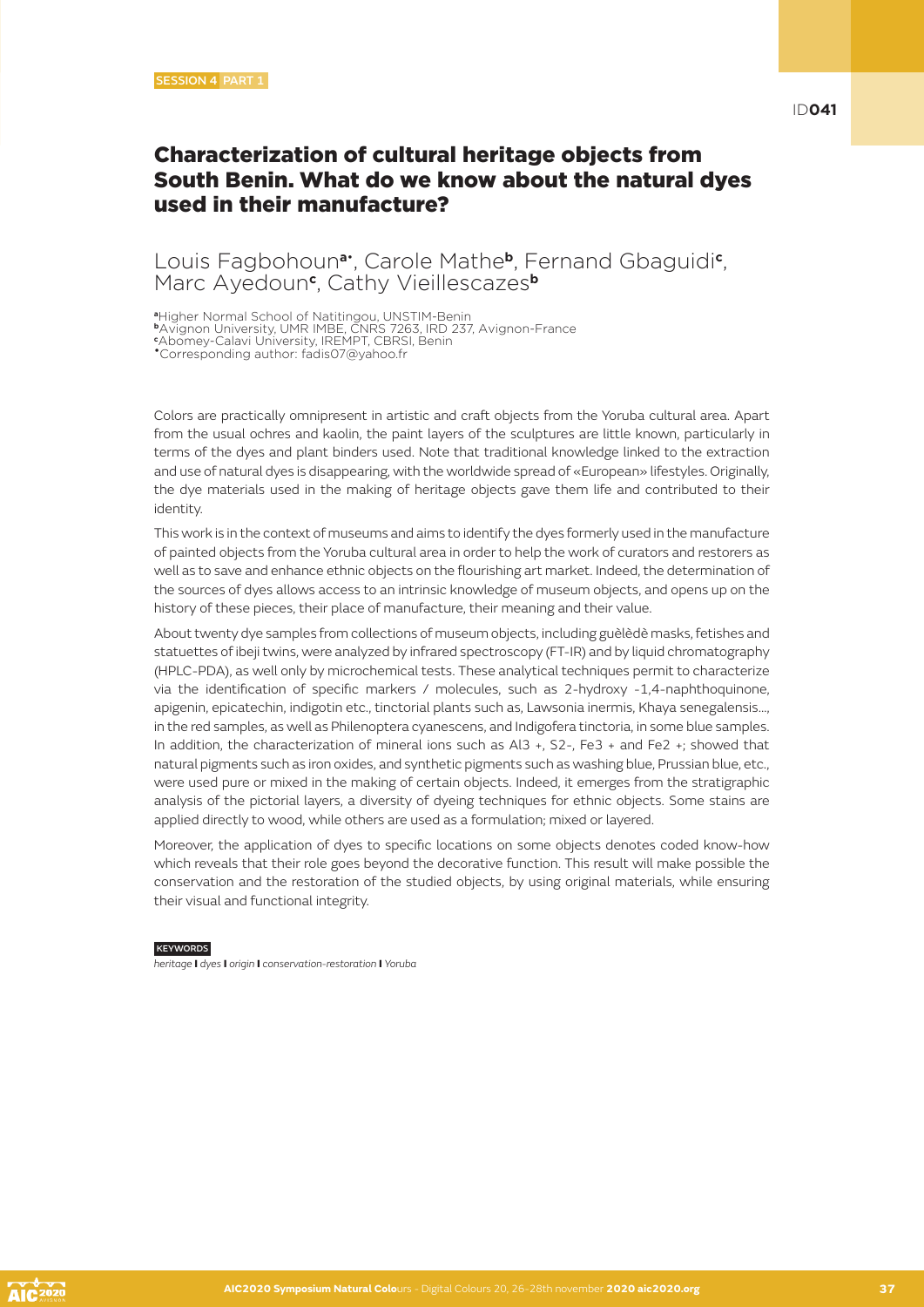### Less is more – a new approach to colour

### Barbara Diethelm

Lascaux Colours & Restauro, Barbara Diethelm AG, CH-8306 Brüttisellen, Switzerland b.diethelm@lascaux.ch

As a paintmaker and artist one of my major concerns is colour harmonies. In 1995, I started to research and develop an expanded colour system based on five primary colours, instead of the usual three. It was patented as a five-colour theory by the European Patent Office in 2001. Produced as material colours, artist colours, it is available since 25 years as Sirius Primary System.

Mixed in equal parts, the five primary colours, magenta, red, yellow, cyan and ultramarine, produce a vibrant neutral black. An additional White rounds off the system. The colours maintain their chroma in unlimited ranges of mixtures: from secondary and tertiary colours to earth and pastel tones.

A colour system without discrepancy between theory and practice. With this unique colour concept, the entire spectrum can be mixed harmoniously, resulting in pure and vibrant mixtures. The 360-part Sirius colour wheel turned out to be a ground-breaking undertaking. Unachievable with conventional colour systems, it was accomplished for the first time with Sirius Primary Systems.

The fact that the entire spectrum can be mixed with the use of only five colours, yields not only a very pleasurable introduction to painting with wet paints but offers a great advantage from an economical point of view – THE USE OF LESS.

The luminous primary colours inspire colour mixing. Due to their purity and balanced frequencies they allow a precise mixing of an unlimited range of harmonious and differentiated nuances and individual colour schemes. Such a multitude of subtle and differentiated nuances promote a highly subtle and differentiated perception.

Lively and vibrant colours are used in all areas in which, beyond the visual, the sensual quality of colour is to be perceived and in all processes where an expressive, creative use of colour is defined as the primary task: Colour theory, Art and Design, Colour concepts and Architecture.

In my presentation I explore these colour harmonies in their practical applications, showing how they have been successfully used in paintings, sculpture and architectural concepts. From the many projects realised worldwide, in private as well as public rooms, indoors as well as outdoors, I have selected five projects: They exemplify how the transparency and brilliance of the colours, often applied in glazing and washing techniques, lend buildings volume; convey an atmosphere of joy, beauty and harmony to every space. They show how a coherent colour scheme can be achieved by shades and tints which retain their full chroma. And moreover, superbly capturing how a minimal range of a few intense colours can maximize aesthetic value. LESS IS MORE.

### KEYWORDS

*pigments* I *colour theory & harmonies* I *murals* I *art & architecture*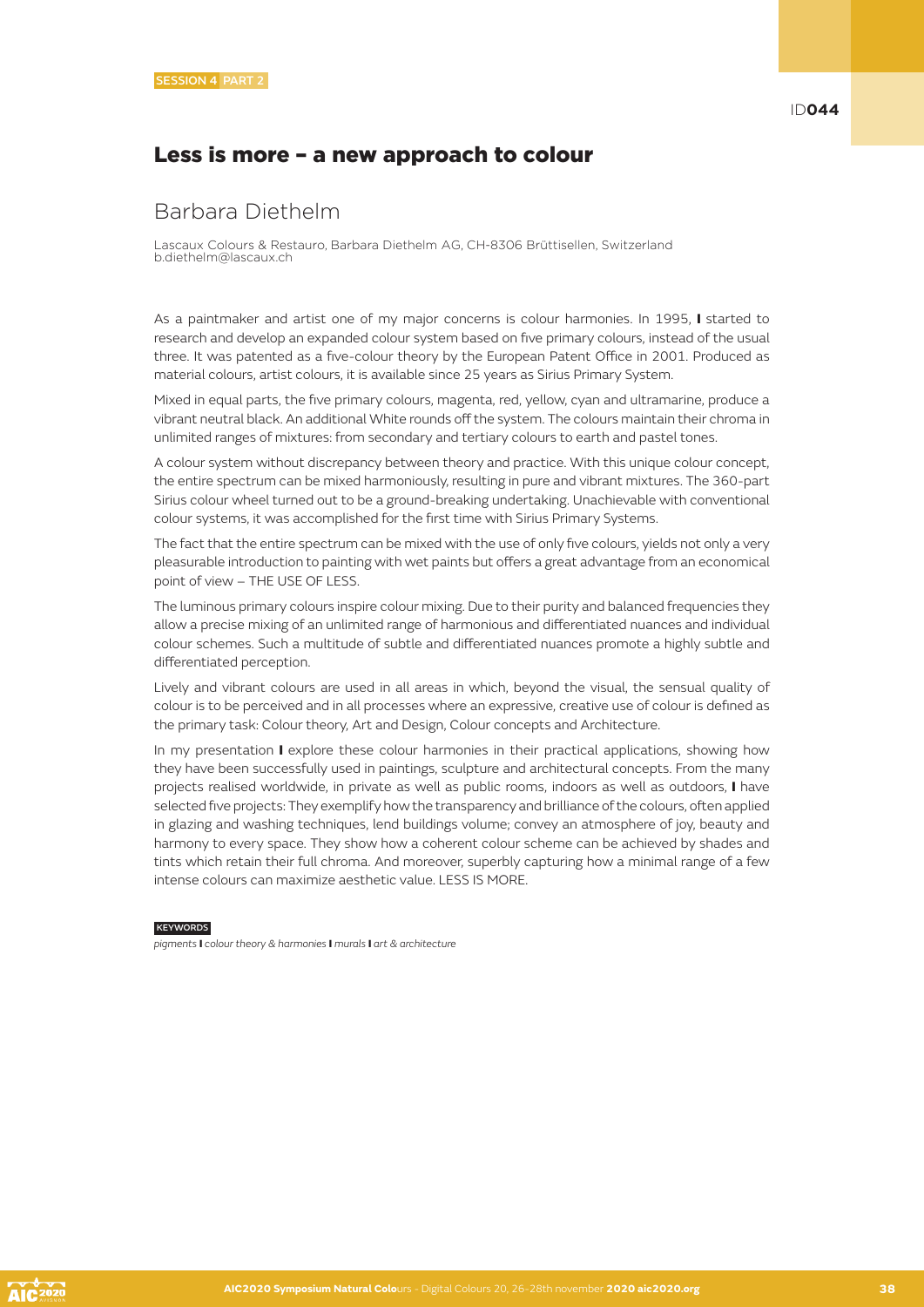ID**055**

# À la recherche des sources techniques de la teinture

Marie-Anne Sarda**a**• , Clémence Lescuyer**b**, Alexia Raimondo**<sup>b</sup>**

**<sup>a</sup>**Institut national d'histoire de l'art, Paris, France **b**Archives nationales, Pierrefitte-sur-Seine cedex, France •marie-anne.sarda@inha.fr

Alors que l'invention des colorants de synthèse au cours de la seconde moitié du XIXe siècle est l'une des plus célèbres découvertes scientifiques européennes de l'époque, la transition quant à l'usage dans le textile des teintures naturelles et/ou des colorants de synthèse reste largement méconnue. L'Institut national d'histoire de l'art a ouvert en 2017 un programme de recherche consacré aux colorants utilisés de 1850 à 1914 qui croise histoire des arts, histoire industrielle et histoire des sciences et des techniques.

L'un des aspects transversaux de ce programme est de rassembler et de mettre à disposition des chercheurs les sources techniques de la pratique de la teinture naturelle de la fin du Moyen Âge au début du XX<sup>e</sup> siècle, la connaissance de ces sources apparaissant en effet indispensable à une analyse critique des apports des premiers colorants de synthèse. Mené en partenariat avec les Archives Nationales, ce recensement prend en compte les traités de teinture, manuels de teinturiers et tout document manuscrit abordant un ou plusieurs procédés de teinture. Eventuellement assorties d'échantillons de fibre ou de textile teint, les sources manuscrites retenues dans le recensement sont conservées dans les collections publiques françaises : centres d'archives, bibliothèques et musées.

Livre d'ouvrage de teinture de Frédéric Chana (1736-1745), procès-verbal d'opérations de teintures faites à Yvetot en 1756, correspondance sur la teinture à l'écarlate adressée à l'Intendance d'Amiens de 1760, rapports et échantillons de teinture préparée en 1787 avec la cochenille de Saint-Domingue, documents sur la teinture et mémoires de teinturiers ayant appartenu à Antoine Laurent de Jussieu et à Pierre Joseph Macquer, manuscrit du teinturier imprimeur Claude Baron destiné à son neveu (1784-1795), livre de teinture de 1820 de la manufacture Dollfus et Huguenin écrit en alsacien, livre de recettes de 1827 du maître teinturier Jacques Chevallet, mémoire du manufacturier chimiste Charles-Alexandre Broquette, correspondances entre Camille et Horace Koechlin, notes sur l'aniline de Gobert Dalsace, journaux de laboratoire dispersés de Léonard Schwartz, livre de teinture d'Emile Blondel (1862-1865) : après une rapide présentation des principes d'indexation, la conférence donnera quelques exemples des pépites rencontrées au cours de ce recensement.

**KEYWORDS** 

*manuscrit* I *procédé* I *colorant* I *teinturier*

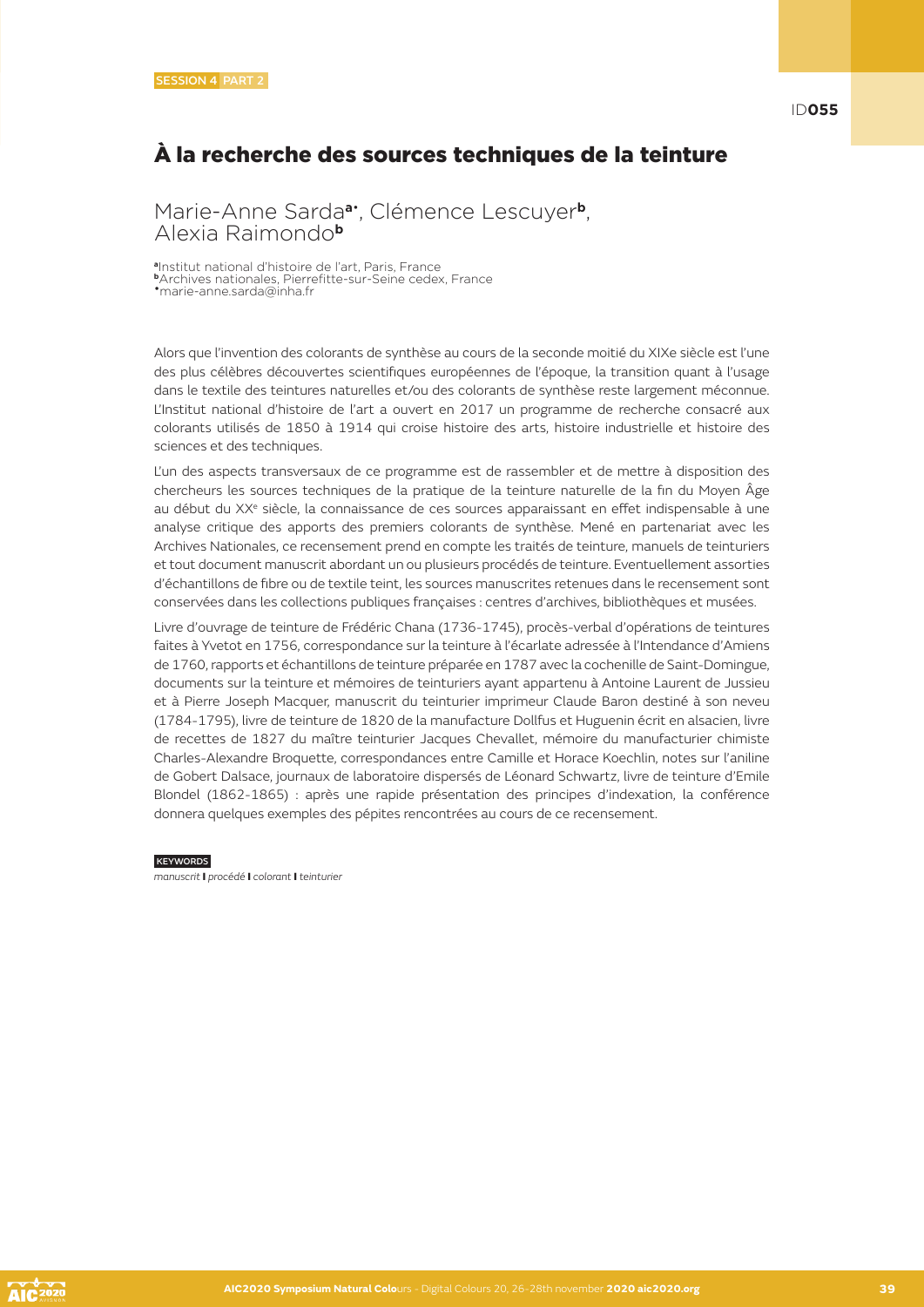# Optimized visualization of Château de Germolles' wall paintings using mobile augmented reality with co-lighting

### Jean-Philippe Farrugia**ab**• , Christian Degrigny**<sup>c</sup>**

**<sup>a</sup>**IUT Lyon-1, département Informatique, F-01000 Bourg-en-Bresse

**<sup>b</sup>**Université de Lyon, CNRS, université Lyon-1, LIRIS, UMR5205, F-69622 Lyon **c** Christian Degrigny, Haute Ecole Arc Conservation-Restauration,

HES-SO Haute Ecole Spécialisée de Suisse Occidentale, 2000 Neuchâtel, Suisse

•Corresponding author: jean-philippe.farrugia@univ-lyon1.fr

The Château de Germolles, offered to Margaret of Flanders by her husband Philip the Bold, Duke of Burgundy and brother of King Charles V of France, is both the best-preserved residence of these Valois princes, and the one that still displays unique wall paintings from the end of the 14th century. Rediscovered during World War II, the paintings were partially conserved between 1989 and 1994. This intervention, although quite respectful, was not documented. Thanks to archival records and careful examination of the residual decorations, the painting technique could be better understood, including the application of metal decorations, which residues were partly masked during the conservation intervention. A slight de-restoration would allow their recovery but would not improve the current rendering.

The public visiting the Château de Germolles and discovering these painted decorations is far from imagining the sumptuousness of their original appearance, despite the information provided. An augmented reality application consisting of a cross-fade between two scenes, actual and virtual, the latter reproducing as faithfully as possible the hypothetical decor was therefore created. It uses a light and nomadic support (tablet), is non-intrusive (no visible markers or location devices) and easy to use. It is, moreover, entirely controlled by the person guiding the visitors: it is indeed an accompaniment to the speech. While the application addresses the issue of co-location, those of co-occultation (i.e. considering respective geometric occultation between real and virtual elements of the scenery) and co-lighting remain to be considered. This article focuses more particularly on the latter point.

The co-lighting problem consists in calculating the lighting interactions between real and virtual elements. Within the framework of this project, the scientific and technical challenge of co-lighting is multiple. Firstly, it was necessary to reconcile a physically plausible ambient lighting calculation in real time with the limited computational resources of a tablet. This was achieved using the Unity 3D framework with physically-based reflectance models suited for mobile usage. Second, data acquisition for ambient lighting had to be possible without specific and/or intrusive hardware. We chose to use HDR panoramic environment maps. Finally, the materials constituting the wall paintings had to be compatible with the rendering pipeline. In order to ensure compatibility and ease of editing, these materials were designed based on newly acquired knowledge with the Substance Designer editing software, in order to propose rendering hypotheses, evaluated by the site managers and then readjusted (geometry, colour and brightness) for better compliance.

In the end, the result is an augmented reality application with co-lighting, on which the scenery can be visualized under different light atmospheres (rainy, overcast and sunny, artificial with a candle) in accordance with the reality of the site, and which is currently used on site. The appearance model used, although chosen for its physical plausibility, is often insufficient in relation to the expectations and thus requires manual adjustments. The visual perception of such a historical artefact, currently absent from the rendering pipeline, remains to be considered.

#### **KEYWORDS**

*heritage building* I *mural decorations* I *augmented reality* I *appearance rendering* I *co-lighting*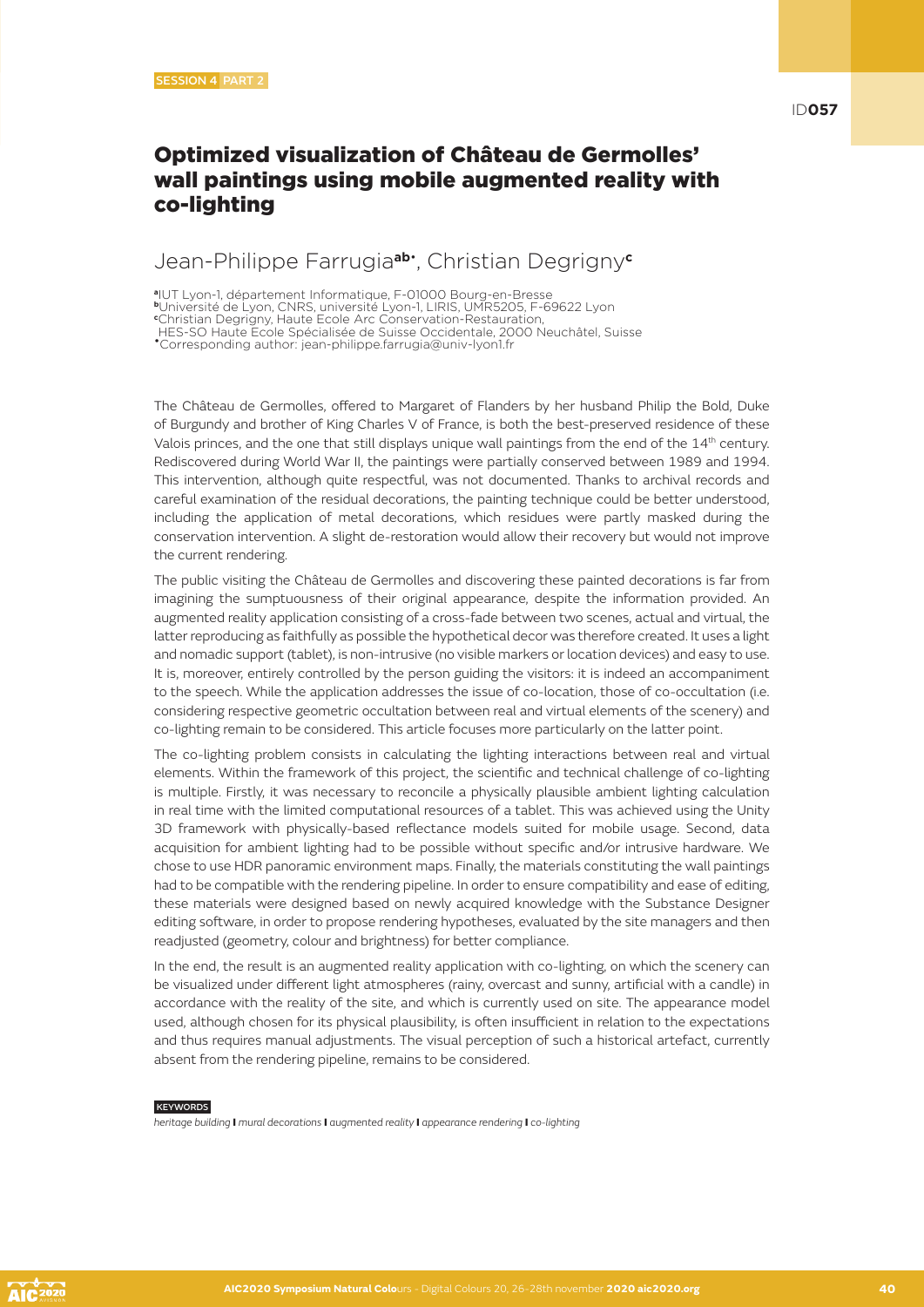### The Walls of the City: A living text from the Chilean social revolution in Valdivia-in color

### Elisa Cordero-Jahr**a**• , Malena Samaniego-Salinas**b**• , Irene Alvear-Azcárate

**<sup>a</sup>**Design School, Architecture and Arts Faculty, Universidad Austral de Chile **<sup>b</sup>**Institute for Linguistics Literature, Philosophy and Humanities Faculty, Universidad Austral de Chile •Corresponding author: elisacordero@uach.cl

On October 18, 2019, following an incident involving high school students in the Santiago subway, Chile witnessed what is now commonly referred to as the social 'shattering' or 'awakening'. After decades of living under the profound injustice and inequality stemming from the prevailing neoliberal economic model, Chileans rose up in mass and began protesting under the slogan «Chile woke up.»

People from all ages and walks of life joined students in both peaceful and violent protest, demanding basic rights such as public education, quality healthcare for all, and decent pensions, as well as equal rights for women and minorities.

In these massive street gatherings, the absence of potentially divisive speeches suddenly became evident. Words, however, were not gone; they soon plagued the walls of Chile's cities bringing them to life. The city became a living document, a list of demands inscribed by the public in various formats: graffiti, murals, stickers, stencils. May color be associated to specific demands and social groups? What are the spatial changes triggered by the appearance of these colorful slogans? What is the relationship between the content of the written text and the color? How are demands re-textualized in this collective, asynchronous and ephemeral articulation of grievances? What messages and colors remain and predominate? What is the effect of these claims and colors emblazoned all over the city on its inhabitants? Does color carry symbolic meaning in these graffities?

Based on direct observation, a longitudinal registry, and interviews, the authors attempt to answer these and other questions, while the social outbreak continues amidst the COVID 19 crisis.

**KEYWORDS** 

*color* I *city* I *street* I *social outbreak*

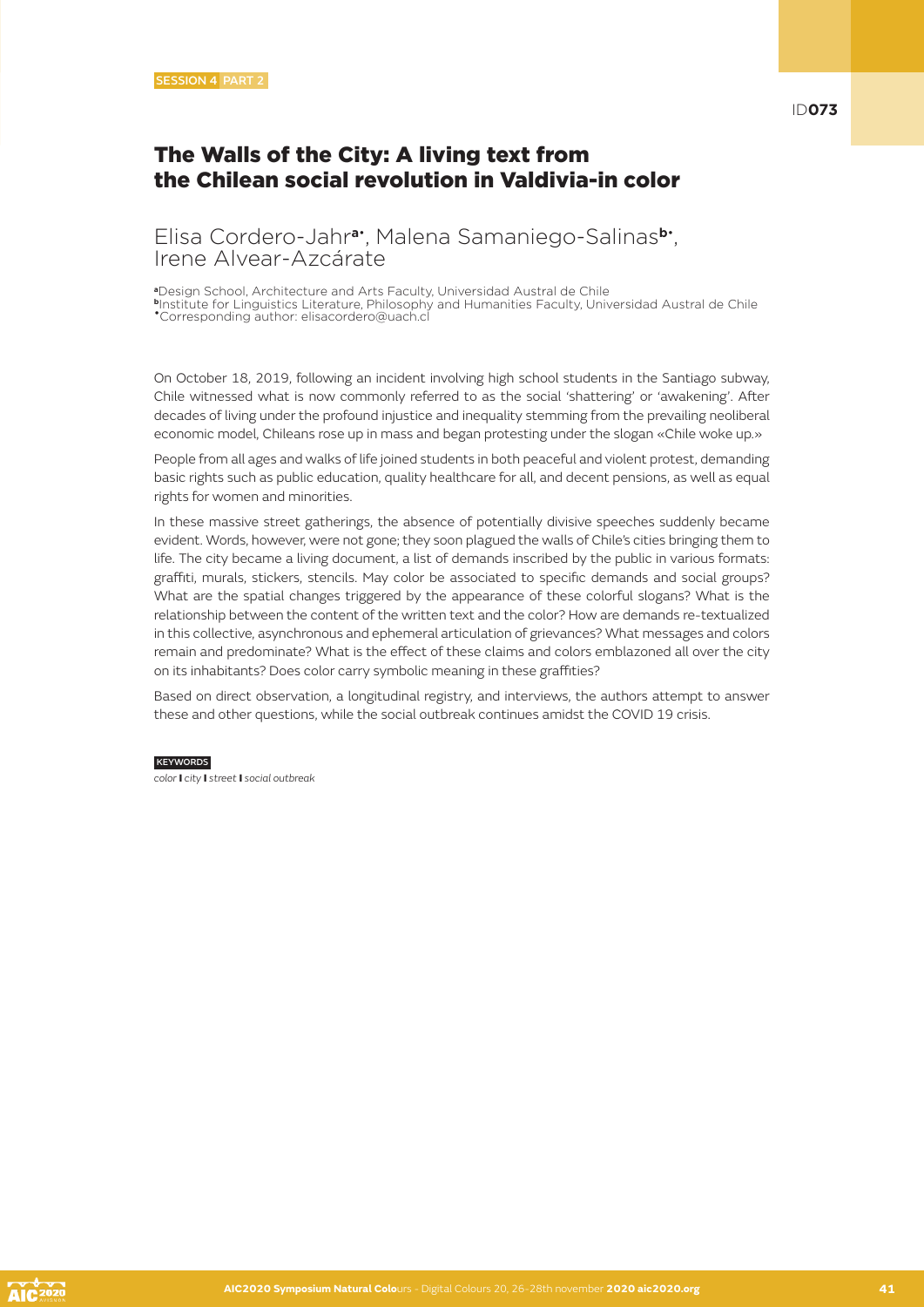### An application of hyper-spectral color technique in finding proper color pigment for painting conservation

### M. James Shyu**a**• , Yuan-Feng Chang**b**•

**<sup>a</sup>**Chinese Culture University, Taipei, Taiwan **<sup>b</sup>**National Taiwan Normal University, Taipei, Taiwan •Corresponding author: mjshyu@faculty.pccu.edu.tw

In the color compensation process for painting restoration and conservation, the missing or broken section is usually mended by using an infill of new materials. From the conservation science point of view, this retouched work should restore the original appearance of the artifact, yet be traceable in the future for identifying the newly added materials. From the color science point of view, the color appearance between the original and retouched materials should present minimum color difference in the visible spectrum, nevertheless the difference between these materials still can be distinguished after a certain process for conservation purpose. This study utilizes hyper-spectral color technique to help conservators in finding the proper color pigment for restoration processes while still accommodating the above considerations.

Two kinds of color pigments commonly used in Asian glue painting are the primary objects in this study. One kind is traditional mineral pigments found in the natural world. Another kind is artificial pigments. Color swatch samples for both kinds of pigments were prepared in a way such that artists would usually use them in Asian glue painting. Several layers were applied for each pigment sample to assure the evenness of color. A calibrated hyper-spectral imaging system was used to gather the spectral information for the pigment samples. The spectral reflectance values of the samples were gathered in both visible and near-infrared (NIR) bands at 400 – 1000 nm.

In order to achieve the goal of finding a visually similar color material to fill the restored area and yet to preserve the identity, the colorimetric value is used as the index for similarity in the visible spectrum and the narrow-band spectral reflectance difference in the near-infrared region is used to reveal the difference. The CIELAB values are calculated from the spectral reflectance values to serve as the index for similarity in the visible region. Moreover, for the near infrared region, the difference of the spectral reflectance values or narrow-band NIR image is used to distinguish the restored materials from the original. The results indicate that the combination of colorimetric and spectral reflectance values in and beyond visible bands can be a useful index for this purpose. This can be a good example for the reason to study color processes going beyond colorimetric approaches into the spectral domain.

#### **KEYWORDS**

*heritage science, painting conservation, non-invasive analysis, spectral color, hyper-spectral color imaging*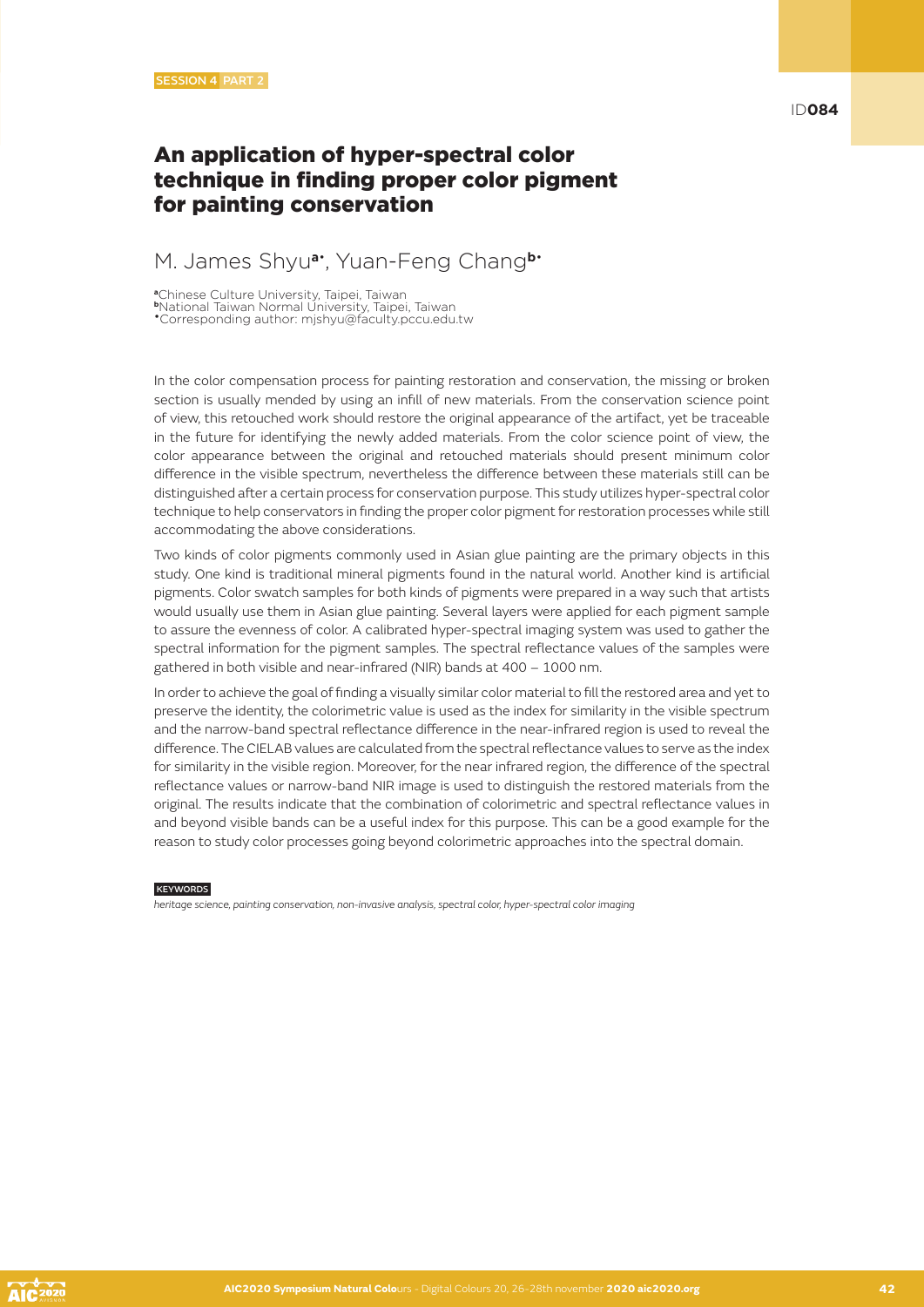# **SESSIONS 5 & 6** PERCEPTION, CAPTATION AND COLOUR CREATION

C11 M55 J18 N00 R223 V141 B166

### **SESSION 5**

Scientific Dimension and economical impact Human, animal and machine Vision ; economic impacts ; design, marketing, packaging…

Part 1 022 029 035 039 048 Part 2 016 068 095 101 114

### **SESSION 6**

Social and cultural extents, New kind of knowledge and cultural dissemination (sound and light show, digital devices and human interaction), artwork reproduction, new fields of creation and digital colour fidelity to natural colours, ethics and virtual or real artwork restoration, virtual/real make-up, etc.

051 066 080 105 130



**AIC2020 Symposium Natural Colo**urs - Digital Colours 20, 26-28th november **2020 aic2020.org 43**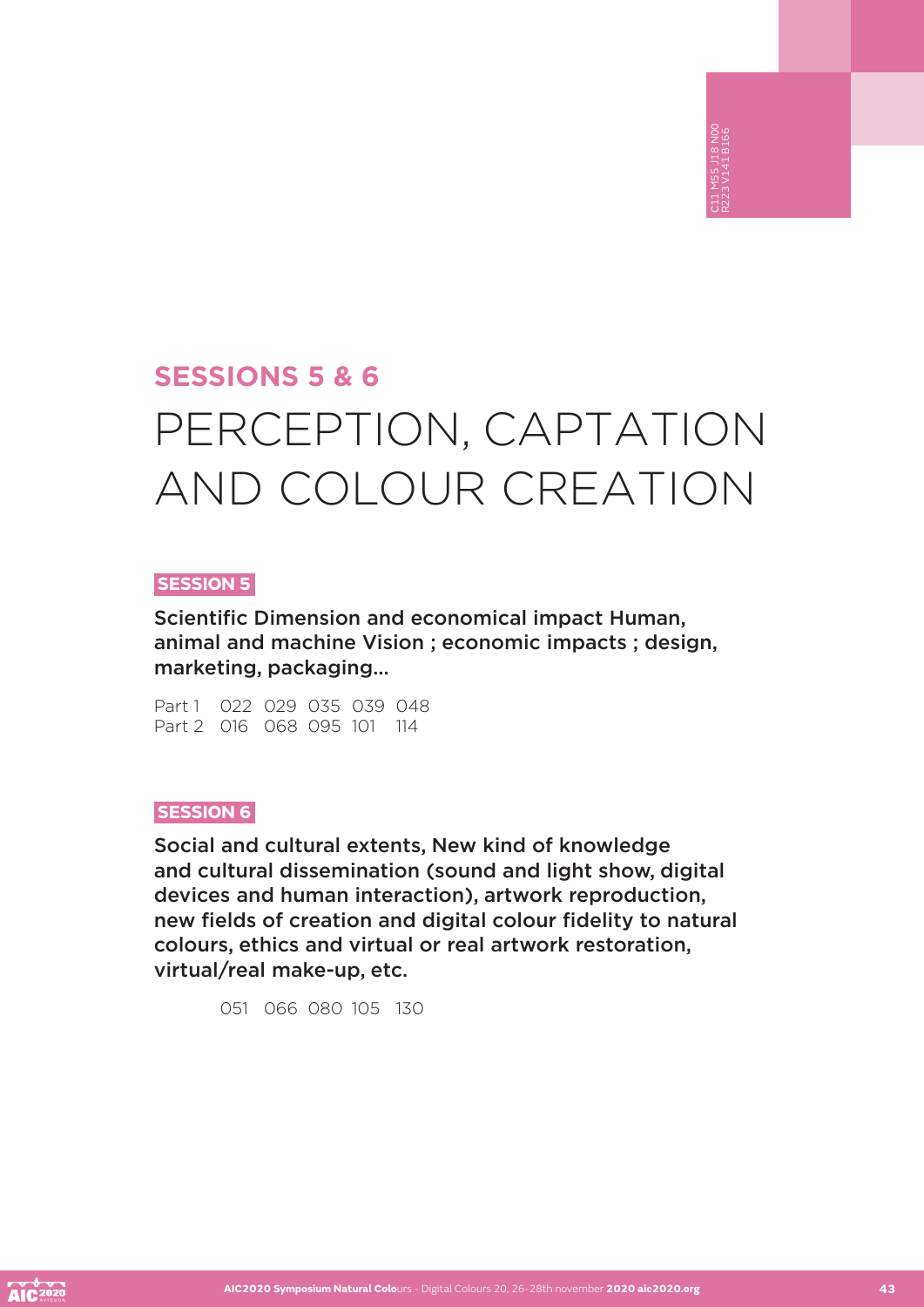# The meaning of colors in Brazilian food packaging

### Carla Pereira

Universidade Federal de Campina Grande, Paraíba, Brazil Corresponding author: carlapereira.ufcg@gmail.com

In the context of the diversity and complexity of contemporary genre production, food packaging not only informs biological characteristics of products. They also need to communicate intangible qualities of food, linked to the satisfaction of psychological, emotional and cultural needs of consumers. For this, design builds increasingly complex discourses and uses multimodal texts to enable self-sufficient communication to products. Associating verbal and visual language, packaging communicates through the plastic elements of design, such as shapes, textures and colors.

This paper discusses the system of color meanings in the context of Brazilian food packaging. This research aims to explain the structure of this system and demonstrate that the color of packaging design reflects ideological and cultural conceptions that take place in contemporary society.

Therefore, an empirical study was conducted, with a qualitative approach, in which the colors of 612 food packages (including food and non-alcoholic beverages) sold in supermarkets in the city of São Paulo, Brazil, were analyzed. The analysis tools used come from semiology/semiotics. Based on Saussure's theory, the language of colors was investigated as a sign system, whose structure is formed by identity, association, differentiation and opposition relations between its elements. The study was also based on classification and analysis models proposed by Peirce and Groupe μ. From the analysis model elaborated by Groupe μ, the colors were considered as plastic signs, in which hue, lightness and chroma constitute significant units. From Peirce's theory of sign, the chromatic signs were categorized by similarity, connection or convention.

In the corpus analyzed, the colors performed three semiotic functions: (1) to show the food color (iconic function), (2) to signal objective characteristics of food products (indicative function), and (3) to represent psychological and cultural qualities (symbolic function). It was verified that the system of color meanings in the food packaging is organized from the color attributes (hue, lightness and chroma) and from chromatic oppositions. Different hues corresponded to different meanings – this basic principle particularizes the varieties of products and brands. On the other hand, differences in lightness and chroma corresponded to differences in meaning mainly linked to the food products image. Concepts seen as opposites in the food system were represented in the design by opposite chromatic characteristics: cold hues for 'health' and warm hues for 'pleasure', low chroma for the 'natural' and high chroma for the 'artificial', the achromatic for the 'refined' and the colored for the 'common'.

Finally, this research found that the most frequent symbolic meanings of colors in Brazilian food packaging correspond to the different discourses that guide contemporary dietary practices. It is concluded that the packaging colors reflect the heterogeneity of the consumption groups – such as white for the 'healthy', black for the 'refined', pink for 'women', green for the 'ecological' – and, in this sense, function as markers of Identity.

#### **KEYWORDS**

*color symbolism* I *food packaging* I *semiotics*

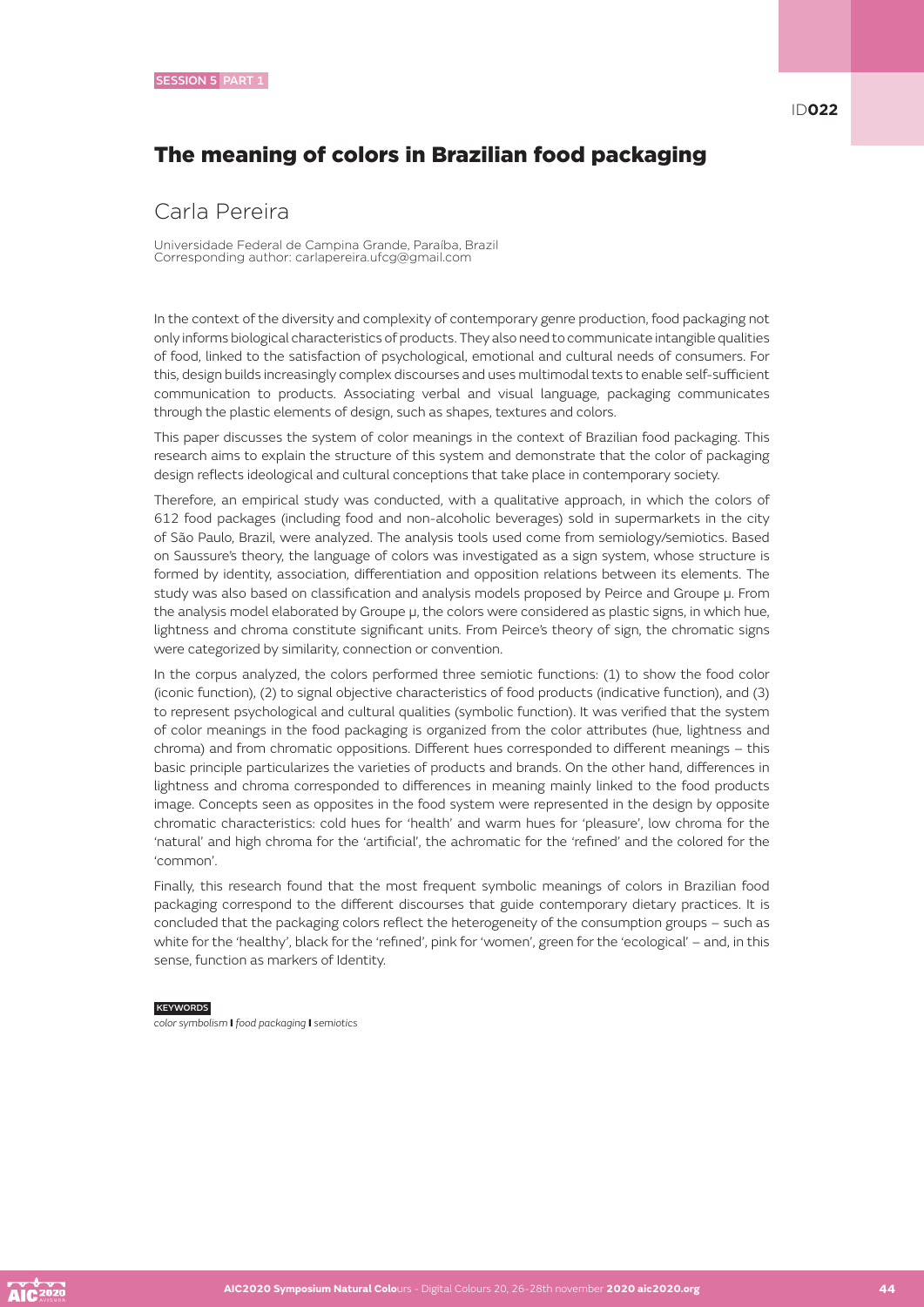ID**029**

### Visual perception of natural colours in paintings: an eye-tracking study of Grünewald's Resurrection

Pablo Fontoura**abc**• , Michel Menu**b**, Jean-Marie Schaeffer**ac**

**<sup>a</sup>**Ecole des Hautes Etudes en Sciences Sociales (EHESS), Paris, France.

**<sup>b</sup>**C2RMF, Centre de Recherche et de Restauration des Musées de France (C2RMF), Paris, France.

**c** Paris Sciences et Lettres, PSL Research University, Paris, France. **<sup>d</sup>**Chimie-ParisTech, Institut de Recherche de Chimie-Paris (IRCP), Paris, France

•Corresponding author: pablo.silveiradafontoura@ehess.fr

Colours in paintings have long been approached from multiple perspectives: its social and anthropological meaning (Pastoureau), its cultural history (Gage), and its semiotic reading (Roque). At the same time, philosophers and scientists have studied the effects of colours on people from a subjective to an objective standpoint (Helmholtz; Le Grand; Zeki). But even though research in art history that uses multidisciplinary scientific approaches to investigate visual perception in art is increasing (Rosenberg; Lanthony), few have focused on the influence of natural colours on the visual behavior of people looking at paintings, and especially on how It affects their overall visual experience.

In order to address the question of how observers look at natural colours perceived directly from original paintings, we aim to present an extract of a broader eye-tracking study we performed on the remarkable German Renaissance Isenheim Altarpiece (1512-1516) by Matthias Grünewald, kept at the Unterlinden Museum in Colmar, France. We invited 52 participants from different backgrounds to freely look at the altarpiece wearing eye-tracking glasses, which recorded the exact position and time people spent on each part of the canvases. Participants also commented on their visual observations, and the transcription of their interviews were treated using text mining and qualitative discourse analysis techniques.

This article is focused on one panel of the Isenheim *Altarpiece*: the *Resurrection*. This specific painting is widely recognized for the qualities of its pictorial representation. At the same time, it has a historical and a transcendent content that enhances the complexity of the potential meanings of its colours palette and the effects it provokes on observers, which makes of the Resurrection a suitable case study of natural colours perception.

Eye-tracking results indicate that participants perform greater fixation count and longer fixation time on yellow and brown; and shorter fixation count and time on orange, green, and black. Contrastingly, orange, red, green, and blue are the elements people look at first, while brown, grey, and yellow are perceived at last. This indicates that the colours that are more attractive initially do not necessarily hold people's attention over time. The eyes of the observers visit yellow and brown zones almost three times more often than orange, green, and black ones. On the other hand, the number of saccades on yellow, but also on brown, are notably higher, suggesting those colours work not only as attention triggers, but as resting areas for the eyes in between longer fixations in other zones. Finally, saccade amplitude suggests that people tend to perform a detailed visual exploration of the painting over a broader exploration of the elements represented within.

Qualitative interviews revealed that visitors identify and appreciate contrasts and gradients, and relate their perception mostly to light. When participants talk directly about colours, they mention yellow, blue, red, and white, and associate them with calmness, abundance, comfort, joy, movement, and metamorphosis. This suggests that the colours of the *Resurrection* are charged with transcendent meaning, and they explicitly contribute to the contemporary understanding and interpretation of the image.

Future investigation of the relations of eye-tracking data and of the qualitative aspects of people's perception of colours of the *Resurrection*, associated with other scientific imagery analysis, can contribute to a broader understanding of the effects of material aspects of paintings on people, and on the way art historians interpret such images over time.

#### **KEYWORDS**

*eye tracking* I *colors* I *paintings* I *visual perception* I *Matthias Grünewald*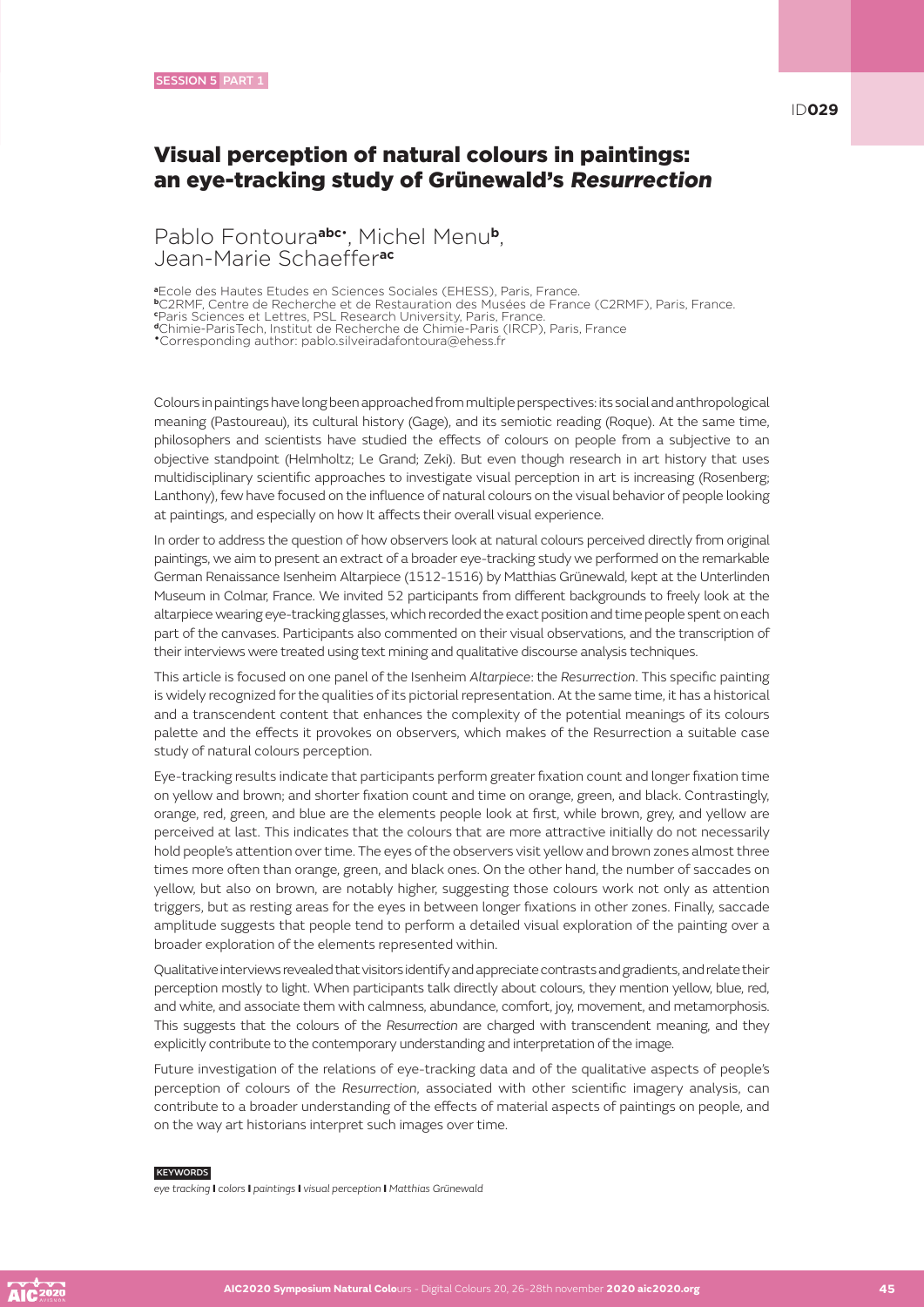### John S. Werner**a**• , Brennan Marsh-Armstrong**a**, Kenneth R. Knoblauch**bc**

**<sup>a</sup>**University of California, Davis

**<sup>b</sup>**Université Lyon, Claude Bernard 1

**c** University of South-Eastern Norway, Kongsberg •Corresponding author: jswerner@ucdavis.edu

Spectrally selective filters have been proposed for more than a century in an attempt to modify the spectral distribution of light reaching the retina in order improve color discrimination of observers with color vision deficiencies. Here, we tested sex-linked, anomalous trichromats, the most common form of congenital color vision deficiency, affecting ~6% of Caucasian males and <1% of females. Commonly proposed broad-band filters may modify the illuminant to defeat standardized tests, but to create robust differential stimulation of middle- (M-) and long-wave (L-) cone signals in anomalous trichromats, a notch filter is needed. We tested a notch filter (Enchroma) designed for this purpose. Maximum Likelihood Difference Scaling (MLDS) was used to estimate suprathreshold contrast response functions for Gabor patterns (1 c/deg, 4 deg diameter envelope) modulated along luminance or L-M color directions. Baseline data from normal, protanomalous, and deuteranomalous observers using this technique are described elsewhere. Based on a signal detection model, perceptual scale values (parameterized as d') were fitted by a Michaelis-Menten function so that response maxima and contrast gain parameters could be estimated for each subject. Among these observers, 2 protanomalous and 5 deuteranomalous observers were tested following at least 60 prior tests conducted over three two- hour sessions that established a stable baseline that was confirmed on day one of this experiment. Subjects then wore the test glasses for approximately two weeks and were tested on days 2, 4 and 11. All subject testing was performed without the glasses. For all subjects there was no change in response gain along the luminance axis. Increases in response gain along the L-M axis occurred with increasing usage of the filters. We quantified performance in terms of the ratio of L-M to luminance response gain and found that the ratio for anomalous observers after wearing the Enchroma glasses approached the value of normal trichromats. On average, the difference in this ratio between anomalous and normal trichromats was decreased by 50% by day 9. Another protanomalous observer wore neutral density filters and was tested on the same schedule as the test group. He showed no change in response gain at any time point for either axis of stimulus modulation. In addition, two normal trichromats were tested with Enchroma glasses but showed no changes in response gain over the same time course. Taken together, these findings indicate that increases in LM response over time with the Enchroma glasses must be attributed to something other than practice effects, possibly perceptual learning because the gains persisted when the filters were not worn.

#### **KEYWORDS**

*color vision deficiency* I *color filters*

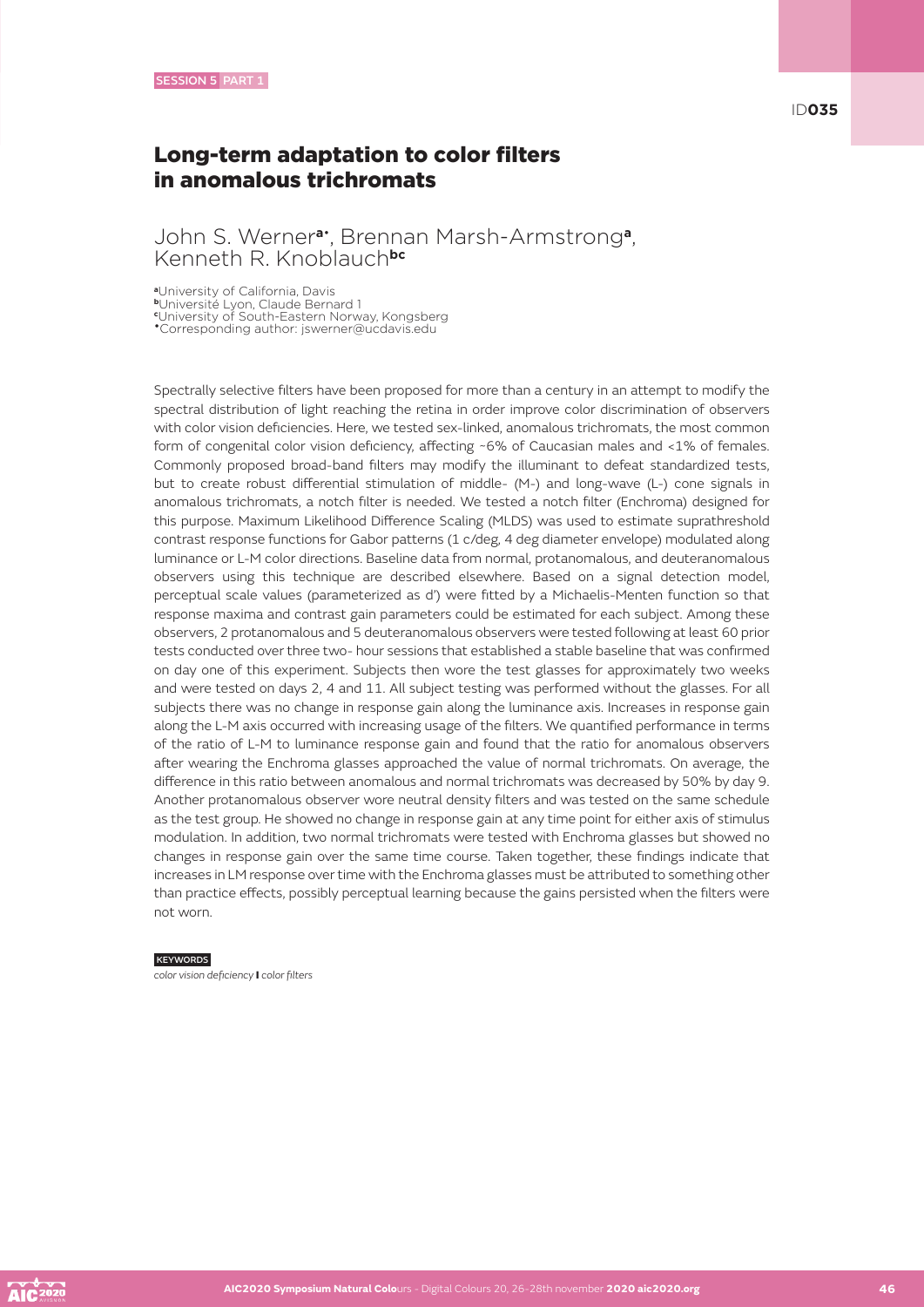### Experimental determination of relevant colors that describe the color palette of paintings

### J.L. Nieves**a**• , Luis Gomez Robledo**a**, Javier Romero**<sup>a</sup>**

**<sup>a</sup>**University of Granada, Granada, Spain •Corresponding author: jnieves@ugr.es

In a previous work [Nieves et al. Appl.Opt. 59, 1732-1740 (2020)] we heuristically introduced the so-called "relevant colors" in a painting to describe the number of colors that would stand out for an observer when just glancing at a painting. These relevant colors would characterize the color palette of a scene as being obtained on the basis of the discernible colors that were colorimetrically different within the scene. We computationally obtained a number of 18 relevant colors on average, which were representative on average of the color content of every image.

The purpose of this work is to check if that computation agrees with an experimental determination (i.e. by means of a psychophysical estimation) of relevant colors describing a painting. To do so, a set of image paintings is presented to different observers who has to find the set of colors that better describe each painting. In each trial of the experiment the observer is instructed to mark with the mouse every pixel within the image that contains a relevant color. But, what does relevant color mean? Observers visually scan the whole painting and are asked to select those pixels belonging to a relevant chromatic area. It is not a color categorization experiment and thus observers are free to select as many colors as they prefer. There is no time limitation per painting to finish the task although no more than 60 s per image is recommend to avoid visual fatigue. Two different set of images are selected: 20 paintings belonging to the Prado museum (https://www.museodelprado.es/ en/the-collection), which are characterized by a complex spatio-chromatic content, and 20 images from the public database of Khan et al. (http://www.cat.uab.cat/~joost/painting91.html), which are categorized as simple abstract paintings and/or not containing complex spatio-chromatic content.

Preliminary results suggest that there is almost no difference between the number of subjective colors obtained for the Prado museum's set (21 colors wit 5 standard deviation) and the Khan's set (22 11 colors). Those numbers are also in close agreement with the computational number of relevant colors if we apply the previous algorithm to those paintings (19 6 relevant colors). Nevertheless, there is no full agreement between the CIELab set of colors selected in the psychophysical experiment and the automatic relevant colors selected by the computational algorithm. It seems that depending on the painting the constraints imposed by the algorithm are too restrictive and should be relaxed and optimized someway. Future results would contain further analysis of the possible implications of those differences in the segmentation of the color paintings.

#### **KEYWORDS**

*color perception* I *color preference* I *color imaging*

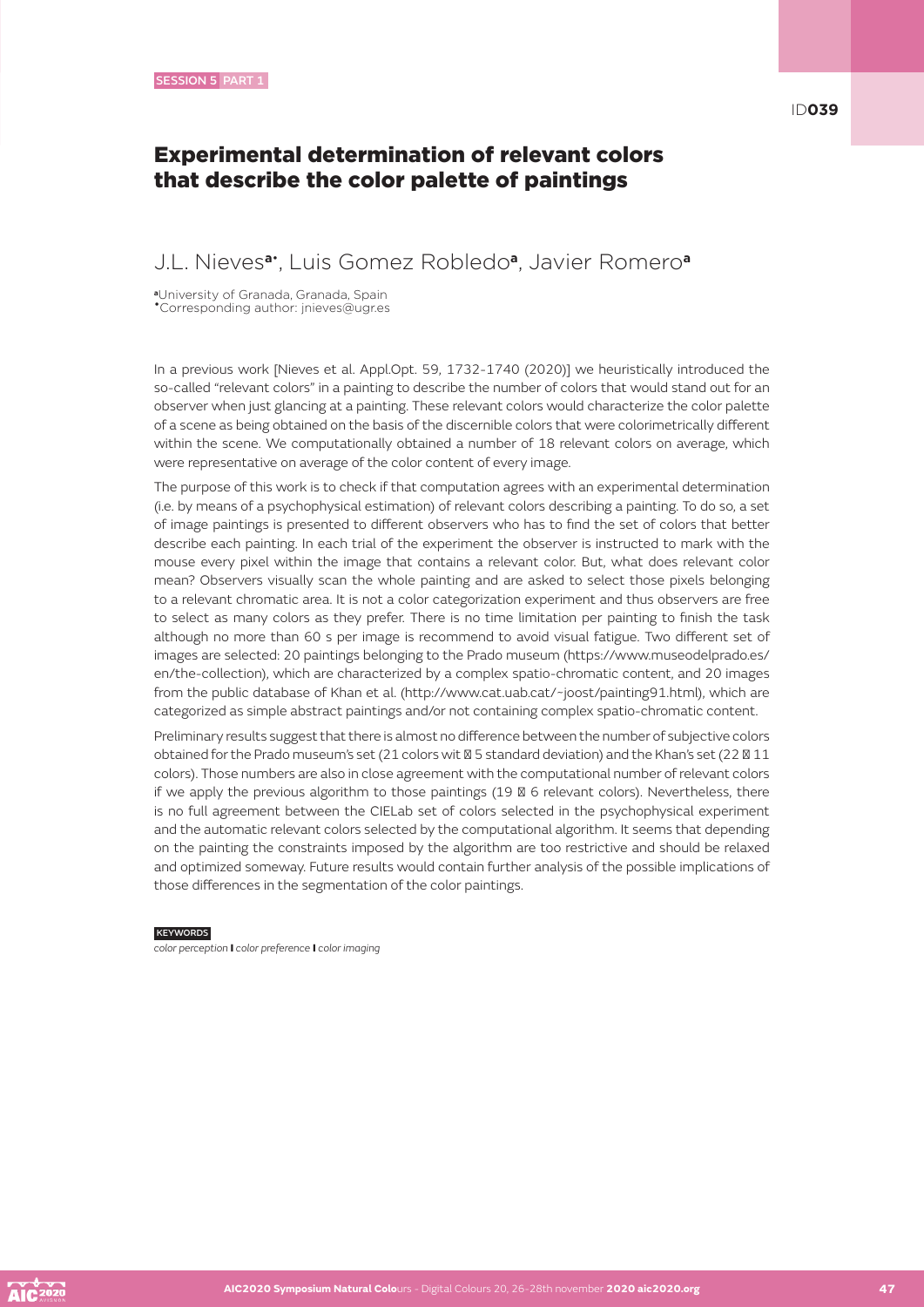### Perception and Evaluation of Luminous Colour Differences

### Karin Bieske, Christoph Schierz, Nicole Stubenrauch

Technische Universität Ilmenau, Ilmenau, Germany Corresponding author: Karin.Bieske@TU-Ilmenau.de

With the introduction of LED technology to lighting applications, new concepts have emerged for luminaires. To produce light sources with enough luminous flux, several LEDs are typically built into one luminaire. Manufacturing tolerances, thermal influences and different ageing processes can vary from LED to LED. This can lead to differences in luminous colour and to disturbing colour inhomogeneities within a luminaire and between adjacent luminaires. The binning of LEDs is a method to group LEDs into classes to ensure that only LEDs with similar luminous colour are built into a single luminaire. To define colour tolerance limits, knowledge of the perception of luminous colour differences and their exact prediction is required.

The description of luminous colours is based on tristimulus values and values derived from them (e.g. chromaticity coordinates). The MacAdam ellipses are typically the reference when luminous colour differences are evaluated. The calculations and the colorimetry of the tristimulus values are based on the colour matching functions (CMFs) for the CIE standard observer of 1931 (CIE 1931). Metameric colour stimuli are spectrally different but have identical tristimulus values. In theory, they should not be visually distinguishable.

However, studies have shown that differences are perceived when people compare metameric luminous colours visually. Despite the fact that identical tristimulus values had been measured, subjects have recognized clear differences in luminous colours. Investigations involving a variety of spectral distributions (10 types of COB LEDs with differences in the spectral distributions due to production process), object sizes (viewing angle of 2° and 10°) and observation conditions (surrounding with CCT: 2700 K/ 3500°K/ 6500 K and without light) were carried out with subjects (N = 119) of different age groups (young vs. old). Not only the standard CMFs, but additional CMFs were tested for their reliability in modelling metameric colour perception. The test setup consisted of two adjacent lightboxes with diffusors (mean luminance of both: 800 cd/m²) in an illuminated environment (mean luminance: 200 cd/m²). Luminous colour differences between the test fields were calculated based on colorimetry and subjects evaluated these under identical viewing conditions. The data were analysed by linear regression of the subjective ratings versus calculated colour differences for each CMF's.

The results show that differences in luminous colour perception are attributed particularly to spectral differences in the short-wave spectral range. The luminous colours of the environment to which the eye adapts chromatically do indeed influence the perceived colour of the different objects compared. In contrast, there is no impact of the luminous colours of the environment on the colour difference seen between the different test objects (The cones are similarly adapted in both test fields.). All CMFs which have been investigated so far reveal systematic deviations in how they predict the perception of colour differences. Colour perception is influenced by age-related changes of the eye. This must be taken into account when luminous colour differences are being described. For young persons (< 35 years), colour perception is best described on the basis of the CMFs proposed by POLSTER. For older persons (> 60 years), the luminous colour differences which best correlate with the subjects' judements are those calculated with the standard CMFs CIE 1931, the age-corrected CMFs (CIE 170-1: 2006) as well as the age-corrected CMFs proposed by POLSTER. The investigations show a stronger influence by age than by observer field size.

#### **KEYWORDS**

*perception* I *luminous colour differences* I *colour-matching functions*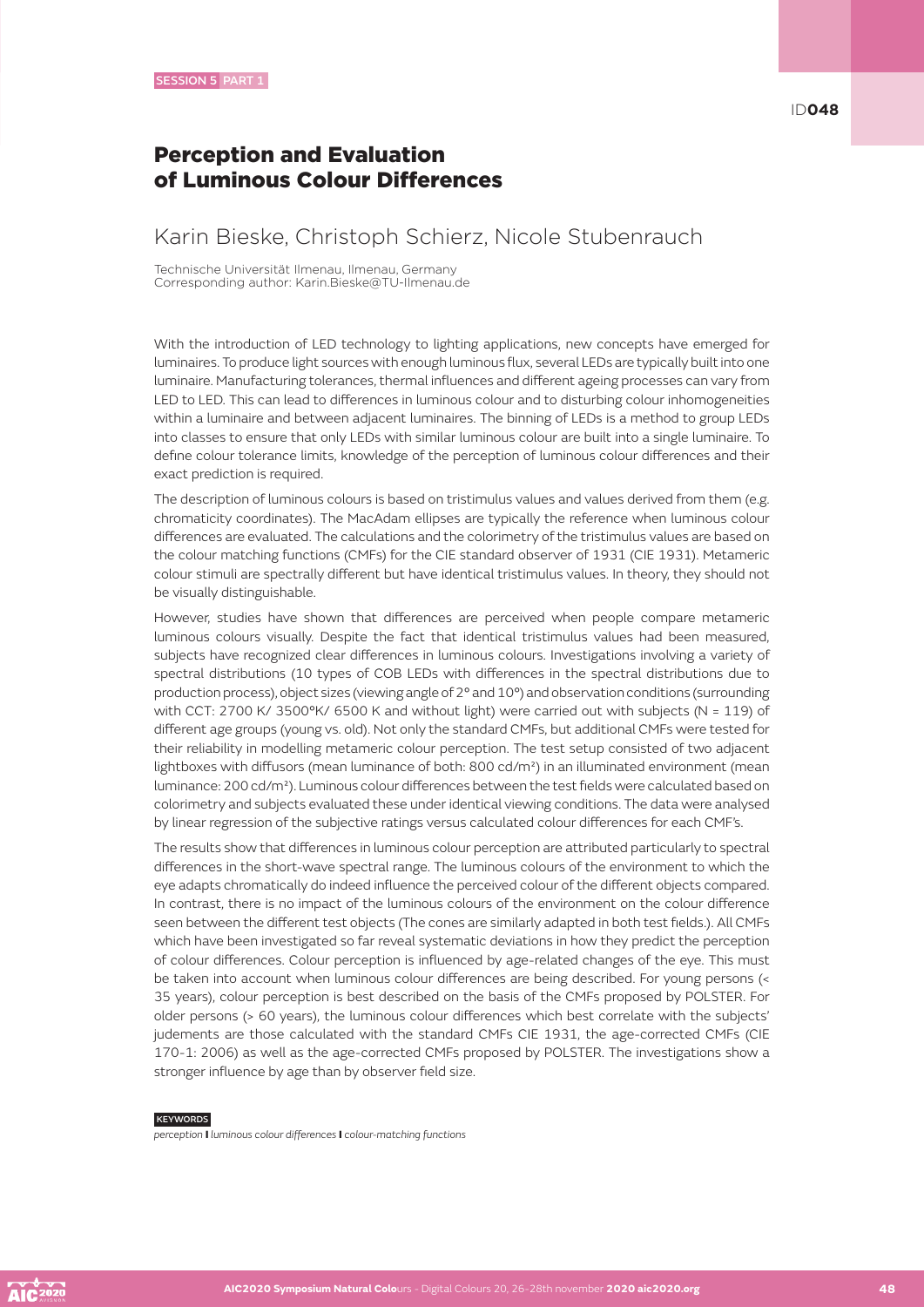### A general colour selection approach modelling by new research data of designers

### Yun Chen**a**, Jianan Zhao**b**• , Stephen Westland**<sup>a</sup>**

**<sup>a</sup>**University of Leeds, Leeds, United Kingdom

**<sup>b</sup>**Shanghai Jiao Tong University, Shanghai, China

•Corresponding author: jzhao2@cca.edu

Although many design process studies and design theories were presented, in reality, designers have rarely followed standard rules (Bengtsson, 2013:89). A design process is a form of personal selfexpression. The type of approach that designers use in their design work depends on their preference, experience and education background (Muratovski, 2015:2-3). Therefore, this work focused on the design process and colour selection understanding by collecting new research data from the designers and gathering the ideas from their design process to summarise a general colour selection method.

This work employs a semi-structured interview approach in a one-to-one interview format to investigate the process of design and collect their colour selection method. A total of twenty designers were interviewed from different design areas, working experience, age groups, cultural background and workplace around Korea, China, South Africa, Mexico and the United Kingdom. Ground Theory method and TF-IDF data analysis method were carried out in interview data analysis. A three-step approach was summarised in this study. Besides, several characteristics during the design and colour selection process were presented.

#### **KEYWORDS**

*colour choosing* I *design process* I *designer* I *approach*

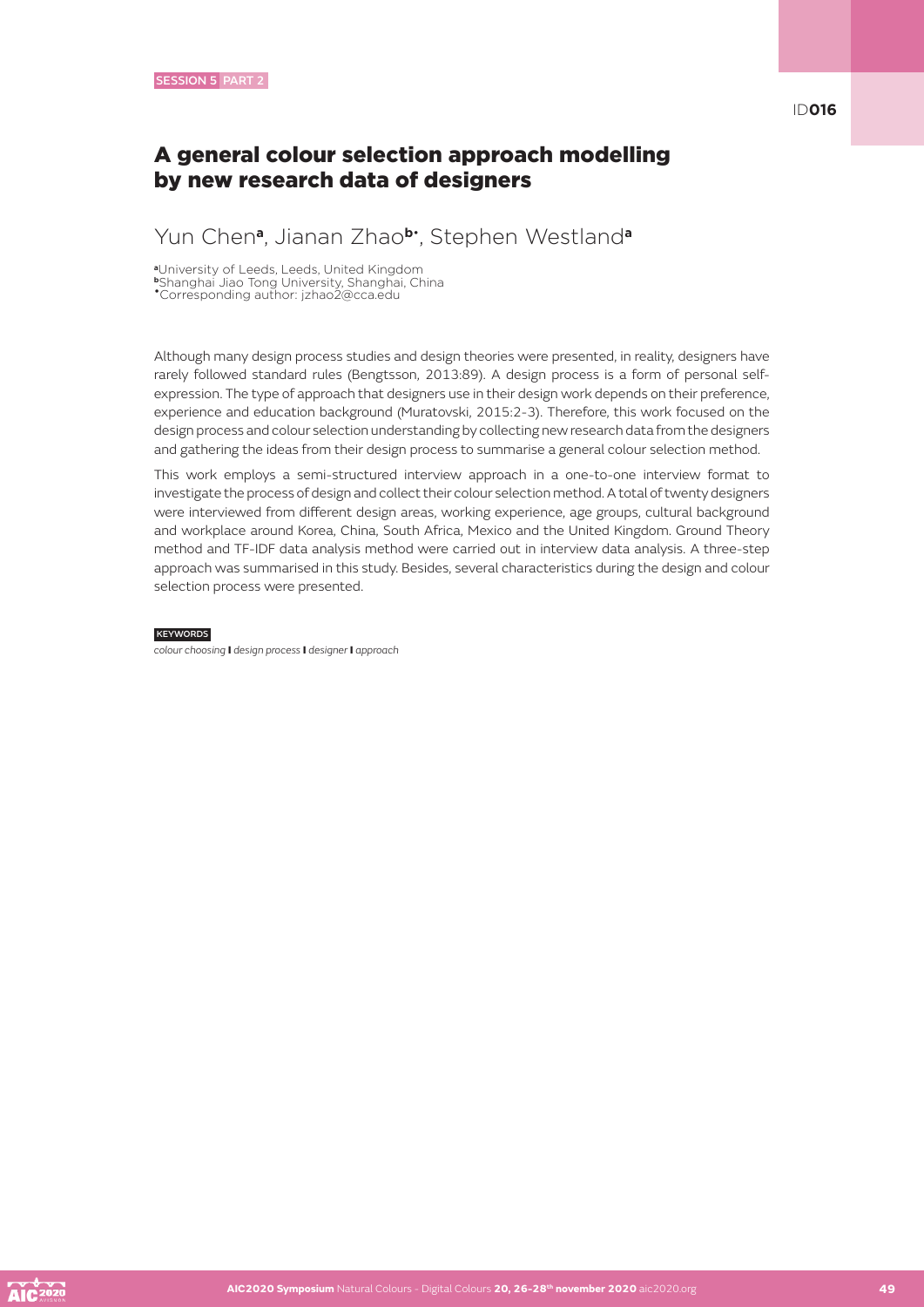### The colour of emerging textile for urban regeneration

### Katia Gasparinia**a**•

**<sup>a</sup>**IUAV University of Venice, Venice (Italy) •Corresponding author: katia.gasparini@iuav.it

Colours in paintings have long been approached from multiple perspectives: its social and anthropological meaning (Pastoureau), its cultural history (Gage), and its semiotic reading (Roque). At the same time, philosophers and scientists have studied the effects of colours on people from a subjective to an objective standpoint (Helmholtz; Le Grand; Zeki). But even though research in art history that uses multidisciplinary scientific approaches to investigate visual perception in art is increasing (Rosenberg; Lanthony), few have focused on the influence of natural colours on the visual behavior of people looking at paintings, and especially on how It affects their overall visual experience.

In order to address the question of how observers look at natural colours perceived directly from original paintings, we aim to present an extract of a broader eye-tracking study we performed on the remarkable German Renaissance Isenheim Altarpiece (1512-1516) by Matthias Grünewald, kept at the Unterlinden Museum in Colmar, France. We invited 52 participants from different backgrounds to freely look at the altarpiece wearing eye-tracking glasses, which recorded the exact position and time people spent on each part of the canvases. Participants also commented on their visual observations, and the transcription of their interviews were treated using text mining and qualitative discourse analysis techniques.

This article is focused on one panel of the *Isenheim Altarpiece: the Resurrection*. This specific painting is widely recognized for the qualities of its pictorial representation. At the same time, it has a historical and a transcendent content that enhances the complexity of the potential meanings of its colours palette and the effects it provokes on observers, which makes of the *Resurrection* a suitable case study of natural colours perception.

Eye-tracking results indicate that participants perform greater fixation count and longer fixation time on yellow and brown; and shorter fixation count and time on orange, green, and black. Contrastingly, orange, red, green, and blue are the elements people look at first, while brown, grey, and yellow are perceived at last. This indicates that the colours that are more attractive initially do not necessarily hold people's attention over time. The eyes of the observers visit yellow and brown zones almost three times more often than orange, green, and black ones. On the other hand, the number of saccades on yellow, but also on brown, are notably higher, suggesting those colours work not only as attention triggers, but as resting areas for the eyes in between longer fixations in other zones. Finally, saccade amplitude suggests that people tend to perform a detailed visual exploration of the painting over a broader exploration of the elements represented within.

Qualitative interviews revealed that visitors identify and appreciate contrasts and gradients, and relate their perception mostly to light. When participants talk directly about colours, they mention yellow, blue, red, and white, and associate them with calmness, abundance, comfort, joy, movement, and metamorphosis. This suggests that the colours of the *Resurrection* are charged with transcendent meaning, and they explicitly contribute to the contemporary understanding and interpretation of the image.

Future investigation of the relations of eye-tracking data and of the qualitative aspects of people's perception of colours of the *Resurrection*, associated with other scientific imagery analysis, can contribute to a broader understanding of the effects of material aspects of paintings on people, and on the way art historians interpret such images over time.

#### **KEYWORDS**

*eye-tracking* I *natural colours* I *visual perception* I *Matthias Grünewald* I *Isenheim altarpiece*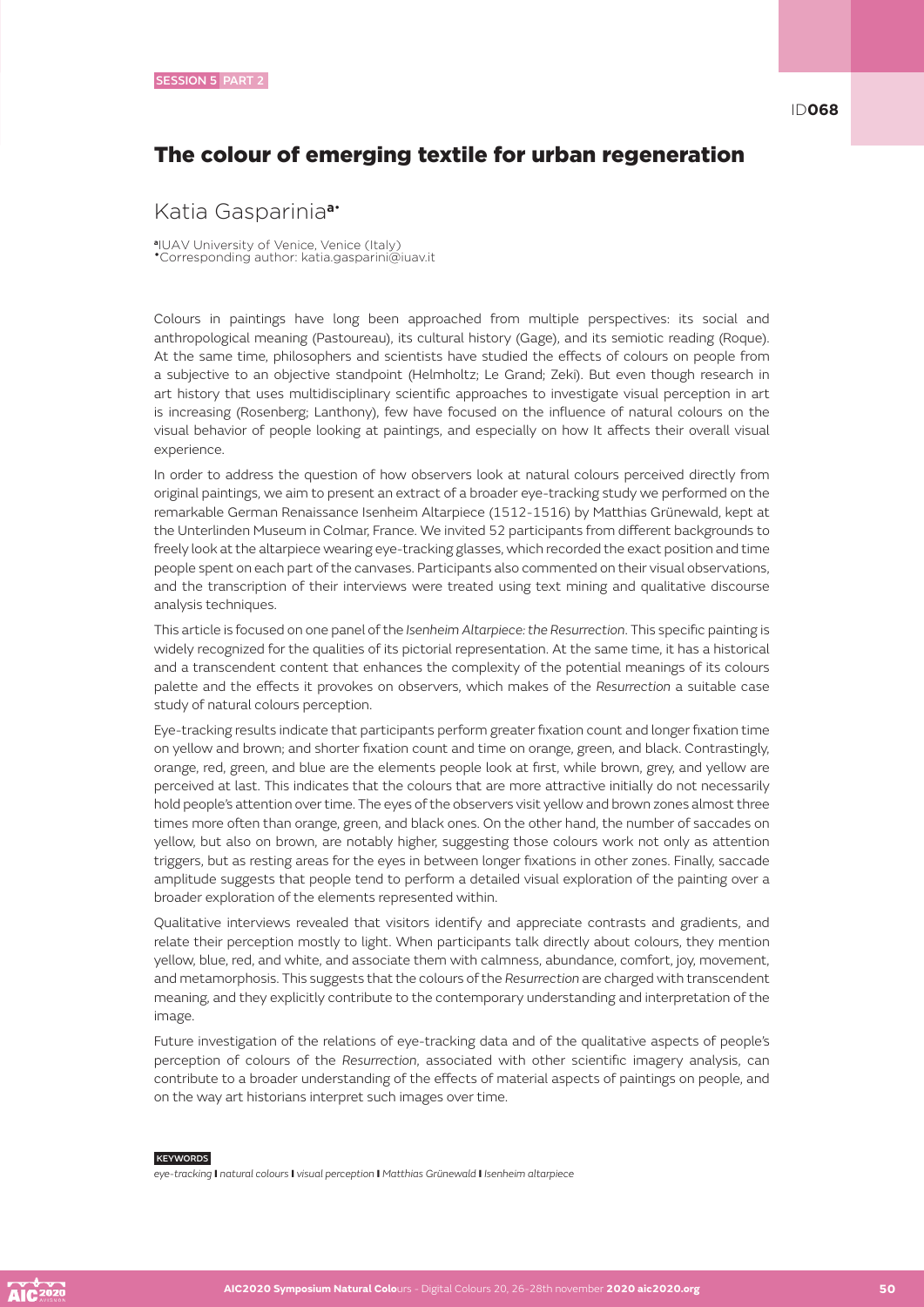# Color analysis of the Old Town district in Cracow

### Agata Kwiatkowska-Lubańska**a**, Marta Osipczuk**<sup>b</sup>**

**<sup>a</sup>**Jan Matejko Academy of Fine Arts in Cracow **<sup>b</sup>**Jan Matejko Academy of Fine Arts in Cracow

Krakow is a significant city for Polish culture, the historic centre (the Old Town district) attracts over 15 million tourists every year. The Old Town district is largely under conservation protection, but strict colouring recommendations exist only for the part of the buildings situated between the Main Market Square and the line of the former city walls. In the rest of the district, the colours are chosen in a chaotic way, not taking into account the importance of colour for the image of the city.

In the academic year 2019/2020, a group of 30 second-year students of the Academy of Fine Arts in Krakow, under the direction of the lecturers, analysed the colour schemes of 300 buildings in the Old Town district. The analysis made use of Jean-Philippe Lenclos' method of colour geography, taking into account in situ colour samples, the use of NCS colour charts and photographic documentation.

A separate colour palette was created for each of the buildings, taking into account the colours of the facade, windows and doors, as well as the notation of the colours in the NCS system. On this basis, a colour map of the Old Town district was created, which was analysed for such features as hue, chromaticness, whiteness and blackness. As a result of the analysis, conclusions concerning the local colour palette were formulated, which is to be followed by the creation of a colour chart dedicated to the architecture of Krakow.

#### **KEYWORDS**

*environmental colour* I *colour and heritage* I *colour in education*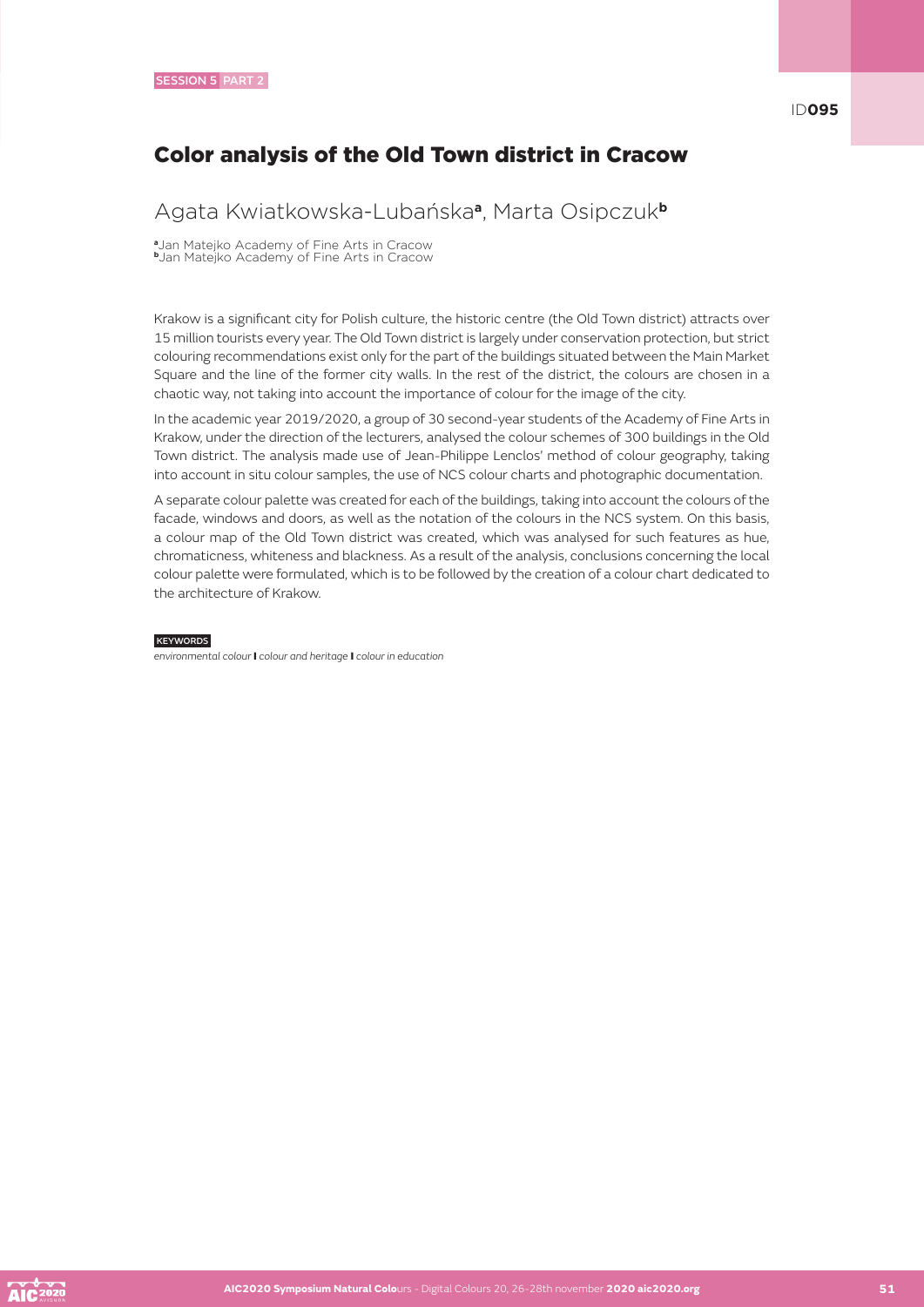# A new method for researching the chromatic identity of architectural ensembles

## Bárbara Silva**a**• , João Pernão**<sup>a</sup>**

**<sup>a</sup>**CIAUD, Lisbon School of Architecture; Universidade de Lisboa, Lisbon, Portugal •Corresponding author: barbaramsilva@campus.ul.pt

Until the industrial revolution, materials and coating techniques depended and expressed the culture of regional construction through its geographic and geological context: a «Geography of Colour» existed. From the 20<sup>th</sup> century, that condition changed: many countries in the world became aware of the impact caused by chromatic alterations in architectural ensembles, especially in environments and landscapes with heritage value, due to the endless possibilities of chemically synthesized pigments that de-characterise its regional context. Since then, several studies have been conducted on the investigation of the chromatic identity of buildings and sites, in order to restore their authenticity and formulate colour plans, recommendations and guidelines for chromatic interventions of renovation, conservation and restoration.

This paper aims to present a method for data collection created to study the chromatic identity of architectural ensembles, based on the recognition of the variables that compose this identity. It will be demonstrated its application on the historic centre of Tiradentes, Minas Gerais, Brazil, where it was implemented with the main purpose to enable the documentation of relevant information on the object of study. The paper will be presented according to the following phases of study: (i) description of the process of construction of the method, explaining how the variables were identified; (ii) attribution of categories for variables characterisation, describing the method`s development process by using the variables identified; and (iii) validation and results of the method, reporting its application in field research, emphasizing the challenges and advantages observed in its implementation.

The results of this study demonstrated that the proposed method is valid since its applicability has been proven, as well as its capacity to achieve its main purpose. In addition to being easily replicated and adapted in future studies, it introduces new possibilities for data analysis and can be used to guide or complement other usual data collection methods in the field of research, such as historical research, direct observation, exploratory interviews and archaeological methods. Among the conclusions, it was emphasized the need for future studies that demonstrate the impacts of its implementation on achieving further results on the data analysis. Finally, it was confirmed the innovative character of the proposed method and it was highlighted that innovation is important and necessary for the knowledge and preservation of tradition.

**KEYWORDS** 

*chromatic identity* I *data collection* I *method* I *architecture* I *heritage conservation*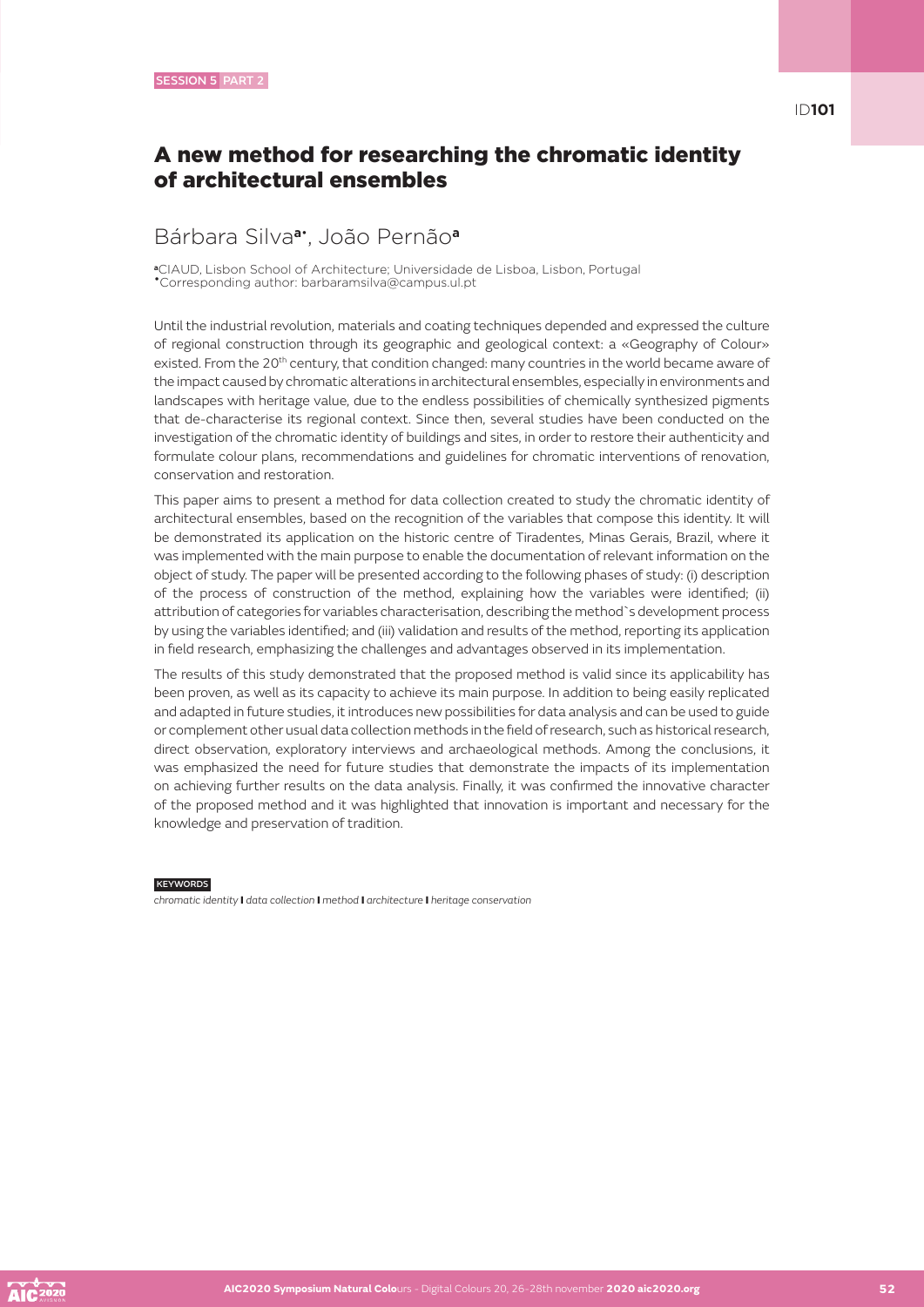# Craig Kirkwood

Cardiff Metropolitan University, Wales

In the English-speaking world, and in many countries beyond, colour discourse in the graphic arts and design professions continues to be dominated by the Pantone Matching System. While this privatelyowned, proprietary system was effective in the years prior to digital 'desktop' publishing it is no longer adequate for several key reasons.

Firstly, it was designed at a time when pre-mixed 'spot' colours where a popular form of printing, whereas today, most printing is done on either four-colour, offset lithography systems or on shortrun, digital printers based on inkjet, laser or dye-sublimation technology. And of course, we are now in a world where the vast majority of information is not printed at all but is delivered to monitors and devices held in our hands, on our laps, or on our dashboards.

I am proposing the development of a new system, better suited to today's world of screens, devices and mixed printing systems that are largely opaque to most users. Such a system should be open, educational, affordable and flexible for use across any number of creative domains. Lingua Colour is the working title of the proposed system and its development is informed by two lines of enquiry.

The first is to determine the level of colour competency and literacy in the creative community: could most designers differentiate between additive and subtractive colour spaces? Could they confidently ensure colour consistency from screen to print? Or anticipate the result of projecting blue light onto a (normally) red object? From my experience as a teacher and software instructor I can attest that few designers could do any of these relatively basic tasks. To quantify my experience, I am conducting a colour competency survey, the preliminary results of which will be presented at the AIC conference.

The second line of enquiry relates to the most effective way of delivering a colour system for our times. Should we try to enhance the colour 'fan guide' model used by Pantone, NCS and RAL? Or perhaps the booklets of colour swatches used by paint companies? Or can we adopt the colour 'atlas' or the 'tree' of the Munsell System? Or is there an entirely new way of conveying colour to designers, students and creatives that recognises the relative volume of screen-delivered content vs. that of print and physical media?

It would be foolish to dismiss the contribution of any of these approaches and yet this is also an opportunity to disrupt the way in which we use, teach and understand colour. I am developing several digital and physical prototypes that will be tested by focus groups to determine their efficacy as both a professional and educational tool in the use and management of colour. The results of these two lines of enquiry will inform the development of the Lingua Colour system.

#### **KEYWORDS**

*colour management* I *colour systems* I *education* I *graphic design*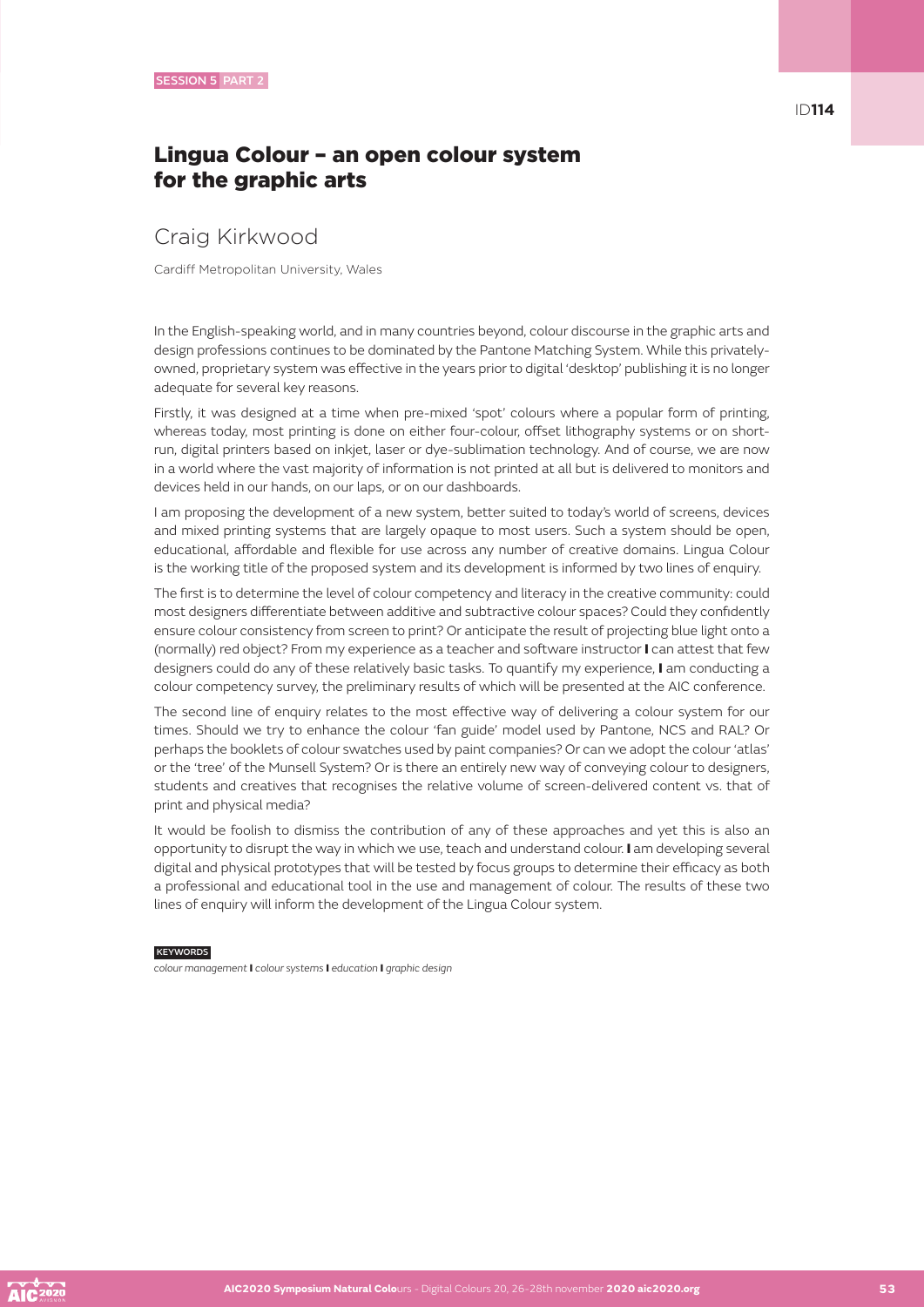### Analysis of mechanism in material estimation by CNN

### Nozomi Tobaru**a**• , Noriko Yata**a**, Yoshitsugu Manabe**<sup>a</sup>**

**<sup>a</sup>**Chiba University, Japan

•Corresponding author: tobaru90226@chiba-u.jp

Humans can perceive texture from the physical properties of the surface of an object. Texture is a perception caused by differences in the properties of materials, which also affect the appearance of color. However, it is still unclear how humans process vision and from what features they infer materials. On the other hand, the CNN (Convolutional Neural Network), a model that imitates the hierarchical information processing process in the brain, has been used to study vision. The purpose of this study is to analyze the material estimation mechanism in material estimation CNNs. We propose a method to construct a relationship between intermediate features and materials in material estimation CNNs using evolutionary computation and to analyze the importance of intermediate features in a particular texture.

First, to analyze the material estimation mechanism, we construct the CNNs learned in the material estimation task. The architecture is based on models such as VGG16, and the material recognition dataset is based on the MINC-2500 (Materials in Context Database) published by Bell et al. In order to learn efficiently even with a small dataset, we construct a CNN that can handle the material estimation task by fine-tuning of ImageNet. As a result, highly accurate material estimation was achieved.

Next, to analyze the relationship between the intermediate features and the materials in the constructed CNN, we construct a formula by evolutionary calculations. In this study, we use CNN features as the activation values for each layer when images are input to CNN, input CNN features for any layer, and create training data using specific materials as the output. Using these training data, we formulate the objective variables by optimizing the combinations of arithmetic nodes and constructing a network that realizes input-output relations that match the training data, using CGP (Cartesian Genetic Programming) which is a type of evolutionary computation. Since the number of parameters for CNN features is too large to be calculated by CGP, the parameters are selected by analyzing important features for each texture using the gradient information.

As a result of the experiment, it was confirmed that a material estimation CNN could be constructed even with a small data set by transfer learning. Many of the mistakes were made, for example, in images with various materials, so we believe that we have obtained a CNN worthy of analysis of the mechanism. We also confirmed that the relationship between CNN features and specific textures could be constructed using CGP.

#### **KEYWORDS**

*convolutional neural network* I *evolutionary computation* I *material estimation*

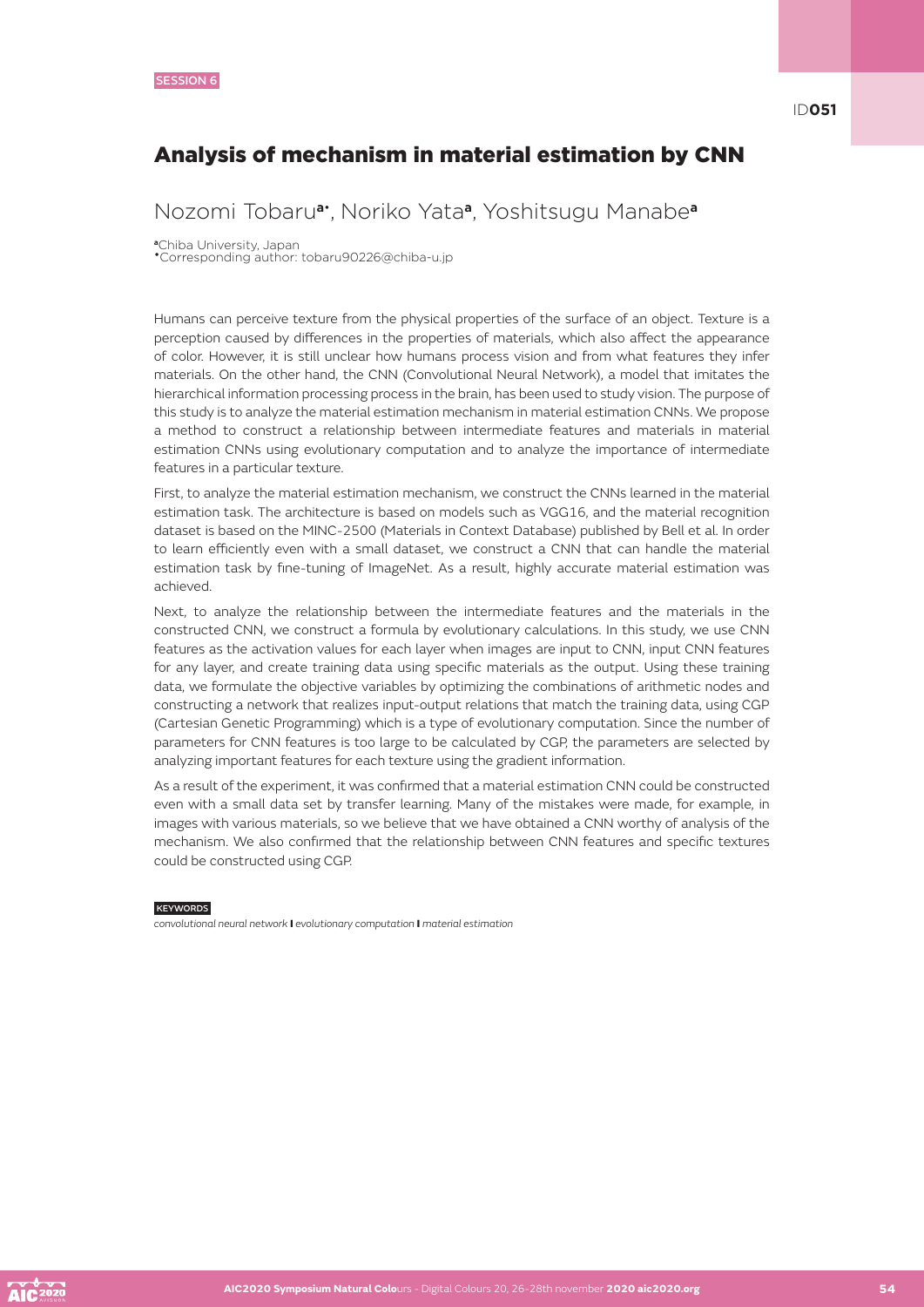### ID**066**

### Effect-coating glint according to binocular and monocular vision

### Min-Ho Jung**a**• , Jean Baptiste Thomas**a**, Marius Pedersen**a**, Vien Cheung**b**, Peter A. Rhodes**<sup>b</sup>**

**<sup>a</sup>**Norwegian University of Science and Technology, Gjovik, Norway

**<sup>b</sup>**University of Leeds, Leeds, United Kingdom

•Corresponding author: colourjung@gmail.com

Over the past few decades, the texture of visible pigment particles, known as glint, has been one of the most important features for attracting customers in the automobile industry. Therefore, quantifying the effect of glint has become essential for product development and quality control. Although research-led understanding of glint has been expanded gradually, there is only limited information about how glint is influenced by viewing conditions and material properties.

We investigate the impact of viewing mode in glint perception for physical samples. The first aim of this study is to verify how perceptual glint is influenced by binocular and monocular vision. This result could be applied to aid the reproduction of glint on two kinds of displays: 2D based on monocular vision and 3D based on binocular (stereoscopic) vision. In practice, most research for glint has been performed under binocular vision, but many people are also used to seeing images of glinting products on a 2D monitor or in print. There is a lack of research about the reproduction of glint in 2D. The second aim is to identify the difference in glint perception between two kinds of surface finishing, rough and smooth. Each sample used in the experiment was specially designed so that half of it is rough and another half smooth while maintaining the same glint level across the entire surface. Although the majority of earlier research has been focused on effect coatings according to only external factors such as the illumination and viewing conditions, this study attempted to verify the effect of glint according the internal conditions of samples due to the different type of surface and under the same viewing conditions.

Fifteen observers with normal visual acuity and colour vision will participate in the psychophysical experiment. Each participant will scale the perceptual glint of 11 grey effect-coating panels by comparison with a reference sample using monocular vision. After assessing the glint on two kinds surface using the same vision, they will then have another session on same task using stereoscopic vision. This session is carried out twice. In total, 880 observations (11 samples × 2 viewing modes × 2 repeats × 20 observers) are to be obtained in the experiment. An initial viewing geometry of 15°/0° is provided, but observers are free to move the tilting table on which samples are mounted while assessing glint. The initial viewing condition is recommended by ASTM as one of several angles for the measurement of interference pigments. A set of samples consisting of 11 different physical sizes of coarse flakes is provided, having an approximate diameter of between 9 to 650μm.

The conclusion is anticipated from limited results. We can be more specific: Binocular vision helps to reduce the variance between observers, so improve the performance on glint judgement. The perception of glint is affected by the surface finishing of the sample. The glint on a smooth finishing is perceptually emphasized and ignored within the range of highest and lowest glint respectively more so than that on rough finishings, regardless of the mode of viewing.

#### **KEYWORDS**

*glint* I *monocular vision* I *binocular vision*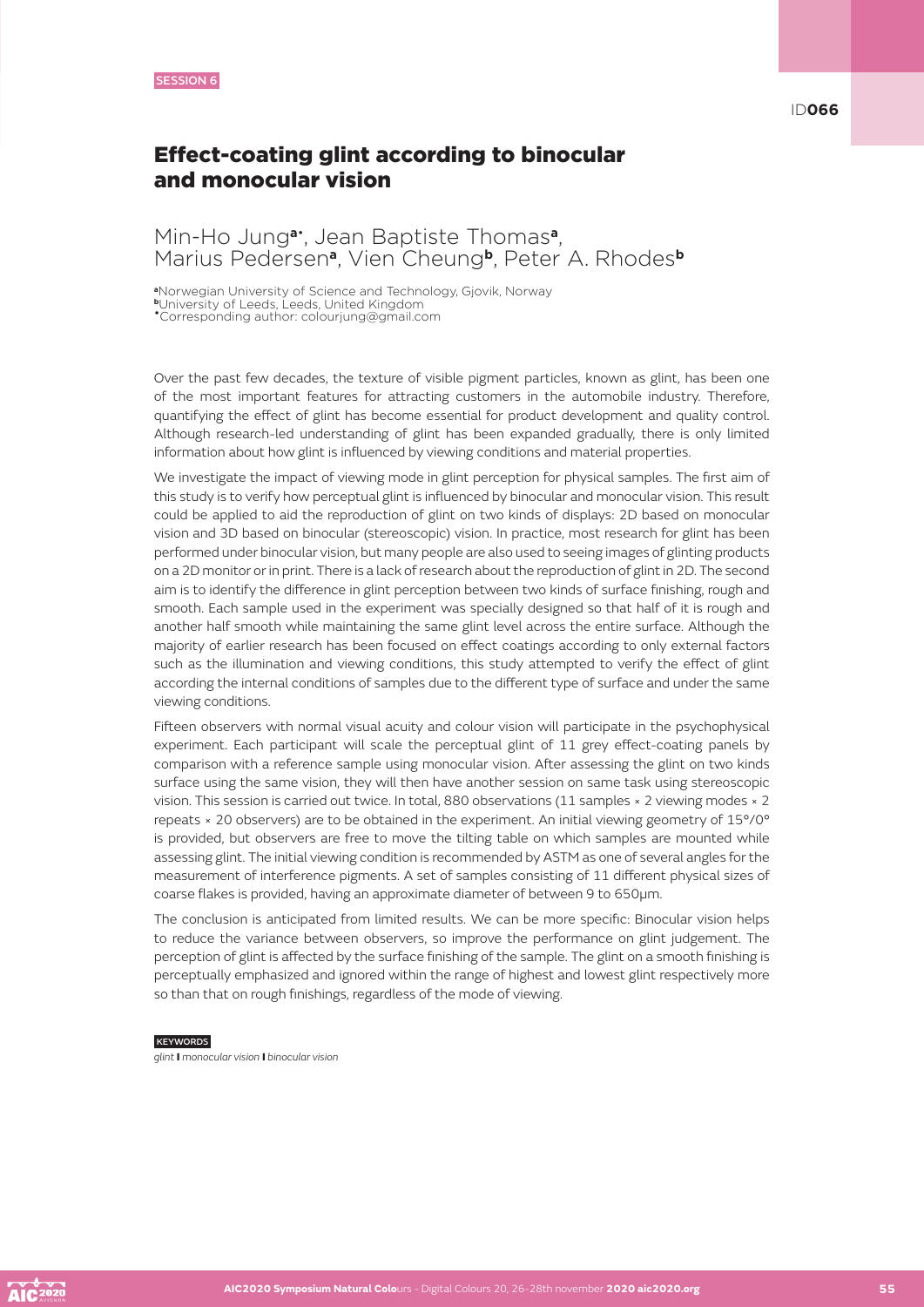### Cultural probe into colour preferences for home interiors amongst Indian youth

### Deepshikha**a**•

**<sup>a</sup>**Independent Researcher •Corresponding author: dee.shikhajha@gmail.com

India has varied cross-cultural preferences for clothing, home interior and accessories. The reason being, it cherishes her lengthy and rich traditions and appreciates the global trends – accepting or merging them with existing styles. The first objective of the paper presents a brief study on color preferences of young population for home interiors in India – the existing color palette and a palette they would choose if they had the choice, because it is usually the elders of the family who decide color options for painting home interiors. The color palette for this study was derived from a visual cultural survey of over 200 internet images curated from cultural elements of different states of India summarized and represented through 88 colors for the purpose of the user study. Color preferences for living room, dining area, bedroom and kitchen have been represented through word count and categorization.

Naturally colored home interiors, exterior, floor or ceiling are common in rural and rural-urban areas in India. The second objective of the paper enquires from the young population whether they would use naturally made colors, if they were commercially available for painting their homes, even if it were a bit expensive than the easily available chemical ones. The color palette was derived by working with natural materials and creating small color chip samples for the purpose of the study. The naturally made colors were however not scientifically tested for commercial application, but prepared only for the user study. It was found that young population was readily willing to use naturally made colors if available for painting home interior/exterior as it made them feel that they 'cared for nature and its resources' and 'were taking a small yet significant step towards sustainable development'. The first two studies were carried out with 55 young respondents (30 male and 25 female) studying in a national technical institution located in central part India within the age group of 18-30 years.

The third objective of the paper analyses the response of 20 young respondents (students and working professionals) about artificial lighting set-up inside home interiors. The result demonstrates that changing light and colors during day and night hours through a bulb or similar electric light can only be used occasionally, such as during festivals, celebrations, etc. It makes the ambience 'artificial' and feels 'good' only temporarily for a specific purpose. Otherwise the wall colors and contemporary lighting makes them more comfortable for longer periods than dramatic/artificial light effects created by innovative lighting.

The present paper is a preliminary study to probe further into color preferences of youth not only for home interiors, but also, office, libraries, museums and art galleries, as lighting in each scenario is decided differently for a significant trend report. India being a culturally distinct population needs in-depth statistical studies with larger samples for comparison between the above-mentioned scenarios in further stages.

#### **KEYWORDS**

*home interiors* I *colour preferences* I *cultural influences*

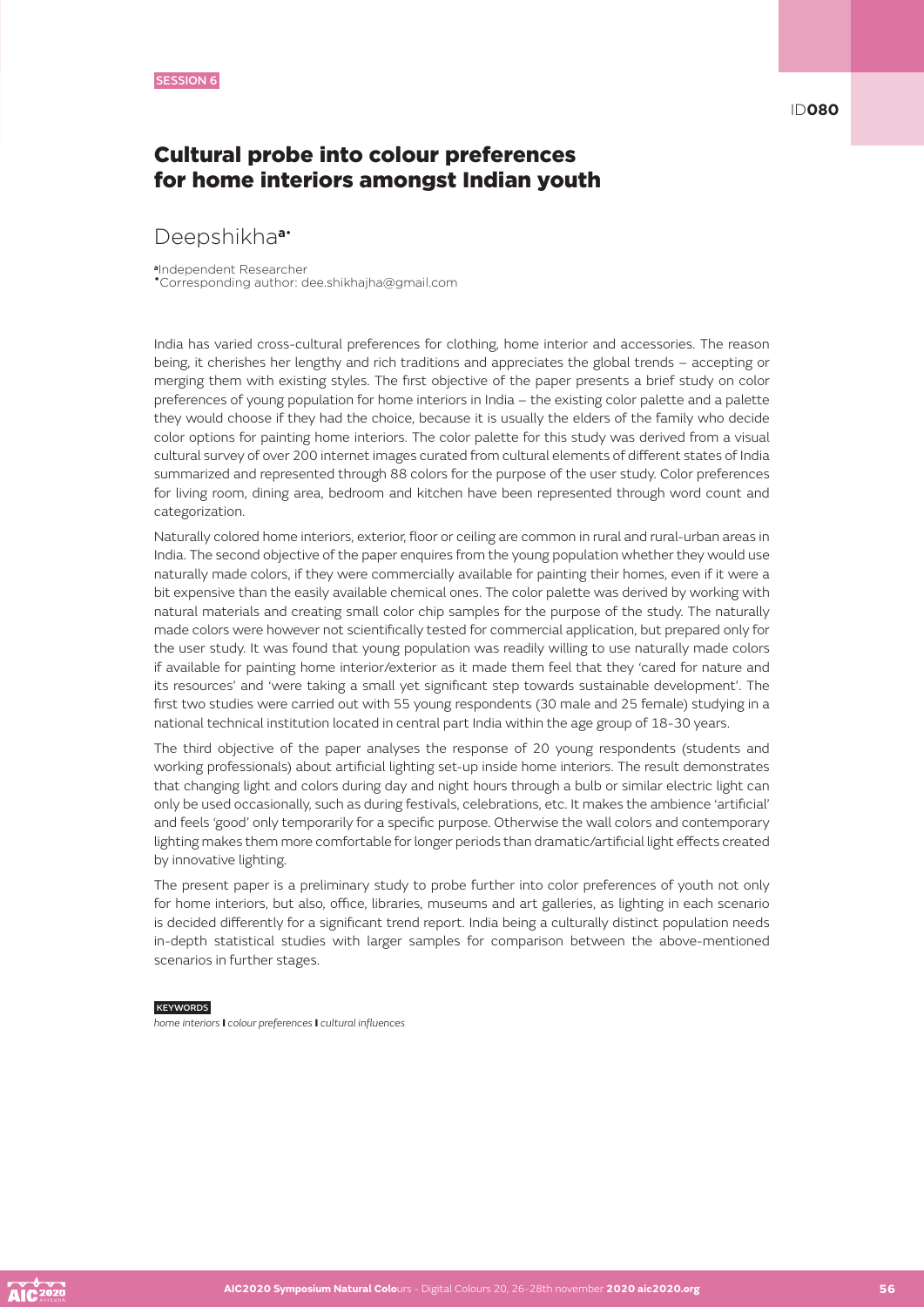ID**105**

# Yērāqôn, a natural colour: 'the colour of the fear' (Jer 30.6)

# Lourdes García Ureña

University CEU – San Pablo, Madrid (Spain) Corresponding author: lgarciau@ceu.es

Although in the Hebrew Bible a specific term does not appear to refer to 'colour', unlike what happens in its Greek and Latin versions, colour terms are used in the different books that compose it denoting the various chromatic spectrum that the nature shows. In the Semitic world colour is what is perceived on the objects and human beings through the sight thanks the presence of light. By this reason, the study of colour in the Bible goes intrinsically joined to the study of the entity imbued by colour. In the most of the cases the modern reader can know the tonality expressed by colour terms precisely through the mentioned entity. Indeed, sometimes, the own objects of the nature are used to denote colour as it happens with the precious stones, the metals or the cloths.

In the Book of Consolation the prophet Jeremiah uses the nominal lexeme yērāqôn to describe the faces of the soldiers terrified before the attack of the enemy (Jer 30.6). It is a peculiar use because yērāqôn appears 5 times in the Hebrew Bible joined to šidāpôn, 'blight', with the meaning of 'mildew' (Deut 28.22; 1 Kings 8.37; Jer 30.6; Amos 4.9; Hag. 2.17; 2 Chr. 6.28). In fact, the main dictionaries and studies about colour propose that yērāqôn has two different meanings: achromatic that is the most frequent (mildew) and the other one chromatic (paleness). Nevertheless, neither Greek neither Latin version, having colour terms that could be equivalents, use them and instead they resort to a term expressing a skin disease characterized by the fact that the person acquires a yellow hue as happens with mold: ἴκτερος 'jaundice' and aurugo 'jaundice'. Thus, it is logical asking if yērāqôn denotes effectiveness 'paleness'.

As it is mentioned, Jeremiah utilizes yērāqôn to describe the soldiers' faces (Jer 30.6). As today, in Israel, the face reflects the emotions that the human being experiences, through gestures or a colour change on the face, as it can naturally turn red or pale. As it is known, one of the fear effects is the unexpected paleness. So it stands to set out that yērāqôn does indeed mean paleness. However, how can we explain the origin of this new meaning? Jer 30.6 appears in the context of divine punishment as occurs when it has the meaning of mildew. The mildew, attacking the plants, discolours them and they acquired a hue of low saturation between green and yellow. It seems that Jeremiah pays attention in the colour of the plants and, through a cognitive metonymy of kind ENTITY and SALIENT PROPERTY, uses yērāqôn to express only the colour acquired by a person, not ill as the plants, but terrified by fear. This explains that yērāqôn does not denote a plant illness, but the colour of fear.

#### **KEYWORDS**

*colour* I *emotion* I *paleness* I *fear* I *Bible*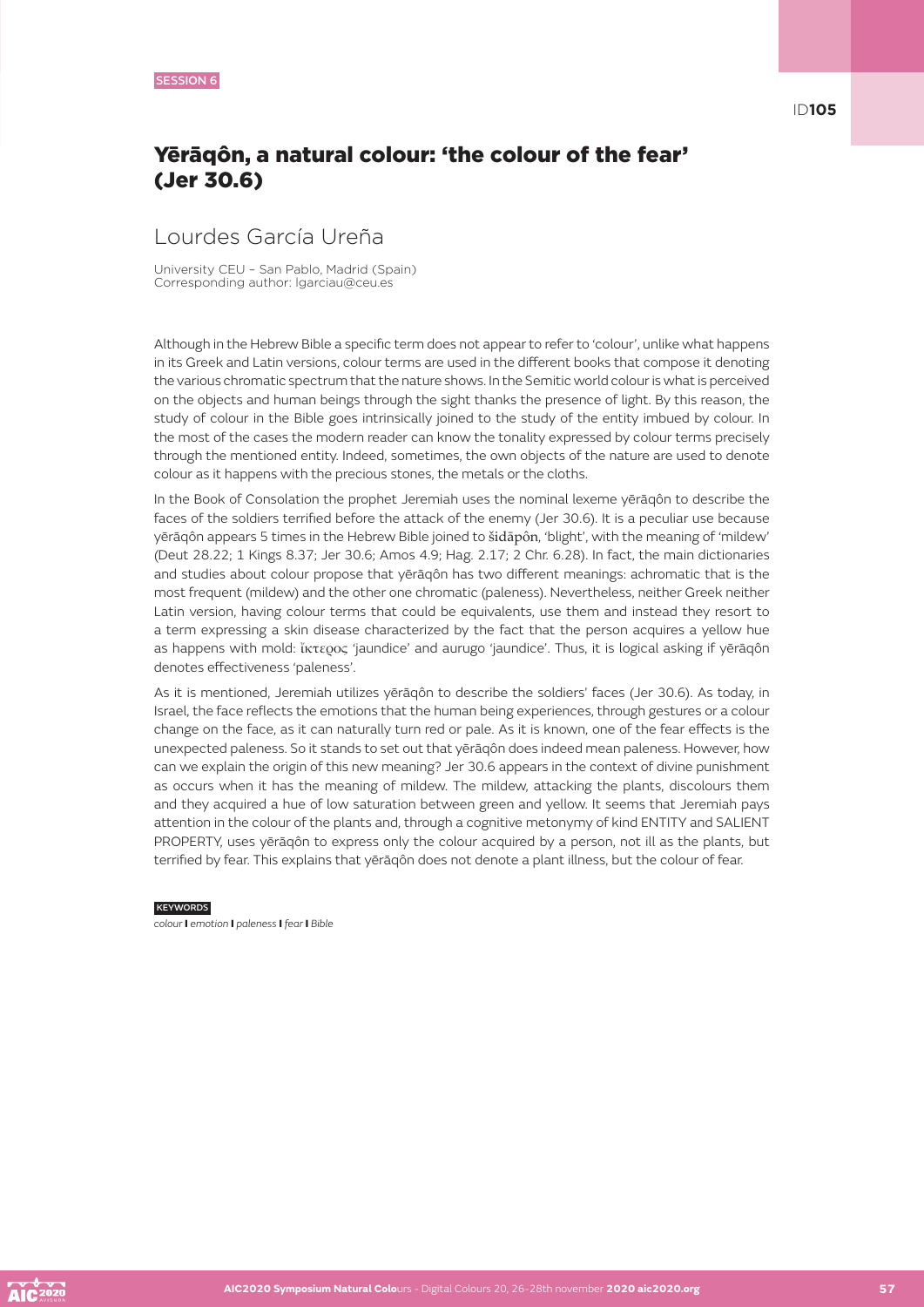### Blue-blocking lenses – how much short wavelength light can be removed from daylight illuminants without significantly affecting colour vision?

### John L Barbur**a**• , Benjamin EW Evans**a**, Elisabetta Baldanzi**b**, Regina Comparetto**b**, Alessia Fava**b**, Alessandro Farini**<sup>b</sup>**

**<sup>a</sup>**Applied Vision Research Centre, School of Health Sciences, Northampton Square, City,

University of London, UK

**<sup>b</sup>**CNR-Istituto Nazionale di Ottica, Largo Enrico Fermi 6 50125 Firenze, Italy •Corresponding author: j.l.barbur@city.ac.uk

Rods and S-cones respond best to short-wavelength light. Signals from rods feed directly into specialised, intrinsically photosensitive ganglion cells (ipRGCs) which contain melanopsin, a newly discovered visual pigment within the ganglion cell body. Melanopsin responds best to short wavelength light and signals from these cells in the retina are channeled to the midbrain nuclei involved in the control of circadian rhythms and other non-visual functions. High-intensity, blue light can enhance alertness and the use of blue-enhanced illuminants has been suggested as a possible treatment for daytime sleepiness. Blue-rich illuminants are used extensively, particularly in 3C products. At the same time, other studies also have shown that exposure to intense 'blue' light during the day leads to delayed sleep cycles and greater difficulty to fall asleep at night. It remains unclear as to whether induced sleepiness during the day is not due to a lack of good sleep at night, which may have been in turn caused by intense exposure to 'blue' light during the day!

There is no clear guidance as to how best one should balance the benefits of exposure to higher light levels of blue-rich white light that keeps us awake during the day and the disruption of normal sleep patterns that must, at least in part, be linked to tiredness and discomfort. 'Blue-blocking' spectacle and intraocular lenses, as well as sunglasses, are often designed to absorb short-wavelength light so as to control its abundant use, particularly in blue-enhanced, phosphor-coated, LED lights. Too great a reduction in short wavelength content may, however, affect yellow / blue (YB), and to some extent also red / green (RG) colour vision as well as other visual functions.

The purpose of this study was to examine the extent to which colour vision is affected by the selective filtering of short-wavelength light. Previous studies have attempted to produce a definitive answer to this question, however, in many of these studies the assessment of colour vision changes has been carried out using either arrangement tests such as the Farnsworth-Munsell 100-hue and D-15 tests or pseudoisochromatic plates tests such as Ishihara, Dvorin or HRR tests. Neither arrangement or pseudoisochromatic plate tests can achieve both high sensitivity and specificity, as even when used with the recommended illuminant, many subjects with congenital colour deficiency pass. Since the use of coloured filters is equivalent to a change of illuminant, which in turn affects the perceived luminance contrast signals for coloured objects, conventional colour vision tests are not suitable to investigate how the attenuation of blue light in the illuminant affects chromatic sensitivity.

A new method was developed for this study, based upon accurate measurements of RG and YB colour thresholds under multiple conditions of chromatic adaptation that correspond to simulated daylight (D65), on visual displays. The latter were viewed either directly, without any filter in front of the eye, or through typical, blue-blocking lenses. The third condition employed direct viewing with adapting backgrounds that were equivalent in chromaticity to D65, when filtered with selected blue-blocking filters. In addition, we have developed a model to predict how cone contracts relate to RG and YB colour signals at threshold and how threshold cone contrasts vary with the state of excitation of S-, M- and L-cones. The model makes it possible to predict how the filtering of short wavelength light affects the S-cone retinal illuminance and hence the corresponding YB thresholds.

#### KEYWORDS

*colour vision* I *blue light* I *Ishihara* I *HRR* I *Dvorin* I *CAD test*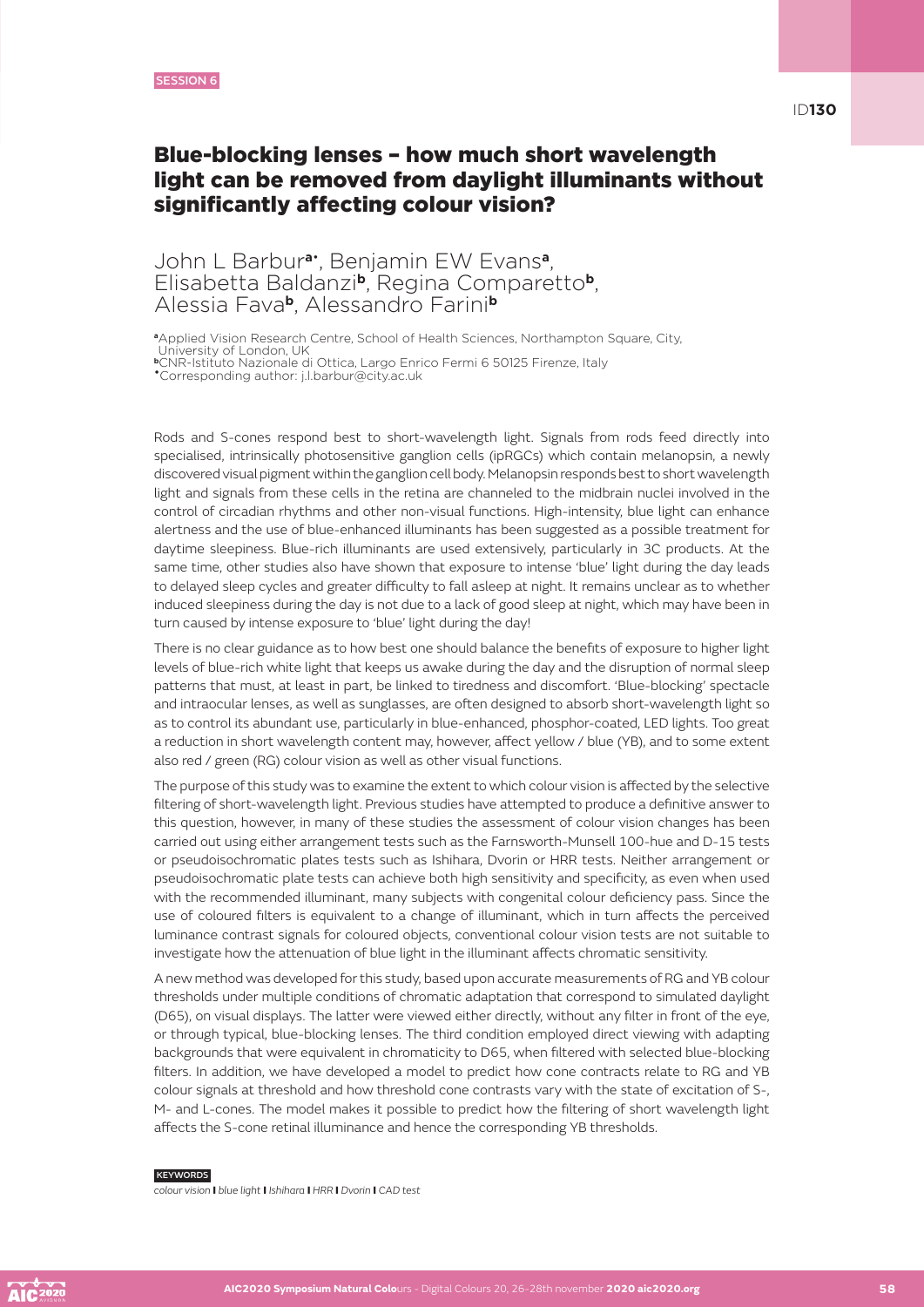# **SESSIONS 7 & 8** DIGITAL COLOUR AND VIRTUAL WORLD

### **SESSION 7**

Technology, Colorimetry and instrumentation, spectral image synthesis, display devices (TV, video, mobilephone, overhead projector, Head Mounted Display, etc.), 2D and 3D digital printing, lighting, physics of colour, etc.

Part 1 026 061 083 086 108 113 Part 2 001 115 116 117 118 136

### **SESSION 8**

Interaction between natural colours and digital colours, applications. Virtual Reality, Augmented Reality, Diminished Reality, image analysis, image synthesis, graphics creation and applications (movie industry, video games, medecine, odontology, prothesis fabrication, building and construction, etc.)

Part 1 046 053 054 059 111 Part 2 040 119 121 124

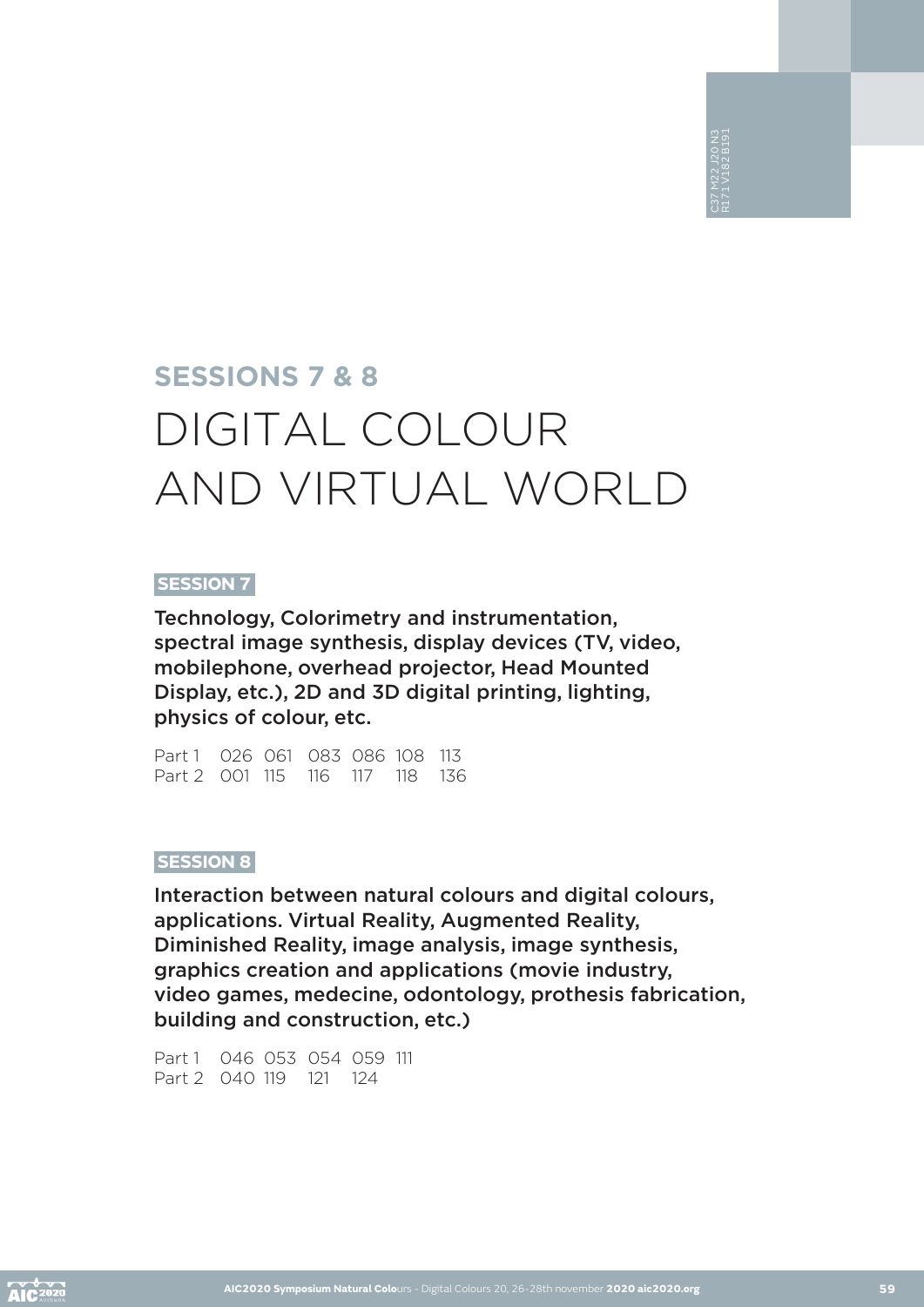# Effect of texture on whiteness perception

Ichiro Katayama**a**• , Kin'nosuke Yamaji**a**, Shogo Nishi**b**, Motonori Doi**<sup>b</sup>**

**<sup>a</sup>**Kindai University, Kinokawa, Japan

**<sup>b</sup>**Osaka Electro-Communication University, Neyagawa, Japan •Corresponding author: katayama@waka.kindai.ac.jp.

White cloth and white wallpaper have their own texture; however, the effect of texture on whiteness perception has not been elucidated. The purpose of this study was to clarify the effect of the surface texture of white materials on whiteness perception.

We used an LCD (EIZO CG223-W) on which we adjusted the white point to match the chromaticity of the standard illuminant D65. We showed an image of white stimulus that expressed texture through luminance modulation side by side with an image of uniform and non-textured achromatic stimulus with various levels of luminance on a gray background and then asked observers to choose the one that looked whiter. The size of each image was  $189 \times 189$  square pixels. We prepared the following three types of texture: a pattern imitating a canvas made using Photoshop®, a pattern in which that canvas was blurred using a Gaussian blur filter, and a pattern that we obtained by photographing silk cloth with tie-dyed surface and processing it with gray scaling. All three types of texture have regular patterns in the horizontal and vertical directions. The luminance histogram of the canvas pattern image showed that the appearance frequency of the intermediate gradation luminance was low, and about 50% of all the pixels was concentrated on the maximum luminance. The luminance histogram of the image of the canvas processed with a Gaussian blur filter and the image of the photographed silk cloth showed approximately normal distribution around the average luminance. Also, for each texture image, we processed them into a 3 × 3 vertical and horizontal division, a 9 × 9 division, a 27 × 27 division, a 63 × 63 division, and a 189 × 189 division and rearranged them randomly while changing the texture anisotropy but without changing the luminance histogram.

The average evaluation results by the observers showed that, in the original state without dividing nor rearranging, the whiteness of the canvas pattern image blurred with a Gaussian blur filter and that of the photographed silk cloth were almost equivalent to that of the uniform achromatic stimulus, with 7% higher luminance than the average luminance of the textured image. This may be because the low-luminance areas of the texture were perceived as shadows caused by the unevenness of the white surface, which created a white stimulus equivalent to the one brighter than the average luminance of the textured image. In addition, this effect decreased when the anisotropy of the textured image was reduced by dividing and rearranging. This may be because the perception of the shadow caused by the unevenness of the white surface was weakened by the decrease of the anisotropy, and the random pixels with different luminance were perceived as stimuli. However, in the canvas pattern where the pixels with the highest luminance occupied about 50% of the whole image, the whiteness of the stimulus was equivalent to that of the uniform achromatic stimulus, with about 10% higher luminance than the average luminance of the canvas pattern regardless of the decrease of the anisotropy due to the division and rearrangement of the image. From the above, it was shown that the whiteness of textured white stimuli depends on the anisotropy of the texture and the luminance histogram, and it is difficult to simply estimate it from the average luminance of the textured image.

#### **KEYWORDS**

*texture* I *whiteness perception* I *luminance histogram* I *anisotropy*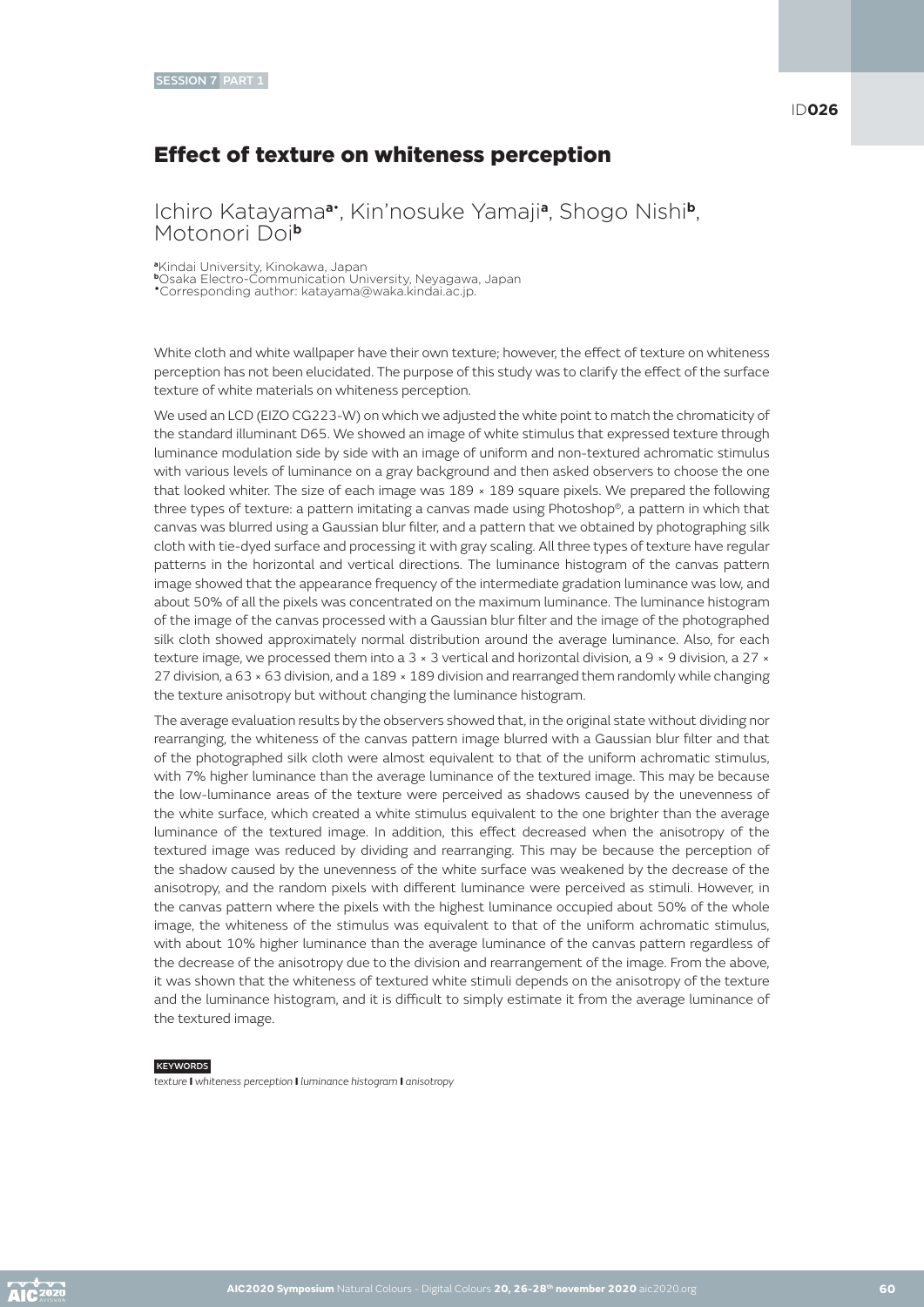### Correlation between micro-structural features and color of nanocrystallized powders of hematite

### Morgane Gerardin**ab**• , Nicolas Holzschuch**a**, Alain Ibanez**b**, Bernard Schmitt**<sup>c</sup>** , Pauline Martinetto**<sup>b</sup>**

**<sup>a</sup>**Univ. Grenoble-Alpes, Inria, CNRS, Grenoble INP, LJK

**<sup>b</sup>**Univ. Grenoble Alpes, CNRS, Institut Néel, 38000 Grenoble, France **c** Univ. Grenoble Alpes, CNRS, IPAG, 38000 Grenoble, France

•Corresponding author: morgane.gerardin@inria.fr

Pigments are quite complex materials whose appearance involves many optical phenomena such as absorption and scattering. They are widely used in work of art and cosmetics among other things, for their coloring power. So, it is of great interest for digital representation to be able to predict the color of a pigment as a function of shape and size of its particles, or vice versa.

In this work, we have decided to focus on hematite as it is a traditional pigment, whose origin of coloration has been well discussed in the literature. Moreover, we believe that this study can be adapted to any other inorganic pigment.

 Pure nanocrystallized a-Fe2O3 hematite powders have been synthesized using different synthesis routes to control the nucleation and growth of crystallites in solution under standard or hydrothermal conditions. X-ray powder diffraction patterns have been analyzed by Rietveld refinements in order to obtain the structural and micro-structural features of each powder: unit cell parameters, atomic positions and occupancies, average crystallite size. Monodispersity has been controlled and the shape and size of the grains composing these powders have been characterized through scanning electronic microscopy. The color of the samples has been studied by visible-NIR spectrophotometry. It follows that, for hematite, the different synthesis routes can lead to both various grain morphologies and noticeably different shades going from orange-red to purple.

In order to make the color description easier, colorimetric parameters in CIE L\*a\*b color space were deduced from the diffuse reflectance spectra. These parameters as well as diffuse reflectance spectra properties such as the positions and the width of the absorption bands were studied against structural and micro-structural parameters.

One of the observation we have made is the correlation between the hue of the sample and its grain size: for small nanocrystals (considered as spheres for the moment) with a radius within range of a few dozen of nanometers, hue is increasing with the grain size until a critical radius, of about 50 nm, where the trend is reversed. The combination of multiple physical phenomena occurring at this scale may explain this trend. In order to better understand which phenomena are at stake, simulations of different scattering models such as Mie, Rayleigh and others are underway.

We are aiming to extend our work to the understanding of the color of more natural pigments such as ochres. As an example, the investigation of parietal paintings reveals the presence of ochres but no binder. In this case, the pigments can be considered as dried powders whose color would be explained by our study.

#### **KEYWORDS**

*hematite* I *pigment* I *reflectance* I *crystal structure*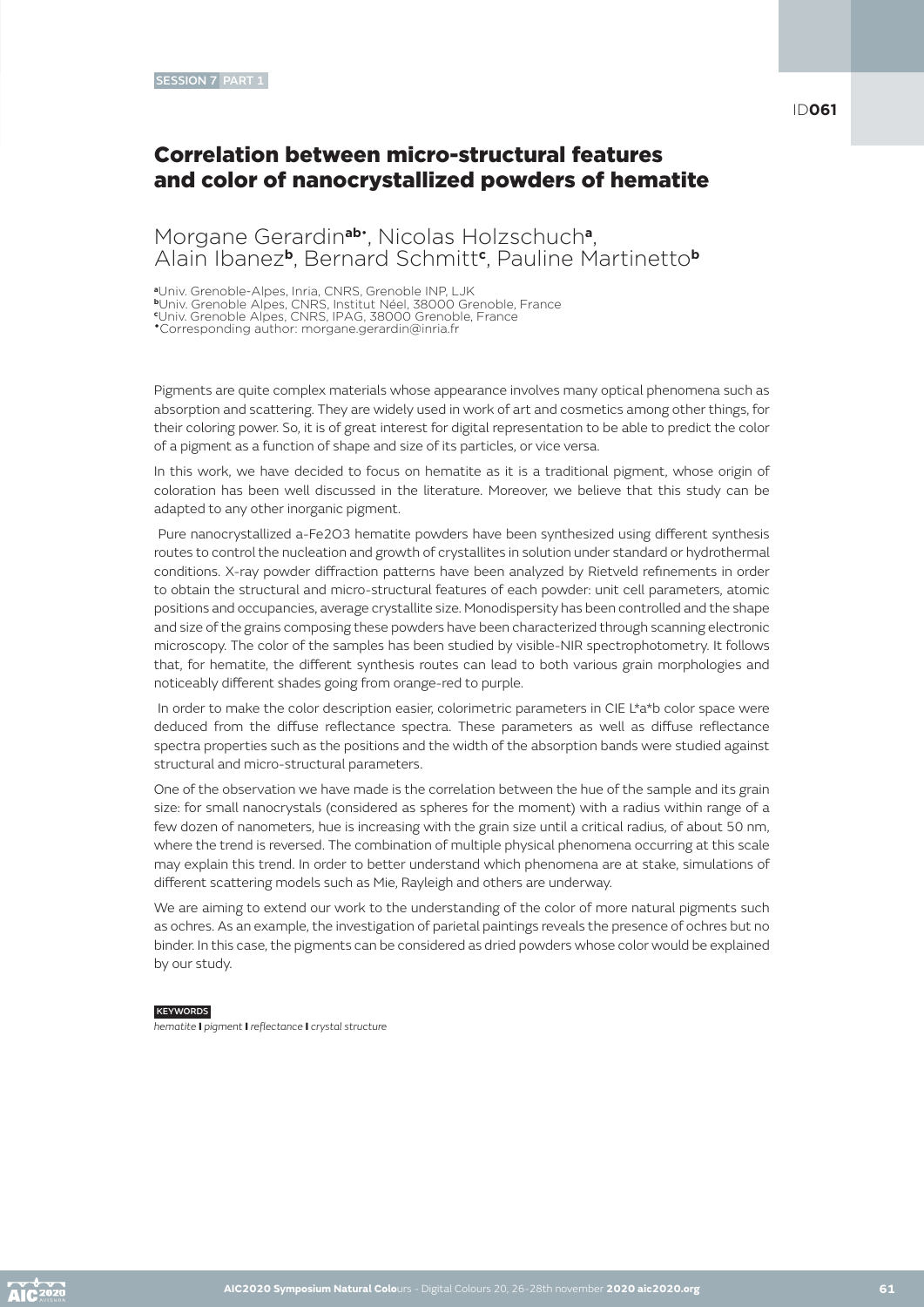# The Association Between Color Preference and Everyday Products

### Mahshid Baniani

University of Tsukuba, Tsukuba, Japan Corresponding author: mahshid@geijutsu.tsukuba.ac.jp

Numerous studies have examined human preferences for simple patches of color, but is not yet clear how these abstract color preferences generalize to different object contexts (Palmer 2010, Scholss et al. 2013). The purpose of this study is to investigate and identify the association between color, preferences, assessments and everyday objects. The aim is to identify whether personal color preferences extend to everyday products when there are numerous color choices.

For this purpose, an experiment was conducted among 115 (59 female and 56 male) Japanese university students. Before the experiment, each subject was provided with a set of 24-color pencils. The name of each color was written both on the color pencil and the box. The experiment was consisted of 3 steps which were done randomly: subjects were asked to choose most/least favorite, most beautiful/ugliest, happiest/saddest, masculine/feminine, warmest/coolest, brightest/darkest color among the color pencils; subjects were given detailed realistic drawings of bedroom, t-shirt, socks, and car and were asked to consider these items as their own and color them accordingly; subjects were presented with the color of each color pencil (24 in total) and were asked how they feel about each color on a five-point Likert scale from very unhappy to very happy.

It was observed that blue hues were favorite colors of 56% of subjects followed by red (11%). Black, blue and ultramarine blue (P<0.05) were considered masculine colors. Feminine colors were burgundy and magenta according to female subjects, and magenta according to male subjects (P<0.01). Most beautiful color was ultramarine blue for male subjects (P<0.01), and burgundy and ultramarine blue for female subjects. It was further observed that white, ochre, brown, and dark brown were considered neutral when looking at them (P<0.05). Blue hues were considered unhappy. On the contrary, yellow, light yellow, gold and orange were considered happy when looking at them.

Additionally, it was observed that female subjects used colors which they considered bright, followed by their most favorite color, and colors considered beautiful in their bedroom. They used favorite and beautiful colors for clothing items; and colors they considered masculine for car. Male subjects used bright and beautiful colors in their bedroom; beautiful, masculine and favorite colors for the clothes; and their favorite color for car.

In sum, bright colors were most preferred in bedroom. The subjects of this study were Japanese and considering the fact that Japanese houses are small, this could be one of the reasons brightness is the biggest factor when choosing colors. Male subjects used their favorite color in car more than the female subjects did. The image given was of a sports car and this may have had an impact on female subjects using masculine colors. Finally, it was observed that subjects used their preferred colors in the clothing items more than the other products, perhaps due to the reason they considered these items to be the most personal of all the objects.

#### **KEYWORDS**

*color* I *characteristics* I *preferences* I *everyday objects*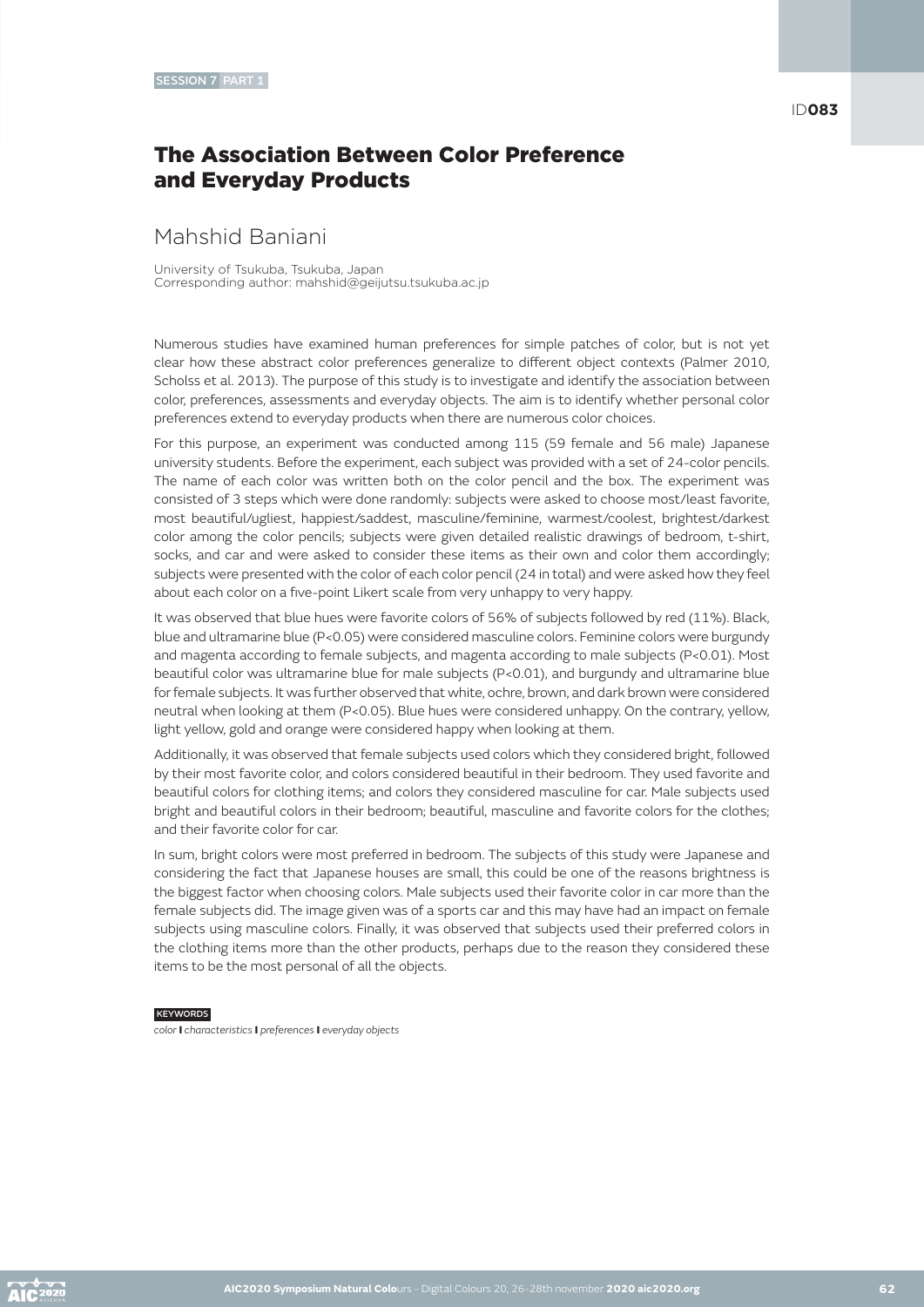### Lights on painting – seeing and naming color-pigments illuminated with a multi-wavelength light source

### Adrien Lucca**a**•

**<sup>a</sup>**Fonds pour la recherche en art, FNRS, Brussels, Belgium •Corresponding author: projects@adrienlucca.net

Our most recent artistic research aims to enrich, deconstruct and reconstruct the very definition of «color» using an in-house made light source that allows us to program the spectral composition of light.

This research is based on color rendering – i.e. the effect that an illuminant produces on the color of objects, for example the modification of hues and their fading or accentuation – and on the counterintuitive fact that the perceived coloration of a light and its impact on the color of materials lit by it are not necessarily correlated: white lights can have spectacular differences in terms of color rendering, and a colored light will not necessarily color the objects it illuminates.

Our light source is produced in-house with LEDs, colored filters, phosphors. We produce two metameric white lights  $-$  i.e. white lights that have the same appearance  $-$  with different narrow bands of wavelengths. The first illuminant is CR (Cyan + Red), the second illuminant is BYGA (Blue + Yellow-green + Amber). The Cyan and the Yellow-green emitters are customized LEDs that we build in-house. We call CR and BYGA «complementary» because each light approximately covers ½ of the visible spectrum and because each illuminant emits light in the zero or nearly-zero zones of the other one. This is a special case of complementarity where a white light is complementary to another white light.

CR and BYGA have radically different color rendering effects. We illuminate color-pigments with these lights in search for the most surprising effects. When illuminating a white surface with CR, the Maxwell spot becomes clearly visible: a pink transparent spot appears in the center of the field of vision. It is very difficult – and it may even be impossible – to find a metameric match of CR using another combination of wavelengths for a 2° field of view that will also be metameric for a 10° field of view. We are developing strategies to make the spectators unaware of these metameric mismatches.

Without apparent change in the perceived color of the light, the white light emitted by our light turns yellow pigments red, red pigments black, green pigments grey, pink pigments blue. These «new colors» are the result of the interaction between a spectrally adjusted artificial light and the optical properties of colored materials. We create these new colors and we give them compound names that only make sense when one experiences that the same material can change before our eyes: a "blackred" is sometimes red, sometimes black, so are «blue-pink», «lemon-red», «green-gray».

The color changes are produced in time without the whiteness of the light being modified and therefore without the attention being paid to the light. These moving objects seem to «suffer» from the light and communicate it to us, as if they were alive. The experience of the color of a material varying independently of that of the materials around it makes one think of an image manipulation software that would have magically transposed into the usual domestic space. We believe that if the «color» of an object means not only its actual color «here and now», but means the field of its possible variations, the definition of color itself is renewed.

#### **KEYWORDS**

*contemporary art* I *pigment* I *multi-wavelength* I *color names* I *colorimetry* I *definition of color*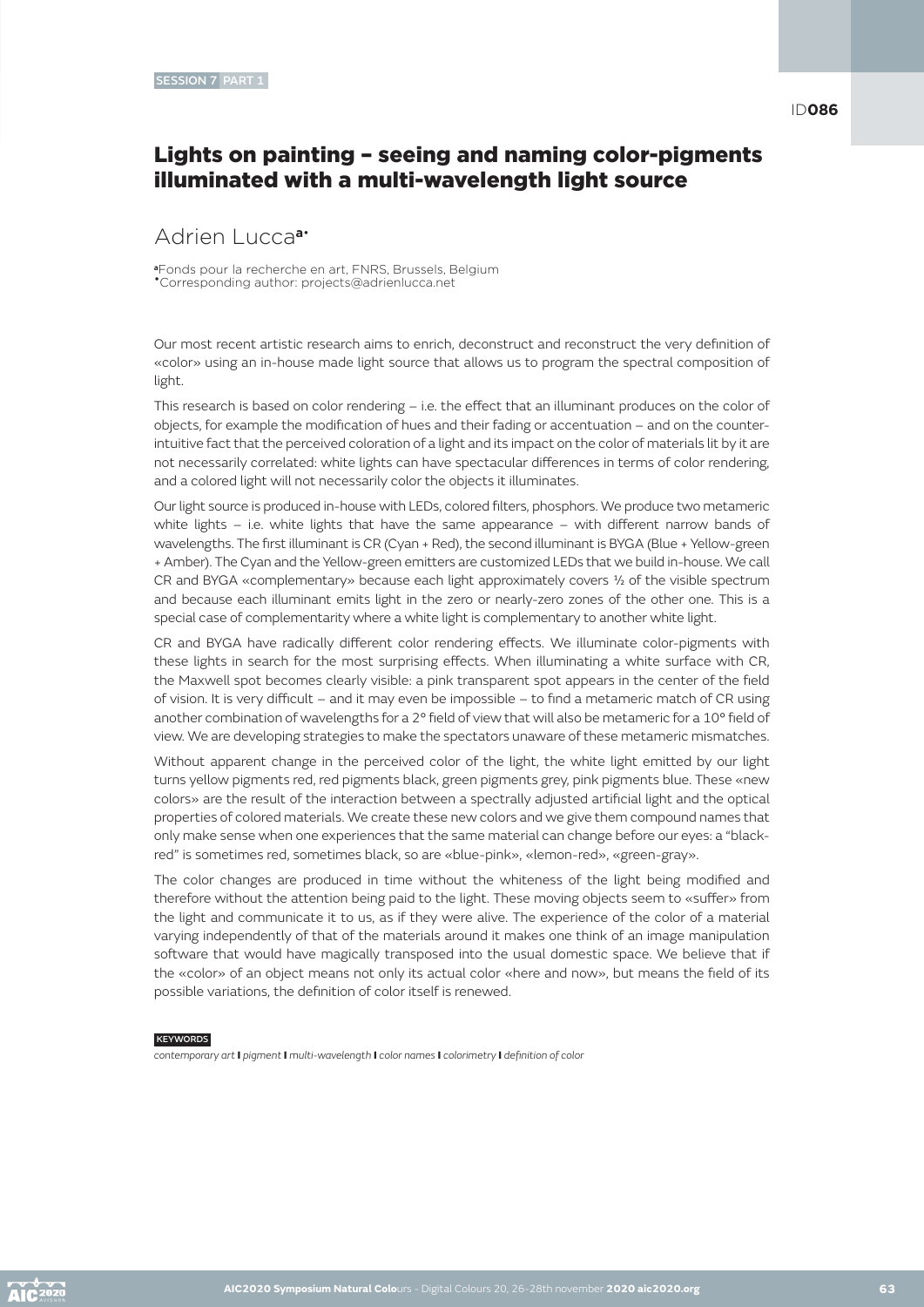### The color of Modigliani's paintings in France (1908-1919)

Anaïs Genty-Vincent**ab**• , Ruven Pillay**a**, Marie-Amélie Senot**<sup>c</sup>** , Michel Menu**ab**

**<sup>a</sup>**Centre de Recherche et de Restauration des Musées de France (C2RMF), Paris, France **<sup>b</sup>**Chimie-ParisTech, PSL, Institut de Recherche de Chimie-Paris (IRCP), Paris, France **c** LaM, Lille Métropole Musée d'art moderne, d'art contemporain et d'art brut, Villeneuve d'Ascq,

France •Corresponding author: anais.genty@culture.gouv.fr

Amedeo Modigliani (1884-1920) was a renowned Italian painter and sculptor, who developed a characteristic and unique style over the years. Only two technical research projects have previously been undertaken on his paintings: one by the C2RMF in 1981 [1] and another by the Tate in 2018 [2]. New scientific research is currently being undertaken through the 'Modigliani and his Secrets'\* project, which was set up with the aim to acquire a better knowledge on the materiality of Modigliani's masterpieces, as well as to acquire a better understanding of his studio practice and pictorial technique. The corpus covers the entire work produced by Modigliani in France from 1908 to 1919 and consists of every work by Modigliani that is within a public collection museum within France i.e. 25 paintings and 3 sculptures, from 10 museums.

In this paper, we will focus on the evolution of Modigliani's color palette, which is intrinsically related to the evolution of his pictorial technique. The characterization of the color palette of each painting is based on an identical broad multi-analytical protocol which includes technical imaging (visible/UV/IR, X-ray radiography), optical microscopy, macro-X-ray fluorescence (MA-XRF), hyperspectral imaging in both the visible-near infrared (VNIR) and short-wave-IR (SWIR), in-situ X-ray diffraction (XRD) and stratigraphic analysis of cross-sections by scanning electron microscopy coupled with energydispersive X-ray spectrometry (SEM-EDS). In order to study and provide quantitative measurements of the color palette, we have used the hyperspectral data, which provides accurate high resolution spectra at each and every point on the painting. From these spectra, a precise colorimetric map of each painting has been produced. The representative colors found within the palette were then automatically extracted from the colorimetric maps through K-Means clustering in order to produce a palette of the different colors found within each painting. In order to make sense of this color palette, it is also necessary to identify the pigments and materials used. Indeed, the identification of the artistic materials used by Modigliani highlights his creative process. He was a brilliant colorist with a specific and distinctive gesture. Modigliani used a wide range of white pigment providing various degree of opacity: lead white, zinc white, lithopone and barite. Regarding the pigments, vermilion, red lake and red ochre are mainly used for red tones, Prussian blue, ultramarine blue and cobalt blue for the blue tones, chrome green and emerald green for green tones and earth ochre, as well as different yellow pigments such as cadmium yellow and chrome yellow in the yellow and brown hues.

Paradoxically the virtuosity of Modigliani's use of color is especially apparent in the dark areas. Those that appear black at first glance, were made with bone black pigment, often mixed with a large variety of pigments of different colors such as Prussian blue, cobalt blue, chrome green, emerald green, iron oxides, red or yellow, vermilion depending on the desired tone. His color palette evolved over the years with the paint layers becoming thinner and thinner to create an artistic style that become more refined. Indeed, even if the nature of the pigments may differ from one painting to another, his palette seems to become more restricted and brighter in his later portraits (1917-1919).

The use of complementary scientific methods involving chemical, imaging and colorimetric analysis has provided unique results which have enabled us to reveal and quantify his color palette as well as his unique pictorial technique over his short artistic life.

[1] S. Delbourgo and L. Faillant-Dumas, 'L'étude au Laboratoire de Recherche des Musées de France' in B. Contensou

and D. Marchesseau: Amedeo Modigliani, Musée d'art Moderne de la Ville, 1981, pp. 20-47. [2] Collective work, 'The Modigliani technical research study', The Burlington Magazine, Vol. CLX, 2018, No 1380 pp. 181-195 / No 1381 pp. 311-324 / No 1392 pp. 394-407.

#### **KEYWORDS**

*Amedeo Modigliani* I *pictorial technique* I *colorimetry* I *color palette* I *colorist*

<sup>\*</sup> The project is co-lead of by the LaM and the C2RMF, with the close collaboration of the CNRS through the UMR 8247-Chimie ParisTech/C2RMF and the USR 3290-MSAP, and all French museums involved. The project is financed by the Service of the French Museums, Lille Metropole, LaM and DRAC Haut-de-France.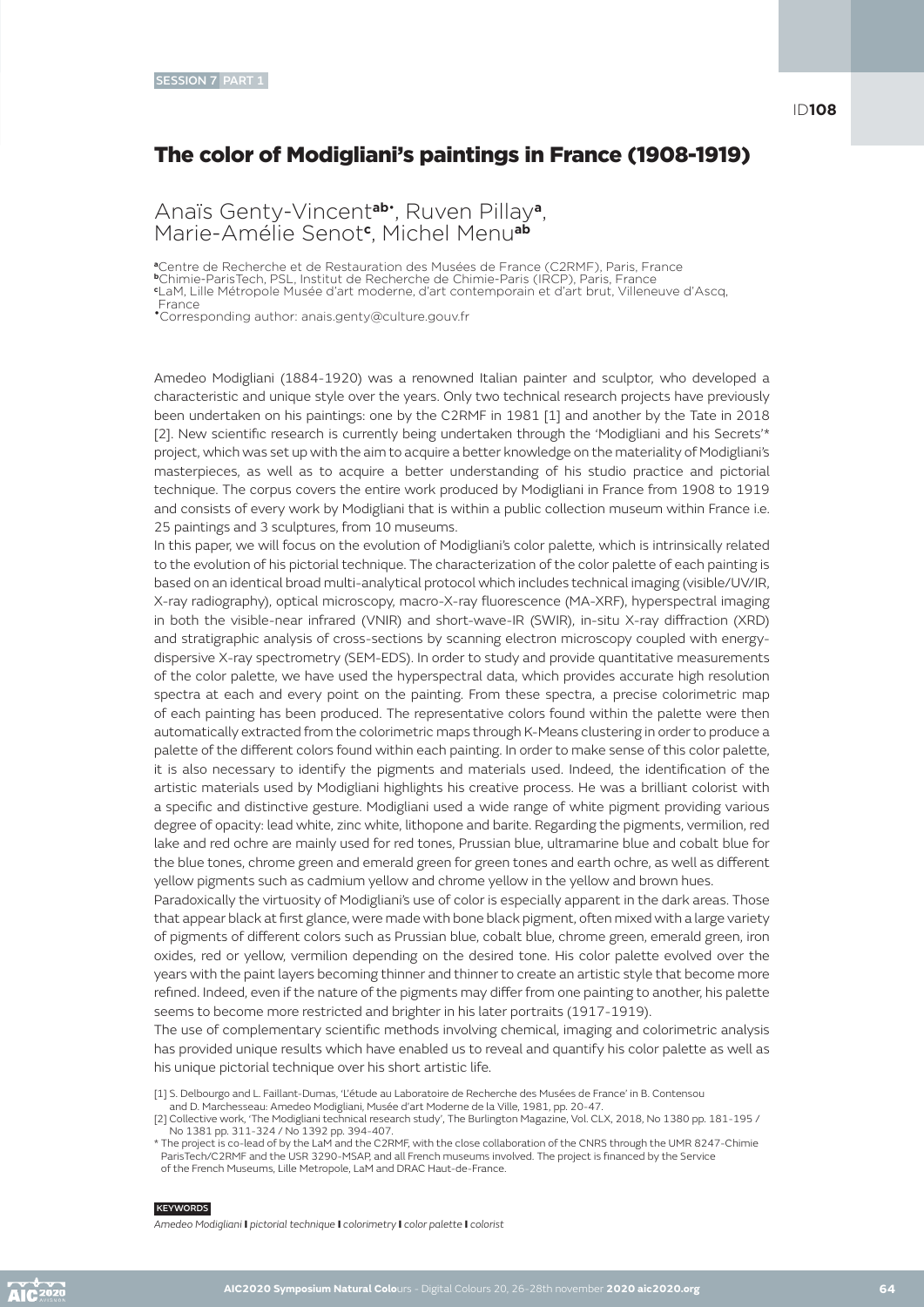### Study on Dynamic Adaptation Properties under the Chromatic Colored Light and the Glare Source

Youko Inoue**a**• , Yoko Ikegami**b**, Haruka Hamana**<sup>c</sup>** , Ayana Kishima**<sup>b</sup>**

**<sup>a</sup>**The Open University of Japan, Nara, Japan

**<sup>b</sup>**Nara Women's University, Nara, Japan **c** Kyushu University, Fukuoka, Japan

•Corresponding author: youkoinoue@cc.nara-wu.ac.jp

The luminance in the visual field, that is the light stimulation to eyes, changes frequently. However, the certain time is necessary for adaptation to the changing of visual field luminance, and a temporary deterioration of visibility may occur in the adaptation transition. Such a situation should be evaded from the viewpoint of safety. Therefore, it is necessary to clarify adaptation properties for the visual environmental plans to be safe, and to be comfortable. In addition, there are various glare sources in the visual field. Furthermore, today, we can use various light colors because new light sources such as the LED have been appeared. This paper reports the influence of the light color and the glare source on light/dark adaptation process in the range of the luminance change to produce in everyday life. The experiment is the measurement of time until barely recognize a visual object. The time progress of luminance different threshold is determined by results of the measurement time. The visual object is a circular of the achromatic color, the size is four minutes in diameter and the contrast is from 0.01 to 0.80. The range of background luminance is 0-1000 cd/m2. The light color is blue, green, yellow, red, and white. The luminance of glare sources is 30500 cd/m2. The size of the experiment booth is H1.7m× W1.5m × D2.4m. The interior color is white. The subject is three young women aged 21-23 and their binocular visual acuity is 1.34-1.48. The procedures are as follows.

- 1) Just after the subject has finished wearing an eye mask for one minute, the background luminance L1 of before changing is presented, and at the same time, visual objects are presented.
- 2) The subject reports the visual object which she can barely recognize at every designated time.
- 3) Just after the scheduled time has passed, the background luminance changes into luminance L2 of after changing.
- 4) The subject informs a time when she is able to recognize a visual object sequentially by pushing the key.
- Examination and data analysis provided the following results.
- 1) In all of chromatic colored light used in this experiment, the luminance difference threshold decreases with progress at time in both of the light adaptation process and the dark adaptation process.
- 2) The inclination of decreases of the luminance difference threshold with elapsed time is almost equal regardless of the before luminance L1 and the after luminance L2, and in each adaptation of the light and the dark.
- 3) As same as past knowledge of the white light, the relations between the luminance change ratio and the adaptation completion time is recurred by a straight line. And the inclination of the regression line is equal without depending on a light color.
- 4) In a transient process of adaptation, the increase of adaptation luminance by the glare sources is equal to that of the steady adaptation. In other words, the influence of glare source on adaptation luminance is same regardless of transient or steady.

The experimental result is being successively analyzed. A prediction function of the adaptation luminance will be suggested by explanation variables which are the adaptation luminance of before changing, the luminance distribution of after changing visual field, the elapsed time after the change, et. al. And for safe life space creation, the dynamic evaluation method of adaptation luminance will be suggested with the function.

#### **KEYWORDS**

*dynamic adaptation properties* I *chromatic colored light* I *glare source* I *adaptation luminance* I *luminance change ratio*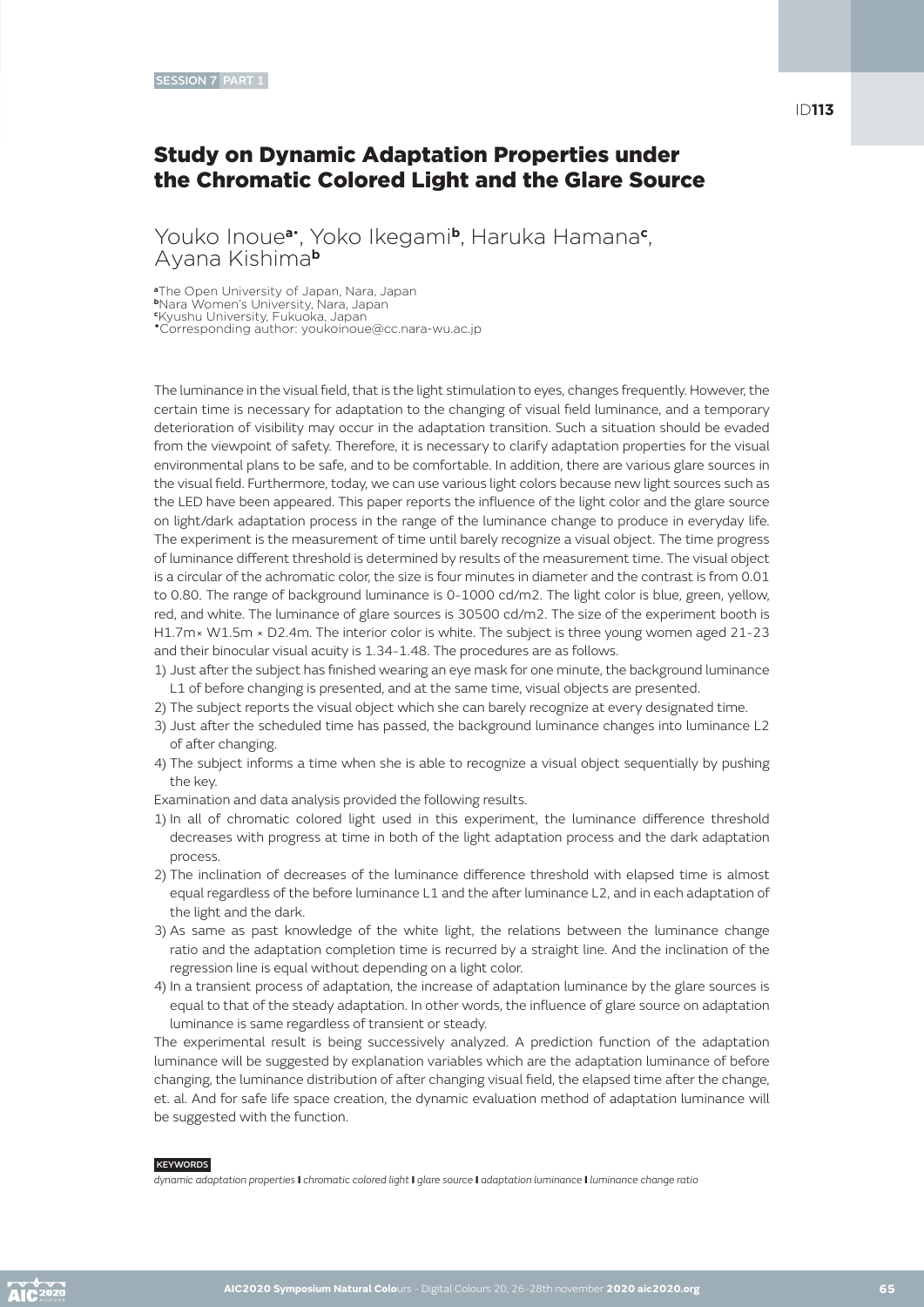### A fractal polyhedron packing of the RGB space for intuitive high-dimensional data visualization

### Kai Berger•

•visual-data-science.org

In this paper I propose a new approach to visualizing data with up to 4 dimensions by sorting them by relevance and assigning the two most important dimensions to positions on a polyhedron that is fit in the RGB cube such that each corner touches a fully saturated primal color (red, green, blue, cyan, magenta, yellow). Prior research suggests the use of an 8 faced polyhedron for the fit.

 Naïve color schemes for the mapping of 2 dimensions rely on mean-shifting the data and mapping it to RGB. Others may include a mapping into HSV. My approach maps the HUE circle from HSV onto the unit sphere in a way that every prime color is mapped to one octant of the sphere. I have tried several color assignment schemes for the problem to map an arbitrary surface normal rotation to an intuitively understandable color. However mapping the first 2 dimensions to a regular color scheme fails with standard color spaces, like RGB, Lab, HSV, NTSC. Either the prime colors are unevenly distributed, or not visited at all. E.g., a RGB mapping equates certain unit axes to less saturated colors that a significantly distant from prime colors. Using a polyhedron approach instead ensures an intuitive use of the most saturated prime colors.

I then assign the next dimension to the saturation of the polyhedron by effectively interpolating between pure gray and the fully saturated polyhedron. Finally, the least relevant dimension is assigned to the fractal replica of the polyhedron, using an iterated function system, which is positioned at 1/ (2+epsilon)^n and 1-(1/(2+epsilon))^n of the original polyhedron. Note, that this dimension needs to be discretized in order to avoid overlap of color values. For example, the least relevant 4th dimension can be discretized into 7 steps and assigned to seven polyhedra. The polyhedra are disjoint and thus don't touch each other in the RGB space. In theory, this process of generating and placing smaller polyhedra can be repeated infinitely but in practice converges at pitch black and pitch white after 4 iterations. At this point, the fourth dimension has to consist of integer data values only in order to avoid interference and overlap between polyhedron. This ensures an intuitive reading of data colorized with the scheme without confusion.

This way a visualization is achieved with the most relevant two dimensions effectively mapping to a sphere, where at every 90 degrees a different primal color is located. The other two dimensions then are visualized through saturation and brightness.

### **KEYWORDS**

*color space* I *color mapping* I *data visualization* I *fractal space packing*

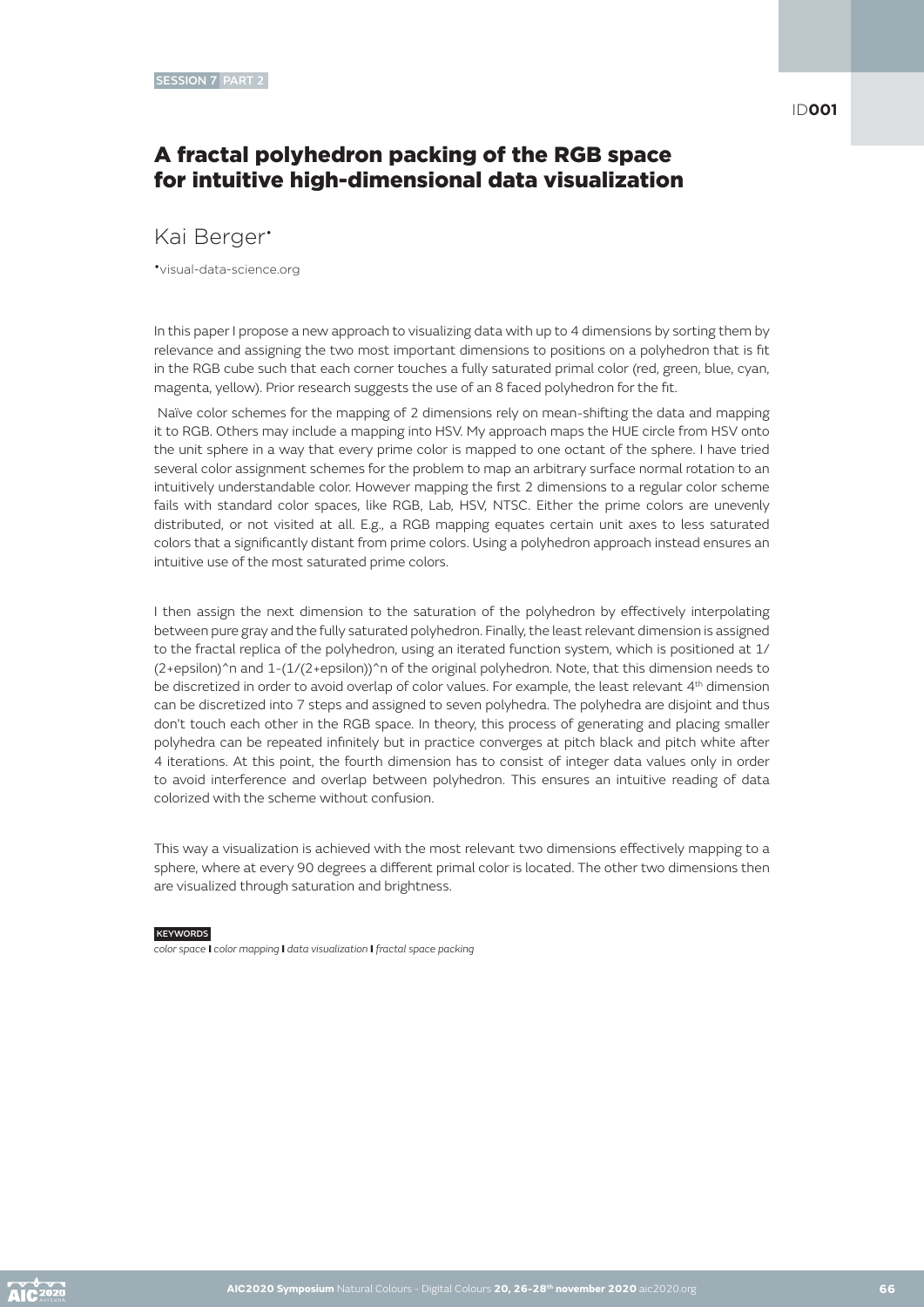# Effect of lighting on visual appearance of Japanese woodblock print painting (Ukiyo-e) for Spanish observers

### Shino Okuda**a**• , Satoko Taguchi**b**, Katsunori Okajima**<sup>c</sup>** , Luis Gómez Robledo**d**, Manuel Melgosa**<sup>d</sup>**

**<sup>a</sup>**Doshisha Women's College of Liberal Arts, Kyoto, Japan

**<sup>b</sup>**Tokyo University of the Arts, Tokyo, Japan **c** Yokohama National University, Yokohama, Japan

**<sup>d</sup>**University of Granada, Granada, Spain

•Corresponding author: sokuda@dwc.doshisha.ac.jp

Recently, LEDs are being used for museum lighting, but how to achieve optimal lighting for visitors is still an open question. In the present study, we focused on Ukiyo-e, which is a Japanese woodblock print painting. We conducted a subjective experiment on the visual appearance of Ukiyo-e under different lighting conditions, considering observers from Spain who are not familiar with this kind of paintings.

We employed two kinds of Ukiyo-e, drawn by Toyohara Kunichika, who is a famous Ukiyo-e artist. In Ukiyo-e (a), "Mitate hashi zukushi Nihonbashi", Parody of Collection of Bridges / Nihon-bashi Bridge (1873), an actor of Kabuki wearing kimono in indigo and white was drawn on a red background. In Ukiyo-e (b), "Edo meisho awase no uchi Osho Jiro No.7", Famous Views of Edo / Osho Jiro (1867), a Kabuki actor wearing a kimono in blue-green and dark blue was drawn on a black background. We measured the spectral reflectance of these two Ukiyo-e using a 2D spectroradiometer, and next we generated simulated digital images of each Ukiyo-e under 12 illuminants, nine CIE LEDs illuminants proposed in CIE 015:2018 (B1, B2, B3, B4, B5, BH1, RGB1, V1 and V2) plus three conventional CIE illuminants (standard illuminant A, supplementary standard illuminant D50, and standard illuminant D65), considering three illuminance levels: 50lx, 200lx and 500lx. In total, we generated 78 images and each one was presented to observers using a calibrated display. Spanish participants observed each Ukiyo-e, and were asked to scale the appearance with 11 pairs of adjectives ("dull - vivid", "heavy light", "muddy – clear", "old – new", "cold – warm", "inactive – active", "static – dynamic", "traditional – modern", "moderate – high-grade", "uncomfortable – comfortable" and "ugly – beautiful"), using a 7-steps scale. They also evaluated "preference of lighting" with a numerical scale from 1 (not at all preferred) to 10 (absolutely preferred).

The results showed that Ukiyo-e (a) including much red colour looked most vivid under the RGB illuminant in 500lx, while Ukiyo-e (b) consisting of blue colours looked most vivid under the D65 and B5 illuminants in 500lx. Ukiyo-e (a) looked most comfortable under illuminant B3 in 500lx, and most uncomfortable under illuminant B1 in 50lx. However, Ukiyo-e (b) looked most comfortable under illuminant B4 in 500lx, and most uncomfortable under illuminant B2 in 50lx. Also, Ukiyo-e (a) looked most beautiful under D65 in 500lx whereas looks most ugly under illuminant B1 in 50lx. Ukiyo-e (b) looked most beautiful under illuminant B4 in 500lx, and most ugly under illuminant BH1 in 50lx. Both Ukyo-e (a) and (b) were increasingly preferred with higher illuminance levels. Specifically, illuminant B3 was most preferred for Ukiyo-e (a), while illuminant B5 was most preferred for Ukiyo-e (b).

In conclusion, visual appearance of Ukiyo-e for Spanish observers is largely affected by the lighting conditions, and the preferable illuminant depends on the specific colours of these paintings.

**KEYWORDS** 

*light colour* I *museum lighting* I *Ukiyo-e* I *LED illuminant*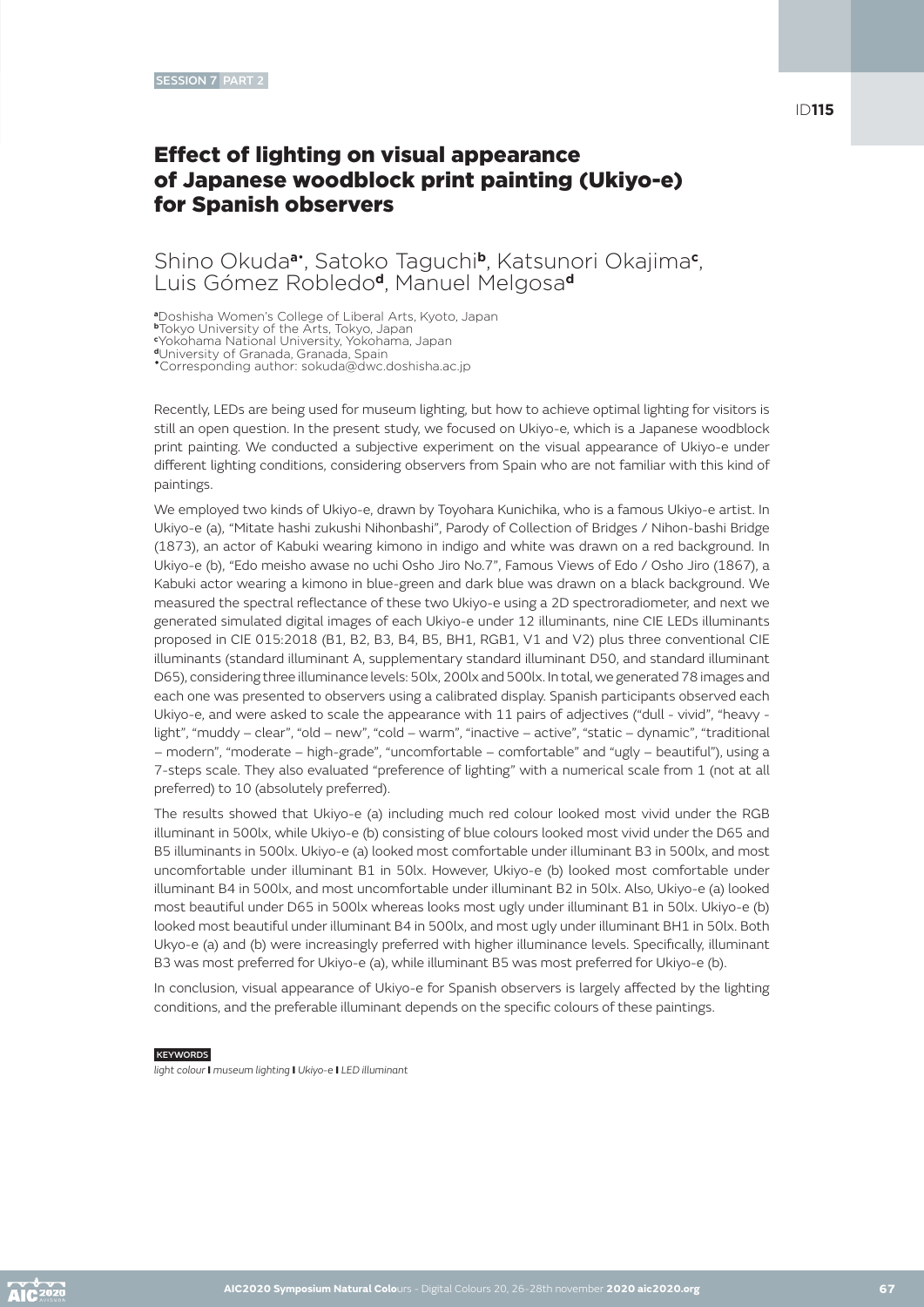## Spatio-temporal Factors of Colored Light Sequences in the Built Environment

### Jean-Luc Capron**a**•

**<sup>a</sup>**Université catholique de Louvain, Louvain-la-Neuve •Corresponding author: jean-luc.capron@uclouvain.be

When designing light shows by means of colored light sequences, it is essential to take into account all the spatial and temporal factors, as well as their interactions. These two dimensions must be approached in their multiple facets, taken individually and in their interactions.

The analysis of the different factors is based on the designs made by architecture students for a light show supporting a choir concert in a confined and defined space. The colored lighting was carried out using RGB LED spotlights, linear and point type. The variations in color and luminous flux were specified using a lighting controller software. During the event, the data were transmitted to the projectors according to the DMX512 protocol. The lighting aims was to create an atmosphere in harmony with the songs, and for this to modify the spatial and temporal perception of the spectator (viewer / listener).

The concert / light show space consists of a large space with a long backdrop wall, with, in its center, a square plan space materialized by four large columns, also of quadrangular section. This elementary spatial structure allows to isolate more easily each of the spatial components and to determine their interactions. The light sources are linearly arranged for uniformly illuminating the background and in a spotwise manner to illuminate each of the faces of the columns. This will allow to isolate the projected lights from the resulting colored light on the illuminated surfaces, and to define a binary type typology.

The perception of physical space is altered not only by the fact that the surfaces are revealed, or not, by their lighting, but also by the color and the intensity of the luminous flux, itself resulting from the additive synthesis, respective to the RGB LEDs flows. In addition to the physical perception of physical space, there is the spatial dimension of the perception of color in itself and of the neighboring color contrasts.

Spatial perception is also modified in its temporal dimension by the sequential appearance / disappearance of colored lights, which modulate perception according to rhythms. These rhythms, well associated with the auditory dimension, also modify spatial perception. While the resulting spatial perception in turn influences the perception of the auditory media.

As the final goal of this inquiry is to develop design strategies and methodologies that meet the requirements and specificity of spatial-temporal sequences by means of colored lights, the analysed setting of colorful and dynamic light in a built environment, allows to isolate each space and time factor (spatio-temporal factors) and specify both of them, taken alone and in interaction.

#### **KEYWORDS**

*colored light* I *spatio-temporal* I *built environment* I *human perception* I *lighting design*

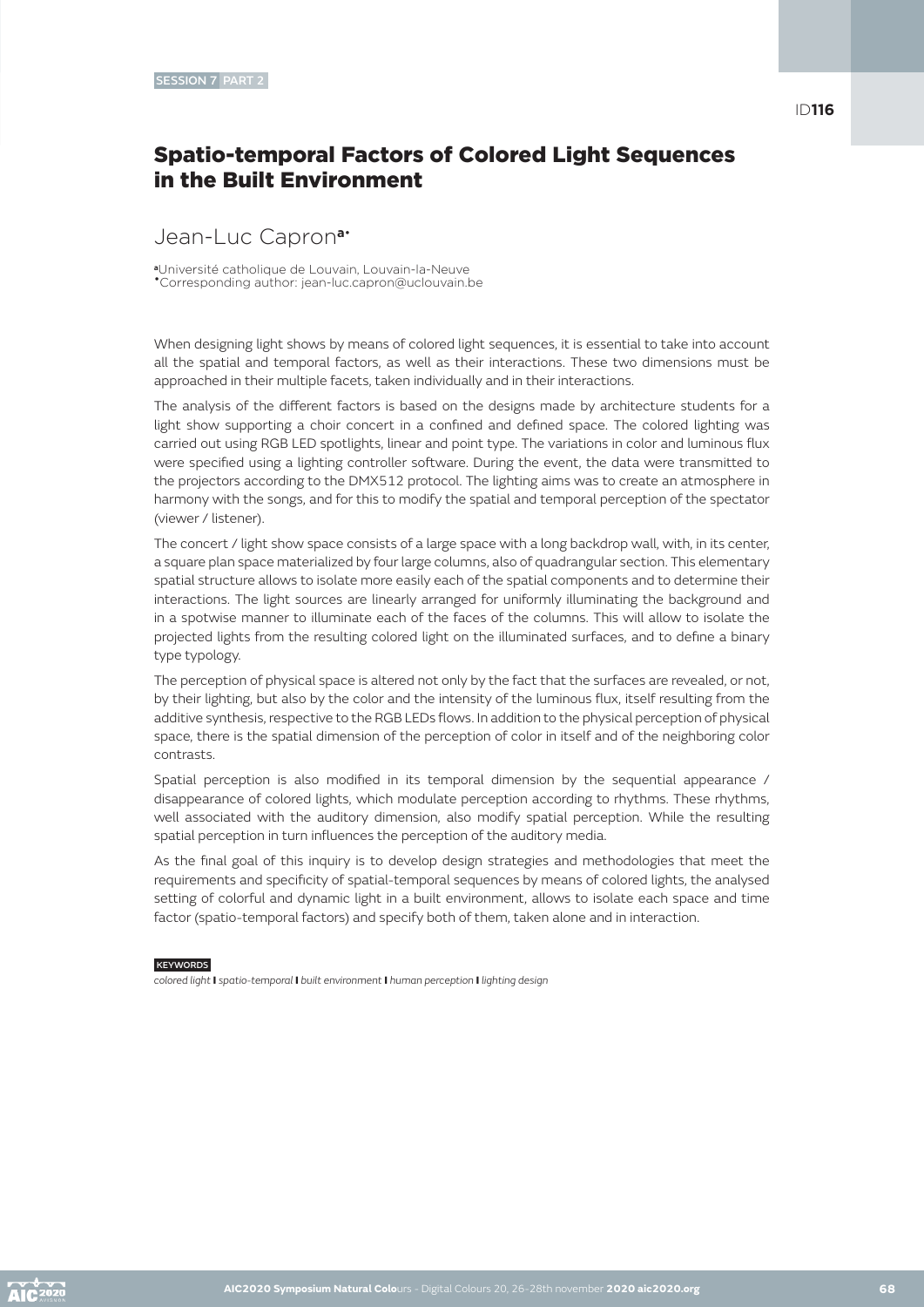ID**117**

### Recovering reflectance of a partially shaded image under colored scene illuminant

### Harumi Kawamura

Salesian Polytechnic, Machida, Tokyo Corresponding author: h-kawamura@salesio-sp.ac.jp

A method for recovering reflectance from a partially shaded image under colored scene illuminant is proposed. The shaded regions in the image often hinder from recovering the reflectance because colors of the regions with and without shades are different each other even if they have same reflectance. The proposed method enables to recover the reflectance under the above conditions using Retinex theory and gray world assumption.

According to the Retinex theory, reflectance of each region in an image can be recovered under the hypothesis that the difference of nearby colors under the scene illuminants is smaller than those by the object edge. However, when the regions include shades, the difference of the colors with and without shades can be large enough to be judged as edge of the object regions. Furthermore, the reflectance recovered by the theory is relative one because colors of the scene illuminants can't be estimated in case where the strength of the scene illuminant doesn't change so much throughout the scene.

In order to recover the reflectance in the partially shaded image under the colored scene illuminants, proposed method has two features. The first uses the property that difference of hue in the region with and without shades doesn't change so much compared to the difference of "value" which means lightness in HSV space. By using this property, the region including shades is regarded as the same object region to those without shades although there is a large gap between colors with and without shades. The second one estimates colors of scene illuminants by using the method for two and more illuminants in the scene. Among the conventional methods, gray-world-assumption based one is used. The method can estimate colors of the scene illuminants by averaging all colors in the image by assuming that the average color of the all objects in the scene is gray. Because this grayworld-assumption based method uses global features and shades themselves are also occurred not locally but globally. When applied this illuminant estimation method, the image is firstly divided into small regions and average colors of each small region, which are judged to satisfy the gray-worldassumption, are calculated as local illuminant colors. By unifying the local illuminant colors, final estimation will be derived.

In the experiments, computer generated images, which are made of colored Mondrian pattern and colored illuminants, are used and shades are added to the right half of the image. The experimental results show that shaded region is estimated as same as the non-shaded one. Furthermore, colors of the scene illuminants in the image can be estimated.

#### **KEYWORDS**

*color constancy* I *Retinex theory* I *illuminant color estimation* I *shaded image*

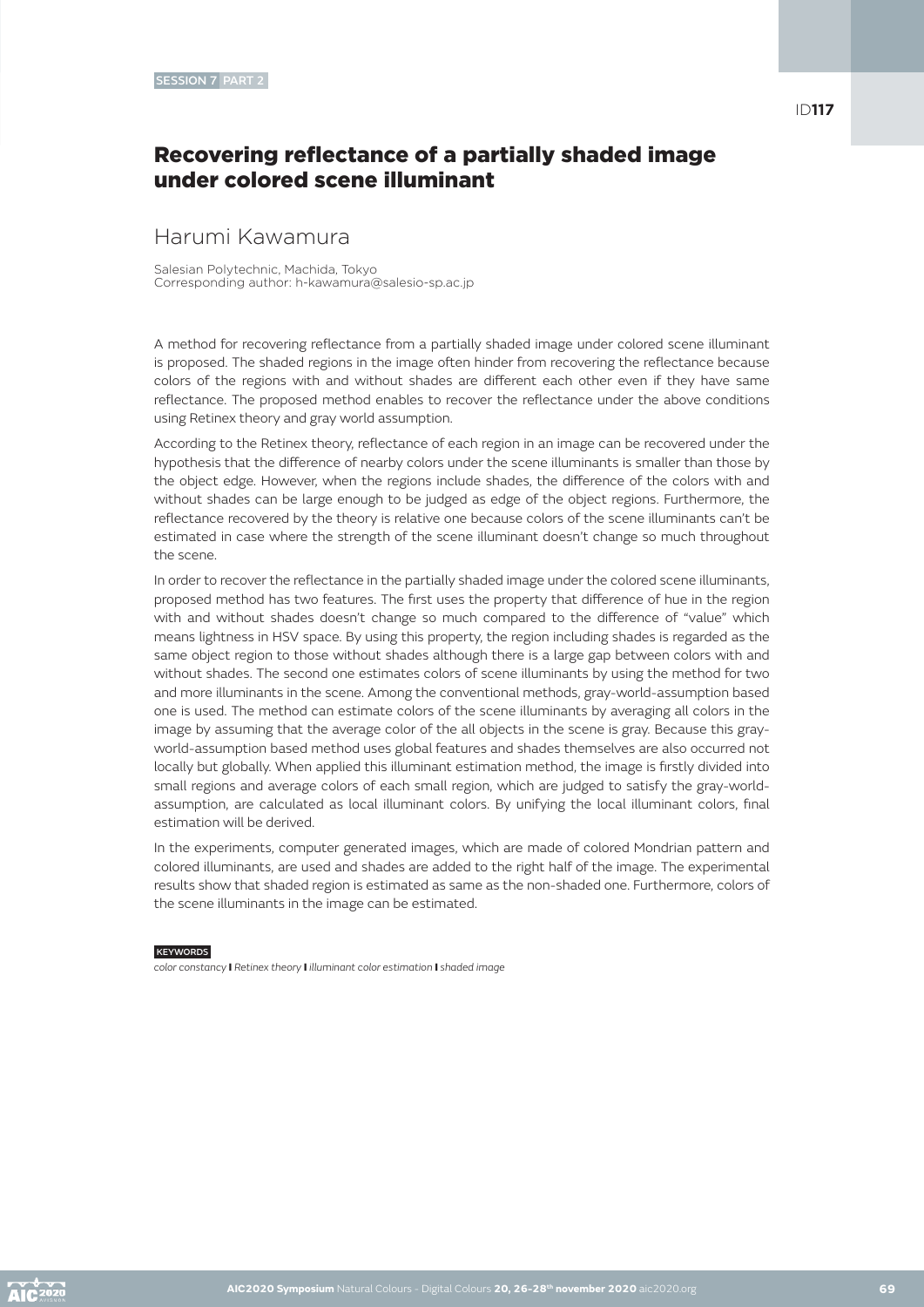### ID**118**

### The "Haut de Jaurès" project in Brest: the collective reconquest of a street identity - from the former sailors'district to 3D colour modelling

### Anne Petit**a**•

**<sup>a</sup>**PhD, Colorist architect, independent researcher •Corresponding author: annepetit.archi@gmail.com

The "Haut de Jaurès" project is the collective research of a main street identity through the use of 3D colour modelling. Inhabitants and a group of colorists and architects worked together at the elaboration of a colouring guide for the street, using various methods and interactive tools including a large and immersive 3D modelling to test the colour schemes.

Located in the western part of Brittany, in France, the port city of Brest has had a close relationship with colour planning for the past thirty years. Largely destroyed after the Second World War, the city has launched many innovative colour projects including the Top of Jaures project carried out since 2016.

Starting from the historic city centre of Brest, the Jean Jaurès Street is a large urban artery, 1.8 km long with a tramline. Its upper part, called the «Haut de Jaurès», suffered from the abandonment of shops and from a feeling of insecurity. This neighbourhood, located in the protected historical area, is made of heterogeneous buildings. This important aspect challenges the chromatic atmospheres suggested for the street.

Historically very lively and dynamic, the identity of the district goes back to the time when sailors were on leave and stayed in the «Red Pillar» area, with its bars, clubs, restaurants, and cinemas including "Le Celtic" and its monumental architecture.

Aware of the role of colour in improving the living environment and the re-appropriation of the street by its inhabitants, the city of Brest commissioned a team of architect-colorists, expert architects in citizen participation, and graphic designers from the GIS service of the city, to work in collaboration with the inhabitants, traders and users of the district.

The project combines citizen participation workshops (colour culture awareness workshops, visits and mobile mapping workshops, workshops for handling coloured materials, and time for debates) and an immersive experience in a 3D model. The consultation phase resulted in the designing of a specific colour guide for the "Haut de Jaures" street, personalized support, and subsidies for facades restoration since 2016.

The article tells the story of the implementation of this project and the progress of this collective experience, including the creation and use of an immersive 3D model of the 700m long street.

The 3D tool offered an interesting augmented reality giving the possibility to change the time of the day, the sunshine, the weather conditions, and therefore the quality of coloured shadows. This aspect allowed the inhabitants to test different urban ambiances. The model also allowed residents to test the two colour schemes that were suggested to them, by moving along the street, and by activating or deactivating certain options. In this particular case, the use of the 3D model was an opportunity to measure the complexity of the reproduction of an in-situ perception, especially in the context of the projection of different colouring schemes on facades.

#### **KEYWORDS**

*colour planning* I *urban landscape* I *3D model* I *citizen participation* I *colouring schemes*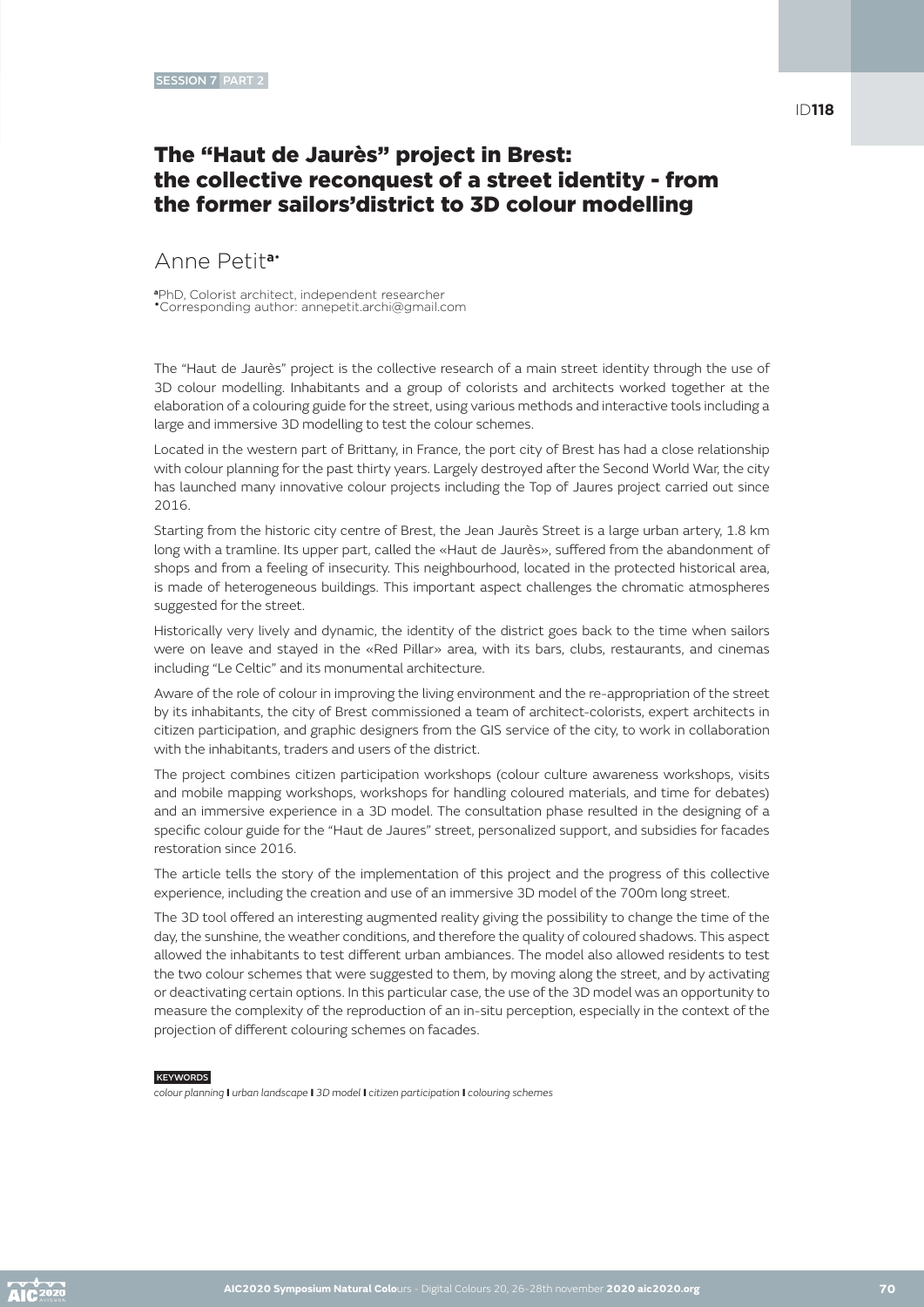### Can fixation-point and key-point coincide on cultural heritage color paintings?

Hermine Chatoux, Noël Richard, François Lecellier, Christine Fernandez-Maloigne

Univ. Poitiers, XLIM, CNRS UMR 7252, F-86000 Poitiers, France

This article compares the key-point extracted with a color key-point detector and the location of fixation point thanks to an eye-tracking experiment. We hypothesize the first fixation points should correspond to key-points with the most significant gradients.

A fixation point, is a point look at by a human for more than 50 ms. To extract this point, we conducted an experiment with an eye-tracker. Twenty images are presented to an observer one at a time for 30 s, the eye-tracker follows the eye-movement and records the fixation point locations and durations. The presented images are paintings from cultural heritage, craving or sculpture from the  $X<sup>th</sup>$  to the XIVth centuries. Thirty-two observers data are kept after the experiment, five other persons played the experiment but due to glasses or movements during the recording, their results has to be disregarded.

A key-point is an area around a point which is specific enough to be recognize in other similar images. A key-points series has to be able to define the image. In parallel to the eye-tracking experiment, we developed a color key-point detector. It is based on the Harris corner detector and the fullvector gradient considering the channel characteristics to measure a color gradient. Therefore, this detector is linked to the sensor. To be closer to the human vision condition, we have transformed the initial images in the LMS color space, so the color space of the eye sensor. The detector focuses on extracting corners. A response value is extracted with each key-points corresponding to the strength of the key-point. The higher the response value, the more probable the location is to be a corner.

With both results, we can compare fixation points with key-points. First of all, we have calculated the percentage of fixation point location that correspond to a key-point location. Between 30% to 50% of the fixation points coincide with a key-point. As we haven't considered the central bias induced by the human vision, most of the key-points without matching are on the image edges.

In a second analysis, we displayed the number of matching key-points over the number of fixation points at a given time. The ratio decreases with the observation time. It proves our initial hypothesis. The first fixation points are consistent with key-point detection. This seems to induce that in a first analysis, the human vision looks for corner in images. The correlation varies in strength depending on the images analyzed. However, due to the age of the paintings analyzed, half of them are unfortunately degraded. On these images, the correlation is weak. Even if the human brain, is able to complete a part of the missing information, the corner detector will focus on both the painted areas and the edge between paint and plaster. These last areas won't be the focus of the human eye.

Overall, several of the first fixation points correlate with high response key-points detected with our method. This comparison supports our conjecture based on strong correlation between the first fixation points corresponding to the pre-brain analysis and the corner key-points extracted with our detector. A limit of this analysis is that the key-points are selected to be corners while fixation points can be a corner or the center of a uniform area. Therefore, this study should be completed with a one comparing a blob detector and the fixation point. This can be a response on the battle corner/blob detection: both are of interest in regard to human vision! The comparison should be more developed to better understand the link between fixation points and key-points detection. In fine, this could guide the future key-point detector to a better harmony with the visual perception and brain analysis.

#### **KEYWORDS**

*eye-tracker* I *key-point* I *fixation point* I *saliency*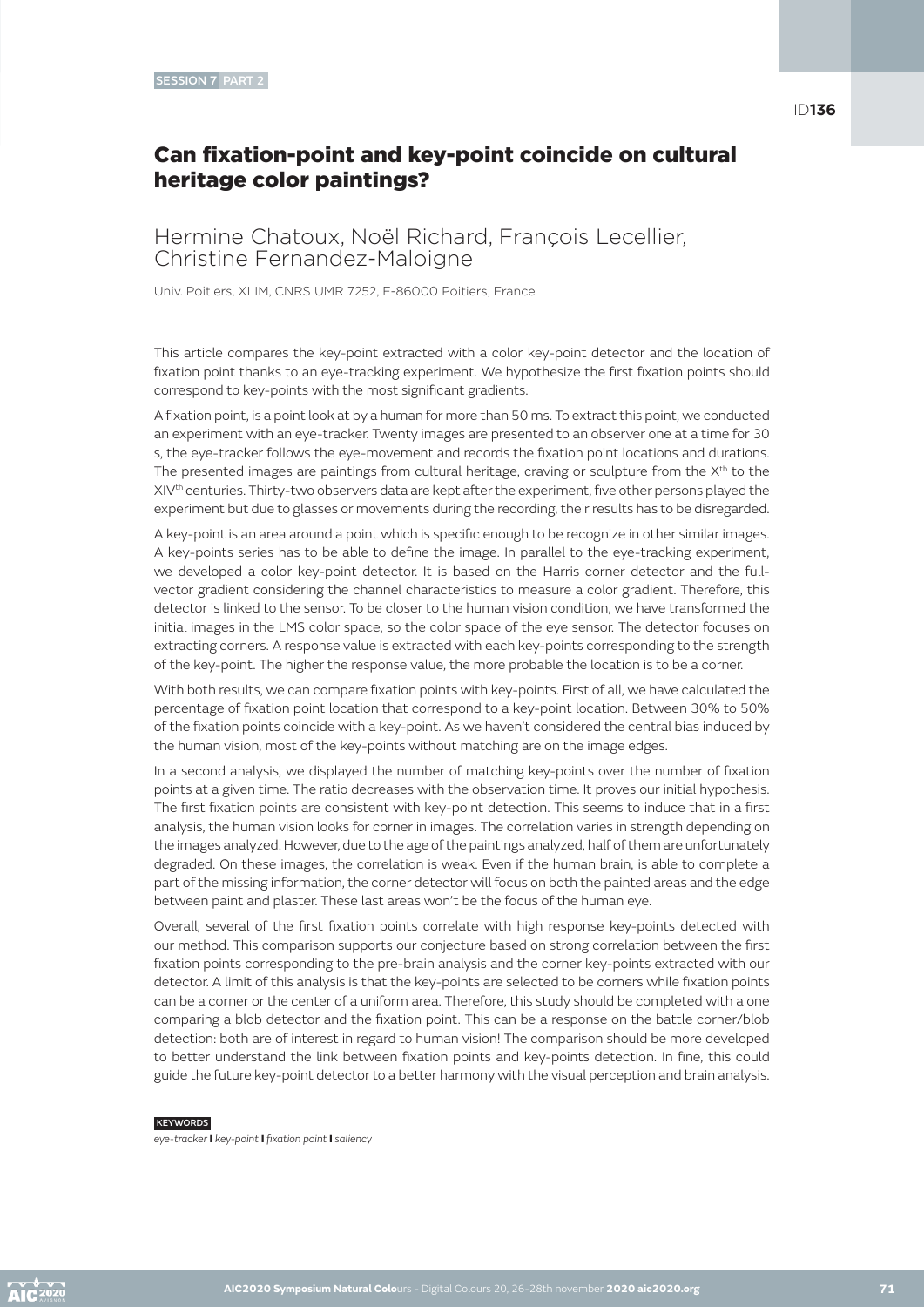### Mixing models in close-range spectral imaging for pigment mapping in Cultural Heritage

### Federico Grillini<sup>\*</sup>, Jean-Baptiste Thomas, Sony George

The Norwegian Colour and Visual Computing Laboratory, NTNU-IDI, Gjøvik, Norway •Corresponding author: federigr@ntnu.no

Pigment mapping is a fundamental tool in the field of conservation of cultural heritage paintings. It allows the identification of the pigments, their relative concentrations and their monitoring. The techniques used should limit the distortion in the painting, and several non-invasive and nondestructive methods have been developed. Hyperspectral Imaging allows to capture the spatiospectral characteristics of the painting. However, the captured data are based on the mixture between illumination, material, and camera properties. We consider state-of-the-art methods to discard illumination, and we focus on the mixing of pigments in the painting using the imaging methods. In remote sensing, inverting the identification of different spectral signatures from a pixel value is referred to as spectral unmixing.

In this work, we consider several mixing models and their unmixing. In addition to standard additive, subtractive and hybrid models, we also adapt the Logarithmic Image Processing framework to the mixing problem. The Logarithmic Image Processing framework proposes to consider images in transmission, it performs well on several applications particularly because it encompasses the limits dictated by the encoding (no clipping or normalization). We assume that the mixtures of spectra can also follow this framework, especially in the case of pigments, where we can speculate an arrangement in which light is transmitted and reflected. All models are subject to two constraints about the concentrations: non-negativity and sum-to-one.

We realized a set of 175 oil painted mock-ups using the following Kremer pigments: Ultramarine Blue, Gold Ochre, Vermilion, Naples Yellow, Viridian Green, Novoperm Carmine Red and Kremer White. Only mixtures containing up to 3 pigments are considered, and the ground truth of concentrations is recorded, using a precision scale. After hyperspectral acquisition, the concentrations are retrieved with a Nelder-Mead optimization. The algorithm tries to maximize a function based on the Peak Signal-to-Noise Ratio between the ground truth of the mixture's spectrum and the reconstructed one. The optimization is run for every mixing model, and the best result based on a metric that combines PSNR and accuracy of the estimated concentrations, is selected.

From both standpoints of spectral reconstruction and concentration accuracy, the purely subtractive model resulted to be the best suited model in describing the mixture of pigments in oil painting.

In order to demonstrate such model, a study-case oil painting was realized for the occasion, utilizing the same palette of Kremer pigments. The approximated ground truth (not weighted) of 12 areas of the painting is known. Pigment mapping inverting the subtractive model is performed, and the performances analyzed on the 12 reference areas. The results confirm the validity of the mixing model, but also highlight a few shortcomings in identifying specific pigments, leaving room for improvement.

#### **KEYWORDS**

*pigment mapping* I *cultural heritage* I *optical model* I *spectral unmixing*

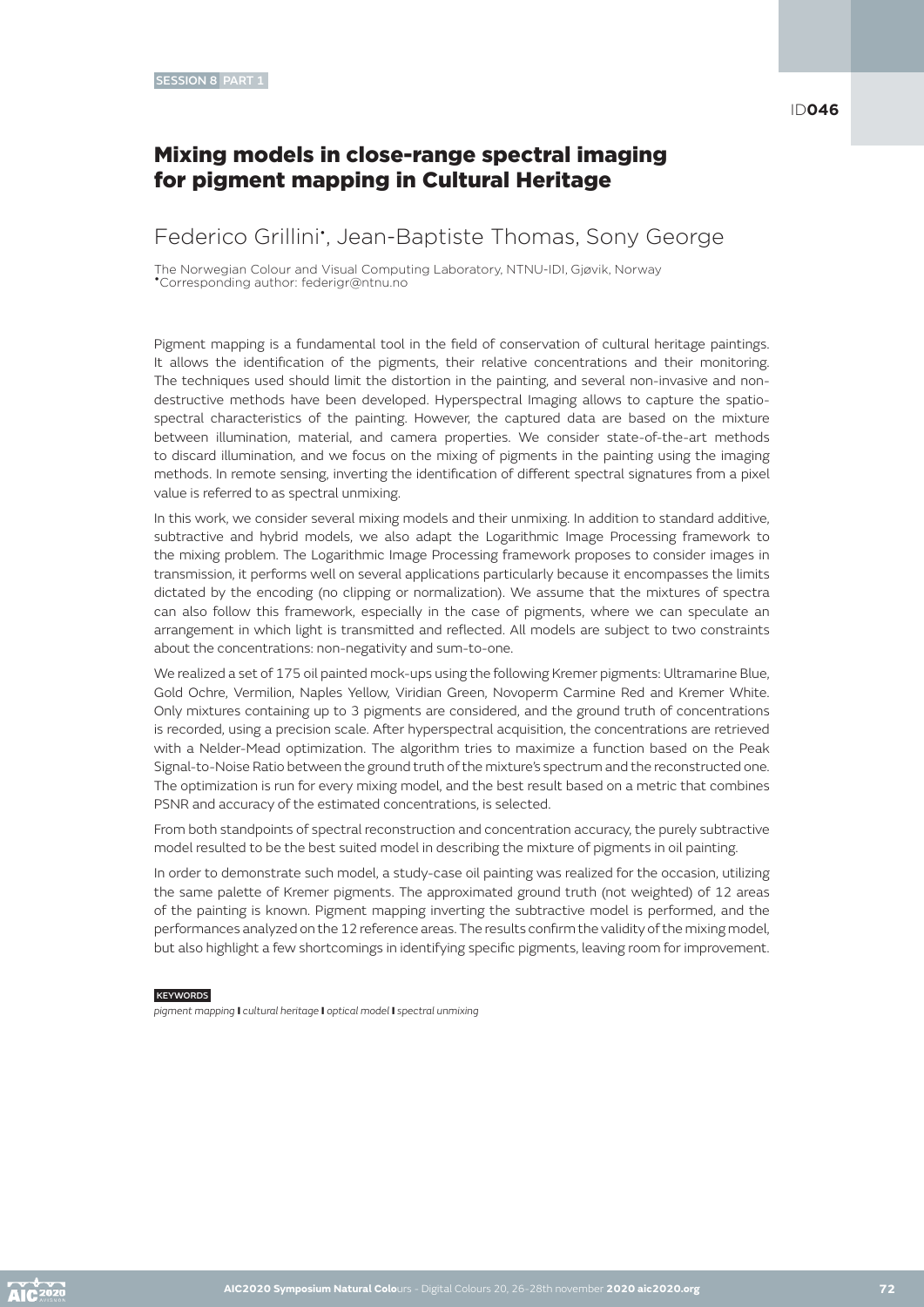# Measuring and mapping the colours of the Bayeux Tapestry using hyperspectral imaging

Clarisse Chavanne**a**• , Arnaud Daret**b**, Pascal Buléon**<sup>c</sup>** , Clémentine Berthelot**d**, Antoine Verney**d**, Philippe Walter**<sup>a</sup>**

**<sup>a</sup>**Sorbonne Université, CNRS, Laboratoire d'archéologie moléculaire et structurale, Paris, France

**<sup>b</sup>**Université de Caen Normandie, Centre de ressources technologiques pour les TIC (CERTIC),

Direction du système d'information, Caen, France **c** Université de Caen Normandie, CNRS, Maison de la Recherche en Sciences Humaines, MRSH, Caen, France **<sup>d</sup>**Musées de Bayeux, Bayeux, France

•Corresponding author: clarisse.chavanne@upmc.fr

The Bayeux Tapestry, deposited by the French State at the Museum of Bayeux, is an embroidery of woollen threads on a linen canvas of almost 70m long. This object is a masterpiece of Roman art and a unique source for understanding the creation of the Anglo-Norman kingdom. It is an extremely discussed topic of study, despite the lack of resources providing information on its origin. However, few studies related to the scientific analysis of the Bayeux Tapestry as a textile object were conducted until now. The most important one was carried out in 1982 with a sampling of woollen thread and chemical analyses, allowing the identification of the dyes used during the making of the Tapestry. One objective of our research on the colours of the Bayeux Tapestry, started in January 2020, is to obtain information on the colours through non-invasively analyses, using hyperspectral imaging.

Hyperspectral imaging makes it possible to capture the reflected light of a sample lit by known light in an absolute manner. For the analyses of the Tapestry, we used VNIR (Visible-near infrared – 400- 1000nm) camera (Specim, Oulu, Finland) built with a CCD detector. This camera allows for a spectral resolution of 2.8 nm and the experimental device has been adapted to have a spatial resolution of 150 um at any point in the scan.

This communication will present the first results obtained on 14 m of the Bayeux Tapestry. By comparing the spectra measured with those obtained from woollen threads dyed in the laboratory with natural substances used in medieval times (indigo, madder and weld), we will show that it is possible to obtain spatial information on the nature and concentration of the dyes and to represent them in the form of distribution maps. These data will then be added to the Spatialized Document Information System (SDIS) developed at the University of Caen Normandy. It will allow the visualization of the complete representation of the Tapestry with the data on the colours spatially referenced.

#### **KEYWORDS**

*natural dyes* I *wool* I *hyperspectral imaging* I *SDIS*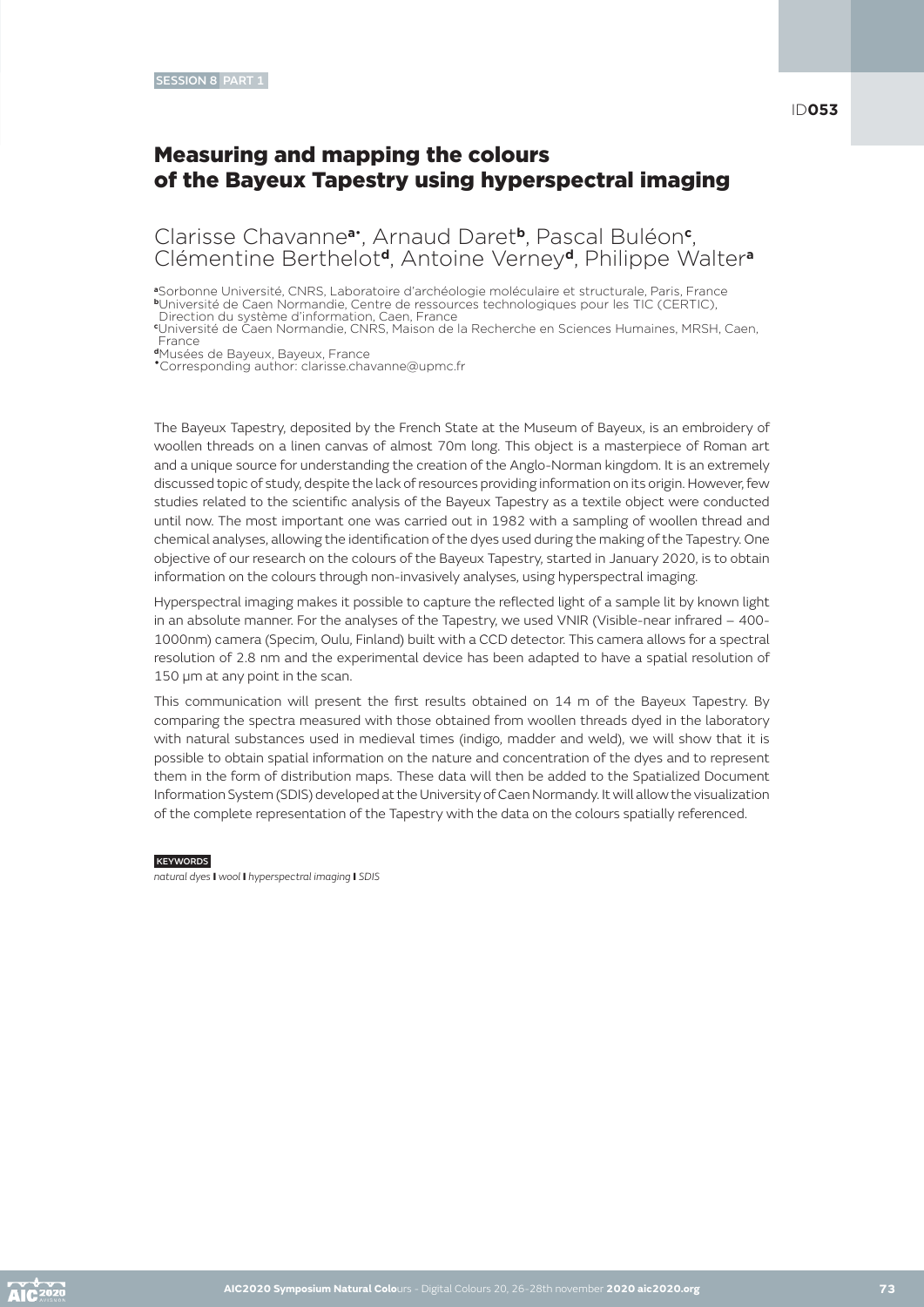ID**054**

# Dominant color and image color palette retrieval from complex images

# Raza Aiman**ab**• , Jost Sophie**a**, Dubail Marie**<sup>b</sup>**

**<sup>a</sup>**Laboratoire Génie Civil et Bâtiment, Ecole Nationale des Travaux Publics de l'Etat, Université de Lyon, 69120 Vaulx en Vélin, France

**<sup>b</sup>**Essilor International, Paris, France

•Corresponding author: aiman.raza@entpe.fr

Most studies on colorimetry limit their color analysis on uniform patches. Even though characterizing single patches of color is crucial for determining various properties (for color management, tolerances of production, color rendering indexes, etc.), sometimes it may not be sufficient in relation to complex scenes. In the field of architecture, artworks, textile and even in digital graphic industry, color imaging is often used to represent, analyze and model complex scenes. To better represent the visual perception of the observers, it can be useful to determine the color composition of such natural or synthetic scenes by taking into account the entire set of colors and their locations. To do so, color palette creation can be used to evaluate the entire test scene and describe its major dominant colors.

Various color palette systems exist in the literature, based on color histograms, color correlograms, image segmentation or a combination of different techniques. Nevertheless, many of these approaches tend to be either very basic with a simple implementation, or, be highly advanced but complicated to implement.

In the scope of this study, a fast and simple color classification algorithm was developed based on k-means++ algorithm for quick color analysis of complex images. The algorithm treats Gaussian blurred CIELAB version of the original image to segment the scene in clusters of six or less colors with the highest representation in the image. It identifies the colors with the help of ISCC-NBS color terminology and locates them on the scene. The algorithm was tested for accuracy by the means of a psycho-visual experiment. The results show a coherent dominant color classification with human visual perception. The algorithm is simple yet effective for quick analysis of complex color images to retrieve automatically the color composition.

#### **KEYWORDS**

*complex images* I *color palette* I *dominant color*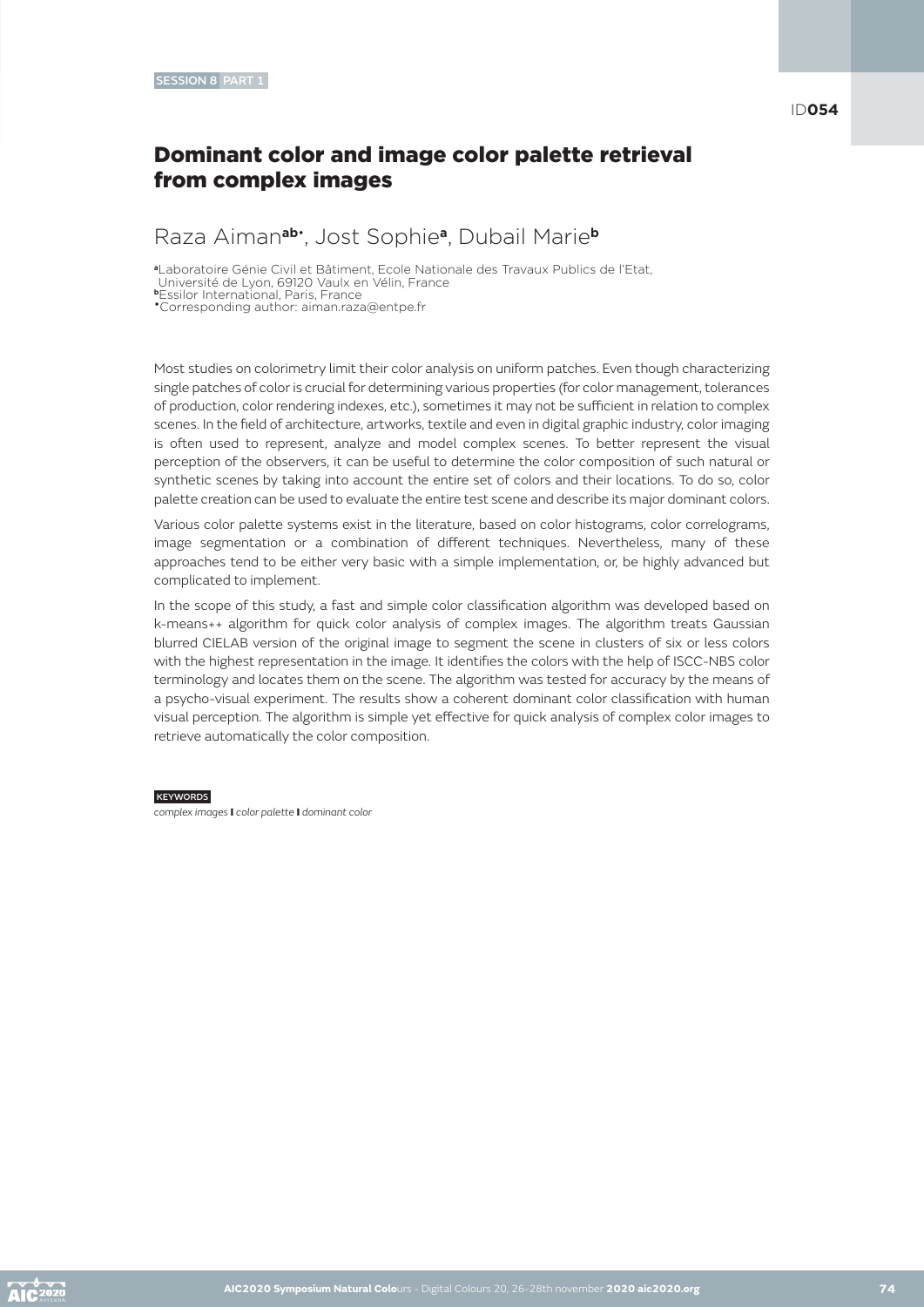Laura Rey-Barroso**a**• , Mónica Roldán**be**, Francisco J. Burgos-Fernández**a**, Ignacio Isola**ce**, Anna Ruiz-Llobet**d**, Susanna Gassiot**cd**, Meritxell Vilaseca**<sup>a</sup>**

**<sup>a</sup>**Centre for Sensors, Instruments and Systems Development, Technical University of Catalonia, Terrassa, Spain

**<sup>b</sup>**Unit of Confocal Microscopy, Service of Pathological Anatomy, Pediatric Institute of Rare Diseases,

Hospital Sant Joan de Déu, Esplugues de Llobregat, Spain **c** Laboratory of Hematology, Service of Laboratory Diagnosis, Hospital Sant Joan de Déu, Esplugues de Llobregat, Spain

**<sup>d</sup>**Service of Pediatric Hematology, Hospital Sant Joan de Déu, Esplugues de Llobregat, Spain

**<sup>e</sup>**Institute of Pediatric Research, Hospital Sant Joan de Déu, Esplugues de Llobregat, Spain •Corresponding author: laura.rey.barroso@upc.edu

Red blood cells (RBCs) alterations can cause very severe syndromes if they are not detected early enough during childhood. In some of these syndromes, hemoglobin, which is the protein in charge of oxygen transportation, is known to have alterations in the polypeptide chains that form its quaternary structure. An unbalanced production of either one of the two kinds of these polypeptide chains (alpha or beta) produces a quantitative alteration in the hemoglobin of patients suffering from thalassemia. This can cause very variable manifestations in patients, from no manifestations at all or small blood count alterations, to RBCs premature destruction with severe anemia, high morbi-mortality and low

life quality.

RBCs morphological analysis through conventional optical microscopy is essential in the diagnosis of thalassemia, as well as the collection of RBC indices such as their mean corpuscular volume and amount of hemoglobin per RBC. However, these techniques might be not specific enough when discriminating among degrees of thalassemia or among other causes of anemia, and most patients need to undergo complex and expensive genetic studies to be correctly diagnosed. For this reason, diverse studies in the state of the art have tried alternative ways to analyze RBCs, for instance, collecting their emission and absorption spectral traits in the ultraviolet (UV), visible (VIS) and infrared (IR) ranges by using spectrometers and spectrofluorometers. On the other hand, confocal microscopes have also been used as a means of studying RBCs morphological and physiological properties. Particularly, multispectral imaging combined with confocal microscopy would allow capturing the light emitted from a given plane of focus with nanometric precision in depth and from a wide spectral range, providing both tridimensional and spectral information.

Therefore, this preliminary study explores the possibilities of multispectral imaging combined with confocal microscopy as a diagnostic tool for thalassemia in pediatric patients. RBCs from patients with different forms of alpha-thalassemia and iron deficiencies (including anemia), as well as healthy (control) subjects, were analyzed under a Leica TCS SP8 confocal microscope. This is a powerful imaging tool equipped with a detection unit that allows spectral discrimination using hybrid cameras, which are capable of detecting signal with high sensitivity coming from RBCs from 400 nm to 790 nm. It incorporates two lasers for excitation, a diode laser with an emission of 405 nm and a white laser that emits from 470 nm to 670 nm combined with an acoustic-optic tunable filter. It also includes depletion lasers at 592 nm, 660 nm and 775 nm to de-excite the outermost part of molecules to be able to visualize structures at nanometric scale.

Multispectral images from diseased RBCs exhibited autofluorescence when excited at 405 nm and their emission was collected in the spectral range from 425 nm to 861 nm with a spectral window of 20 nm and in steps of 7 nm. Two experimental descriptors calculated from the mean emission intensities at 502 nm, 628 nm and 649 nm allowed us to discriminate between the aforementioned diseased cells and healthy ones. According to the results obtained, multispectral imaging combined with confocal microscopy might serve as a tool for the diagnosis of thalassemia.

#### **KEYWORDS**

*multispectral imaging* I *confocal microscopy* I *thalassemia* I *red blood cell* I *autofluorescence*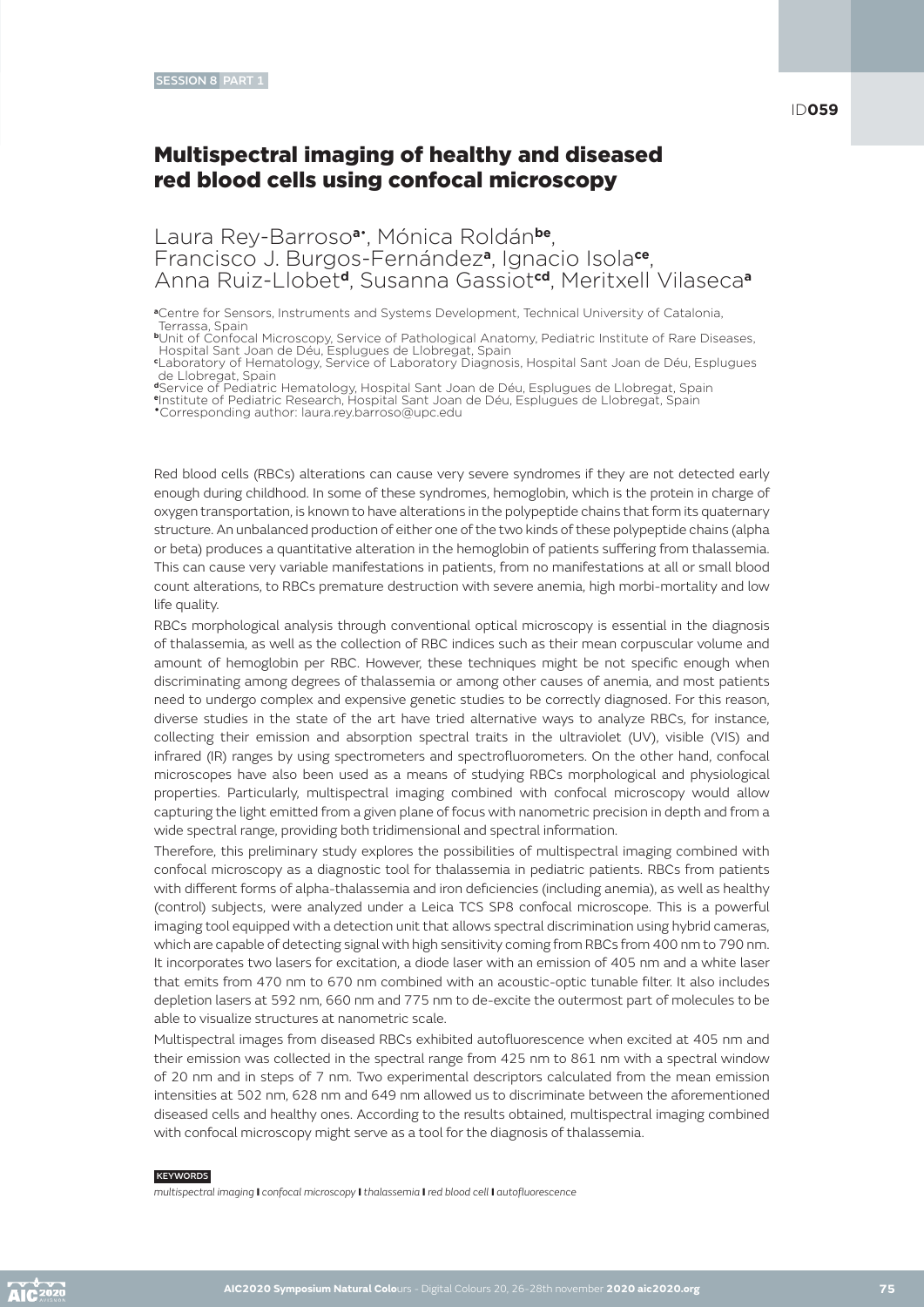# Color Quality Effects of White Light LEDs for Illuminating Color Proof in Comparison with Soft Proof

# Yu-Zhi Oua**a**• , Hung-Shing Chen**<sup>b</sup>**

**<sup>a</sup>**Graduate Institute of Color and Illumination Technology, National Taiwan University of Science and Technology, Taipei, Taiwan.

**<sup>b</sup>**Graduate Institute of Electro-Optical Engineering, National Taiwan University of Science

and Technology, Taipei, Taiwan. •Corresponding author: gt10011@gmail.com

Because of the flexibility of LED, it can be modified to adapt to difference workspaces freely, and users can easier catch the ideals of designer. At present, it still tends to adopt 5000 K illuminant in the printing industry. However, the white point on general desktop computer monitor is designed based on 6500 K. Is the 5000 K white light LED a good light source used in colour image comparison between hardcopy and softcopy? It needs to verify by further inspection. The aim of this study is to evaluate the performances of hardcopy images under different colour quality of white LEDs applying in printing industry. The Telelumen multi-LED system with 16 narrow-band LED channels across the visible spectrum is used to construct the spectral power distributions (SPDs) of the testing LEDs. In the experiment 1, all of the testing light sources are set to the same illuminance level (500 lx), but different color temperatures. This study discusses the relations between the colour quality and the 4 color rendering indexes of the illuminants, which are CCT, Rf, Rg, and gamut shape of vector color graphic. About 15 observers with normal color vision make visual assessment by observing 5 printed images. In Experiment 1, 4 kinds of SPDs are set to Rf =95 and Rg=100, and their correlated color temperature (CCT) are 5000K, 5500 K, 6000 K and 6500 K respectively. In Experiment 2, the testing SPDs are designed according to the following IES TM-30 color rendering indexes combinations: 2 levels of Rf values, 3 levels of Rg values, and 2 kinds of gamut shapes. Each observer is asked to make the visual assessment between the printed image (color proof) and the reference one (soft proof). One printed image illuminated by the chosen test source in turn and the reference image with the same content shown on the reference monitor (Adobe RGB-calibrated LCD) are located side-byside at the same time. The observers are asked to rate the scores for test printed images using the six-level categorical judgment method according to the following psychological indexes: (a) similarity, (b) preference, (c) vividness, and (d) naturalness. In total, 1320 assessments were accumulated (4 assessment items × 5 images × 11 sources ×15 observers) in this study. The test images include 3 natural images and 2 painting images. The testing results and discussions will be reported in the full paper.

#### **KEYWORDS**

*Correlated color temperature* I *Spectral power distributions* I *IES TM-30*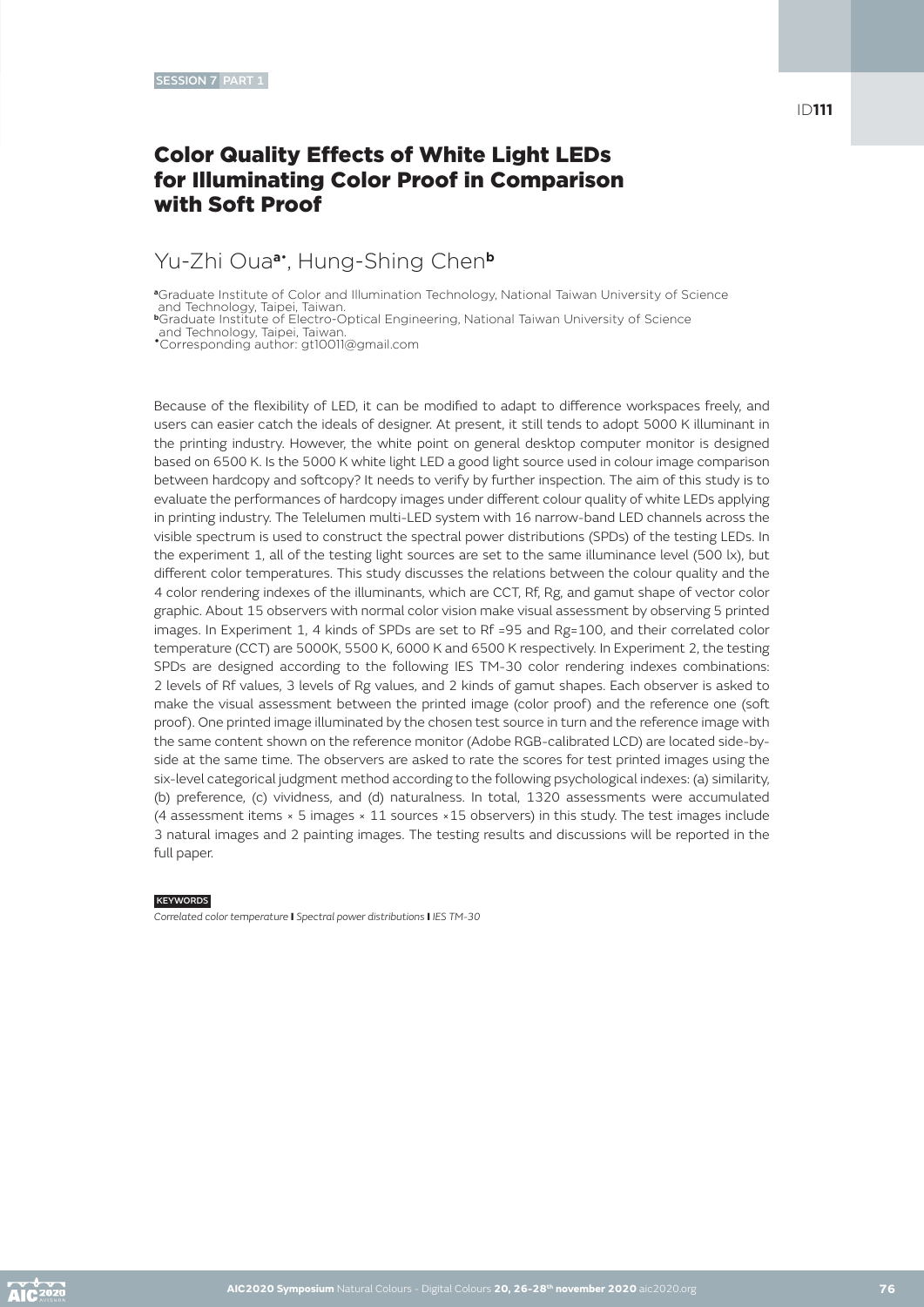# Three-dimensional acquisition and modeling: applications in Human and Social Sciences

Thibaut Delval**a**, Cyril Giorgi**b**, Louis Hugonnier**<sup>c</sup>** , Maximilien Lhomel**d**, Sylvain Rassat**e**• , François-Joseph Ruggiu**e**.

**<sup>a</sup>**Centre Scientifique et Technique du Bâtiment, 14 boulevard Newton, 77447 Marne-La-Vallée. **<sup>b</sup>**Inrap, Centre de recherches archéologiques, 32 rue Délizy, 93692 Pantin cedex. **c** Inrap, Centre de recherches archéologiques, 3 Rue du Commandant Gérard, 02200 Soissons. **<sup>d</sup>**Cabinet géomètre expert Boulogne.

**<sup>e</sup>**Centre Roland Mousnier, UMR 8596, CNRS-Sorbonne Université, 1, rue Victor Cousin,

75230 Paris cedex 05.

•Corresponding author: sylvain.rassat@cnrs.fr

For some time now, 3D acquisition and modeling techniques have revolutionized the use of spatial data. For the humanities, the exploratory fields are extremely extensive. The digital preservation of architectural heritage, the analysis of soil surfaces or urban fabrics are now linked to problems of spatial planning, historical or even archaeological.

Some scientific projects can now combine the chromatic richness of a photogrammetric recording, the Euclidean precision of a laser lift and a standardized modelling or Building Information Model (B.I.M).

This presentation is based on three case studies combining these high-density spatial data acquisition techniques associated with the 3D B.IM. L'oppidum du second âge du fer de Vermand (Aisne, France), the study of the city of Charleville (Ardennes, France) as well as the chapels of Osiris in Karnak (Egypt), will illustrate this decisive evolution

#### **KEYWORDS**

*photogrammetry* I *scanner* I *building information model* I *3d* I *digital heritage*

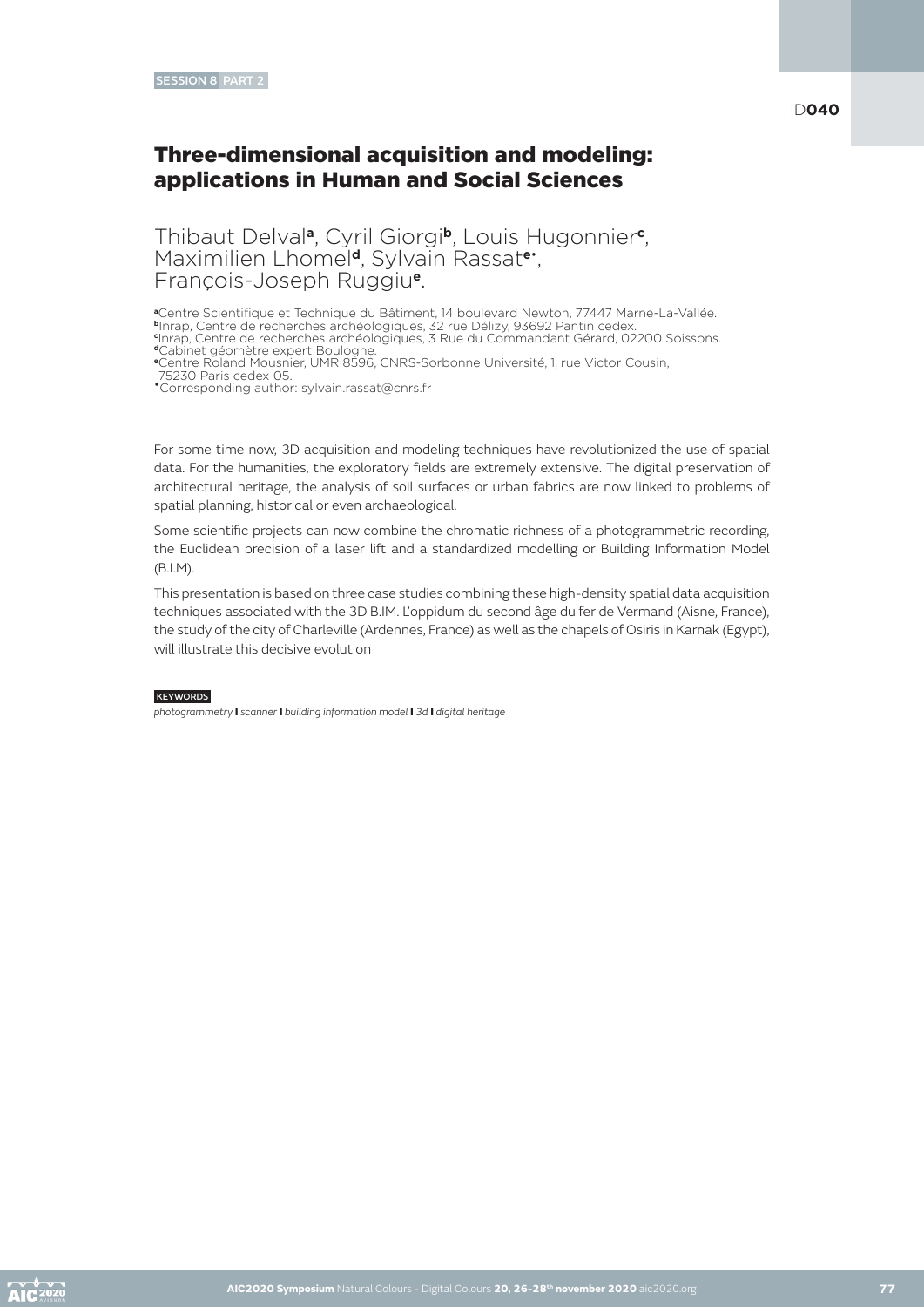# The impact of colour and light on the music emotion

Tzuhao Liu**a**, John Hutchings**b**, Ming Ronnier Luoa,**ab**•

**<sup>a</sup>**Zhejiang University, Hangzhou, China

**<sup>b</sup>**School of Design, University of Leeds, UK

•Corresponding author: M.R.Luo@leeds.ac.uk

Experimental data shows that music and colour match each other through strong cross-media patterns mediated by emotional association. This article presents the results of experiments evaluating people's emotions resulting from audio, images and lighting. The aim of this study is to design a system that can match different music with appropriate colours and lights.

The first part of the experiment has been done. Part of the results has been evaluated, showing the distribution of colours in CIELAB colour space corresponding to different physical characteristics (rhythm, pitch, tonality) of music. The results will be used in subsequent experiments.

The experiment was performed in a dark room with a computer screen. In the experiment, 13 songs were used, both classical and pop music were included. Each song had a 3-stage task. In order to ensure the stability of the results, 3 of the 13 songs were randomly selected and replayed. So, there were a total of 16 tasks. Each subject completed the task for 16 randomly ordered song samples. The subjects were university students including 14 women and 18 men, half of whom had a musical background.

Prior to the experiment, subjects were given an Ishihara colour vision test. They then took 1 minute to adapt to the environment. At the same time, an instruction was given on a calibrated display. They first listened to a piece of music for 1 minute, then the music will continue to repeat until they completed 3 tasks to describe the emotion of the song. The first task was colour selection. Each subject selected 5 colours from a colour palette (37 Munsell colours) which matched the emotion according of the song. In the second task, at least 3 adjectives describing their emotional response to the song were written down. Finally, 30 word-pairs needed to be answered. These described the emotion of the songs including the physical attributes such as high-low (pitch), fast-slow (rhythm), colour emotion terms (warm-cool, active-passive, heavy-light), and the music emotion terms (happysad, agitated-calm, strong-weak).

The initial factor analysis showed that there are 6 factors resulting from all the 30 perceptions. The top 3 factors were named 'Active', 'Agitated' and 'Like' respectively. The 'Active' factor included 'Happy' and 'Strong'. This in general agrees with the three factors found by previous studies. The 'Like' factor found here included 'harmonious' and 'attractive'. The colours that represent the 'like' factor included blues together with some more subtle shades. The other factors were associated with warm colours (strong red-yellow colours).

 It was also found that the musical subjects were more sensitive to the colour corresponding to the tone, e.g. the colour of the major key is brighter and more colourful than those of the minor keys. This was not found from the non-musical subjects. For Chinese songs, most of the colours chosen by males were brighter than those selected by females.

#### **KEYWORDS**

*colour emotion* I *colour lighting* I *music cognition*

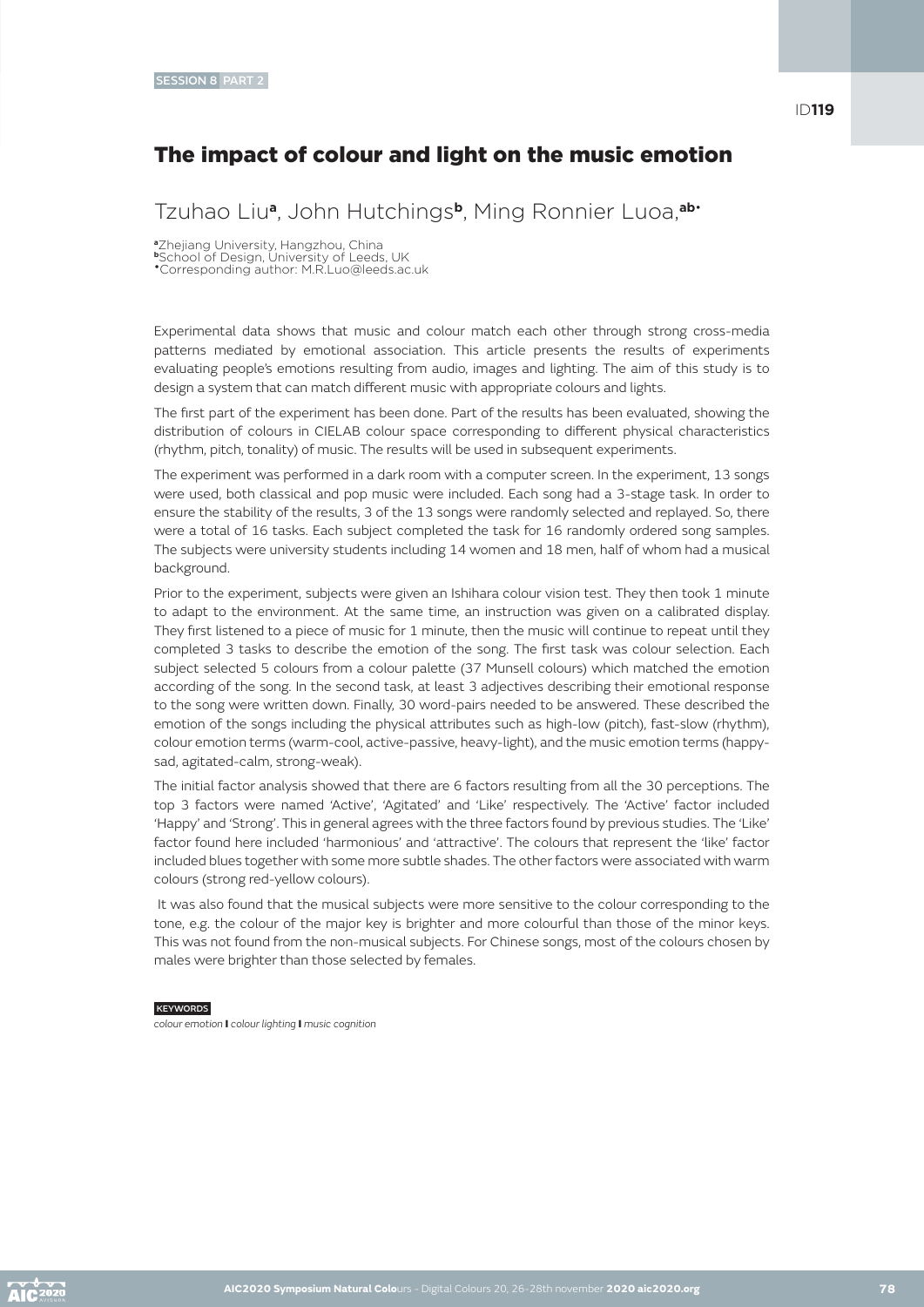# Understanding the use of Virtual Reality and Augmented Reality technology in the chromatic design of degenerated urban areas

### Anamaria Rezende**a**• , Clice Mazzilli**<sup>b</sup>**

**<sup>a</sup>**University Anhembi Morumbi, São Paulo, Brazil **<sup>b</sup>**University of São Paulo, São Paulo, Brazil •Corresponding author: ana.rezende@anhembi.br

This article describes an investigation undergoing its initial phase, the study object of which is color as a means for expression of identity in public urban spaces. Moreover, the project aims to identify, understand and apprehend the ways in which the use of Virtual Reality (VR) and Augmented Reality (AR) technologies can contribute to chromatic environmental intervention researches and projects. Its initial premise is that the use of color can offer support to the reframing and reappropriation of local identity throughout the city's modification processes, particularly in decayed and unqualified urban areas.

Its theoretical and empirical bases are offered by bibliographical and iconographical research and case studies of creative Placemaking in Brazil and Latin America, in countries in which this kind of intervention already has a history and a legacy, in order to verify common results and regional characteristics and understand aspects of color as a universal language in successful cases. Furthermore, interviews will be conducted with the people responsible for the Placemaking actions in such noteworthy cases. Once the theoretical grounds and data have been established, the development of a project proposal for an action of creative and tacit Placemaking is expected, according to the following stages: 1) selection of a public space in a peripheral community of the city of São Paulo, Brazil; 2) creation of interactive initiatives with the community, in order to understand the local reality and identity; 3) structuring of a multidisciplinary team; 4) execution of the chromatic project.

For the development of the chromatic project per se, we will perform an iconographic survey of the place; organize color workshops together with the community; and, consequently, analyze the results in order to discuss the geography of color, the subjective colors and their corresponding meanings. Next, a chromatic palette that synthesizes these findings will be developed, as well as the project proposal for the Placemaking action in itself, and shared through the use of VR and AR technologies, so as to establish the efficiency, pertinence and costs of the proposed action.

Ultimately, we aim to elaborate basis for the development of a chromatic project that expresses local identity in Creative and Tacit Placemaking actions, that is, a method for identifying and analyzing color as an expression of identity in a public urban space. The purpose of choosing a poor and decayed suburban area of the city of São Paulo as the place for the intervention is attributing, or reestablishing, a sense of place and belonging, thus contributing to the materialization of identity. Technology will be used as a low-cost tool for virtually visualizing the results. Besides partnering with architects and designers, as well as researchers and professionals in the technology field, this project is also comprised of a theoretical broadening and an interchange with specialists in the field of creative Placemaking, as well as with national and international researchers with knowledge in the field of color in urban design. This article, in particular, relates how the RV and RA technologies will be utilized as a resource for the community and other participants to visualize the chromatic project, as well as its first results.

#### **KEYWORDS**

*color* I *urban design* I *identity* I *virtual reality* I *creative placemaking*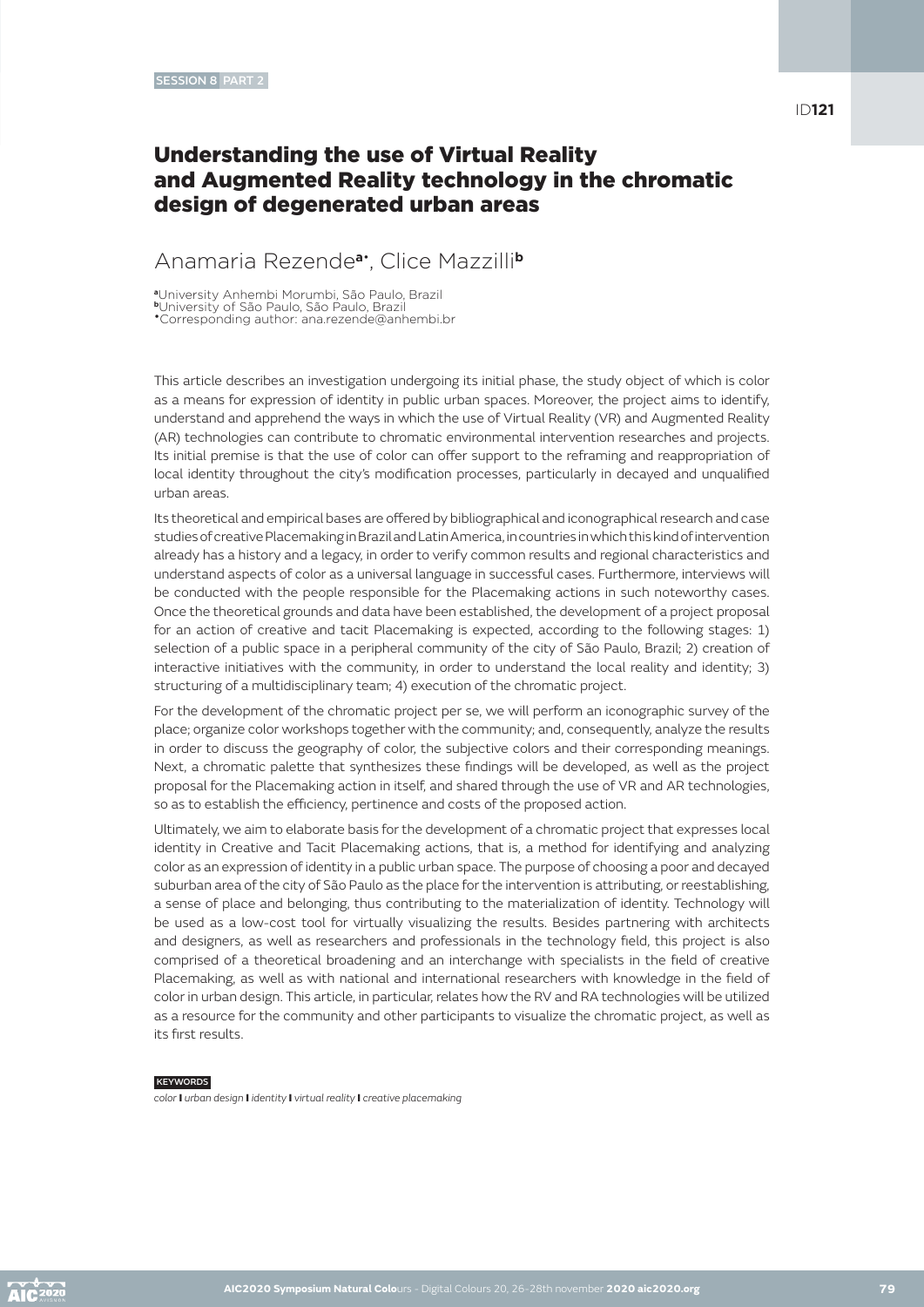# A Design Tool: Appearance simulator based on spectrum tunable LED lightings

# Candong He**a**, Janlong Zhang**a**, Ronnier Luo**<sup>b</sup>**

**<sup>a</sup>**Thousand Lights Lighting (Changzhou) Limited, China

**<sup>b</sup>**Zhejiang University, China •Corresponding author: Candong.he@thouslite.com

The ability to be able to simulate the appearance of a product before its production is highly desirable. The appearance properties of a product together with its form and shape can be divided into colour, texture, gloss and translucency. These properties stimulate emotions in the product user and these complete the perception of product Total Appearance. An accurate and convincing simulation of appearance will greatly shorten the design cycle and reduce waste of materials. However, the success of the technology is to make the virtual product accurately simulate the appearance of the final product.

Typical tools used by designers are physical specifiers, such as Pantone, RAL, Munsell or NCS for colour specification. They are in the form of fan deck or booklet. However, these only consider the colour element but not the appearance attributes. There are two technologies on the market based on digital imaging technology: TAC® from Rite and DigiEye® from VeriVide.

The TAC® system includes three parts, a) a capturing device to scan the surface, b) a computer system to edit, manage, store the images, and c) a virtual booth to visualize the simulated 3D images on a display containing physical samples. This provides great realism but the cost is high. The DigiEye® system involves digital imaging to capture substrate appearance in terms of colour and texture. It can simulate the sample in different colours only in 2D.

An apparatus for surface simulation has been built. This applies two spectrum tunable LED systems to illuminate a surface substrate to produce a wide colour range. One LED system is used in a typical viewing cabinet with a grey background. This includes standard sources corresponding to CCTs of 6500, 5000, 4000, 2850K. There is a window in the wall and a substrate is placed behind the window. The substrate is illuminated by the second LED system to produce a wide colour gamut and the appearance of the product can be simulated Designers can view the sample through the window .

The two lighting systems are accurately calibrated. The software controls the colour on the display and includes coarse and fine adjustments via a colour system such as CIELAB or Munsell, NCS system. The designed colour can be stored in different ways: reflectance, colorimetric values (XYZ or L\*a\*b\*) or calibrated image.

A number of observers performed colour matches using samples that included the 24 colours on the Macbeth Color Checker Chart. The results showed a good agreement between the matched and target colours. The mean colour difference from the mean (MCDM) value was 3.0 CIEDE2000. Simulations will be demonstrated using plastics, textiles with various textures.

ID**124**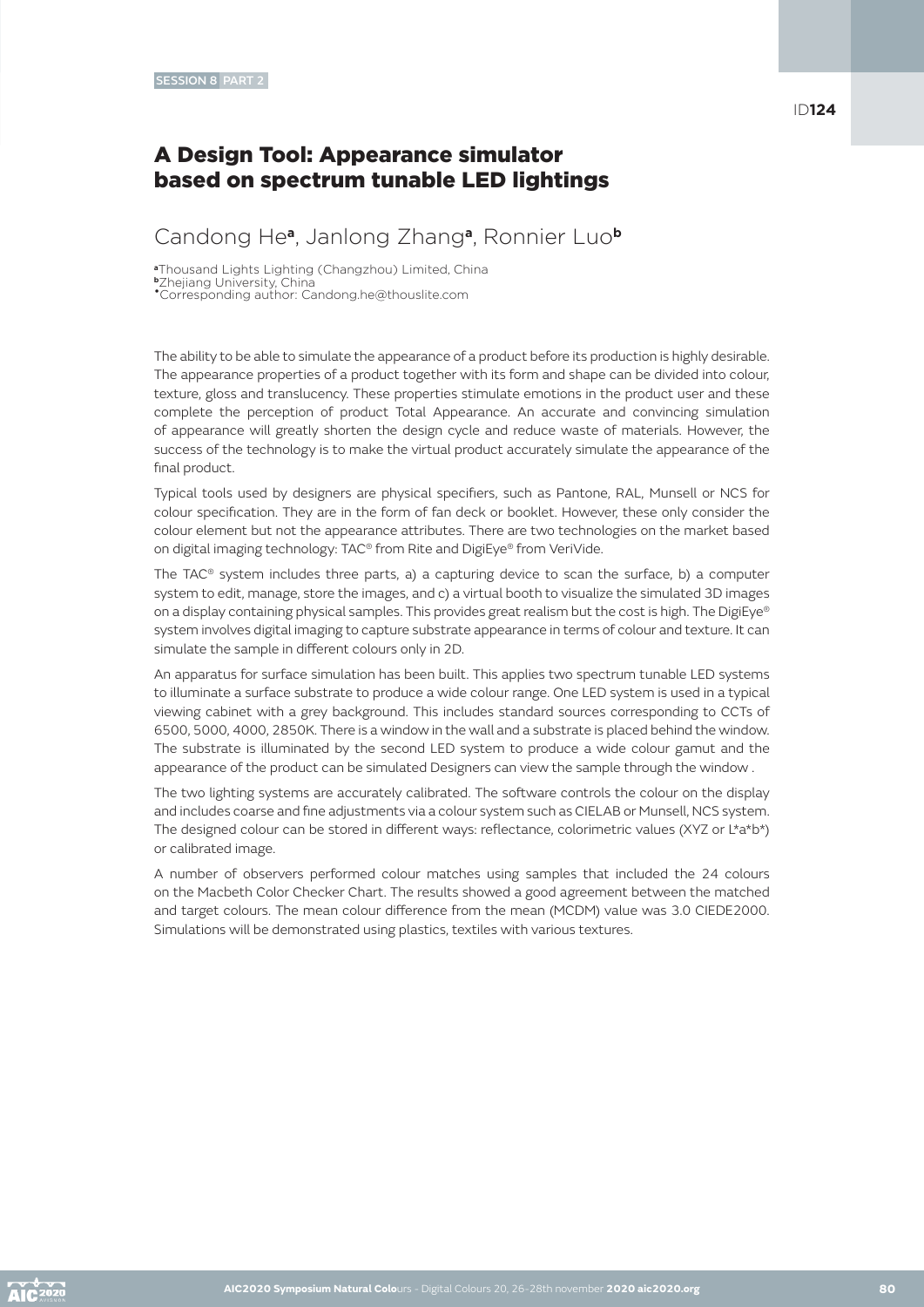# POSTERS SESSIONS

### **SESSION 1**

007 I 014 I 018 I 050 I 070 I 072 I 082 I 099 I 120 I 141 I 144

**SESSION 2**

015 I 033 I 045 I 065 I 067 I 090 I 102 I 107 I 122 I 129 I 132

**SESSION 3** 012 I 016 I 021 I 043 I 079 I 085 I 087I 100 I 112 I 125 I 137 I 142 **AIC**<br> **AIC**<br> **AIC**<br> **AIC2020 Symposium Natural Colours - Digital Colores + Digital Colores + Digital Colores<br>
<b>42**<br> **1021 0431 078 1088 1087 N28 N30 J32 N38 N58**<br> **1021 D137 B158 D37 N28 N38 N58 W30 J32 N38 N58**<br> **AICO202** 

**SESSION 4** 027 I 031 I 058 I 098 I 127 I 128

**SESSION 5** 060 I 062 I 071 I 076 I 088 I 097 I 123 I 126 I 138

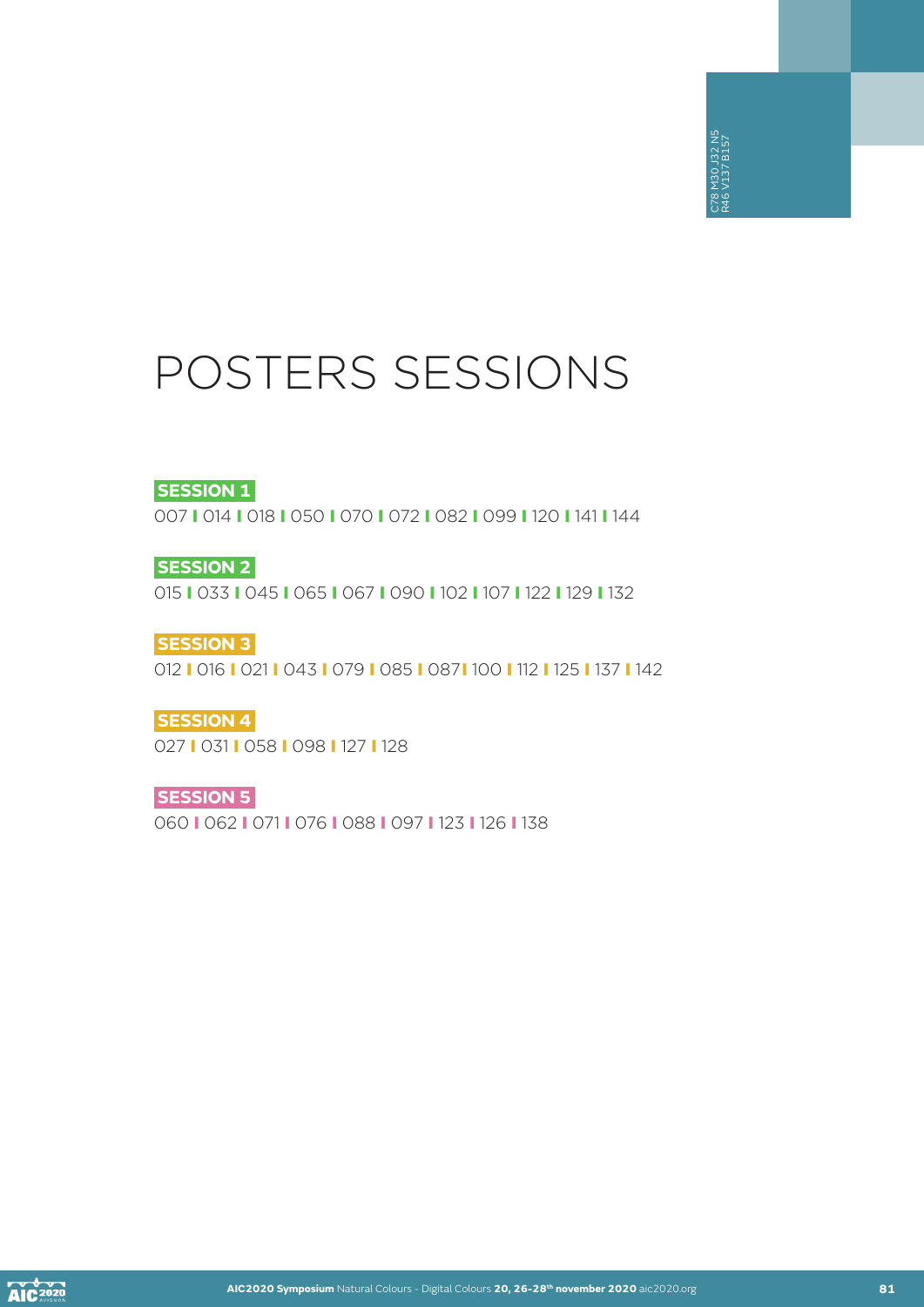# Colors of a territory in a honey pot

### Delphine Dejean**a**•

**<sup>a</sup>**Univerty of Toulouse, LARA-SEPPIA EA4154 (UT2J) •Corresponding author: delphine.dejean@univ-tlse2.fr

Honey is a natural sweet commodity produced by bees that man has been transform into a foodprocessing activity by favouring lands being cultivated to set up hives. A typical and localised honey production highlights flavours and colours that bring out environmental characteristics. Thus, colourdesign is used to consider colour as constituting the intellectual content and matter of them. Colour clues, perceived through optical or haptic vision, are likely to define the spatial and temporal interactions that lead to the formation of proactive localities in honey cultivation. When beekeeper creates a honey range, he defends his product as a witness to the biodiversity of his land. A syrupy or crystallised food, almost colourless or very brown, the chromaticity of honey alone sums up the process of collecting pollen from the flowers of the bee's foraging until it is transformed into nectar. The poetic metaphor about chromatic cultures contained in a honey pot goes beyond the importance of sampling and the production of a territorial image, since it is a question of rediscovering the floral and geographical origins by colours, whose traceability and taste education is today a strong social, economic and cultural heritage issue for many regions (chromatic heritage with high added value identified for the knowledge and local know-how)

How do chromatic cultures characterize a territory ? This slant at the origin of wider reflections is, like honey, a way to digest the landscape or at the origin of the landscape aesthetic itself. Isn't it so essential to no longer just provide communicating images to translate collective representations of localities. It's fundamental to undertake production of a colorama, a digital modeling tool that qualifies and valorizes the products coming from a territory and which is based on the functioning of chromatic cultures as well as the honey pot.

#### **KEYWORDS**

*colour design* I *chromatic cultures* I *geography of colour* I *colorama* I *terroir*

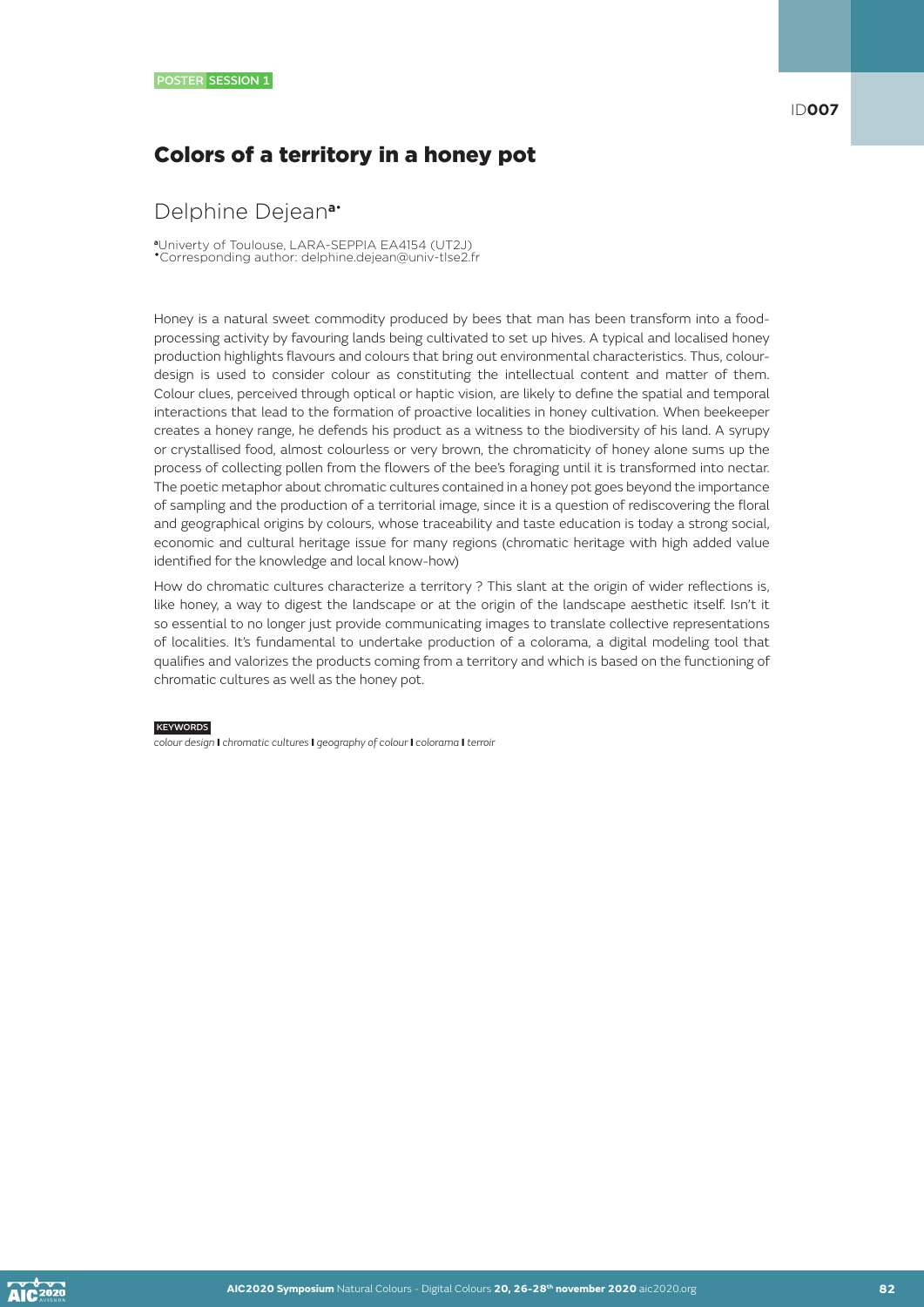### An experimental consideration of the perception of color and brightness for a point light source

Midori Tanaka• , Minami Adachi, Takahiko Horiuchi

Chiba University, Japan •Corresponding author: midori@chiba-u.jp

Color perception can be affected by several factors, such as the surrounding environment and human vision characteristics. For example, it is well known that color and brightness perceptions change depending on the surrounding luminance conditions such as photopic, mesopic, and scotopic visions. Moreover, studies on color perception have been conducted under various conditions to consider the effects of the size of the viewing angle. However, how perception changes for a point light source with a minimum viewing angle is unknown.

In this study, we investigate the limits of perceived color and brightness for point light sources by conducting psychophysical experiments using human observers. This experimental investigation used colored point light sources (red, green, and blue) with different luminances displayed on an OLED display as experimental stimuli. Observers answered questions about the limit of their color and brightness perceptions in scotopic vision. Ten observers participated in the experiment. All were confirmed to have normal color vision using the Ishihara test. Each observer also demonstrated an averaged visual acuity—for both eyes—that was better than 20/20 vision. The viewing angle of the experimental stimuli was set as 1.0 minute by considering both the observer's visual acuity and the experimental environment because the viewing target had to be resolute by 20/20 vision. Two experiments were conducted.

Experiment A: The experimental stimuli consisted of a single colored point light source (red, green, or blue) that appeared with a gradual increase or decrease in luminance.

Experiment B: The experimental stimuli consisted of a colored point light source (red, green, or blue) paired with a monochromatic point light source, with the same luminance as the colored point light source. Both light sources appeared with a gradual increase or decrease in luminance.

Experimental results have shown that the color of a point light source can be perceived even in scotopic vision. This indicates that cones are partially working during scotopic vision. Our results from Experiment A indicated that the luminance of the perceptual limits differed depending on the color of the stimulus. Furthermore, we found that there were color stimuli whose perceived luminance limits were not equivalent for color and brightness. In Experiment B, we found that presentation of the paired light sources improved the stability of the observers' answers and reduced the incidence of misperception of color (e.g., the observers could not correctly perceive the color for the blue point light source in Experiment A). In contrast, the inter-variances for the green point light source, in both experiments, were significantly larger than those observed for other colors. Further consideration and investigations are needed to explore individual differences in color perception.

**KEYWORDS** 

*color perception* I *point light source* I *scotopic vision*

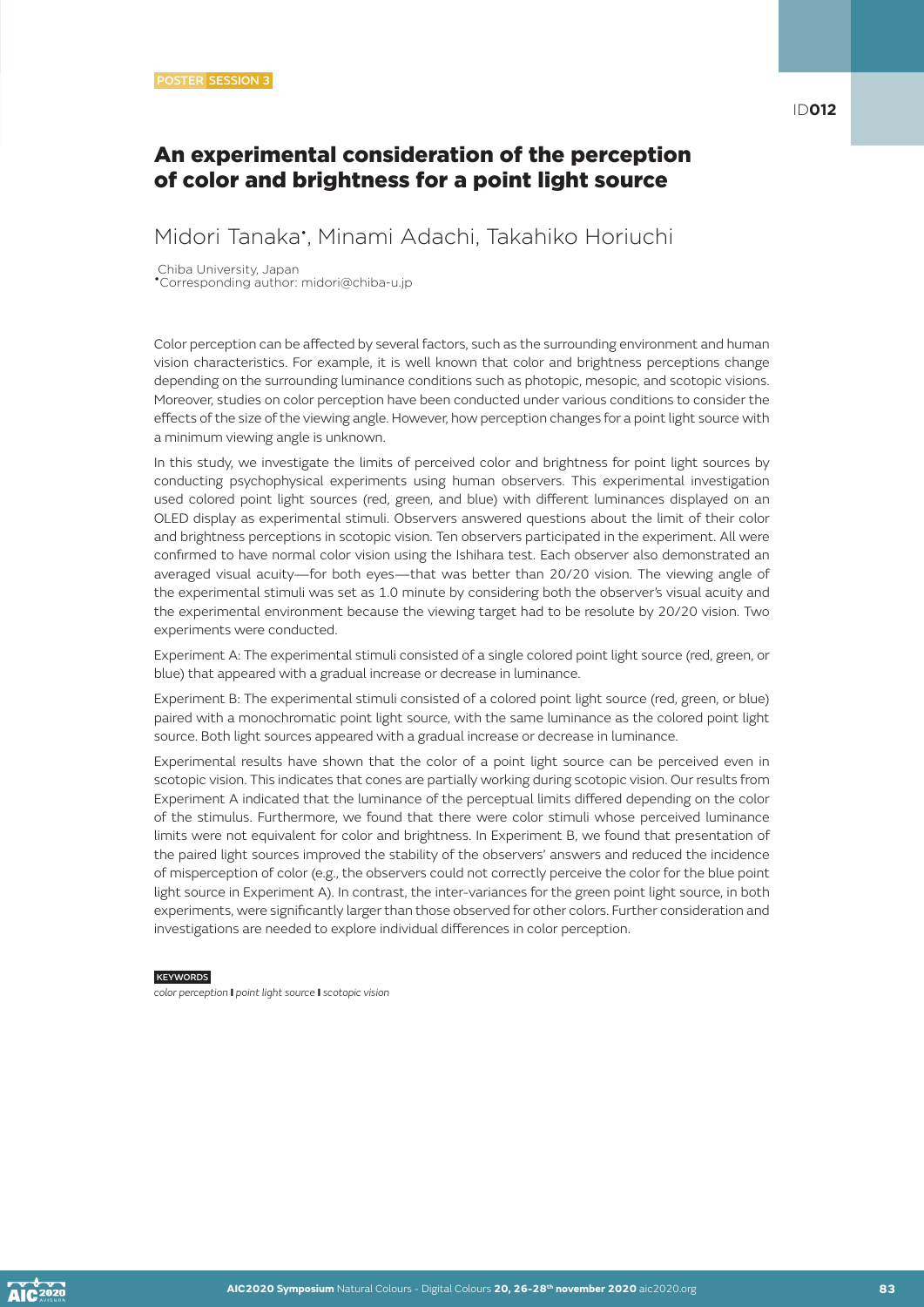# Recent advances in production and uses of plant dyes from tropical africa

### Adeola Victor Popoola**a**• , IfeOluwa O. Daramola**b**, Solagbade Adepoju**<sup>c</sup>**

**ac**Federal University of Technology, Akure **<sup>b</sup>**Ajayi Crowther University, Oyo •Corresponding author: avpopoola@futa.edu.ng

The coloring dye from Nigerian plant namely, Harungana madasgascariensis was successfully isolated and characterized. The colorant was purified using chromatographic techniques. Its physico-chemical parameters were determined and attempt was made to elucidate its chemical structure. The Rf value of the purified colorant was 0.96 and has absorption wavelength in the range of 407 to 575nm. The spectra analysis suggested that the colorant contained highly conjugated double bond together with the following functional groups: Amino –NH2, carbonyl =C=O and hydroxyl –OH groups. The dye, though fugitive absorbed very well onto cotton fibres with a steady dye uptake from the first dyeing minute to 30 minutes before attaining equilibrium dye uptake. The dye gave brilliant and appealing coloration to some home and industrial products.

### **KEYWORDS**

*harungana madasgascariensis* I *chromatography* I *equilibrium dyeing*

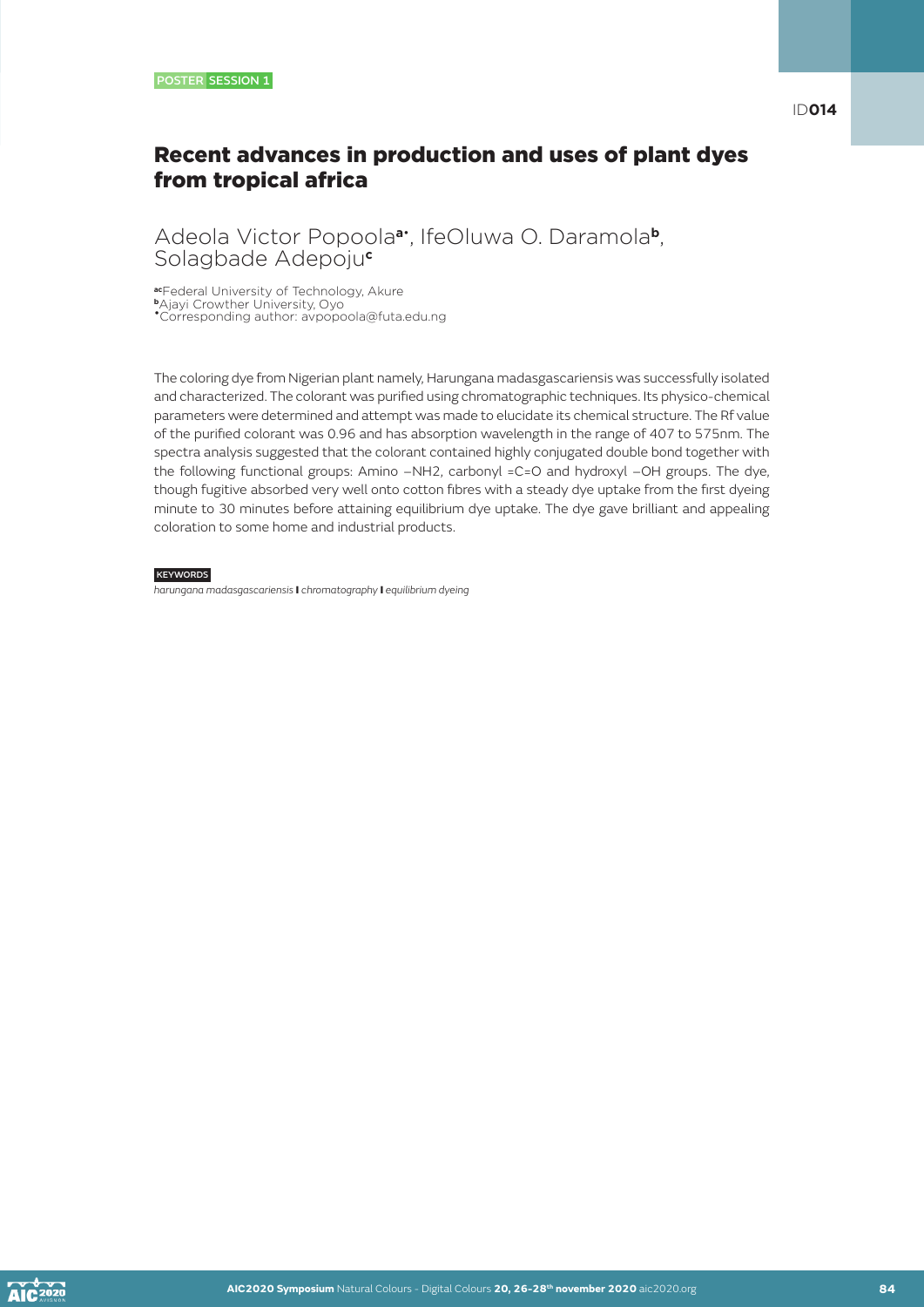# Visualising CMF processes for teaching colour in design

### Maria Høgh-Mikkelsen

Design School Kolding, Denmark Corresponding author: mkm@dskd.dk

Design students, who specialise in designing colour and material strategies for product design, need knowledge of various design industry's processes to understand where and how they as colour and material designers can contribute to the process. This paper presents insights from an artistic research project that examines existing and possible design processes within Colour Material Finish Design (hereafter CMF) in a number of Danish companies. The aim of the project has been to create a series of visualisations of various processes that can be used in the teaching of design students as well as in forming the basis for a reflective discussion the field's currently only CMF process model by Becerra. CMF is a relatively new field in the design industry. It is also an undescribed field in design research. The only existing literature on CMF design processes at the present time is the book 'The Fundamental Principles of CMF Design' by Becerra 2016. Becerra describes a CMF process based on her own experiences from employment with Nokia and from her own company respectively. By creating visualizations and make a comparative analysis of the identified processes, this paper applies a critical view on the CMF design process and seek to clarify the need for a diversity of methods and processes.

The project works on a number of research questions: How can the CMF design process be investigated and challenged? What influencing factors, methods and processes can be identified in the work with CMF in companies? How can visualisations form the basis for critical reflection on different processes and methods? What skills and competencies should the future CMF design education strive to promote?

As a result of the increase in the teaching of colour and material at Design School Kolding, we see a growing interest in CMF jobs when students choose internships and future career paths. There is a need to identify more companies with design tasks within CMF. This project highlights a range of companies where designers can work with colour and material strategies. The project also identifies design methods, workflows and languages used in the companies. In the transformation from an experimental design student to professional designer, the student must be open to the tasks that may be added to the job of the colour and material designer. The project hypothesis is that companies work with colour and material selection in many ways; with different methods and workflows and at different levels depending on the type of company. For example, there may be influencing factors such as strategic decisions on product assortment, brand identity, corporate values, influences on trends, functional constraints, development of design concept, restrictions on production and more. Visualisations of the diversity of these processes will give the design student an understanding of her own role in the company and of the skills and competencies she should work with.

#### KEYWORDS

*CMF process* I *teaching* I *colour* I *design*

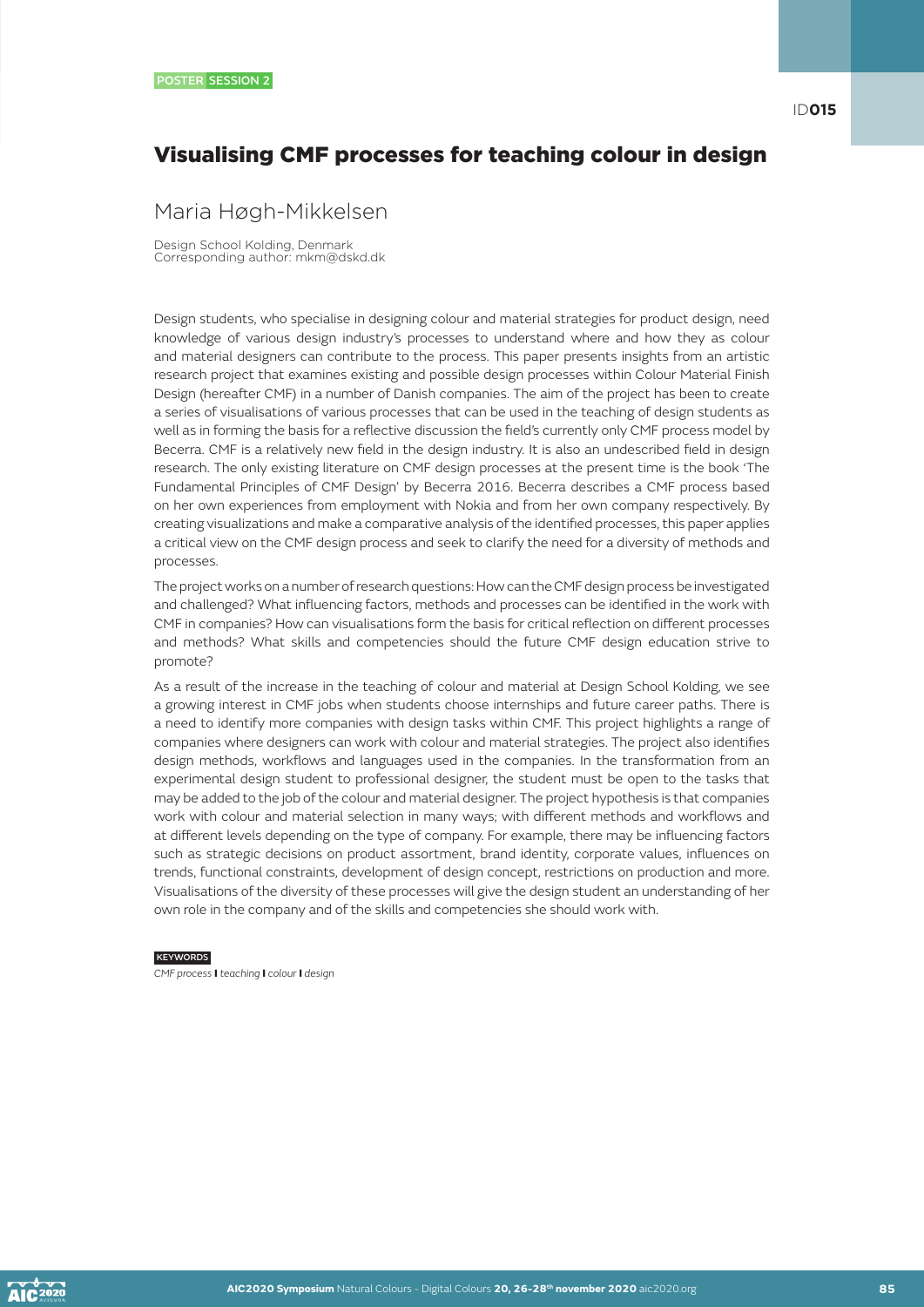### A general colour selection approach modelling by new research data of designers

# Yun Chen**a**, Jianan Zhao**b**• , Stephen Westland**<sup>a</sup>**

**<sup>a</sup>**University of Leeds, Leeds, United Kingdom

**<sup>b</sup>**Shanghai Jiao Tong University, Shanghai, China

•Corresponding author: jzhao2@cca.edu

Although many design process studies and design theories were presented, in reality, designers have rarely followed standard rules (Bengtsson, 2013:89). A design process is a form of personal selfexpression. The type of approach that designers use in their design work depends on their preference, experience and education background (Muratovski, 2015:2-3). Therefore, this work focused on the design process and colour selection understanding by collecting new research data from the designers and gathering the ideas from their design process to summarise a general colour selection method.

This work employs a semi-structured interview approach in a one-to-one interview format to investigate the process of design and collect their colour selection method. A total of twenty designers were interviewed from different design areas, working experience, age groups, cultural background and workplace around Korea, China, South Africa, Mexico and the United Kingdom. Ground Theory method and TF-IDF data analysis method were carried out in interview data analysis. A three-step approach was summarised in this study. Besides, several characteristics during the design and colour selection process were presented.

#### **KEYWORDS**

*colour choosing* I *design process* I *designer* I *approach*

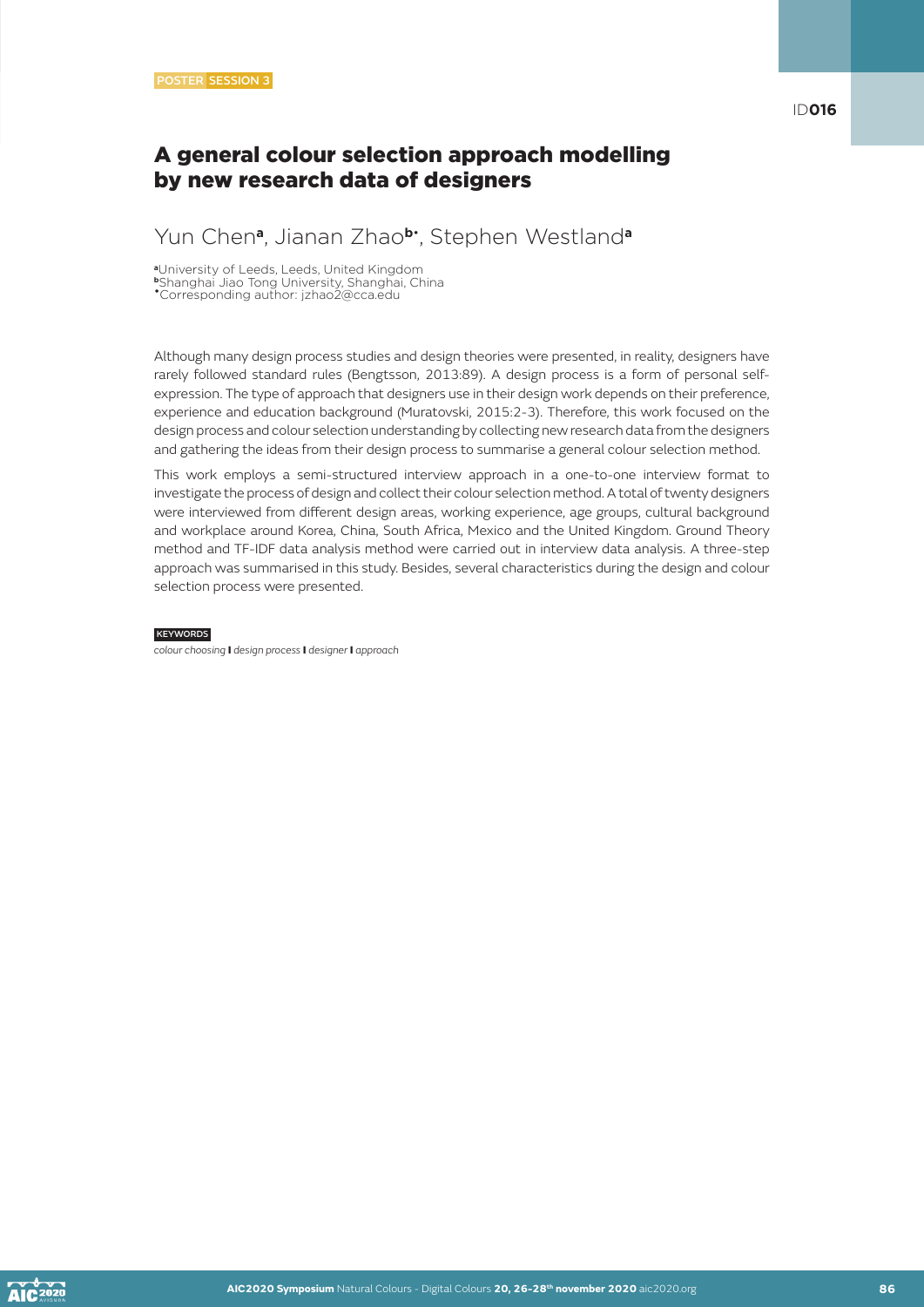# Colour and Health

### Michel Albert-Vanel**a**•

**<sup>a</sup>**Honorary Professor at ENSAD, Paris •Corresponding author: albert-vanel@wanadoo.fr

Medical care through colour, which was once in its infancy, has found a major revival in the replacement of acupuncture needles with colour flashes, and other spectacular applications of light. So a new, more scientific medicine was born. And the results are very encouraging.

But to be even more effective, they must now be accompanied by what can be called the interior colour.

It is no longer a question of treating only the outside of the body by physical means, but much more of appealing the thought and will of the patient. It has been observed, in fact, that the action of the mind on matter is most effective, and most surely leads to healing. It also allows, as far as possible, to avoid drugs, because they are real poisons for the body.

We can thus make movements with the colours of the rainbow around the body. Or visualize more targeted colours, in a kind of active meditation, and bring them down to the spots where they can act usefully.

For the moment if it is not possible to ensure that you can heal all kinds of illnesses in this way, it does however allow you to keep yourself in good shape and in good health.

#### **KEYWORDS**

*colour* I *health* I *interior colour* I *mind,rainbow*

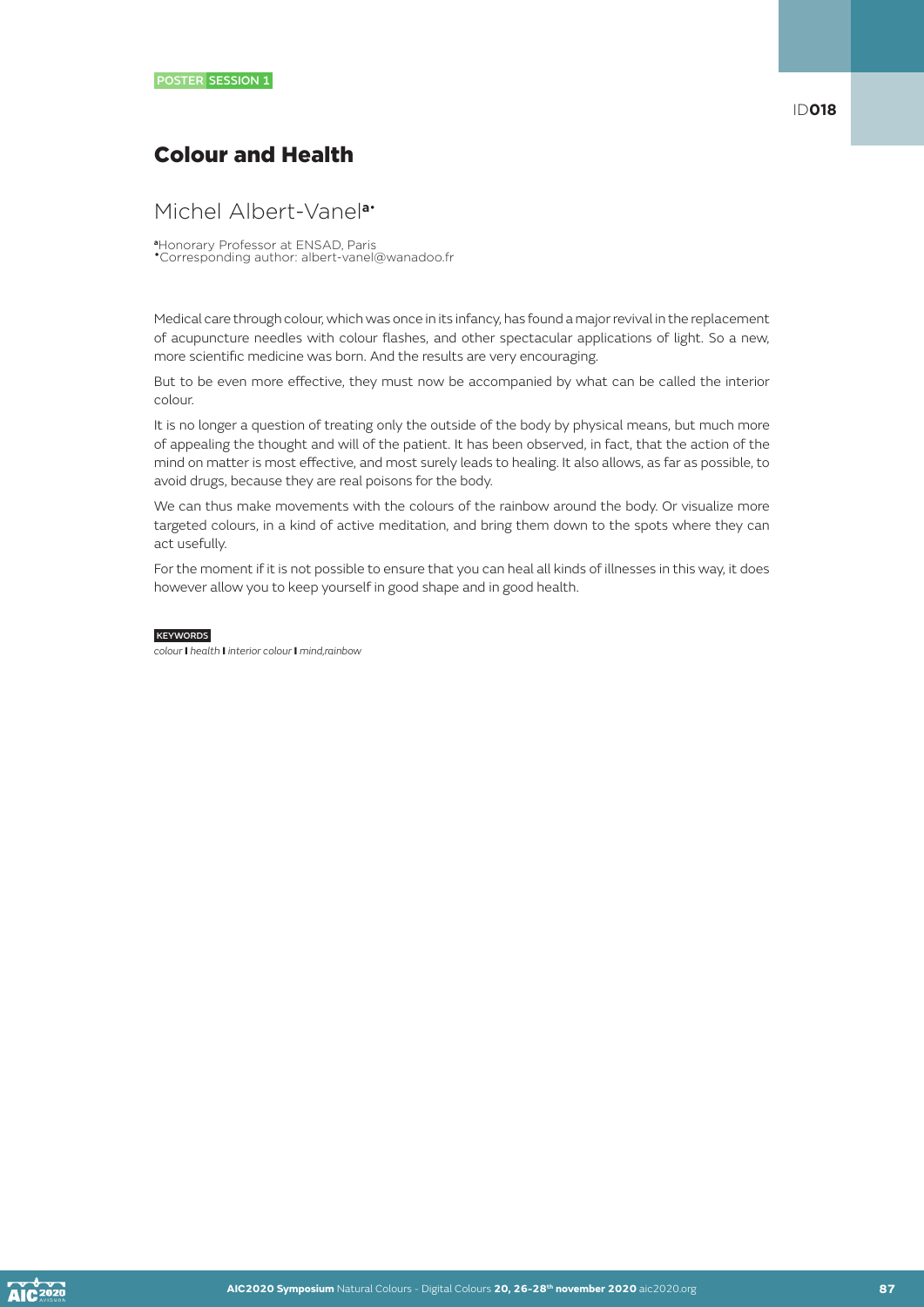# Yasuyo G. Ichihara**a**, Takashi Sakamoto**<sup>b</sup>**

**<sup>a</sup>**Kogakuen University **<sup>b</sup>**National Institute of Advanced Industrial Science and Technology

Generally, it is believed that color red is recognized as bright and sharp color. Since it symbolizes for fire and blood. However, for protan color vision people, color red appears as dark and dull color.

Few studies have examined differences in sensitivity for red with object color. So, in this research, I made various red color charts. This color chips were compared with the gray levels from white to black, and the subjects selected the same brightness. Subjects were divided into Ishihara plate test Pass, Protan, Protanomaly, Deutan, and Deuternomaly. Color vision by Ishihara plate, panel D-15 test, and anomaloscope. In addition, an impression survey was performed on each subject group using the SD method for various red color patches. The results showed a marked difference in the dull-sharp axis, indicating that subjects with Protan perceive the red color of Munsell 5R as a dark, dull color. Generally, it is believed that color red is recognized as bright and sharp color. Since it symbolizes for fire and blood. However for protan color vision people, color red appear as dark and dull color

**KEYWORDS** 

*colour vision* I *color universal design* I *color vision defesiency*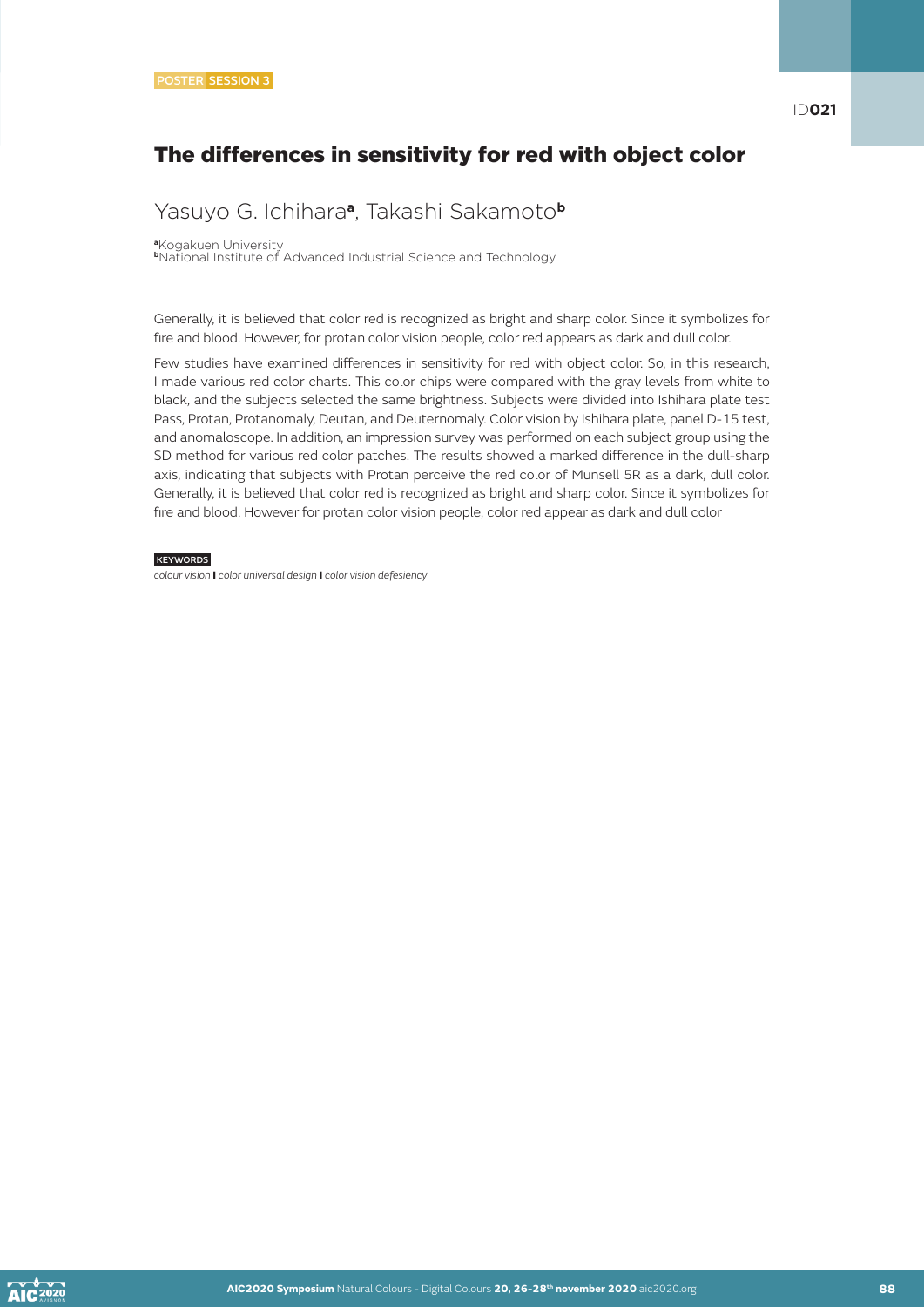# Whiteness evaluation: A review with new proposals

### Robert Sève

CIE-France - Centre Français de la Couleur

A great deal of work concerning whiteness has been published, covering a vast period of time, more than three-quarters of a century. However, several aspects of this subject have not been solved satisfactorily. For this reason, this publication carries out an in-depth study of methods of numerical evaluation of whiteness, methods considered as an essential problem of that matter.

The publication first introduces the basic principle of whiteness evaluation formulas from the work of Judd and Selling around 1950, then those of Ganz in the 1970s and finally those of the CIE from 1969 to 1986. The defects of the Judd and Selling formulas appeared with the use of fluorescent whitening agents, as well as the inability of the CIE linear formula to predict an optimum in the whitening process, explain the reasons justifying the interest for whiteness hyperbolic formulas.

The publication presents the hyperbolic formula of Ganz, analyzes the whiteness values obtained and makes a comparison with CIE whiteness, which reveals the qualities and defects of the method. The hyperbolic formulas, in reason of difficulties inherent in their use and despite their qualities, have never been used

For these reasons it is important to develop an appropriate whiteness formula. We present such a formula derived from that of the CIE. The new formula takes into account all the limitations of the white domain; when the blue saturation becomes too great, or when a hue deviation towards green or towards red is too noticeable, but is much simpler than the hyperbolic formulas. Thus, the formula can predict an optimal whiteness in the whitening process with very good capabilities of modification in order to be adapted to observer's judgments. The formula also adapts to particular individual shade preferences and gives results identical to those of the CIE formula when the evaluated materials are far from commercial whiteness limits. In addition, the formula can be very easily adapted to the CIELAB system and so, gives promising results.

#### **KEYWORDS**

*whiteness formula* I *CIE whiteness* I *hyperbolic whiteness formulas* I *CIELAB*

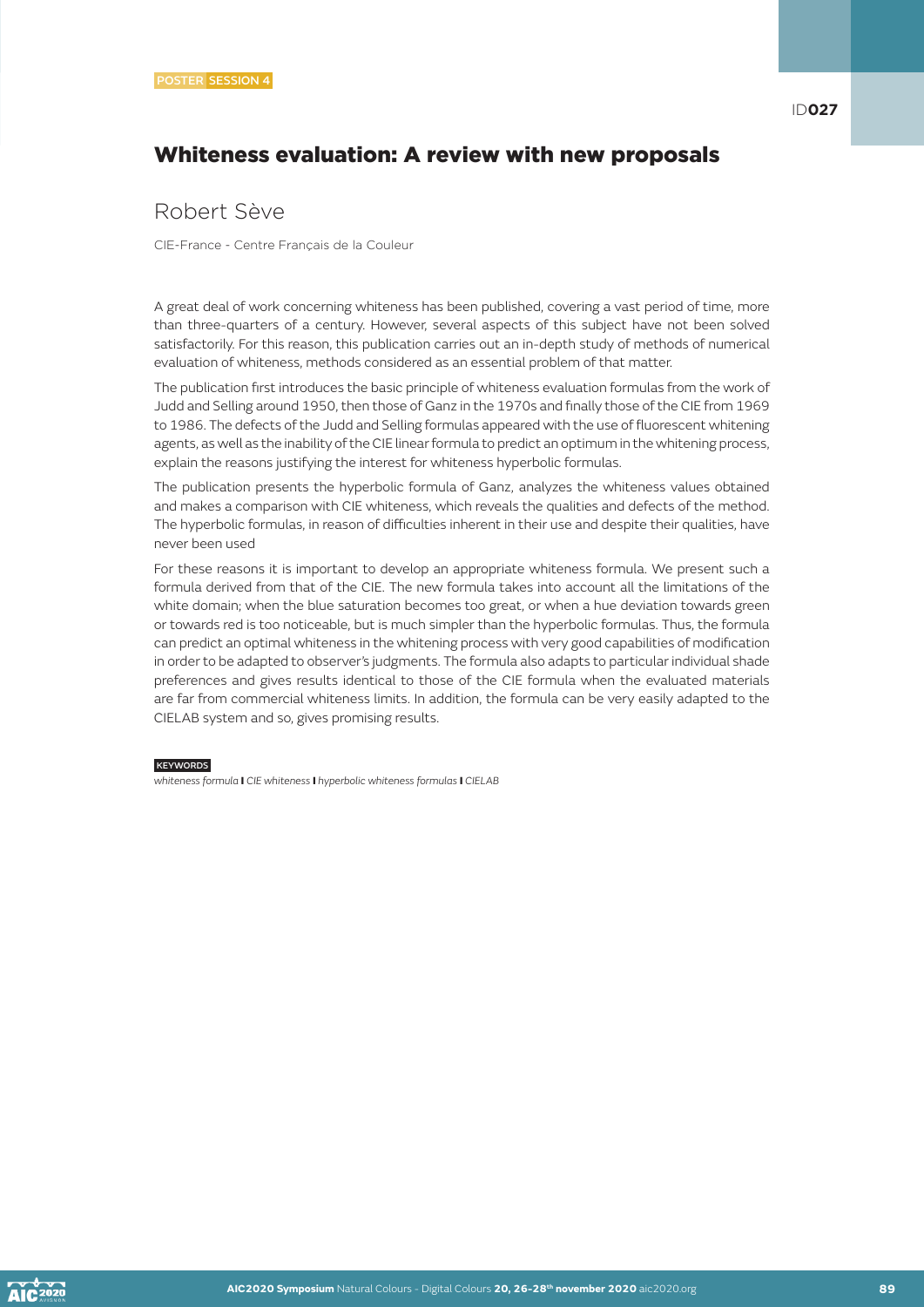### Effect of the size and shape of the measurement area on BRDF measurements on glossy samples

Ana Rabal, Guillaume Ged, Arnaud Richard, Gaël Obein•

LNE-CNAM, La Plaine St Denis, France •Corresponding author: gael.obein@lecnam.net

This work deals with optical measurements of the BRDF of real glossy surfaces, with a focus on the values in the specular area. It is composed by two studies: one is the measurement of the BRDF with variations of the size of the measurement area. The second is the measurement of the BRDF with modifications of the shape of the measurement area.

Both studies, size and shape, have been done on three glossiest samples of the commercial gloss scale provided by NCS. We used the black samples to avoid volume reflection from the surface of the material. The 60° specular gloss of these samples measured with a glossmeter are 95 gloss units, 75 gloss units and 50 gloss units.

We have used our goniospectrophotometer ConDOR (Conoscopic Device for Optical Reflectometry) for data acquisition. It is composed of a mobile illumination system embedded on a ring of 2 m of diameter, a 6-axis robot arm as a sample holder and a Fourier optic-based detection. Our system allows measuring in few seconds, the BRDF of the surface in 2 million of directions of observation, within a cone of  $\pm 1^{\circ}$  of the reflected space.

For the variation of the size of the measurement area, considering the scheme of the illumination system, we have modified the field diaphragm to achieve a measurement area from 10 mm diameter to 4 mm diameter with a step of 2 mm for each sample. The angular resolution of our measurement is 0.7°, due to the divergence of the illumination beam.

For the variation of the shape of the measurement area, we have changed the motif of the area of 10 mm diameter in the field diaphragm. The angular resolution is 0.14°. Three shapes have been tested: a disk, a ring and a cross. In this experiment, quantity of light is kept the same whatever is the shape, in order to avoid linearity and straylight corrections.

In both cases, size and shape, the BRDF of the three glossy samples have been measured in the specular area, with a zenithal angle of illumination of 30° from the normal. The behavior of the specular peak when carrying out these modifications has been studied.

Results in the first study show that the specular peak doesn't change when the size of the illuminated area varies, whatever the gloss of the sample is. At this moment, we are doing modifications in our facility to reach submillimeter illumination sizes.

Results in the second study show modifications of shape of the specular peak for each sample when the shape of the illumination area varies. The glossier the sample, the more differences we have found between motifs in the central area of the specular peak.

#### **KEYWORDS**

*BRDF* I *gloss* I *specular peak* I *goniospectrophotometer*

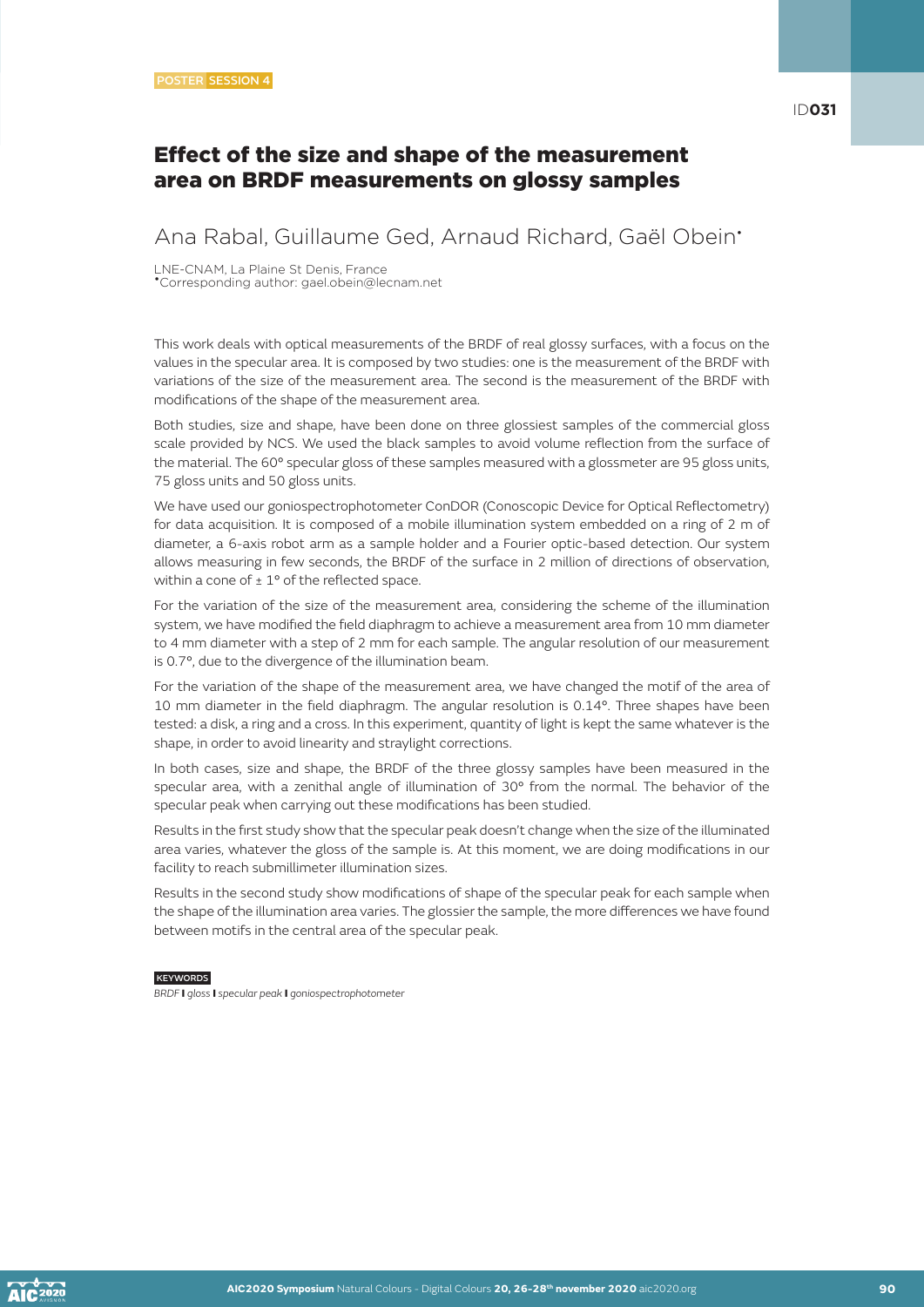# Beside the stones: a landscape among forgotten colours

### Verónica Conte**a**•

**<sup>a</sup>**CIAUD – Research Centre for Architecture, Urbanism and Design, Lisbon School of Architecture, University of Lisbon, Portugal

•Corresponding author: conte.veronica@gmail.com

Pursuing an image of local uniqueness – a trend which has followed the emergence of tourism and the consolidation of the concept of landscape associated with it (Conte, 2019; Gianni & d'Angelo, 1999) – some rural areas, especially in Europe (Renaud, 2016) have been reinforcing architectural features in the constructions and recoveries of the built heritage which are not always accompanied by credible discourses around the reproduction of vernacular techniques. Such constructions often impose an image of the place which gradually comes to be recognized by the community in general.

In praising diverse and complex narratives for the history of a place, the intention, based on a concrete example, is to reflect on the following question: how to bring to light the disappearing chromatic building-features – which are victims of ignorance about the conceptual origin of the image that it is being forged – while the place's history and other constructive possibilities are being devalued and forgotten, hand in hand with current building techniques which are erasing their traces.

Carrazedo, a village deep in the Serra da Nogueira (Trás-os-Montes, Portugal), is the chosen case study. An artistic-ethnographic research, between 2008-2020, was carried out using interviews of inhabitants (residents and ex-residents) and an exhaustive photographic chromatic survey (only photography was used because the colours are tainted by time, and its exact reproduction makes no sense). Data collection focused on changing and transition, both of colour and narratives about the landscape by those who produced it before the village became a tourism niche.

In Carrazedo, as in neighbouring villages, the "truth to materials" is promoted today (by evident descent from Ruskin's thought, 1849). The stone is the only colour on the façades, as plasters of the more affluent houses have been removed (which, when existing, were whitewashed or painted in white); and the wood colour of individual elements is favoured. This scenario covers the village's houses in similar tones, with only a few reds and whites from aluminium frames standing out.

The colours collected by the survey mainly correspond to the painted frames of doors and windows of houses remaining from the 1970s after the rural exodus. From an immaterial perspective, these careless, faded colours denounce the «dépaysement» of those who are gone and the abandonment of a landscape. Trying to build a narrative from this event, the inhabitants were asked about what they saw, what they currently see, and what they would like to see from their doors and windows. The colour and the stories – interconnected by the metaphor of the passage of time – make visible the temporal distance and a complex narrative of the place, composed of people, landscape and colours.

Thus, through images and fragments of discourse (medium), the fragility and questioned truth of the concept for the contemporary dominant image of the place is evinced, and a more organic and diverse practice for its shaping is presented. A wide chromatic possibility for the individual elements of the built environment is another result obtained from the research.

#### **KEYWORDS**

*colour* I *narrative of a place* I *cultural heritage* I *Portugal*

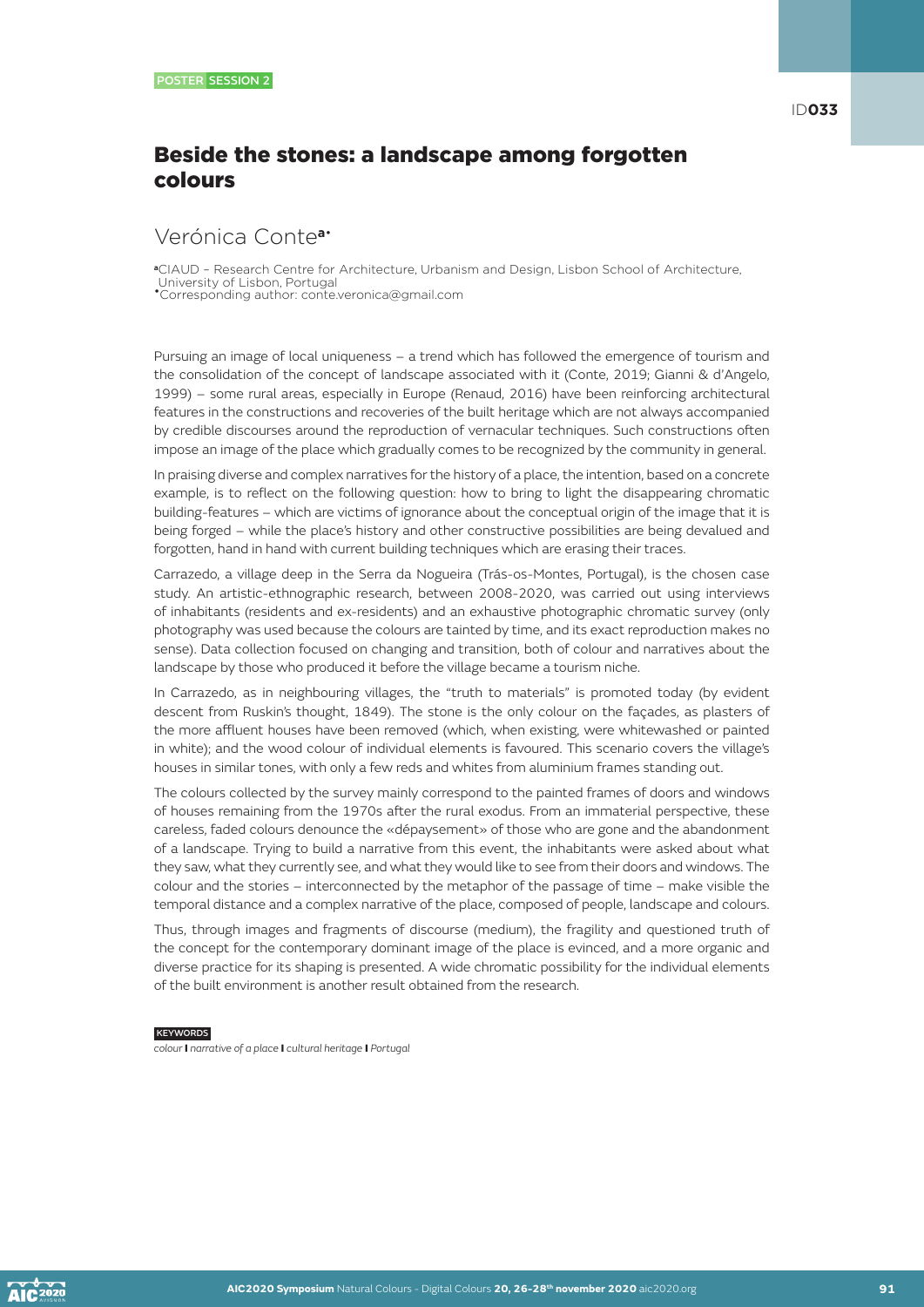# Effects of LED lighting color on work efficiency and alertness

# Kosuke Wakabayashi, Hiroshi Takahashi•

Kanagawa Institute of Technology, Atsugi, Japan •Corresponding author: htakahashi@ele.kanagawa-it.ac.jp

Light-emitting diodes (LEDs) were first developed in 1962, but it wasn't until 1989 that blue LEDs were developed, enabling access to the full range of visible light. Light color is closely related to living organisms, and in particular, fish. It has been reported that rapid changes in the color and pattern on the body of fish are triggered by light absorbing and reflecting chromatophores in the skin. However, the exact relationship between light color and other living organisms, such as humans, remains unclear. The present study investigates how work efficiency and alertness levels can be affected by light color. The work surface illuminance was set to 400 lx and white (W), red (R), green (G), blue (B), yellow (Y), cyan (C) and magenta (M), lights were used. Test subjects were asked to perform three different tasks: a calculation task, a concentration task, and a creative task. The calculation task comprised of a simple mathematics test. The concentration task comprised of threading a needle. The creative task comprised of a clue association test. In this test, the subject was given a topic, and was asked to generate as many related ideas as possible within the span of 5 min. Each task was carried out after the subjects were given 25 min to adapt to each lighting condition. Electroencephalogram (EEG) data were recorded from the test subjects throughout the experiments. Data were grouped into the following two frequency ranges: 8-12.5 Hz (alpha) and 13-30 Hz (beta). The beta/alpha ratio was used as an index of alertness level. The alertness levels were higher during all task periods than during the adaptation period. When comparing the results for white and chromatic light, alertness levels were found to be higher under chromatic light, except for cyan, and green during the concentration task period. The results suggest that chromatic light produces a higher work efficiency than white light. For the creative task, work efficiency under yellow light was found to increase the most. In addition, a positive or negative correlation between the alertness level and the work efficiency was found depending on the content of the work.

#### **KEYWORDS**

*lighting color* I *LED* I *work efficiency* I *alertness*

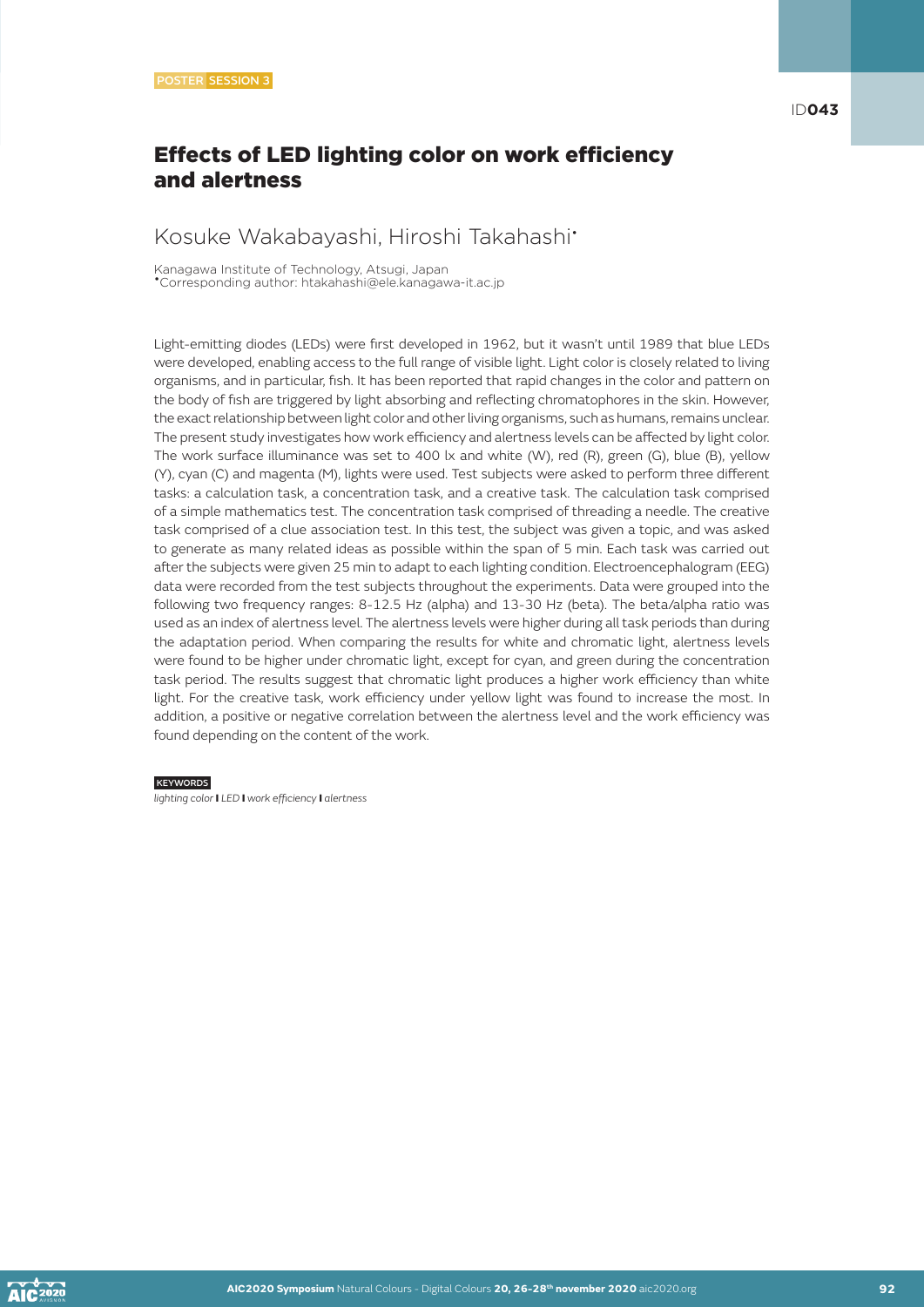ID**045**

# A contribution of on-site spectroradiometric analysis to the study of prehistoric cave art: the case of Points cave (Aiguèze, Gard, France)

### D. Lafon-Pham**a**• , S. Konik**b**, J. Monney**<sup>c</sup>**

**<sup>a</sup>**EuroMov Digital Health in Motion, Univ. Montpellier, IMT Mines Ales, Alès, France **<sup>b</sup>**Ministère de la Culture / Sous-direction de l'Archéologie / Centre National de la Préhistoire

et UMR 5199 – PACEA, Périgueux, France **c** Laboratoire EDYTEM – Université de Savoie, CNRS, Chambéry, France

•Corresponding author: dominique.lafon@mines-ales.fr

Points cave (Aiguèze; Gard; France) is located in the middle of the Ardèche river gorges, not far from Chauvet cave. This cave contains rock art attributed to the Upper Palaeolithic. Its walls show 72 rock paintings and drawings distributed in spatially distinct subsets: 5 animal figures, 5 indeterminate lines, 2 bilobed signs, 1 angular sign and 4 clusters of punctuation marks (made by coloring the palm with colored mater and applying it as a stamp to the cave wall). The present work addresses the in situ study of the Palaeolithic rock art colors. It is part of a multidisciplinary research project studying the cave since 2011. The vast majority of the coloring matter used for the drawings is red. By considering the rock art's color on a purely visual point of view, two color subsets appear: purplish red and beige red. An in situ radiometric measurement campaign was carried out to obtain objective data regarding the colors of the rock art and its spatial distribution. Our aim was to obtain objective quantified color information in order to complete the already existing archaeological analysis and interpretation about the spatial organization of the rock art. Color quantification allows an objective inter-comparison not only between the different rock paintings and drawings of the cave, but also with rock art measured in other caves.

Measurements in the visible range were carried out, using a spectroradiometer (CS2000-Konica Minolta). This fieldwork had been done in compliance with the preservation rules (contactless). The measuring angles and distances were adapted on a case by case basis according to the characteristics of the painted surface to be measured. The accessibility of each measured area and its state of preservation i.e. ability of the colored matter in its actual state to hide the rock surface were taken into account. A lighting system spectrum with a spectral power distribution close to the standard illuminant D50 was used. We were thus able to record the entire optical behavior of all the paintings and drawings (around 150 measurement points). A precise survey of each measured zone allowed us to record its state of preservation: The main information concerns the more or less good covering of the rocky support by the coloring matter applied by the Paleolithic artists as well as the possible presence of calcite, either in the form of more or less translucent veils, or in the form of opaque concretions of very small sizes. The known data about the drawing technics employed by the Paleolithic artist(s) were also considered.

Analyzes carried out on the spectral measurements aimed to answer one question. What are the color criteria allowing to compare different rock paintings and drawings, taking into account their proper surface's states (impact of the different technics of application and/or state of preservation on the measured values)? We were thus able to establish and/or confirm the existence of different clusters of graphic entities on the base of identified causalities which fall under:

- The nature of the coloring matters, and the influence of theirs mineralogical compositions

- The state of the coloring matters on the rock walls.

These elements contribute to a more in-depth understanding of the chronocultural consistence of the iconographic project.

#### **KEYWORDS**

*natural coloring matter* I *palaeolithic rock art* I *spectrophotometry*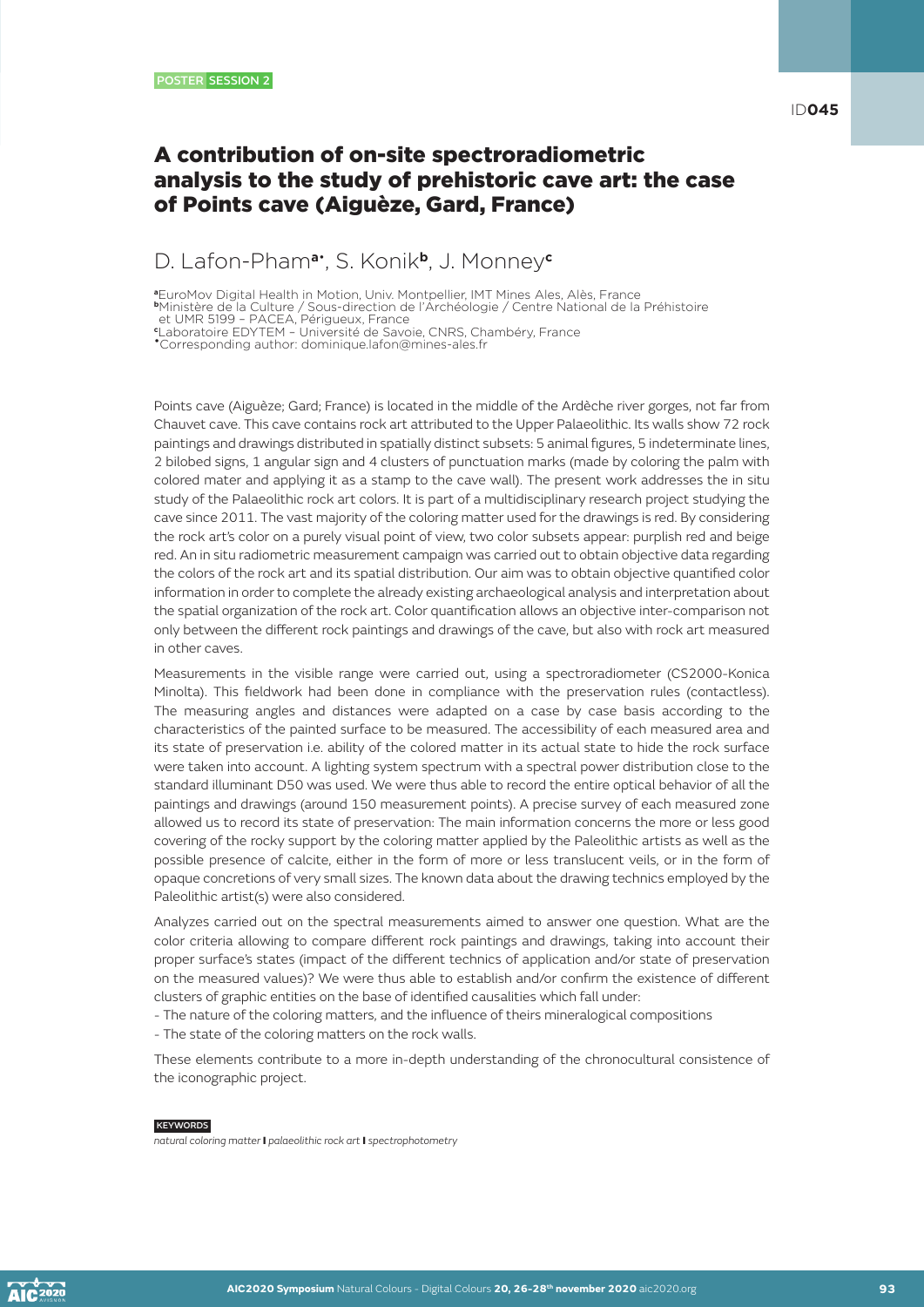# Comparison of Environmental Landscape Color Harmony Strategies between Keelung ZhengBin Finishing Port and Dongyin Nanao Villages Color Schemes

### Yuh-Chang Wei**a**• , Monica Kuo**b**, Yen-Ching Tseng**<sup>c</sup>** , Wei Wang**<sup>d</sup>**

**abcd** Chinese Culture University, Taipei, Taiwan •Corresponding author: ycwei@faculty.pccu.edu.tw

The concept of environmental landscape color harmony is highly dependent on the balance among nurture environment, urban landscape and local culture. The aim of this study is to compare environmental landscape color harmony strategies between Keelung Zheng-Bin Finishing Port and Dongyin Nanao Villages color schemes in order to better understand how a suitable color plan to be determined. Both of color schemes are, based on Jean-Philippe Lenclos's methodology of color geography, to adopt NCS environmental color survey tool for the regional local colors investigation and to develop a color planning strategy. The objective of both color schemes is to maintain the color imagery of local environment, to achieve "colorful diversity", and to develop a proper color scheme to enhance regional characteristics and cultural style.

A scientific NCS environmental color survey conducted to collect regional colors information and to establish an environmental color database for both projects as well. A subjective environmental color analysis evaluated by the color planner helped to design a color scheme, based on the color harmony strategy. The color planner designed a color scheme by determining domain colors and color contrast in compliance with proper lightness, chroma, environment context, and color composition to fulfill the objective of harmony. However, the color harmony strategies between two color schemes found quite different. An in-depth analysis conducted to compare both color plans with a systematic process.

The results of the study have indicated as follow:

- 1. The environmental landscape color scheme is a complex and comprehensive work. The analysis of landscape and urban environmental colors needs a multi-dimensional viewpoint along with a scientifically systematic process to investigate the overall appearance and characteristics of the geographical region objectively. A good color planning strategy must look into both the macro and micro levels, including nature environment color, urban landscape color and local humanistic color, etc.
- 2. The environmental landscape color harmony is required to maintain continuity and order with adjacent colors, to keep color harmony with the surround spatial environment, and to utilize the regional landscape characteristics in accordance with background architectural colors.
- 3. The environmental landscape color scheme contains the strong publicity. The approval of both projects is according to the collaborative discussions among stakeholders, experts, scholars and the color planner. However, the residents' culture heritage and color preferences proved to be the significant factors influencing the outcome of color scheme. It is crucial to obtain the color consensus between the stakeholders and color planner that requires a great deal of efforts.

**KEYWORDS** 

*color scheme* I *NCS environmental color survey* I *color harmony strategy* I *culture heritage* I *color preference*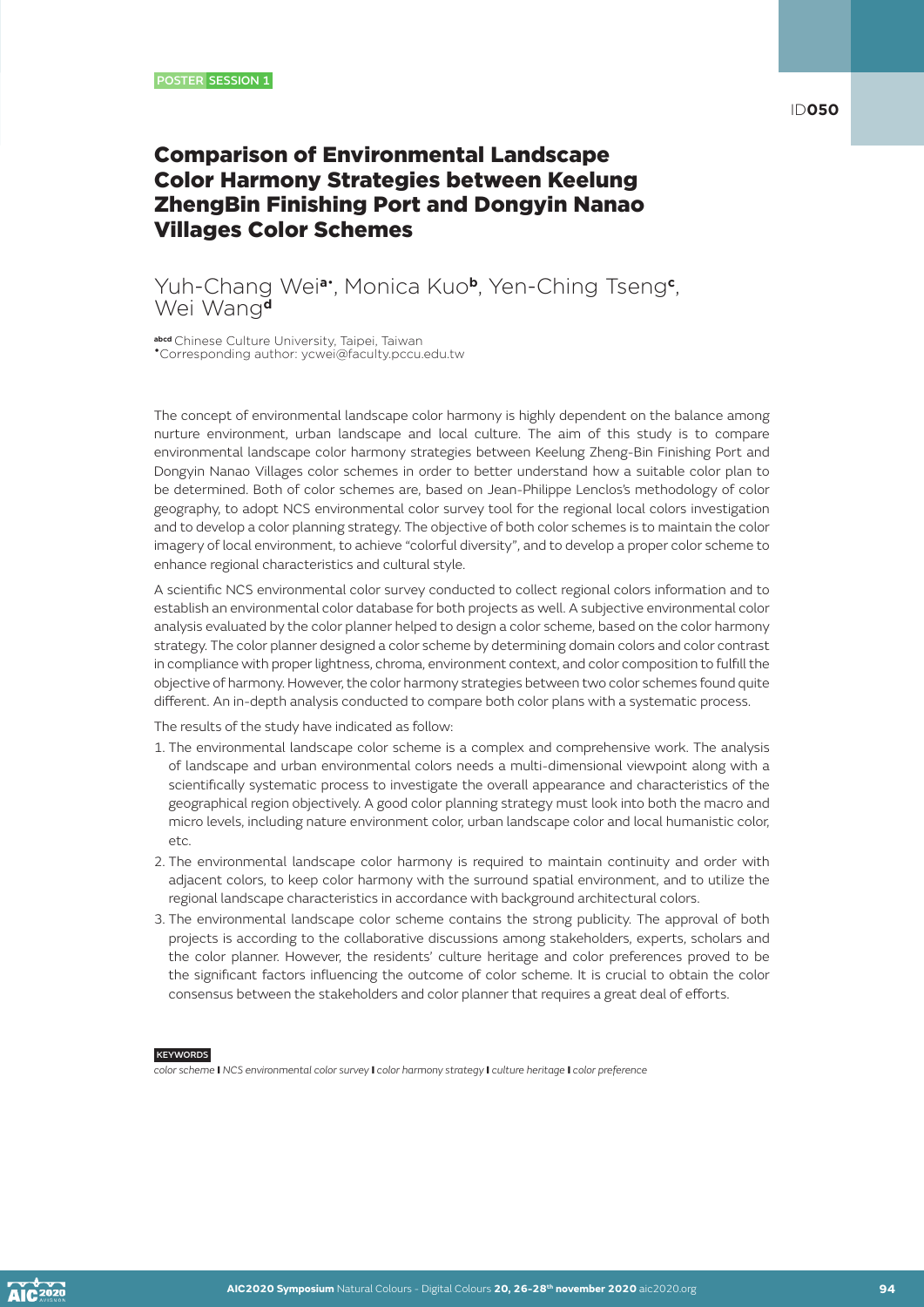# Evaluation and control of the properties and mutations of the pictorial visible

### Etienne Trouvers**a**• , Laurence Tardy**b**, Jean-Marc Steyaert**c**•

**<sup>a</sup>**Artist, painter using natural colors and digital colors, ENSBA

•Corresponding authors:contact@etienne-trouvers.com, steyaert@lix.polytechnique.fr

The goal is to elaborate a digital visual approach to paintings, structured and coherent, which would allow to express their palette harmonies of colors, to recover them in case of deterioration and to propose virtual restorations. The concrete outputs are pedagogical materials for digital communication, printing tools integrating pigment hues perception, in 2D to start, then in 3D.

Furthermore, experts and practitioners of artistic legacy could appreciate to use a digital expert system dedicated to the comparative and evolutionary analysis of pictorial and graphic masterpieces.

This experimental system allows a comprehensive reading of the harmonies of work of art: search and identification of shapes, drawings, intensities and colors. On this basis of primitives, we aim at building a set of software tools able to perform comparative and differential analyses of states before/after restauration, after various damages or natural time decay for instance, but also able to modify an original on the basis of real, reported or even imaginary data… These situations contribute to put in light very deep plastic properties - visual and differential - of the works in an approach both resultant and prospective.

Up to now the rationale for restorations is mainly based upon the stratigraphic study which «allows to determine the nature and the sickness of the successive paint layers» or upon a sample. We are thus limited to the unknown/unseen supposed original of the work to make crucial - possibly wrong - choices of restoration. In particular, this type of purely physical and chemical analysis does not offer the possibility to fully considerate global process of elaboration and its subtle formal shades: i.e. a pictorial project with its glaze, varnish - colorless or warm, with autograph finish touches, subtle touch-ups by a doubtful author as often the best artists proceed in their search of absolute, and even pentimenti - sometimes surprising - or posterior overpaints hardly understood.

For instance, how to understand the meaningful attitude of the butler in Veronese's The Weeding at Cana? A case study whose successive steps have to be deciphered: a sophisticated green dress with shot-silk moiré effects, obtained maybe by pouncing then grey mastic and varnish filling, before the figure is dressed in a sleeveless caftan, a patch of brick red muted color with an adequate binder and gaze mixed with the golden varnish? Another example in Courbet's L'Atelier du peintre: how to perceive and understand the essential need of central landscape in the global spatial system of his huge work, as well as some other complex formal features of L'Atelier? Such situations illustrate the most interest to have an elaborate tool for the interpretation, the analysis and the virtual and visual renderings.

As a matter of fact, we aim to revitalize the critical mind of one who scrutinizes and questions the objective differences of the visible in order to deter and catch the aesthetic subtleties not only accordingly to the present norm and taste or fashion, but also with tolerance and scope of view; therefore having in mind what mankind memory remains can teach us through Fine Arts.

### **KEYWORDS**

*visual approach* I *color* I *digital restoration* I *comparative system*

**<sup>b</sup>**Historian of art, teacher at Ecole du Louvre **c** Ecole Polytechnique Senior Professor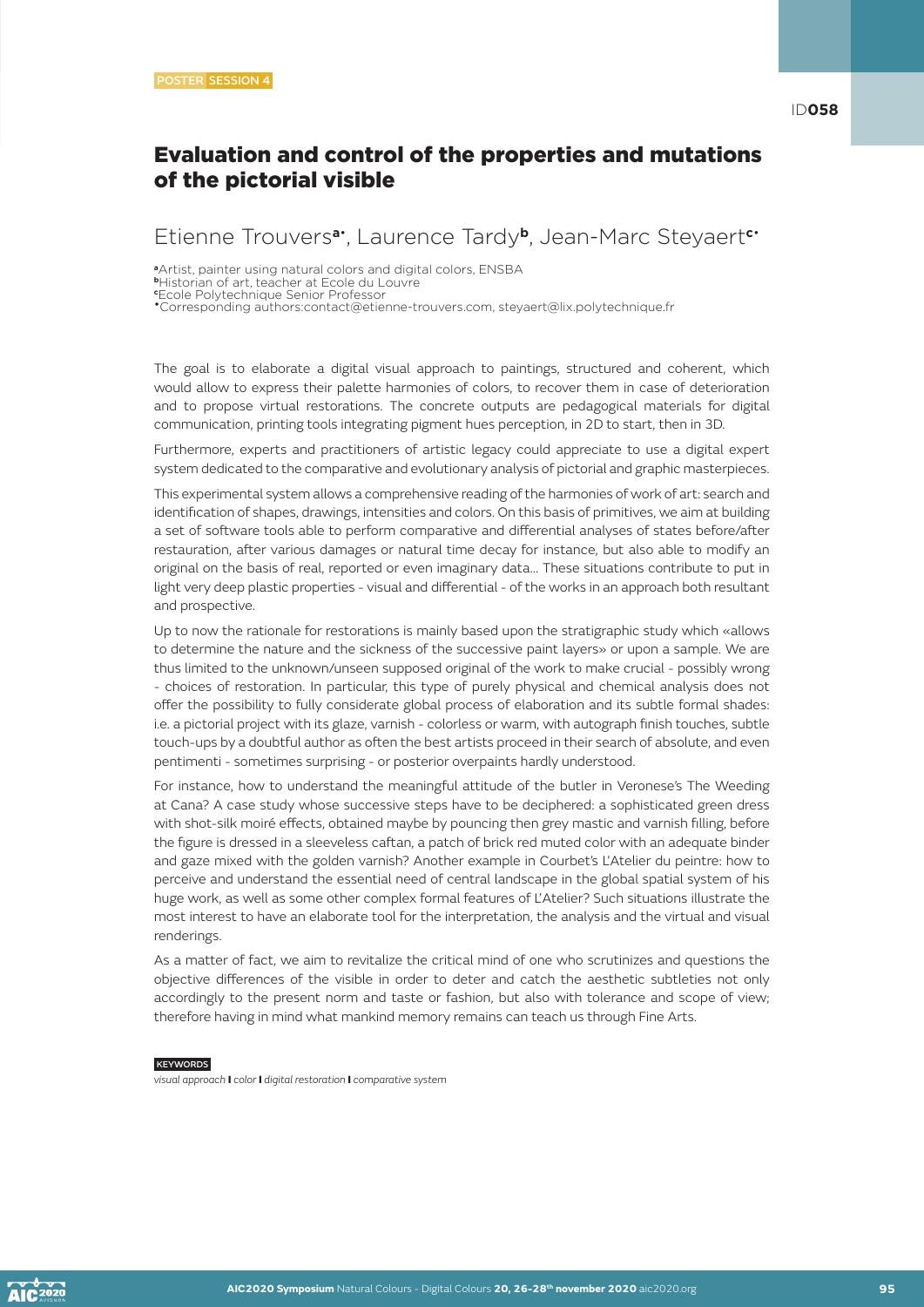### ID**060**

### Effect of painting treatment on color change considering cellular structure Inside of wood

### Kazushi Ohshima**a**• , Hiroyuki Sugimoto**a**, Masatoshi Sugimori**a**, Emika Sawada**<sup>b</sup>**

**<sup>a</sup>**Ehime-University Graduate School of Aguriculture, Matsuyama, Japan. **<sup>b</sup>**Ehime-University, Matsuyama, Japan. •Corresponding author: kazushi3150@gmail.com

The growing interest in environmental issues has led to an expansion of design applications that take advantage of the appearance of wood. Painting treatment is applied with permeable, transparent paints because improvement in appearance and durability is required for these purposes. However, the mechanism of the change in appearance caused by such a painting treatment has not been clarified, and this is a major factor that hinders designable industrial use of wood. Recently, however, the presenters found from light transmission experiments in cedar with different compressibility that light reflection and transmission at the interface between the lumen and cell wall, which have different refractive indices, are related to the brightness of the wood. The reflectance of light at one interface is determined by the difference in the refractive indices of the two materials that make up the interface, according to Fresnel's formula. Therefore, it is thought that the amount of paint penetration affects the mechanism of appearance change in the painting treatment that makes use of the design of the wood.

Therefore, this research aims to clarify the mechanism of change in total reflectance and total transmittance of visible light due to painting treatment, X-ray CT observations of the internal structure of the material and measurement of the optical properties of visible light with a spectrophotometer were performed on two types of grain of hinoki cypress with various amounts of paint.

In the observation of CT image, the penetration of the paint into the material was not confirmed in the edge-grain samples, whereas that was confirmed in the end-grain samples. In addition, the permeability of the paint of the end-grain samples were quantified, those were in a positively correlated with the paint amount. In the optical characteristics measurement, the longer wavelength, the value of the total transmittance is larger, and the value of the total reflectance was affected by the increase in the value of the total transmittance, due to the interface change caused by the penetration of the paint into the lumen.

In the middle to long wavelength region, the value of total reflectance decreased and the value of total transmittance increased with an increase in the amount of permeation.

These results suggest that the mechanism of lightness reduction by the clear painting treatment is strongly related to the increase in the value of the total transmittance in the medium to long wavelength region due to the difference in the amount of penetration of the paint. On the other hand, at short wavelengths, the effect of absorption was greater. Therefore, the wavelength dependence of the reflectance change due to painting treatment may dominate the color change due to painting treatment. The present study could be effectively used to adjust the brightness of veneer when it is used for automotive interiors and flooring.

#### **KEYWORDS**

*painting treatment* I *color change* I *interface* I *transmittance* I *reflectance*

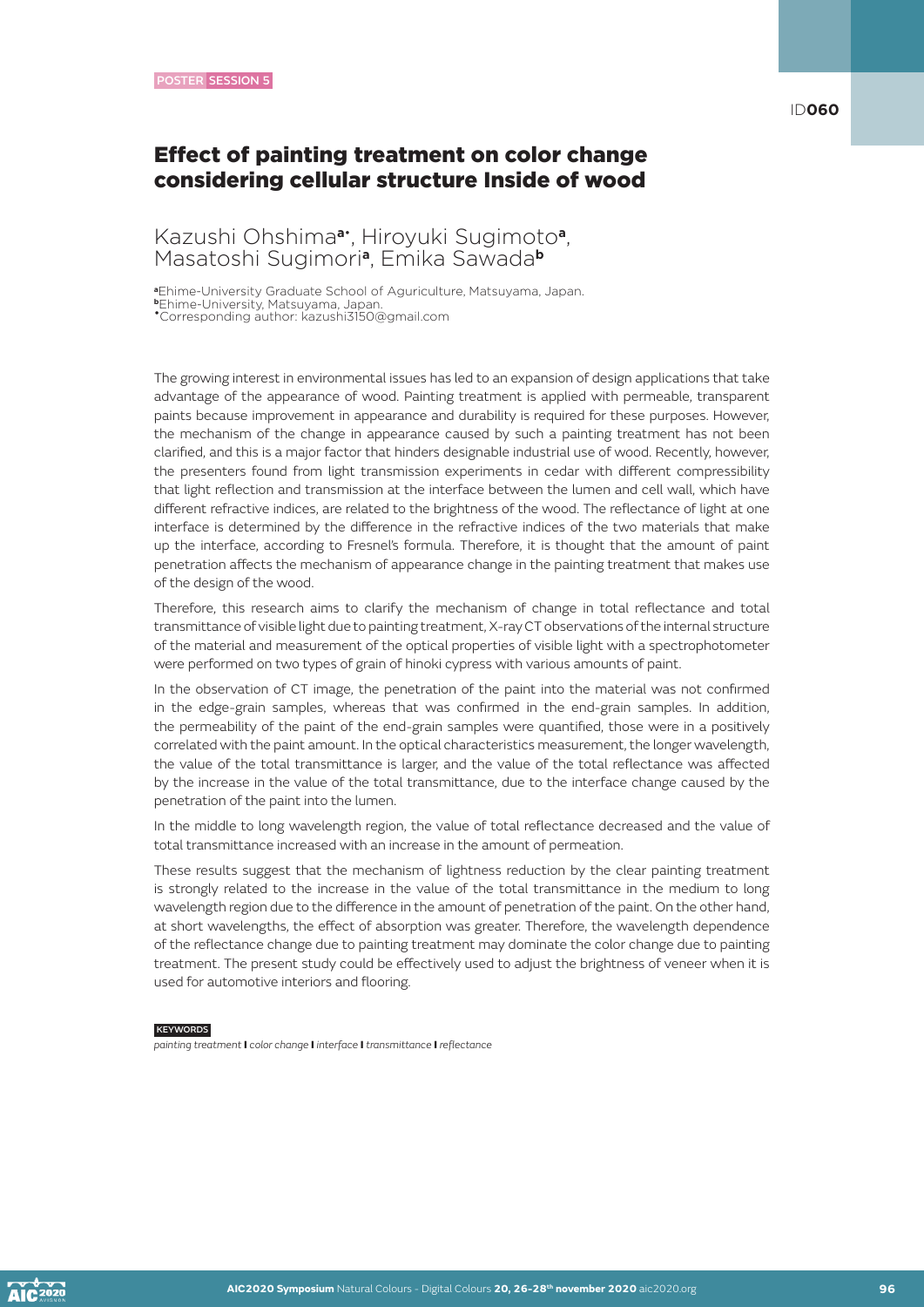# The Impact of Individual Observer Color Matching Functions on Simulated Texture Features

### Yuan Tian• , Jean-Baptiste Thomas, Fereshteh Mirjalili

Department of Computer Science, Norwegian University of Science and Technology, Gjøvik, Norway •Corresponding author: yuanti@stud.ntnu.no

We investigated the impact of individual observer color matching functions (CMF) on simulated texture features. Our hypothesis is that most people perceive texture in a similar manner, thus a texture indicator that is least dependent on human individual vision would be most likely a potential fit to visually perceived texture. To this end, the following strategy was implemented: Hyper-spectral images were converted into XYZ images for individual observer CMFs, estimated by an individual observer colorimetric model. Contrast sensitivity function (CSF) filtering was applied to the XYZ images for visual simulation. The texture features were extracted from the filtered images. Finally, the difference between the texture features computed for each observer were analyzed.

We used the HyTexiLa reflectance image dataset by Khan et al. [1], that includes 112 images of four material classes, namely textile, wood, stone and food, covering a wavelength range from 400 to 1000 nm with 3.19 nm intervals. The individual observer CMFs were generated using the color vision model proposed by Asano et al. [2]. Their dataset includes 151 individual CMFs obtained as a result of a series of color matching experiments performed by 151 color-normal observers. The proposed model predicts individual cone fundamental, lms-CMF, as a function of person's age and some physiological parameters such as lens and macular pigment density. Each Individual lms-CMF was converted into the corresponding xyz-CMF by a linear transform obtained from a linear regression between the CIE 1964 standard colorimetric observer and the average lms-CMFs. The reflectance images were subsequently converted into XYZ images using the obtained xyz-CMFs.

To perform CSF filtering following the method proposed by Pedersen and Farup [3], the reflectance images were first converted into individual observer XYZ images using the obtained individual xyz-CMFs. The XYZ images were then converted into RGB images by linear transformation. The individual RGB images were finally converted into the corresponding individual observer YCbCr images using a specific set of RGB stimulus. The variability of the CMFs between individual observers is assumed to be maintained in the YCbCr color space. Finally, the contrast masking was applied on the YCbCr images to simulate the viewing distances of approximately 0.5 and 2 meters.

Two methods to compute texture features are implemented, one method to extract texture features from Y channel, and the other from all three channels of the individual observer YCbCr CSF filtered images. In order to test the hypothesis, a comparison of the texture features is implemented between two observer groups, one with lower RMSE in CMFs from the average observer, and the other with higher RMSE in CMFs. In texture feature hyperspaces, the volume ratio between the two groups' feature vector clouds indicates how individual observers have similar texture features.

- [2] Y. Asano, M. D. Fairchild, and L. Blondé, "Individual colorimetric observer model," PLoS One, vol. 11, no. 2, pp. 1–19, 2016.
- [3] M. Pedersen and I. Farup, "Simulation of image detail visibility using contrast sensitivity functions and wavelets," Proc. - IS&T/SID Color Imaging Conf., pp. 70–75, 2012.

<sup>[1]</sup> H. A. Khan, S. Mihoubi, B. Mathon, J. B. Thomas, and J. Y. Hardeberg, "HyTexiLa: High resolution visible and near infrared

hyperspectral texture images," Sensors, vol. 18, no. 7, pp. 1–30, 2018.

KEYWORDS

*texture features* I *color matching functions* I *hyper-spectral images*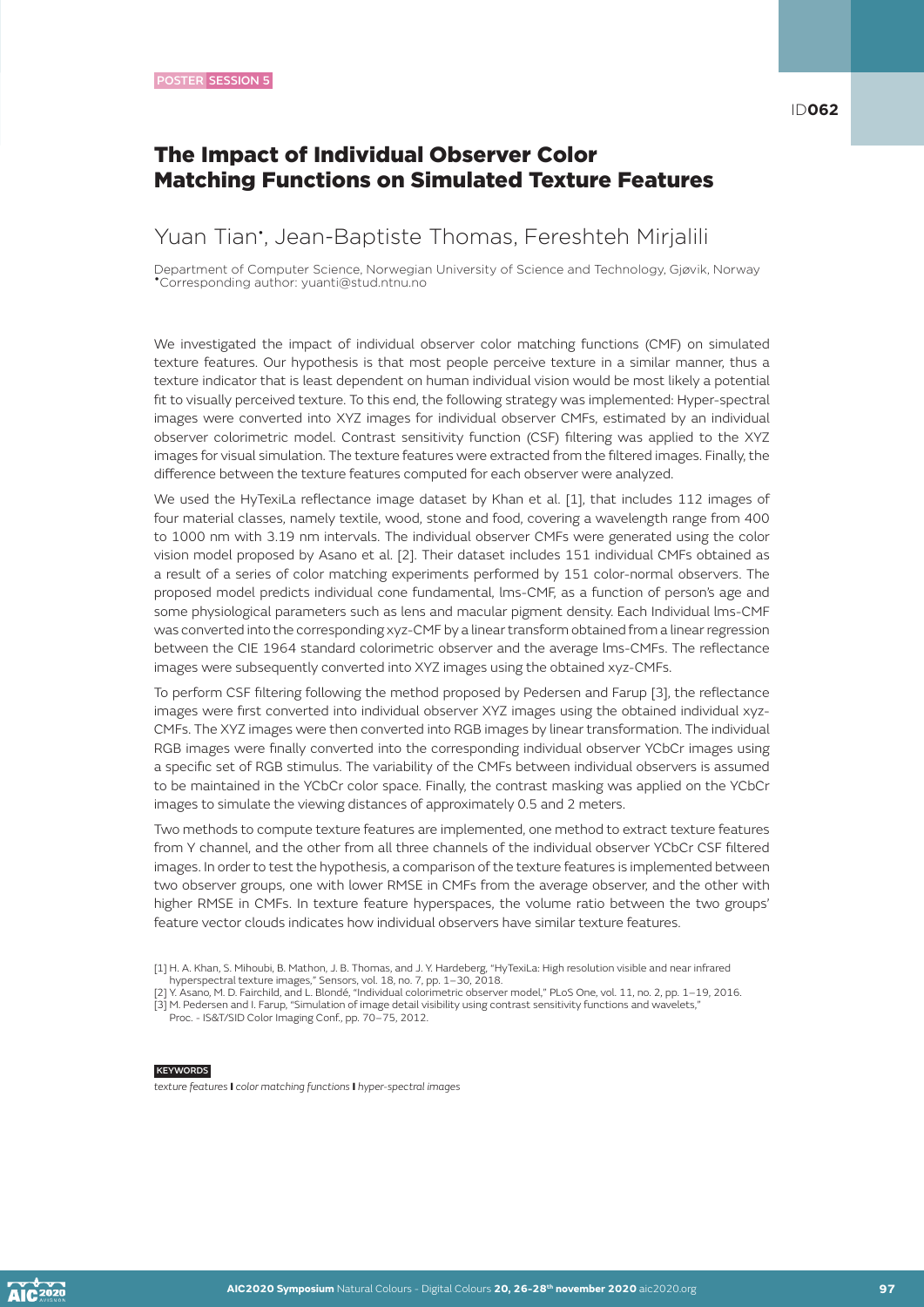# The narrative pattern: a creative gesture in children's book illustrations through natural and digital colours

# Camille Landreau**a**•

**<sup>a</sup>**LARA-SEPPIA, Allph@, University Toulouse Jean Jaures, UT2J, Toulouse, France. •Corresponding author: camille.landreau@univ-tlse2.fr

"A colour is never neutral; it always reflects an impression, a persistent image. A colour is never total, never fixed; it is mutable, elusive, perceived differently depending on the other colours around it, the nature of the light that renders it visible, the eye of the beholder: Colours, like words, are always fleeting." (Verner Panton, Notes on Colour, Danish Design Center, 1991).

Combining research and creation, the reflection carried out throughout my thesis, Poietic of colouring: from the gleaning in design to the creative experience of the pattern in illustration, takes place in a dialogue between researches that results in the gleaning of heteroclite plastic elements, experimentations where the development of chromatic experiments is discussed in the workshoplaboratory and project oriented towards the colouring of the pattern in illustration.

The common thread is the establishment and questioning of working methods, to offer experiments to poetize and reconsider the very form of modelling. The development of exploratory processes thus allows a reflection between theoretical thought and artistic practice.

In my PhD, my research field is illustrated children's book and the tale. The purpose is to explore in depth the chromatic perceptions of illustrations, to question the creative process and the artistic technique. As for, I set up a methodology in my workshop-laboratory that leads me to analyse images, create moodboards, lexical fields, experiment colours, classify them through colour charts, chromatic and sensory cartographies, to design narrative patterns and a colour lexicon of children book.

As an illustrator, colourist, designer, the use of colours, in its multiple ways, is very important and is a real added value. I make of the colour a principle of the composition in the illustration. I see a connection in my work between natural and digital colours: narrative materials which show the exploration of the creation of a mixed media illustration. I create plastic variations through the techniques of hand drawn patterns, digital and manual colouring, embroidery, collage, tincture… I find those combinations, interesting and magnify the sensitive experience and the creative gesture. The passage from the drawing "the illustrated line" to a textile experiment "the embroidered thread". Colour thus obtains its own dialectic around a materiality a "visual writing", the process of storytelling and a new aesthetic language. As Sonia Delaunay said in her diary: "The colour became a vital way of expression, as the power of speech. I play with colours like a new way of expression(...)."

As we will be able to see, through a methodical and sensitive study, it's to understand the stakes of illustration and their importance in our visual culture as well as in their teaching. It develops a manufacture of ways of seeing and undertaking this particular mode of expression.

#### **KEYWORDS**

*pattern* I *colouring* I *illustration* I *design project* I *children book*

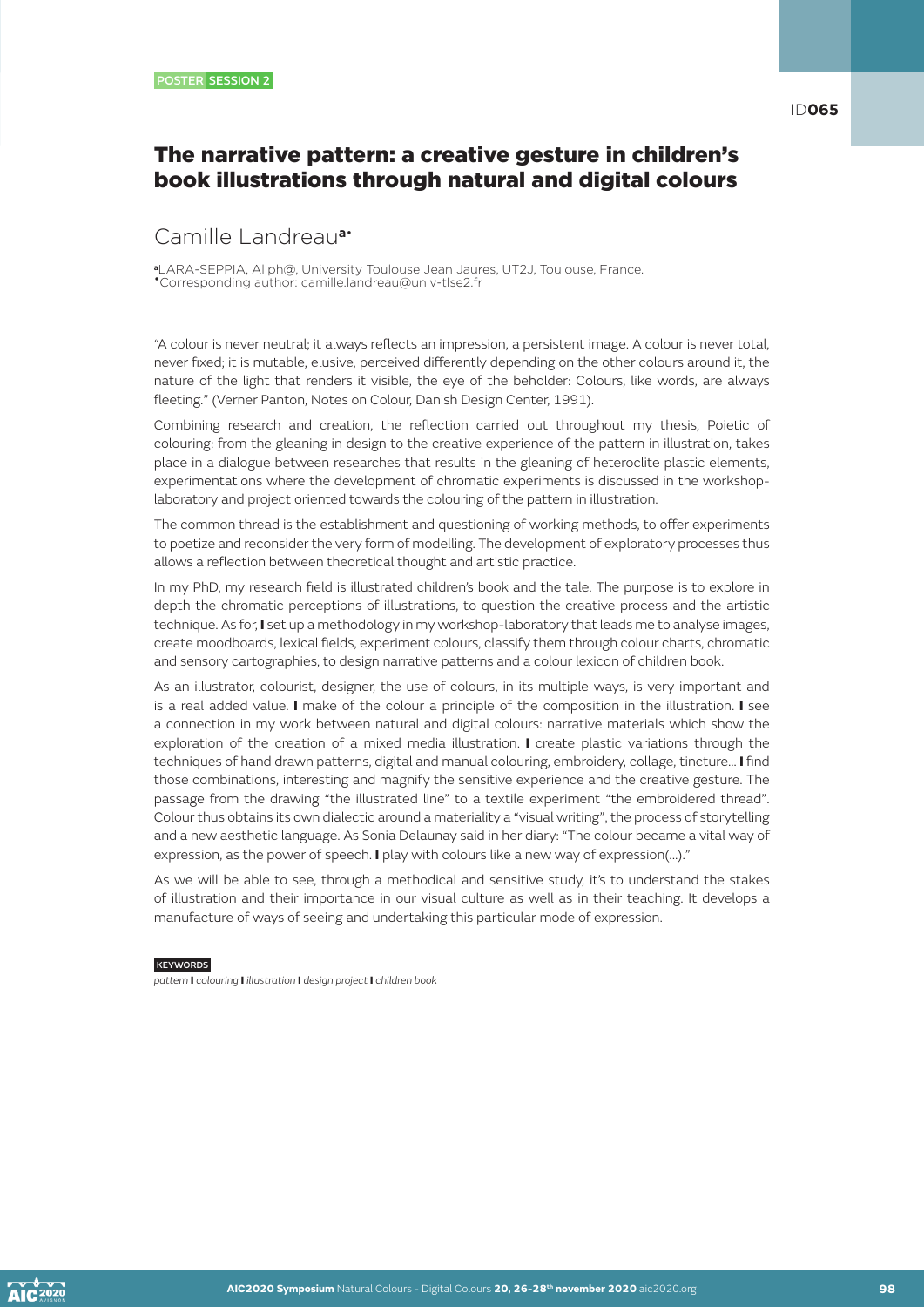# Colour, Human experience and cyborgism

### Valérie Bonnardel

University of Winchester, Winchester, United Kingdom Valerie.bonnardel@winchester.ac.uk

In their book «The embodied mind: cognitive science and human experience» published in 1993, Francisco Varela, Evan Thompson and Eleanor Rosch propose a new conception of cognition qualified as active [1]. In an enactive view of cognition living organisms are autonomous systems (endowed with self-organization) generating meaning which gives rise to the co-determined origin of cognition and environment. Thus, enaction attempts to reconcile traditional oppositions (subject-object, body-mind, self-others, etc.) and, in so doing, offers a way intermediary between the opposition «computational objectivism» and «neurophysiological subjectivism».

To illustrate an enactive view of cognition, the authors choose the example of colored vision which has the advantage of being, both, a transdisciplinary subject, including among others, biology, psychology, anthropology and artistic disciplines and which has an immediately meaningful human experience in terms of perception, cognition and emotion. In the domain of colour vision, objectivism struggles to account for the colored experience because there is no simple and unequivocal causal relationship between the physical signal (luminous flux) reaching the eye and the color perceived. As for subjectivism, it fails to account for universally shared aspects of color vision such as their categorical perception. The enactive approach reconciles these two aspects; cognition is «embodied» and results from experiences made possible with a body endowed with sensorimotor capacities which are exerted in a physical, biological, psychological, social and cultural environment from which experience emerges (enaction) and where perception and action are inseparable. The quality of the enacted experience of the colorful appearance then results from the structural coupling between the organism and its environment for which the intersubjectivity and the cultural sharing of this experience are essential to the extraction of its meaning.

#### **KEYWORDS**

*colour perception* I *embodied cognition* I *enaction.*

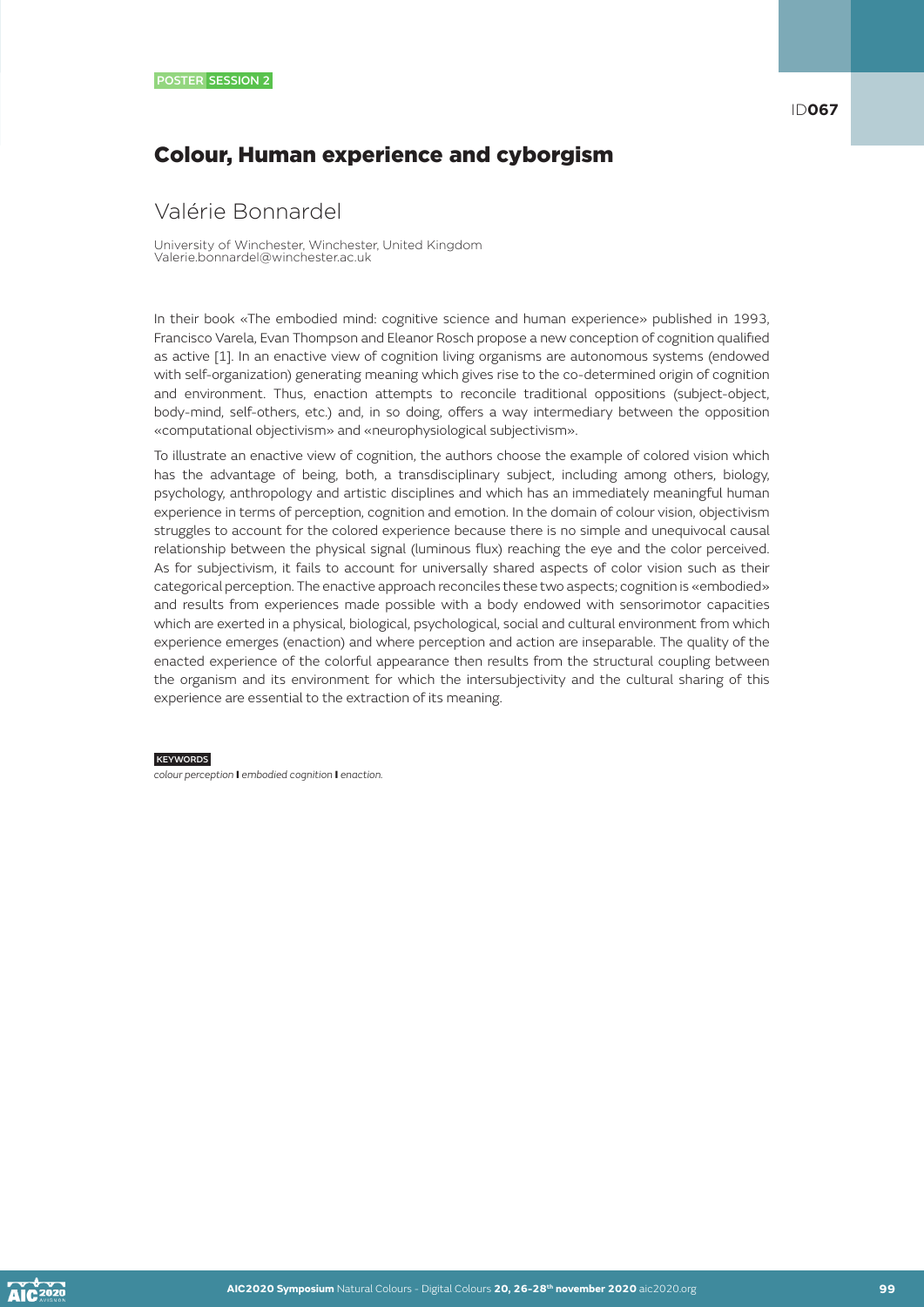# Colour out of place: Extinction explored through art practice

# Yulia Kovanova

Edinburgh College of Art, The University of Edinburgh yulia.kovanova@ed.ac.uk

This paper proposes the concept of colour 'extinction' as a way to think through the current ecological situation, specifically the sixth mass extinction provoked by human action. This is explored through the framework of the emerging field of multispecies studies, with particular focus on the concept of 'entanglements', as defined within the wider field of Environmental Humanities, in conjunction with contemporary art practice. The author submits that art practice is a powerful tool through which to approach extinction, as it invites us to tap into an emotional connection. Colour, in particular, offers a sensorial entry into an environment, and a way to observe the presence or absence of species.

It may seem as though, if certain colours and colour combinations are lost from our environment, through the disappearance of plant and animal species, we can preserve those colours through digital images. However, the physical loss will change the collective experience of our environment completely. The combination of colours in a natural landscape is a sign of its health. If that colour balance is disturbed, the health of the landscape and its interconnected livelihoods will be affected.

As with any digital representation or record, every colour is an approximation. Colour in the natural landscape is a constantly shifting phenomenon - through seasons, times of the day, and the course of evolution - this is an experience that digital mimicry would struggle to precisely replicate. The issues of natural and digital colour are discussed alongside the idea of a nature/culture divide, as highlighted by various authors in the Environmental Humanities.

The author proposes conveying extinction and its subsequent losses through a series of artworks. It is then argued that art practice is a powerful tool to help visualise these issues. Colour studies offer theories that can feed into ecological thinking, and multispecies studies offers a strong interdisciplinary platform.

#### **KEYWORDS**

*art* I *colour* I *ecology* I *extinction* I *loss* I *multispecies studies*

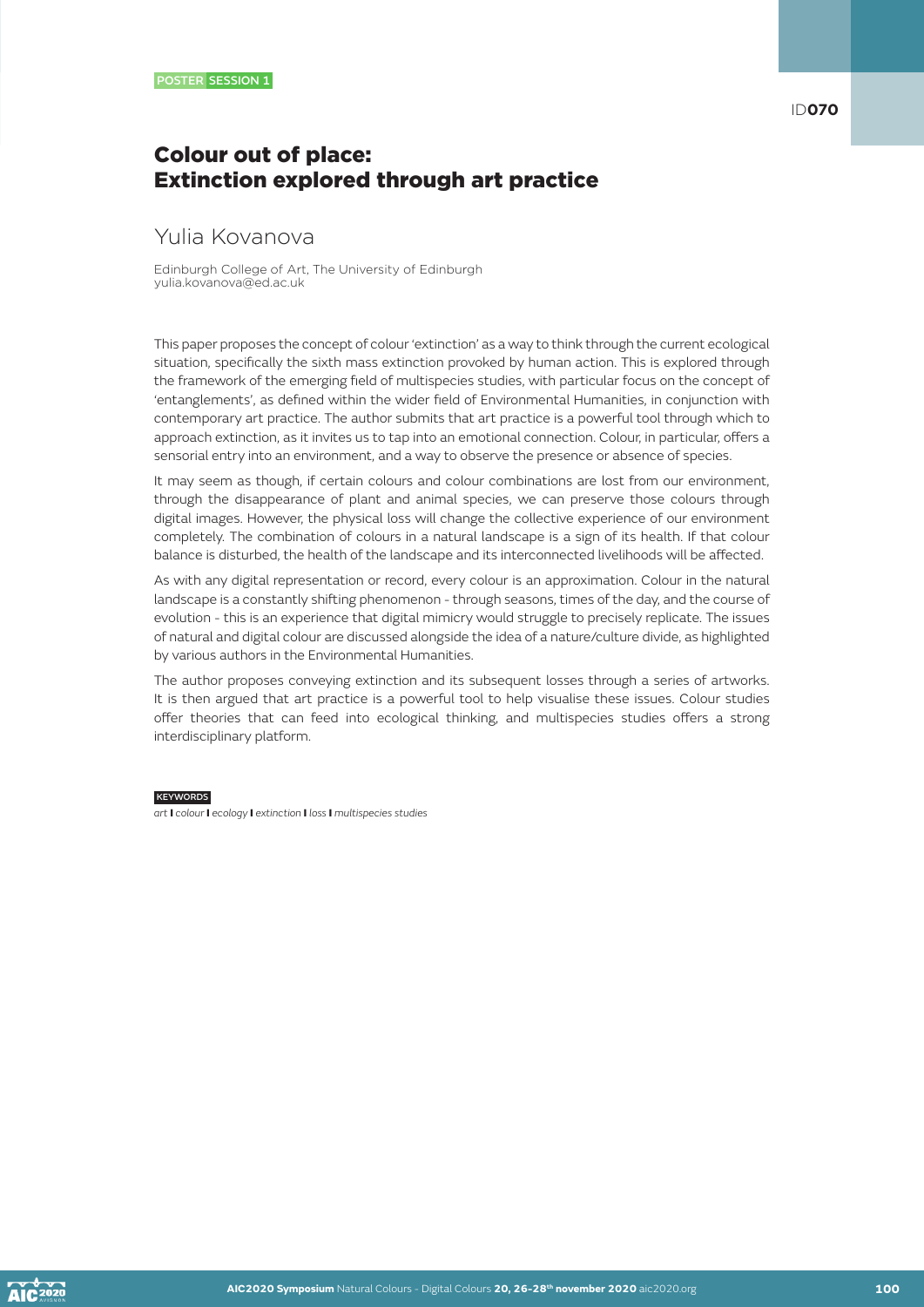ID**071**

# Assessing illumination diffuseness in light booths with a log chroma histogram

# Siddhant Sahu, Jean Baptiste Thomas<sup>\*</sup>, Jon Yngve Hardeberg

The Norwegian Colour and Visual Computing Lab, Department of Computer Science, Norwegian University of Science and Technology •Corresponding author: jean.b.thomas@ntnu.no

Controlled lighting is a key part of color quality control and primarily in the painting industry wherein the finish of the product is tested under a controlled lighting. For this purpose light booths are used, which is an apparatus that simulates different canonical lighting conditions in the most diffused form minimizing the cast of harsh shadows. This helps in examining accurately how the product appears under these lighting conditions independent of environmental influences. However, we noticed a discrepancy between the quality of diffuseness between different illuminants of the light booth. More specifically, the illuminants like "D50" and "D65" were more diffused as compared to the "F" ill uminant.

Therefore, in order to show these differences quantitatively, we proposed a methodology in this work. At first we acquired a scene in a light booth with several illuminations and investigated a particular type of histogram called as the "Log-Chroma Histogram". From R, G and B values two chrominance measures were defined and the histogram was plotted for these chrominance values in the scene. Then we fit a two dimensional Gaussian distribution to the histogram. The parameters of the distribution, more specifically the standard deviation which revealed that indeed the diffuseness quality between the illuminants were different. This observation helps us to potentially rank the illumination by diffuseness on comparing the histograms.

Furthermore, we also observed that when the illumination creates harsh shadows, or in other words, the illumination is not well diffused, the corresponding histogram is asymmetrically distributed or skewed. Considering this we also propose skewness as a metric to rank illuminant's diffuseness on this particular histogram. We suspect this is due to the cast of harsh shadows, hence we have also developed a MATLAB app which corresponds a given pixel's chrominance to it's histogram values. We also make the image dataset used for the analysis publicly available at www.colourlab.no/cid.

**KEYWORDS** 

*diffuseness* I *light booth* I *log chroma histogram*

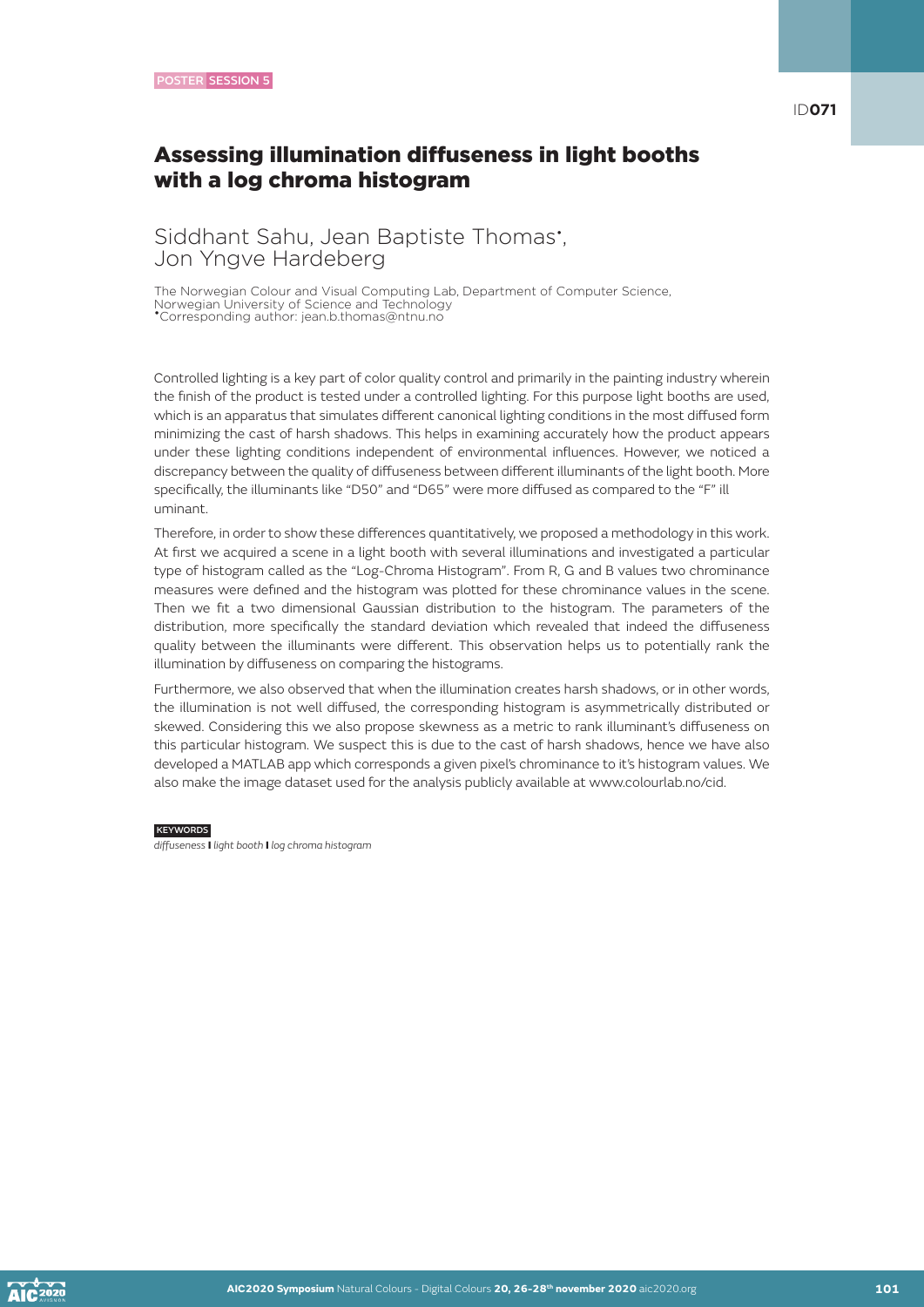# The Highlight effect in structural color from cellulose nanocrystals

Noora E. Yau**a**• , Konrad W. Klockars**b**, Blaise L. Tardy**<sup>c</sup>** , Orlando J. Rojas**<sup>a</sup>**

**<sup>a</sup>**Department of Design, School of Arts, Design and Architecture, Aalto University, FI-00076 Aalto, Finland

**<sup>b</sup>**Department of Bioproducts and Biosystems, School of Chemical Engineering, Aalto University, 00076 Aalto, Finland

**c** Department of Chemical & Biological Engineering, Vancouver Campus, University of British Colombia, 2360 East Mall, Vancouver

•Corresponding author: noora.yau@aalto.fi

When new materials are launched, producers tend to focus on the functional properties. However, functionality alone may not guarantee the commercial success of new materials. For this reason, materials science and industry often turn to designers, who they hope will develop both the experiential and functional properties of the material.

Materials used in product design must meet the functional and esthetic needs of the consumer, meaning that the material must function in its technical context, but also on an emotional level: to captivate people's attention and appreciation, to make sense. Material design researchers have argued that the materials development process should not focus solely on the functionality of the material but also consider other aspects. It has been suggested to not only consider questions like "what is this material?", but also questions like what this material does, what it expresses to us, what it elicits from us, and what it makes us do. The purpose of this is to try to bring understanding not only to the functional qualities of the material, but also to the experience or a feeling involved; to create a holistic, meaningful user experience. This work addresses a material development case, where both the technical and design perspective has been important and needed.

Structural color arising from nanostructures of cellulose nanocrystals has been studied for some time already. However, well-founded practical applications of these visually enchanting colors have not been realized yet. The focus in the development of nanocellulose-based structural colors has been on advanced materials applications, for example tunable reflective filters or various sensors. In contrast, our research aims to bring nanocellulose-based structural color into the field of design and art. There is a great need for eco-structural colors, as iridescent and glittering effect colors are commonly used in design and art. However, these colors are currently produced using environmentally harmful materials and toxic pigments.

Materials may have properties that seem irrelevant or insignificant for technical applications. However, the same feature may be of great visual interest in design. As an example, cellulose nanocrystals give rise to the so-called coffee ring effect when they assemble into the nanostructure responsible for the structural color. The effect refers to a rainbow-like border-color appearing on dry films. Scientists have generally considered this effect a problem to be solved, since it prevents films of uniform color. However, the same phenomenon could create visually and esthetically appealing effects. In the design and art field this effect could be used as a "highlight -effect", since it can bring up the shapes and forms of the colored area. CNCs do this naturally, and as far as we know, no other coloring method can achieve this.

For material development and commercialization, it is crucial to investigate how to achieve uniform colors from nanocellulose. This achievement would greatly expand the possibilities of using these colors. At the same time, the highlight effect could also be one of the competitive advantages of the material. Border colors could, for example, emphasize the shape of objects and be used for pattern design.

#### **KEYWORDS**

*structural color* I *cellulose nanocrystals* I *coffee-ring effect* I *design* I *multidisciplinary*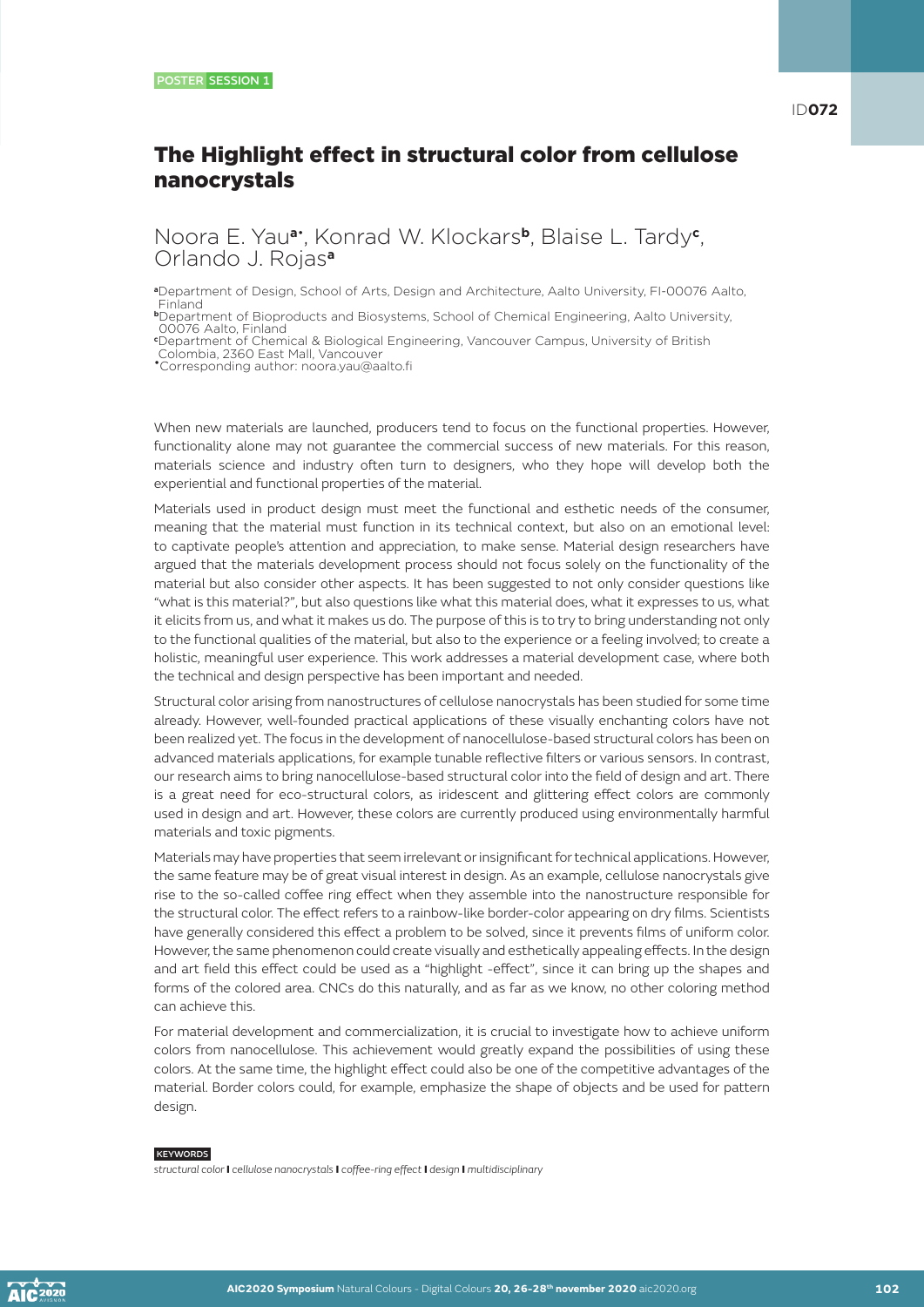ID**076**

# Visual appearance of wood materials under various lighting colour conditions

### Sae Miyata**a**• , Shino Okuda**<sup>b</sup>**

**<sup>a</sup>**Graduate School of Doshisha Women's College, Kyoto, Japan **<sup>b</sup>**Doshisha Women's College of Liberal Arts, Kyoto, Japan

•Corresponding author: id19001@dwc.doshisha.ac.jp

There are many kinds of interior wood materials and their colour appearance and visual texture are influenced by lighting conditions. This study aims to clarify the visual texture of wood materials under various lighting conditions.

We conducted the subjective experiment using twelve kinds of wood materials, Japanese cedar, Japanese cypress, chestnut, white oak, beech, teak, Chinese quince, walnut, rose wood, pine, maple, and black cherry. Each size of wood plate is 100 mm (width), 80 mm (depth), and 4 mm (thickness). These were presented in a space of 600 mm (width), 450 mm (depth) and 500 mm (height). This space was some objects in different colours and the inside walls were white. A LED light source [LEDCube, THOUSLITE] which has 15 channels of LED spectra (from 365 nm to 670 nm peak) and could control spectral distribution was equipped on the top of the space. Next, 24 kinds of lighting conditions were set with four levels of CCT (3300 K, 4000 K, 5000 K 6500 K), three kinds of duv (-0.01, -0.005, 0) and two saturation levels of red colour.

Participants observed each wood plate and evaluated four items, 'cold – warm', 'rough - smooth', 'dry - wet', and 'hard - soft' with a seven-steps scale. They also rated the naturalness of color appearance and the preference of lighting with a numerical scale from -3 to +3. Female university students participated in this experiment voluntarily, and they were in all twenties and have normal colour vision.

According to the results, the evaluations of the naturalness of colour appearance and the preference of lighting were good under the lighting in 4000 K and 5000 K, negative duv and including long wavelength. Also, it was revealed that the lighting conditions in 3000 K and 4000 K made wood materials look softer and warmer than the lighting in 5000 K and 6500 K. Moreover, the evaluations of the naturalness of colour appearance and the preference of lighting have strong positive correlation.

In conclusion, the lighting in 4000 K and 5000 K, negative duv and including long wavelength is preferred wood materials. Also, increase or decrease of chroma saturation of red colour affects visual texture and colour appearance of them. Therefore, light colour affects visual appearance of wood materials.

#### **KEYWORDS**

*visual texture* I *wood material* I *light colour*

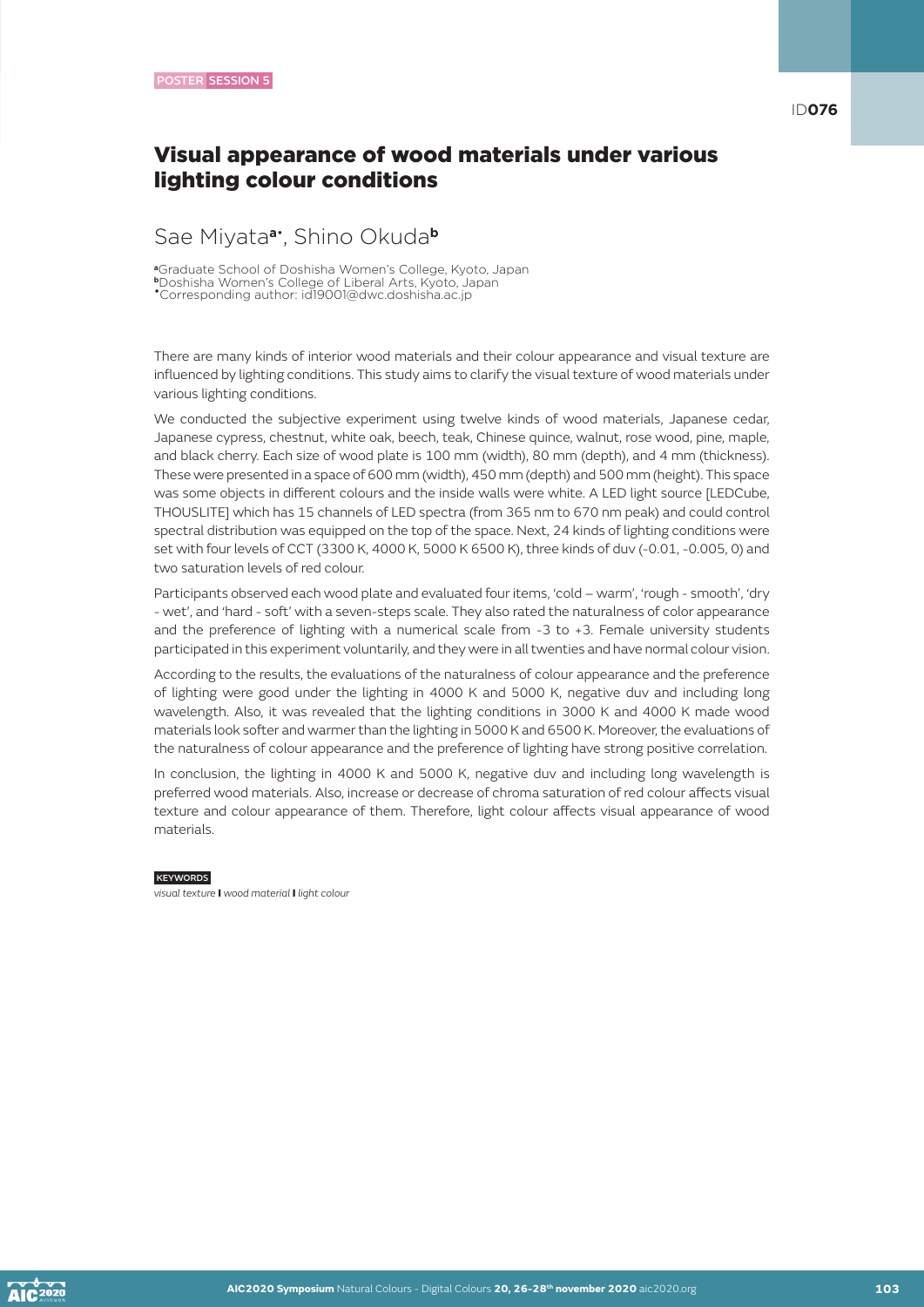# The importance of the semiotic development of a color chart in a fashion collection

### Ítalo José de Medeiros Dantas**a**• , Camila Assis Peres Silva**<sup>a</sup>**

**<sup>a</sup>**Federal University of Campina Grande, Campina Grande, Paraiba, Brazil •Corresponding author: italodantasdesign@hotmail.com

Color perception is a coordinated system that combines psychological, physiological, physical, sensory and cultural perceptions of the human mind's cognition and interpretation. Therefore, the symbology and the semantic dimension of colors propose a series of meanings based on the perceptions of individuals, as well as through experiments that identify the effects caused by them on human cognition. Through social conventions historically passed down through generations, are known most of the senses that are projected in colors today. In fashion collections, these chromatic symbols are used both to shape the concept that guides the theme of the work and to attract the target audience of the segment. It converges a lot with the notion that in the fashion design collections we work with a color chart with a greater number of possibilities that will bring with it the narrative power of delineating new chromatic information and creating its own signs and signifiers.

Thus, it is seen that the symbology linked to colors within social conventions no longer translate as a usual reality, so that in the case of collections with a commercial bias, working on cohesion and coherence between the target group's cultural baggage, the collection theme, fashion trends, market trends, and finally, the chromatic representation for identification purposes, becomes an important and complex task. Generalized methodologies of chromatic usability tend not to be satisfactorily applicable to all cases in fashion design, making necessary increasingly specific and innovative approaches, centered on the user's perception. Therefore, the levels of difficulty are located on how to develop the elements of the design in order to produce the symbolic effects designed, from this context, exploring methods present in other sciences is a promising and consequently innovative way to discover new ways of solving problems; with that thought, one finds semiotic theories.

With this, the present article aims to explore the level of importance that the semiotic construction of a color chart plays within the final result of the visual communication of a fashion collection when it's related to the development of the proposed concept. To this end, the research is classified as exploratory-descriptive with a predominantly qualitative approach. With regard to technical procedures, the steps are synthesized through a semiotic analysis of the color chart of a fashion collection in relation to its concept using the semiotics theories of Charlies S. Pierce, William Morris, and Roland Barthes. The fashion collection used in the research was selected from a Brazilian fashion contest called Concurso dos Novos presented at the Dragão Fashion Brasil event. The hypothesis addressed here revolves around how color appears within the development of the creative process of fashion products as one of the main elements to build the assertive visual message that will guide the narrative concept of fashion collections, connecting with the sensory perception of the observers and making them understand the prospect message projected by the designers.

#### **KEYWORDS**

*fashion* I *color symbolism* I *color perception* I *semiotics* I *chromatic message*

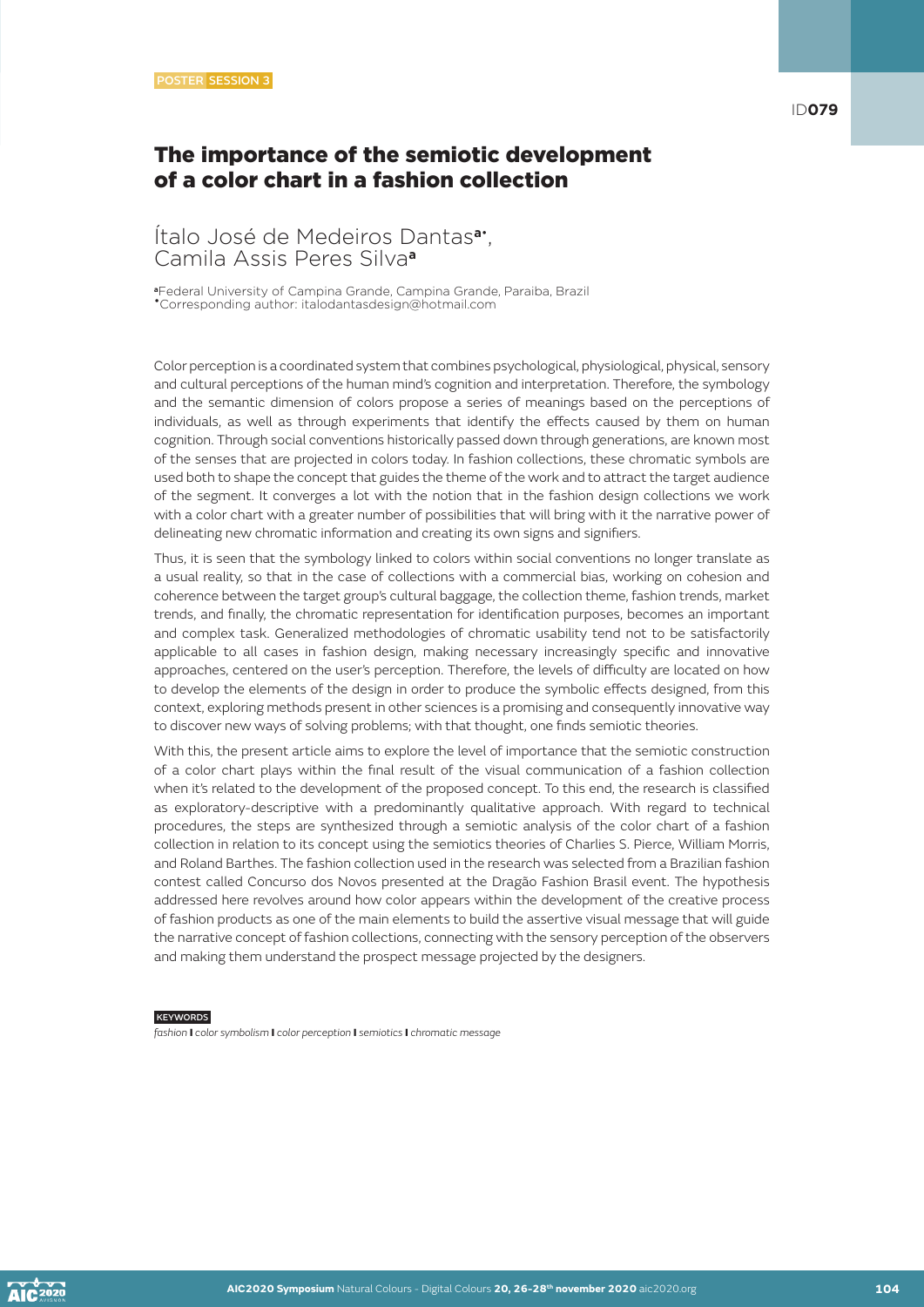# Textile crafts: The middle path

### Deepshikha**a**•

**<sup>a</sup>**Independent Researcher •Corresponding author: dee.shikhajha@gmail.com

Textile traditions of India are wide and varied cultural transmitters of the rich heritage since ancient times. In the last two decades, Government, NGOs and Private institutions have played a significant role in upscaling and popularizing crafts globally while retaining the original essence of the craft and/ or merging them with foreign styles for contemporary looks. The present poster presents a brief case study of four textile crafts – Woven (Maheshwari), Printed (Block prints), Painted (Kalamkari) and Embroidered (Zardozi) from Central (Madhya Pradesh), West (Rajasthan), Southern (Tamil Nadu) and Northern (Uttar Pradesh) parts of India, respectively.

Wearable technology is one of the key trends in design, research, fashion and retail. Researchers globally have attempted to merge wearable electronics with textiles for specific purposes, ranging from health, sports, fashion, education, etc. Digital crafts have been termed as crafts (textile or others) embedded with technology for specific purposes. This poster presents key examples of wearable textiles from across the globe. These examples form a plausible source of inspiration for designing digital crafts with respect to India and applications specific to India and elsewhere.

Why the middle path? The first viewpoint is that of authors, craft enthusiasts, government and nongovernment bodies, educators among others who have worked relentlessly to revive and preserve traditional (textile) crafts of India in its original style. Detailed ethnographic studies have been conducted to write books, shoot documentaries, films, conduct fashion shows, launching unique brands, rehabilitating craftsmen and craft villages, etc. It is not an overstatement to mention that revival and preservation of crafts is one of the most important objectives of their life purpose. The second viewpoint is that of wearable technologists. They believe in merging technology seamlessly in our lifestyle and textile offers a flexible and reliable medium, especially because of its proximity to our body. But embedding technology in textiles or crafts diminishes the craft or textile design element in many cases and highlights the embedded technology, function and application more. The textile or craft takes a back-seat, hence, this generates a gap between textile craft enthusiasts and technologists. Some researchers have affirmed that crafts are emotionally charged hierarchical artifacts and digital crafts can never replace the emotions, feelings and virtues associated with original crafts. Hence, rendering digital crafts a mere knock-off.

Thus, in this poster the author presents four original textile crafts and possibilities for technological intervention which is seamless while retaining essence of craftsmanship in a contemporary digital craft. The propositions hence follow a middle path balancing the ethos of craft enthusiasts while integrating minimal technology from the wearable researchers' group. The challenges in terms of digital evolution have also been mentioned. The poster encourages other researchers to work on similar lines, conduct in-depth qualitative and quantitative studies and also chalk possibilities for creating novel brand identities, a niche in the textile/craft/wearable segments while retaining indigeneity.

#### **KEYWORDS**

*textile heritage* I *digital textiles* I *trends*

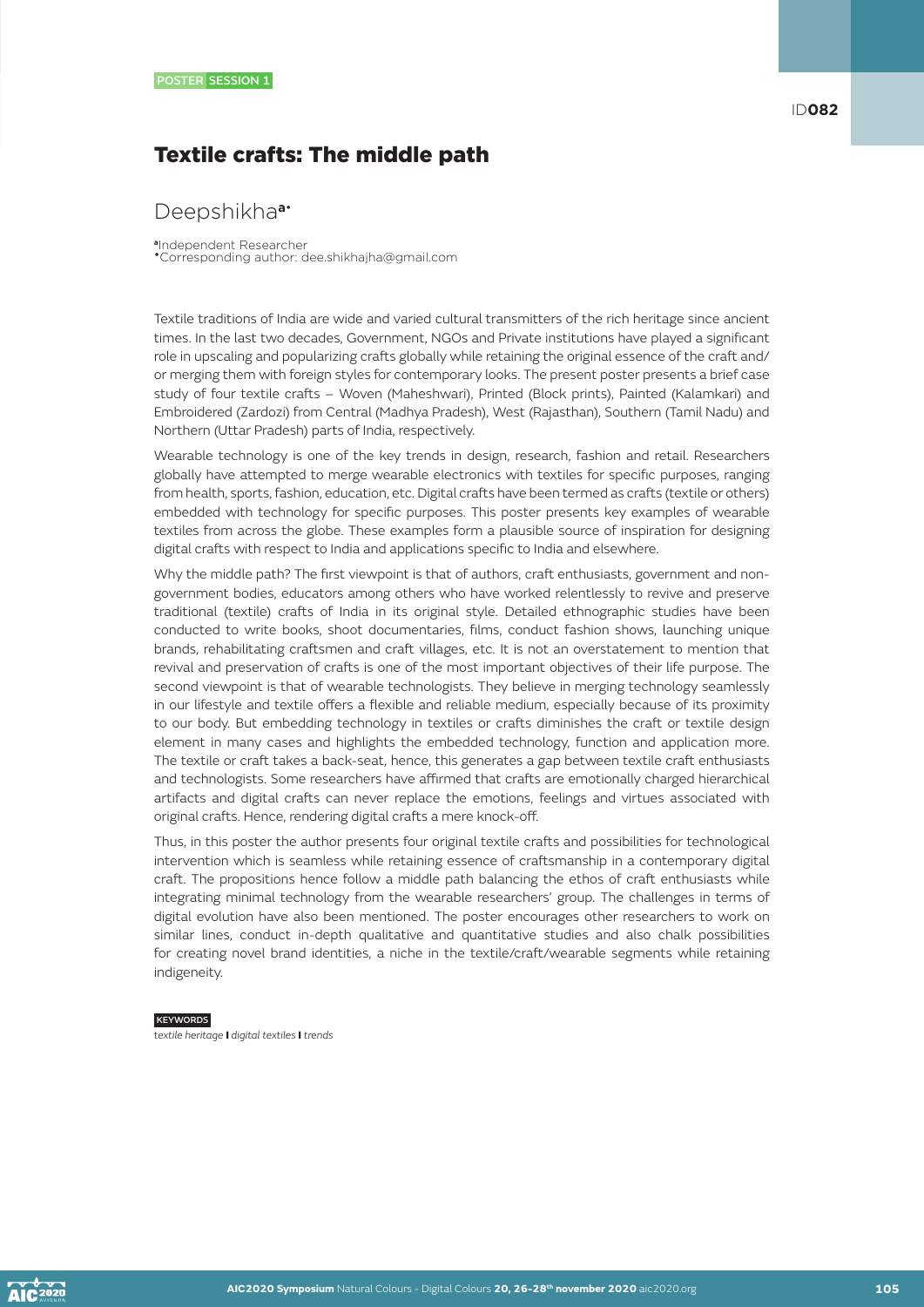# What connects graphic design of Japan and Denmark?

Irena Iljaž, Klementina Možina•

University of Ljubljana, Slovenia

•Corresponding author: klementina.mozina@ntf.uni-lj.si

Culture is a part of every one of us. The main part of any culture is habits, norms and beliefs, along with art (including architecture, interior, graphic and media design). Art has been influenced by culture as much as was culture by art. Worldwide exploration allowed us to gain new knowledge; however, it also changed our perception and provided a new insight into our own cultural identities. Therefore, it is not surprising to find similar art styles in faraway locations. Art was shaped not only with a specific culture in mind, but with the help of foreign influences. All of the above mentioned is nowadays a part of the cultural heritage that is typical of each society.

We have noticed similarities in aesthetics and their primary cultural habits of remote countries, Japan and Denmark. Although such a claim can be surprising or even disbelieving, a further study of geography, history, social and cultural characteristics of the two countries has formed many parallels. Moreover, we have seen similarities in the awareness of white space, colour use and colour combinations, and ideas behind the design. All of the latter have shaped present-day countries and their cultural identities.

The aesthetic and design principles (colour, typography, motifs, shapes) of both nations were described and common aesthetic values that link Japanese and Danish design were established. Colours (or even absence of colours) are one of the most important elements of both designs. Commonly used colours are rooted in the history and landscape, which means that people primarily used colours that were available in the environment and were inspired by that same environment. The Japanese colour system is especially complex and explicit with colour names. Even though we have a wide range of colours that are used today, cultures still have tendencies to particular hues. People are keen to connect some colours with the characteristics from the habitat; hence, the culture has shaped how specific colours are perceived.

The aim of this study was to connect distant cultures, and to present differences and similarities found in both Japanese and Danish art and design – displayed visually in a form of corporate identities for a botanical garden. Corporate identities (consisting of a logotype and various applications) are much more accessible to the masses and thus can become part of a nation's culture through time. The analysis of these topics provided not only the reasons for choosing specific colours, typefaces, and usage of white space, but also a meaning behind all of these elements. Even though design solutions were based on similar shapes, previously mentioned principles altered the way Japanese and Danish corporate identities communicate and look. The results show subtle or great differences between the Japanese and Danish design without using either language, thus displaying the visual language of each nation.

#### **KEYWORDS**

*aesthetic* I *colour* I *Denmark* I *graphic design* I *Japan*

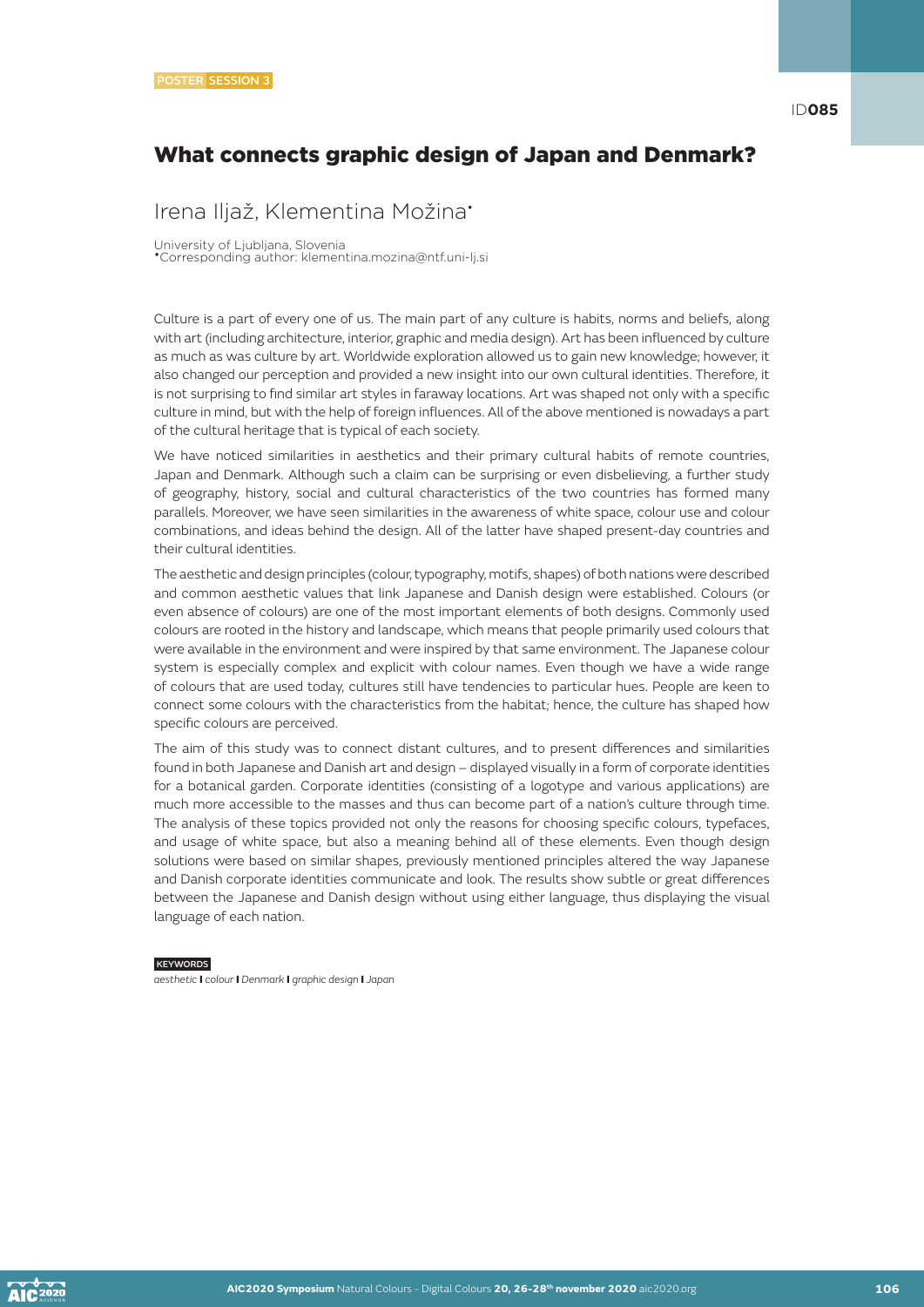# Shunta Sugiyama**a**• , Yoshitsugu Manabe**a**, Noriko Yata**<sup>a</sup>**

**<sup>a</sup>**Chiba University, Japan •Corresponding author: falcon.cryptomeria@gmail.com

Color constancy is a human visual property that the color of an object can be recognized correctly, even when the color of the illumination light changes. It is considered that there is a specific mechanism that corrects for color during the light enters the eye to the brain recognizes the color. However, the detailed mechanism of color constancy has not been explained yet, and multiple mechanisms such as memory and adaptation of the color of an object may be working simultaneously.

In this study, we construct a network that reproduces human color constancy with pix2pix based on a convolutional neural network (CNN) and analyzes the mechanism by the network. The training was performed with 4500 pairs of training images, a batch size of 1, an epoch number of 200, and a step size of 0.00023. The training images are CG images in which the colors of the light sources are randomly set are generated by physically based rendering. We use paired CG images of the same objects lighted by a colored and white light source as input and training images. We use Physically Based Rendering (PBRT) considering physical phenomena such as spectral distribution and spectral reflectance to generate CG images of training data. We visualize the feature map of the network trained using the created CG image, investigate what processing each layer does. This network can be evaluated by the Root Mean Square Error (RMSE) of the image under the colored light source at the input and the corrected image. Feature maps when the RMSE value is below a certain threshold are used for analysis.

By inputting the image under the colored light source to the trained network, the image corrected under the white light source and feature maps of the visualized network are obtained. Then, the highlight part and the background part are extracted from the feature maps. The relationship between the most frequent value of hue in HSV in all pixels of these extracted feature maps and the color temperature of the image under the colored light sources input to the network is examined. From these results, we consider how the color information of the highlights and background is related to the color constancy.

In many feature maps, the hue's mode value continued to be constant regardless of the color temperature in both the highlight part and the background part. In the feature map of the first layer, the amount of change in the hue value decreased as the color temperature increased and it was found that the hue of the highlight/background portion changed when the color temperature was close to the temperature of the white light. Therefore, it can be said that the difference in the color of the illumination light affects the color information extraction process of the network.

#### **KEYWORDS**

*color constancy* I *convolutional neural network* I *machine learning*

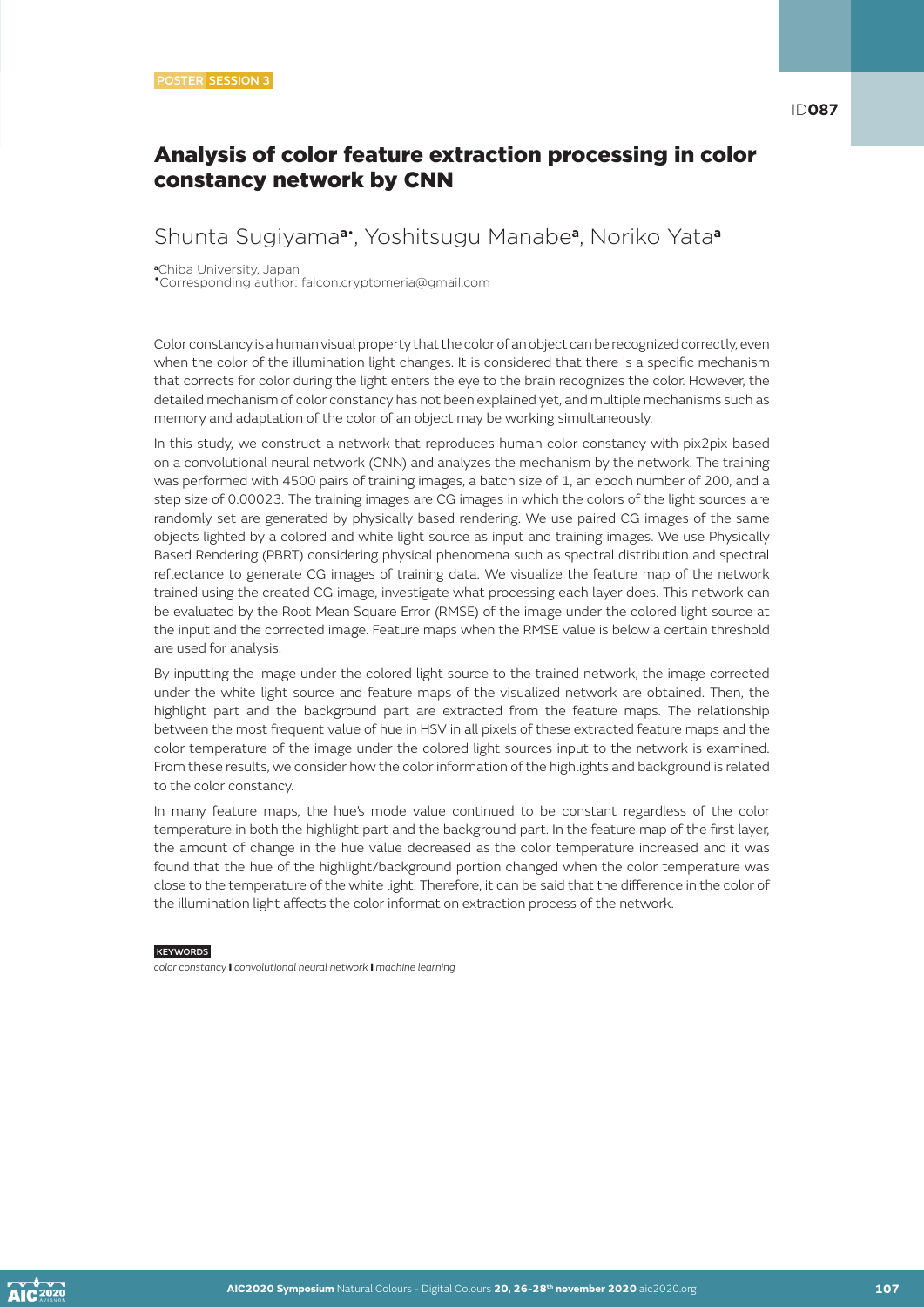ID**088**

### A method for estimating the spectral sensitivity of a camera using optimization techniques

### Shogo Nishi**a**•

**<sup>a</sup>**Osaka Electro-Communication University, Neyagawa, JAPAN •Corresponding author: s-nishi@osakac.ac.jp

Digital cameras are products that imitate human color perception, and there is a close relationship between the spectral sensitivity of the sensor and the camera output. Therefore, if, for example, the spectral information of a target is to be obtained from the camera output, the spectral response information of the sensor is essential. In general, however, manufacturers do not publish spectral sensitivity information. To obtain this information, users need to prepare expensive equipment such as monochromators and spectroradiometers, so an inexpensive and simple method to obtain the spectral response of a camera is desired.

An ordinary digital camera has three RGB spectral response characteristics, and it can be considered that the camera output can be obtained according to the combination of these characteristics. Alternatively, the three spectral response properties can be considered to be composed of a finite combination of wavelength band-limited. Therefore, in this paper, we propose a method for estimating the spectral response of the camera using an optimization method. A genetic algorithm was employed as an optimization method. Genetic algorithms are algorithms that engineer the evolution of an organism and perform probabilistic searches and optimizations.

In the experiment, the spectral sensitivity of the Canon D60 was used as an estimation target. To improve the estimation accuracy by irradiating an object uniformly, a measurement device that can irradiate illumination light from multiple directions was used. The camera output for the camera sensitivity estimation is an image taken with an X-rite ColorChecker Digital SG. As a genetic operation, we first generated an initial population using spectral sensitivity, which is publicly available as a database. Since the spectral sensitivity of color cameras is in three bands: short, medium, and long wavelengths, there is no need to try an infinite number of combinations. Therefore, the use of a database is effective for efficient solution search. In the selection process, an elite preservation strategy was adopted. At that time, it is necessary to evaluate the degree of fitness, which was evaluated by CIE ΔEab in this study. In the crossover, we swapped arbitrary wavelength bands, and for mutations, we changed the peak spectral sensitivity. The number of generations was fixed at 1000 and the spectral sensitivity was estimated and good results were obtained after several trials. In the paper, we will report the improvement of the fitness function and its application to camera sensitivity estimation for smartphones.

#### **KEYWORDS**

*spectral sensitivity estimation* I *genetic algorithm* I *spectral sensitivity database*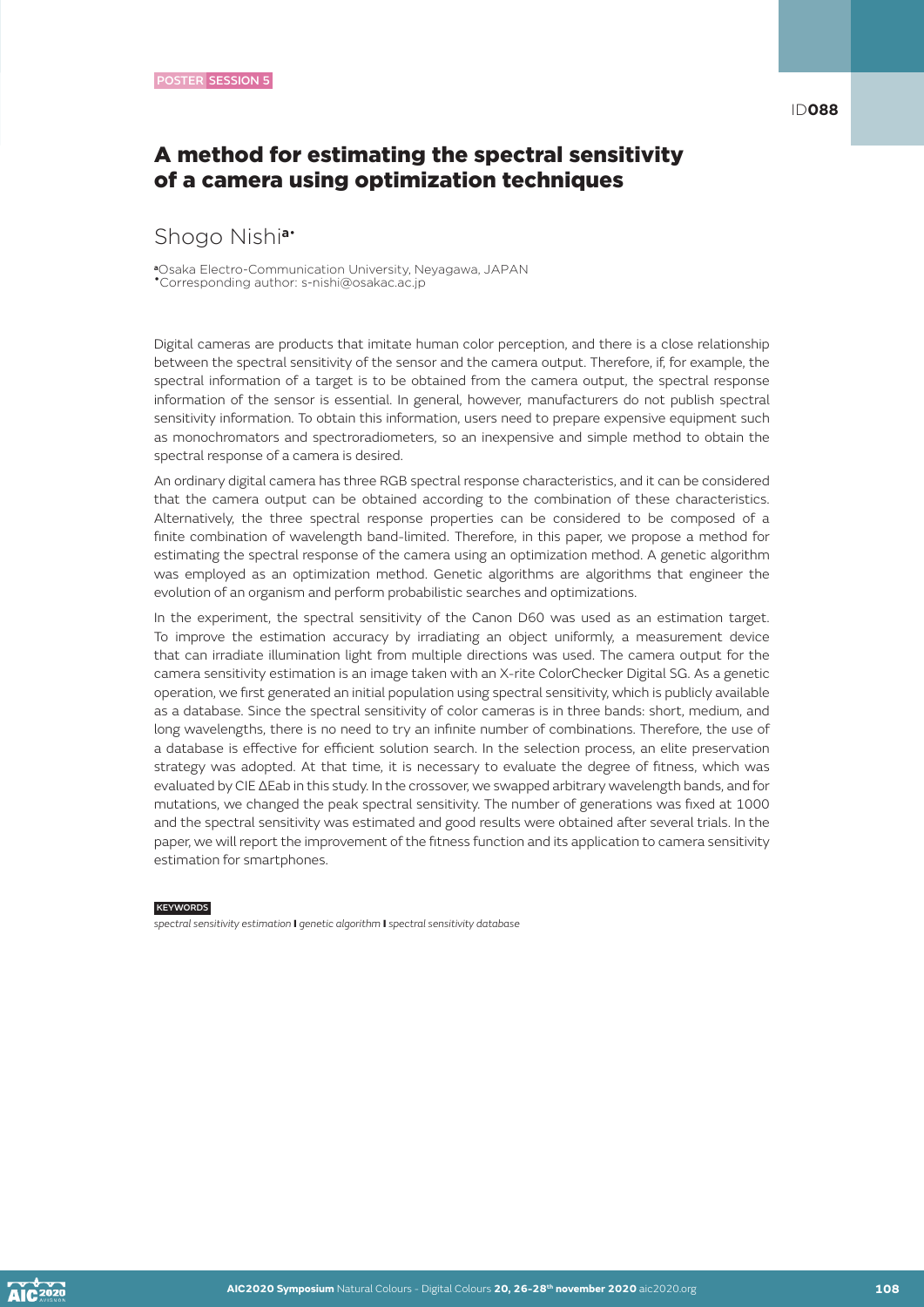# Variation and Classification of White in Architecture based on Field Survey

Kaoruko Kitamura**a**• , Haruno Tsuda**b**, Azusa Takei**b**, Nozomu Yoshizawa**<sup>b</sup>**

**<sup>a</sup>**Mukogawa Women's University, Hyogo, Japan

**<sup>b</sup>**Tokyo University of Science, Chiba, Japan

•Corresponding author: kitamura@mukogawa-u.ac.jp

Colour and finish in architecture have changed with the architectural style. It is well known that the use of white, especially, has changed remarkably across the age of Modern Architecture. White sets off other colours as a background, expresses its characteristic meaning, and amplifies the effects of light. To consider the historical variations in colour, this research focuses on «white» in architecture. The purpose of this research is to grasp the appearance of white through field surveys of architects' works and clarify the variations in white that affect perceived colour and expression of light.

We listed articles which referred to white in Japanese representative architectural magazines and books published between 1965 and 2019. Of these, 55 cases completed from 1932 to 2019 were selected for field surveys. The target surfaces were whitish finish in architecture. We measured colour in three different ways for one target surface: colour under standard illuminant, colour under actual lighting, and perceived colour. The first was measured by a spectral colorimeter with D65 light source. It is what is called object colour generally. The second was measured by non-contact type luminance and colour measurement devices. The last was judged by a skilled observer using a colour chart software for tablet devices. The tablet device was covered by a black matte box with a small opening to look inside, and the observer selected the same colour on the tablet screen as the perceived colour on the target surface. With these three kinds of measurements in actual architecture, L'u'v' values of the selected colours were measured by a spectral radiance meter in a darkroom and plotted in CIE 1976 UCS colour space to compare mutually. Field surveys were carried out from October 2017 to September 2019, from 7 a.m. to after sunset. The following results were obtained. Colour under standard illuminant was slightly yellowish as the completion year was old. To verify the influence of aging, additionally, we measured white samples of 1954-2015 in Japanese standard colour samples in safekeeping. From the comparison, it became clear that both white on the target surface in actual architecture and white on the standard colour samples similarly changed into yellowish with age.

Colours under actual lighting were distributed along yellowish-blueish direction in u'v' colour space. It is thought that white on the target surface was distributed to yellowish white under actual lighting such as indoor artificial lighting with low colour temperature, and to bluish white under the daylight with high colour temperature. In addition, white under actual lighting was sometimes distributed in greenish white by reflecting the colour of grass and leaves outside the window.

Perceived colour was ranged from colour under standard illuminant to colour under actual lighting. We can say that perceived "white" showing similarity to colour under standard illuminant is emphasized its whiteness by observer's adaptation. However, whether perceived colour is similar to colour under standard illuminant or not depends on the use of light in the actual space. Based on the change that the meaning of "white" expressed by architects had changed across the age of Modern Architecture, colours measured in our surveys were compared with the completion years and the generation of architects. According to this, perceived colour differed in chronology. In many architectural works before the early 1990s, perceived colour was often similar to colour under standard illuminant. In contrast, perceived colour in several works after 2010s was similar to colour under actual lighting. This means that observers perceive the white or whitish colour highly affected by the actual lighting without adaptation. It is thought that perceived white was not whiteness emphasized as colour, but white to project light onto itself.

#### **KEYWORDS**

*white* I *architecture* I *age* I *lighting* I *perceived colour* 

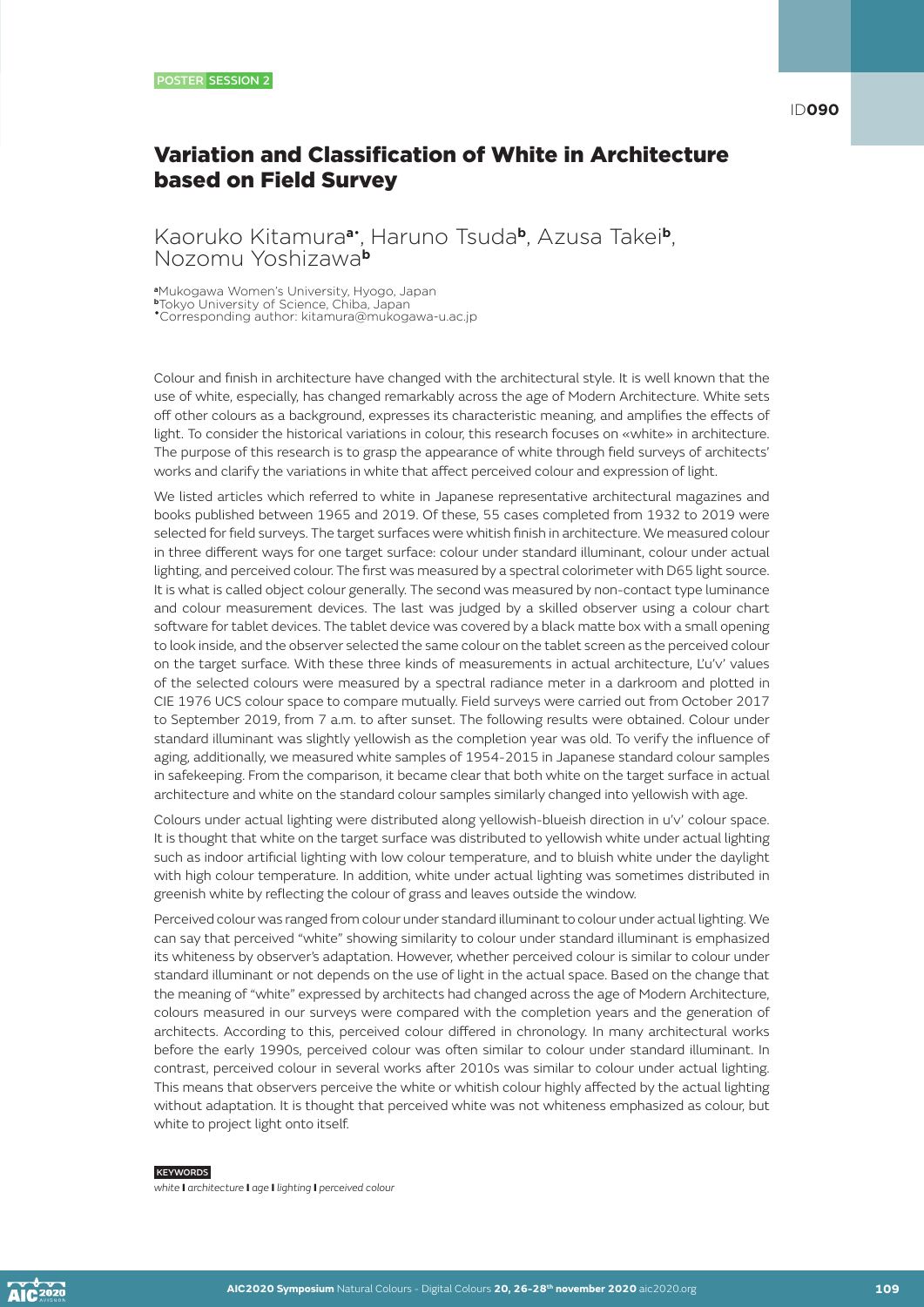# The impact of noise estimation on dehazing

# Jessica El Khoury

ImViA Laboratory, Université Bourgogne Franche-Comté, Dijon, France Corresponding author: jessica.el-khoury@u-bourgone.fr

The reduction of outdoor visibility is usually caused by the presence of particles in the atmosphere. The nature and the concentration of these particles define the resulting phenomenon: it could be haze, fog, smoke or pollution. Images captured in these atmospheric conditions suffer from poor contrast and bad visibility. This obstructs the performance of many vision understanding applications, such as monitored driving, video surveillance and satellite imaging.

To remove haze and improve the quality of degraded images, many dehazing methods have been developed in the last decade. Recent methods require only a hazy image provided by simple and affordable imaging systems. Among these numerous methods, only a few ones handle noise, which is always present in hazy images and is amplified through dehazing when it is ignored.

Noise in images is mainly due either to environment (extrinsic noise) or sensor (intrinsic noise). As the transmission of light coming from scenes' objects is exponentially attenuated and comes quickly down to zero in presence of haze, the noise is greatly amplified at high haze densities and long distances.

When the noise is ignored or inaccurately estimated, this prevents dehazing methods from providing images of high quality standards.

In order to investigate the importance of the accurate estimation and the removal of noise in hazy images, we used the CHIC (Color Hazy Image for Comparison) database, which provides, for a given scene, the fog-free image and a set of images with different fog densities. For each scene, a number of parameters are available like the distance from the camera of known objects such as Macbeth Color Checkers, their radiance, and the fog level through transmittance. Using these data, we measured the noise in foggy images across fog densities and we calculated dehazed images while incorporating the accurate noise value in the corresponding model. We estimated also dehazed images using noise values diverged from the accurate one. The biased values were calculated by adding and subtracting small ratio from the accurate value to simulate over estimation and under estimation of noise, respectively.

To evaluate the quality of dehazed images and investigate the impact of noise estimation accuracy on the recovered features, we used some quality and color difference metrics. It was not surprising that when the estimated value of noise is closer to the real value, the colors are closer to the original ones and the overall quality of dehazed images is higher.

To the best of our knowledge, the quantification of color and quality degradation caused by the lack of the accuracy in noise estimation, has never been addressed before. Through this study, we point out the importance to stimulate researchers' awareness of the need to include denoising as a mandatory treatment into dehazing and to focus on the proper modelling of noise that will guarantee an accurate estimation.

#### **KEYWORDS**

*dehazing* I *denoising* I *image quality* I *color*

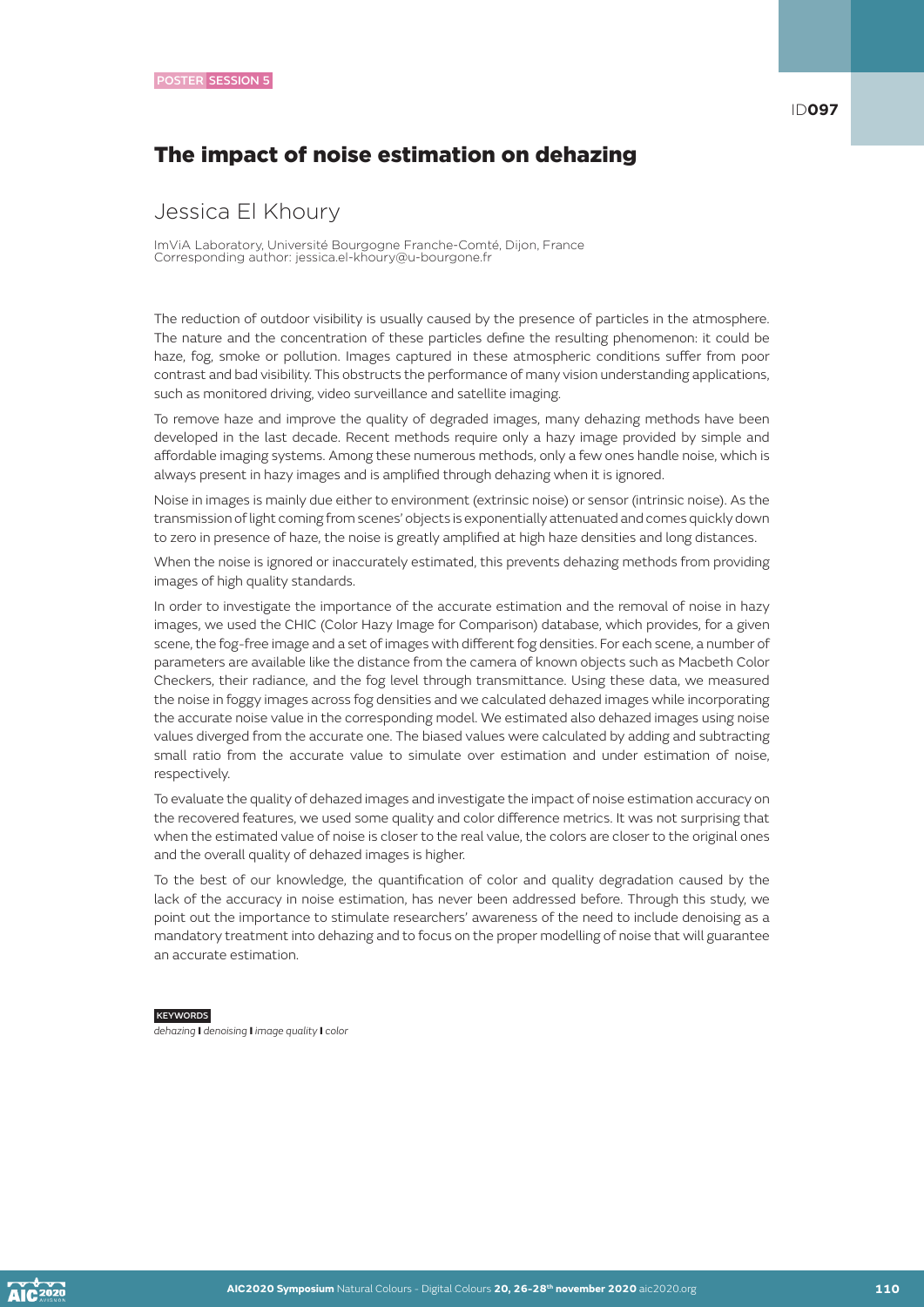# Architectural Finishes: New European standard within build heritage

### Kathrin Hinrichs Degerblad**a**• , Edwin Verweij**<sup>b</sup>**

**<sup>a</sup>**Riksantikvarieämbetet, Sweden **<sup>b</sup>**NIKU, Norway •Corresponding author: kathrin.hinrichs.degerblad@raa.se

Within the conservation of cultural heritage, a new European standard is long-awaited for the investigation of architectural finishes. Experts with various background compiled a document, based on consensus, that is currently under review and is expected to be published in 2021.

Standards are 'codes of good practice' where the focus is on the normative aspects. By describing the phases of an investigation project; initiating, commissioning and executing, all the stakeholders involved will benefit from the deliverables that will be more uniform, comparable and easier accessible.

When collecting, processing and documenting the data, several methods can be used to disseminate the findings. However, these methods cannot be taken up in a standard as its mainly normative. Working methods can only be mentioned in the references or in the annexes to exemplify how to disseminate findings in a good and pedagogic way.

This poster will focus on various visual methods to visualize the findings in clear and unambiguous ways; for example, on how to create period charts by combining architectural elements with an historical timeline, show how micrographs could be used or how colour coding can be integrated into the documentation. All these aspects will contribute to implement the standard and to create a broader platform to exchange information.

It will help to communicate the knowledge gained of the object under investigation, to recognize alterations, to assess the condition aspects and to plan for future maintenance programs in a universal and comparable way when using the standard the investigation of architectural finishes.

### **KEYWORDS**

*architectural finishes* I *european standard* I *APR*

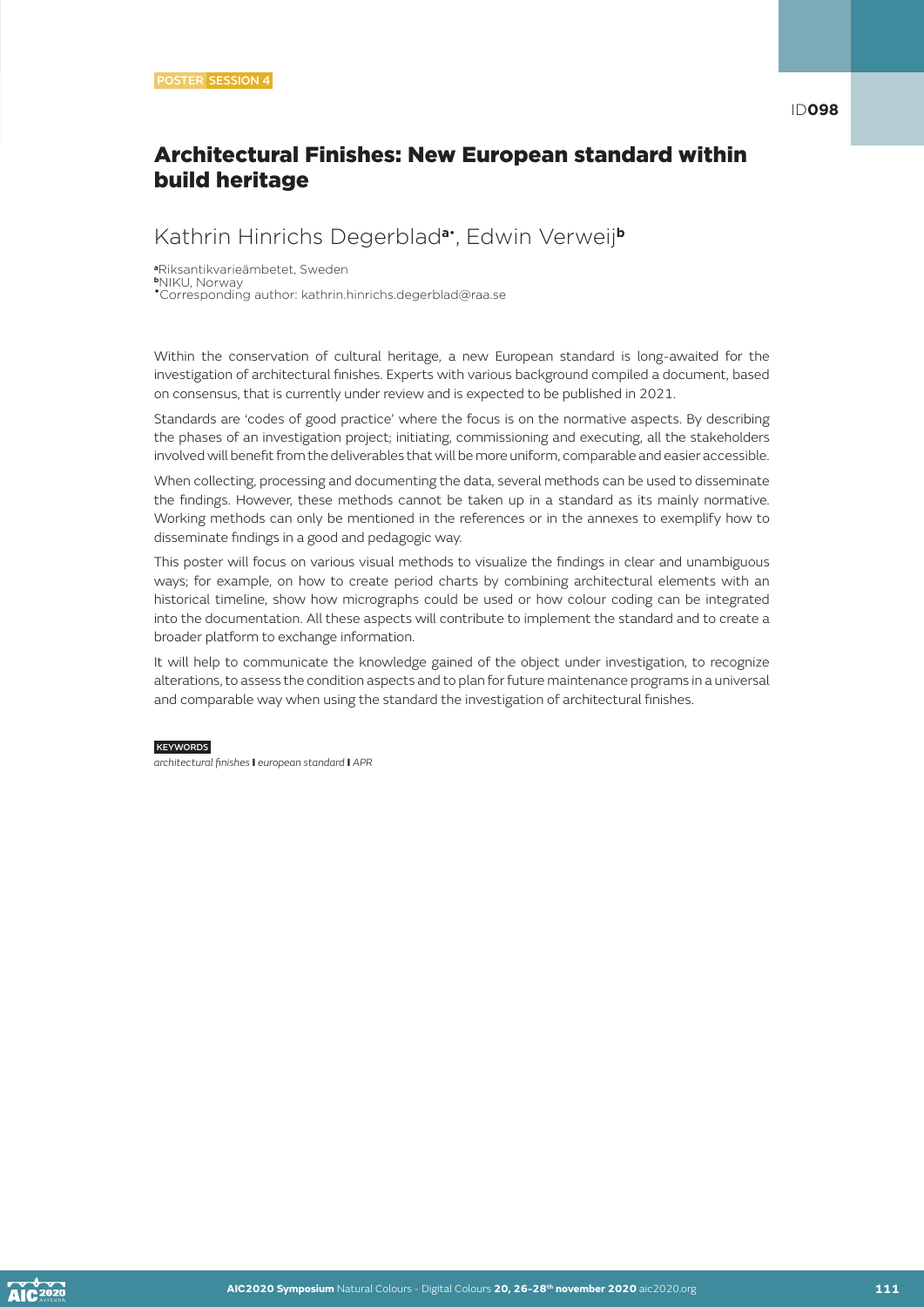# City colour at night: lighting to preserve heritage and wayfinding

### Mariana Noguera**a**• , João Pernão**<sup>a</sup>**

**<sup>a</sup>**CIAUD - Lisbon School of Architecture - Universidade de Lisboa •Corresponding author: arqmariananog@gmail.com

Colours affect the way we perceive space. The cities we inhabit are a construction of this space, in which we form images from references mainly concentrated on the visual quality we find. In this complex landscape, full of elements, the legibility of an object facilitates the recognition of the location. The orientation in the city landscape can come from the sensation of colour, the incidence of light or the shapes of the objects, and those references, marked in our perception, give us the certainty of which way to go.

During the night, if these elements remain legible and identifiable, it can not only offer security, but also deepen the experience and exchange of the individual with the city. Night lighting reveals the environment and shapes the way we use and understand urban space. This lighting should consider the highlighting of important built elements of the city (its references), contributing to the recognition of the space.

In the city centres, historic buildings are the most important references to this understanding and recognition of urban space. A light design project should be concerned with this important role and address the principles of preservation of these buildings.

Within this principle of preservation, it is instituted in several documents, that no changes should be made to the appearance of the coating materials of their surfaces, preserving their chromatic authenticity in the urban setting during the day and at night.

Night lighting will always be different from daytime however, the elements of aesthetic and material recognition that make heritage buildings understood as having a unique identity, should be preserved, and not altered in their night reading. We have seen the use of night lighting with different colour temperatures, mainly used by economic principles, instead of being based on a study about the impact of this lighting on the perception of urban complexes and on the hierarchy of urban space. The result is often an undesirable effect in the hierarchical presentation of important buildings in urban landscape, in the human visual comfort and in the orientation of the visitors.

It has also been used coloured illuminations in heritage buildings, modifying its image in the nighttime in a way it cannot be recognized. This type of illumination should be used only as an ephemeral spectacle of transformation and enchantment aimed at celebrating a specific event, for a short period of time. But when that becomes a rule, or a definitive project, the disruption tends to be greater than the gain. It is necessary to establish rules and good practices that address the lighting of urban complexes and heritage buildings from a holistic point of view, contemplating the economy and sustainability of lighting systems and appliances, but also including studies on the perception and the memory of the city image, with its hierarchies and references, preserving the identity and characteristic of its most important elements, including its colours. Lighting of historical centres should be placed in the realm of heritage and urban landscape.

### **KEYWORDS**

*light color perception* I *heritage* I *light intervention* I *legibility* I *wayfinding*

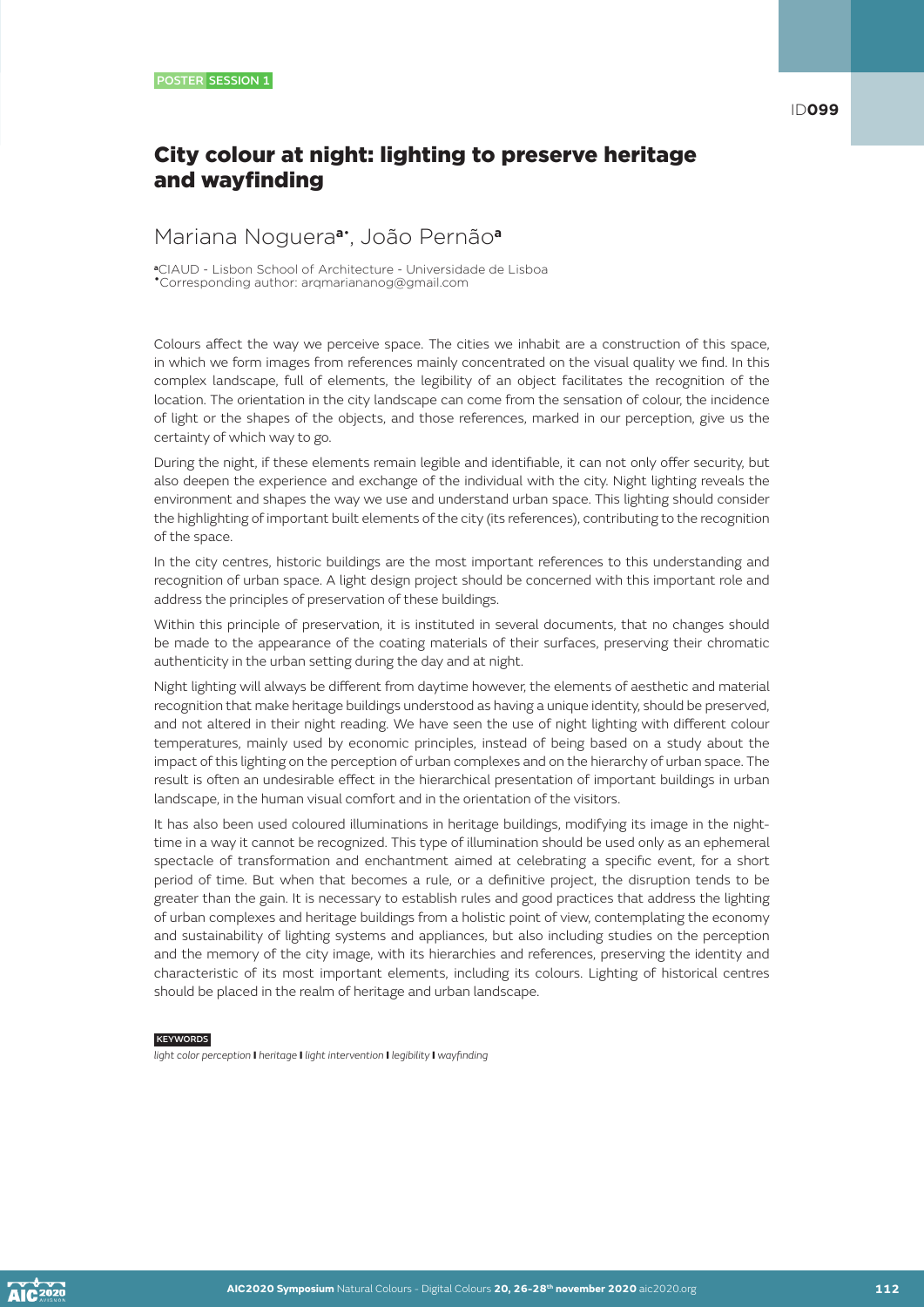## The authenticity in the visual and chromatic identity of the historical center of Tiradentes

# Bárbara Silva**a**• , João Pernão**<sup>a</sup>**

**<sup>a</sup>**CIAUD, Lisbon School of Architecture; Universidade de Lisboa, Lisbon, Portugal •Corresponding author: barbaramsilva@campus.ul.pt

Tiradentes is part of an important group of historical cities in Brazil, which emerged in the early eighteenth century, due to the discovery of gold in the region named "Minas Gerais". The classification of these cities in national level was related to the introduction of heritage conservation policies in Brazil, at the beginning of the 20<sup>th</sup> century, when they were considered a symbol of traditional culture, because they had remained isolated, without major interventions for a period of time close to a century.

Despite the importance of the aesthetic aspect to their heritage value, it is possible to affirm that the visual identity of these cities faces constant risks of de-characterisation: in the one hand, it is known that the conservation of built heritage in Brazil has faced technical, economic and political problems, and in the other hand, the lack of systematised information on the construction techniques in colonial Brazil and the scarcity of information about colours and coating materials in Minas Gerais are also relevant threats to their identity. In most of these cities, there are also risks related to the impacts arising from the intense touristic activities.

This paper aims to present a study, which is part of an ongoing PhD research, with the purpose to characterise the chromatic identity of the historical centre of Tiradentes, which is one of the most relevant cities within the mentioned group of classified cities. It is intended to discuss the authenticity in its current visual and chromatic identity, by enlarging the knowledge about materials, coating techniques and colours used nowadays and in the past periods in the history of the city.

To develop this investigation, different methods were used to collect data, including literature review and field research carried out between August and September of 2019, where were performed exploratory interviews, photographic records, direct observation, chromatic readings, collection of materials and samples, among others. With the results of the proposed study, it is expected to provide data to initiate an important discussion about the authenticity in Tiradentes' visual identity and to help establishing invariables in traditional materials, colours and coatings that could help ruling the conservation of its historical centre. Finally, it is considered that the results will positively impact the context of the global patrimonial culture, since knowledge, its transmission and dissemination, are instruments of preservation.

#### **KEYWORDS**

*visual identity* I *chromatic identity* I *tiradentes* I *architecture* I *heritage conservation*

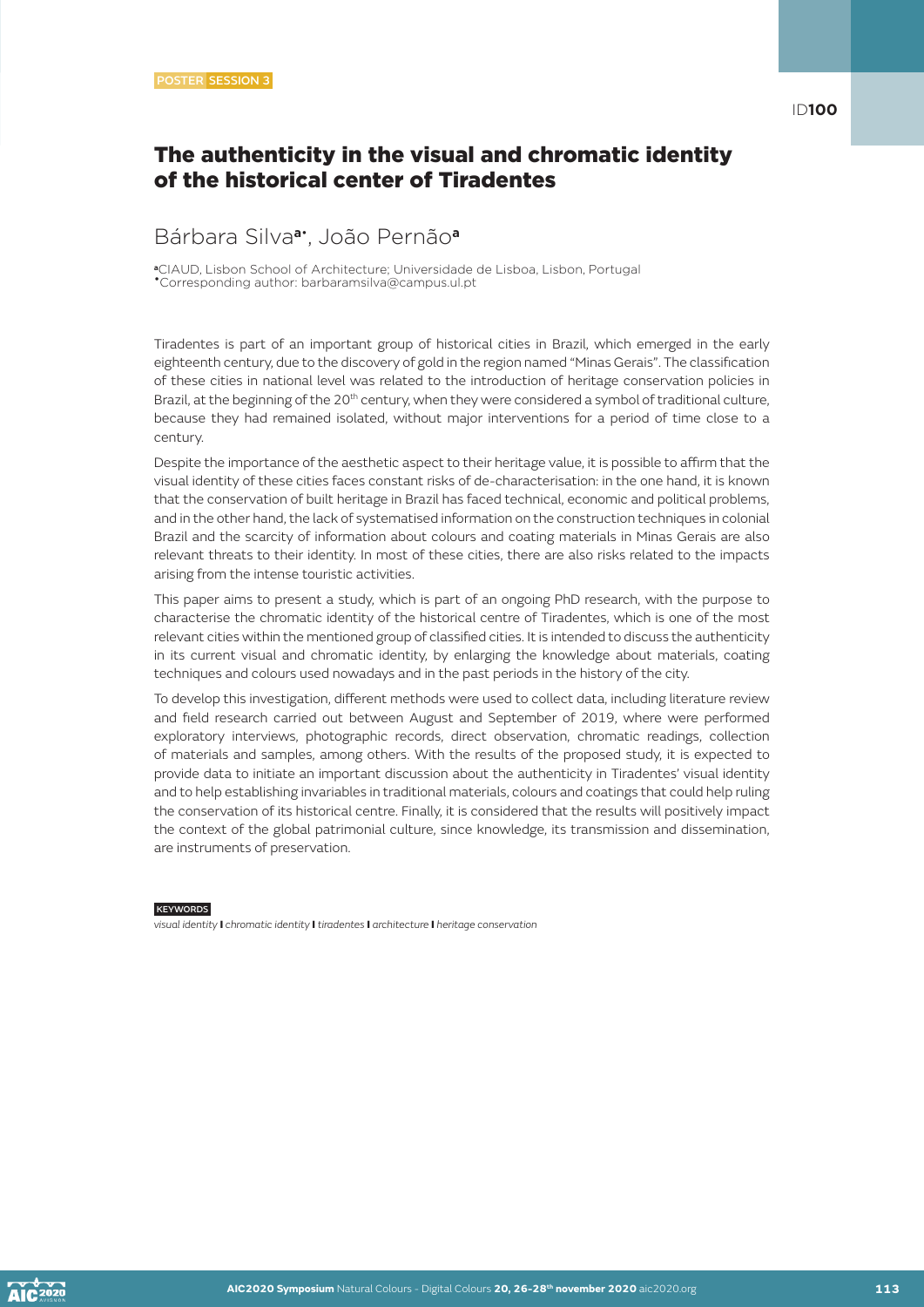# Mariana Costa**a**• , João Pernão**a**,

**<sup>a</sup>**CIAUD, Lisbon School of Architecture, Universidade de Lisboa, Lisboa, Portugal •Corresponding author: marianafsampaio@campus.ul.pt

Until the mid-twentieth century, photographs in architecture publications, such as magazines, newspapers and books, were, in the majority, in black and white. Depending on technical and graphic restrictions, the photographs of architecture built in the beginning of the century present an abstract materiality. These images concealed nuances, tones, variations of construction materials and colours applied to buildings.

Architectural solutions were mostly described by their technical and rational elements: plans, sections, elevations. The black and white photographs presented us an architecture that was mainly qualified for its volumetric characteristics, for the contrast between mass and void. It was an architecture that did not convey the emotions of the materiality with which it was built. Descriptive texts were then necessary for a better understanding of materiality.

One of the innovations introduced by the Modern Movement was precisely the use of new construction materials and, above all, the structural freedom made possible using reinforced concrete. The application of materials in their natural expression was also an innovation of the Modern Movement. It will not be inappropriate to affirm, therefore, that the material played an important part in consolidating the idea intended by the architect, as did the volume and the organization of the space. However, the material is the one that presents itself less reliable, the one that finds fewer references and studies.

This article aims to identify the colours and materiality of buildings of the Modern Movement in Lisbon, Portugal, built in the 1950s. The Infante Santo´s housing complex rehearses the principles of urbanism and architecture defined in the Athens Charter, here adapted to Lisbon's reality. The building's peculiar characteristic is its use of colours, materiality and the incorporation of art on the facade, with a variety of tones and nuances that were not possible to be described on the black and white photography of the time.

Through a comparative methodology that considers photographs from the time and current ones, both in black and white, this study intends to identify changes in the facades of these buildings over the years. To this methodology, data collection of materials and colours existing today will be added, intended to assess changes in materiality and colours, both in applied materials and raw materials.

This study aims to identify a colour palette that could reveal a new contribution to architectural facades' analysis. It presents useful conclusions by adding information about the richness of colour and materiality to the abstract black and white architectural representation.

#### **KEYWORDS**

*Modern Movement* I *architecture* I *collective housing* I *facade materiality* I *colour*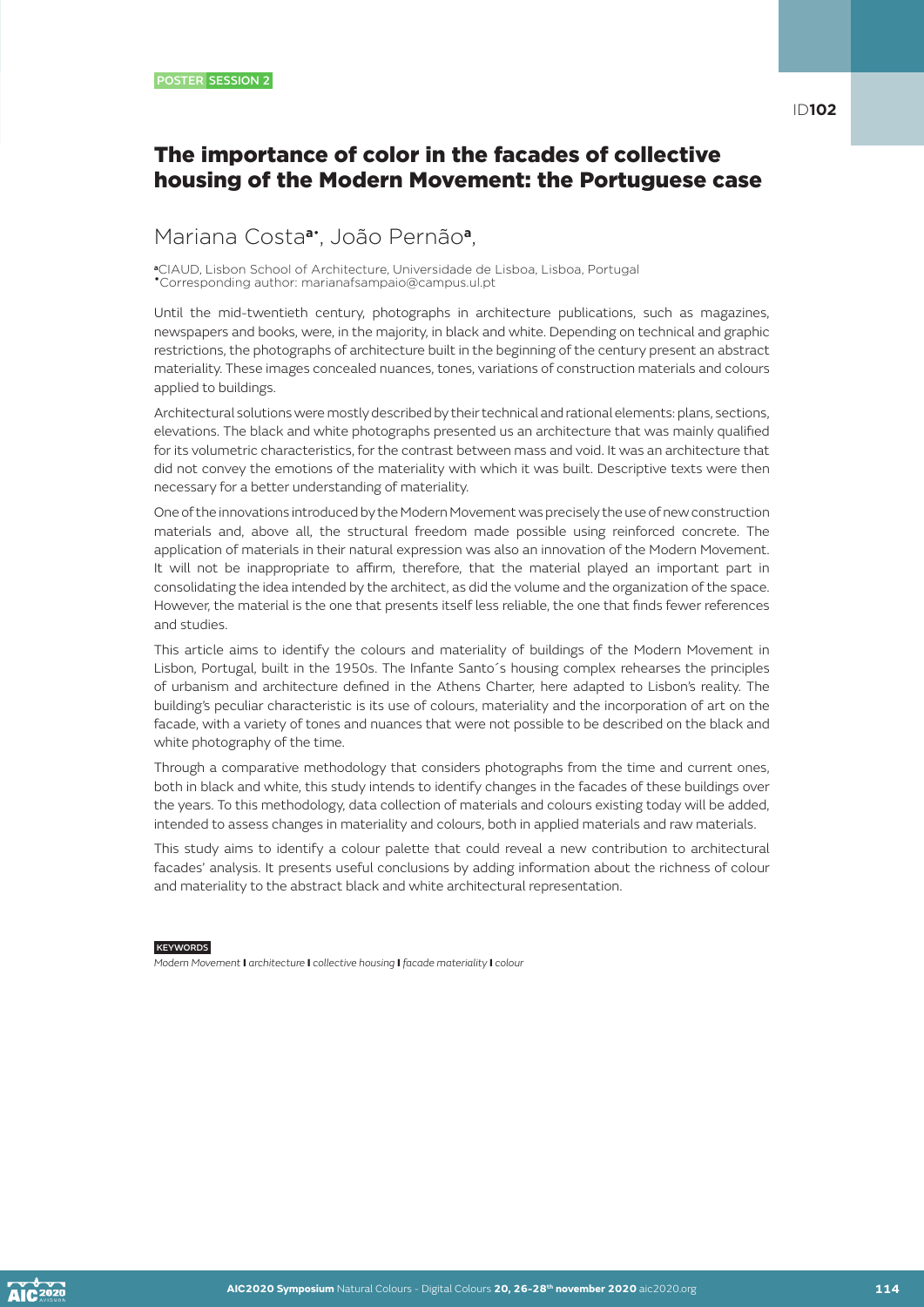# A sensory colouration of the territory: between reality and fiction for the creation of an identity

# Sophie Lapègue

LARA-SEPPIA, Allph@, University Toulouse II Jean-Jaurès, France Corresponding author: sophie.lapegue@live.fr

The territory vacillates between the identity of the place, the social link and political and economic appropriation. The Argonne (Marne (51), France) is one of these territories with a strong past. The war has redrawn its landscape, leaving behind it a bruised space, living in memory, on the fringes of reality and its development. This heavy past is today a social and economic struggle. How can the territory reinvent itself? Can colour create identity? What tools does the designer use to create?

The landscape is an inexhaustible source of sensory and emotional information. It is a fundamental element of local identity and the quality of life of the population. However, this familiar space evolves, and these changes sometimes have harmful effects on identity representations and perceptions. In order to revitalize the Argonne on an economic, cultural, social and tourist level, the designer relies on a senso-chromatic analysis of the landscapes forming this territory. The aim is to question what connects us to a landscape on a sensory and chromatic level, and to bring out new systems of interpretation: a new way of entering into resonance with one's environment.

Based on a digital photographic practice, combined with chromatic readings identifying sensations and emotions of the terrain, the designer seeks to retranscribe the particularity of the place through combinatorial cartographies. By combining data relating to the landscape (natural formation, culture, history...) and singular identity records, the designer, like the painter, composes and decomposes palettes, between colours and sensations, giving rise to colour charts of unique landscape atmospheres. All the tension of his work lies here: preserving an observed reality and its natural colours, while exploiting digital tools as the gateway to a fiction. This experience lends itself to the game of space-time. Indeed, the representation of its states of colouring is in the image of the world around us and the tools we have to communicate them: taking the time to cultivate the colours of the territory through field and workshop work in the face of an economic reality, often dictated by digital technology, in rapid demand for results and output.

Through this practice, it is a question of representing an observed reality in order to, little by little, gives to dream and thus create an immersive imagination, impregnating the whole ecosystem of the territory with this new poetic universe, in its temporality and its modalities. This process of linking also questions the original identity of the place, its life, its evolution and its states of appropriation. The past is transformed into a source of memories giving way to a colourful allegory. The representation and retranscription of the colours from the Argonne are organised around a communication tool, adapting the discourse, involving the population in search of this new identity. This vision, more positive, opens new perspectives. Observation, although based on a real study, is gradually becoming appropriate, drawing the contours of the designer's creative universe. Imagination blends in, fiction sets in, sensory colouring is revealed.

#### **KEYWORDS**

*colouration* I *sensory* I *identity* I *territory* I *fiction*

**AIC** 2020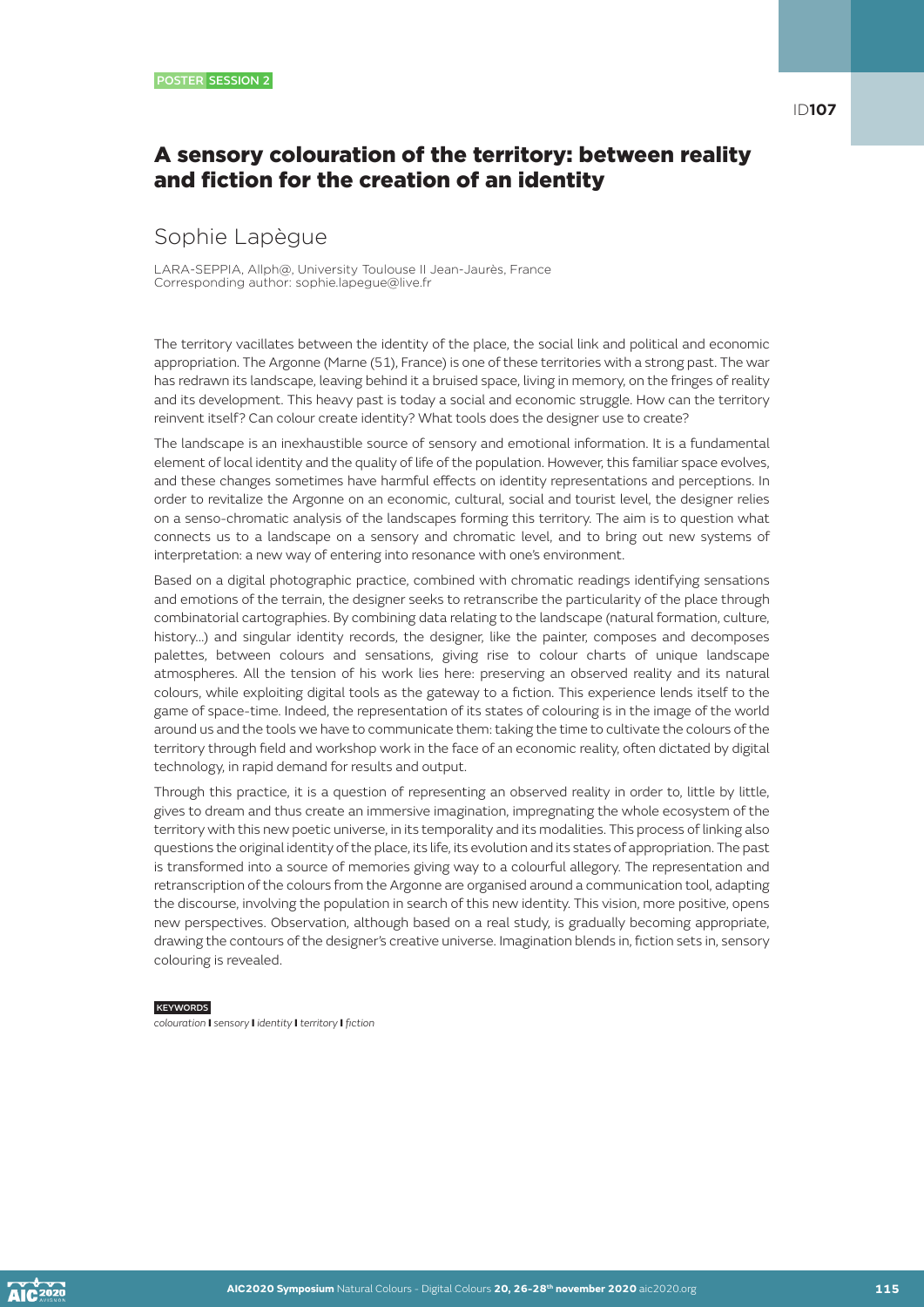# Cross-cultural comparison of color emotions and preference of cotton fabrics dyed with persimmon and indigo

### Jongmyoung Choi**a**, Sang Hee Lee**b**, Eunjou Yi**b**•

**<sup>a</sup>**Chungbuk National University, Korea

**<sup>b</sup>**Jeju National University, Korea •Corresponding author: ejyi@jejunu.ac.kr

Persimmon and indigo have been main traditional natural dyeing stuffs in Korea and they have witnessed an increased potential as cultural fashion products among international consumers owing to their cultural values as well as their environment-friendly attributes. This cross-cultural study was purposed to describe color emotional aspects of fabric dyed with the natural dyes in order to enhance the range of products employed in fashion and textile design and to improve global market. Precisely, we attempted to compare Koreans and Chinese focusing on deriving significant physical colorimetric attributes that can be used to quantify their color emotion and preference of the dyed fabrics. Cotton fabrics were dyed with persimmon and indigo respectively in a range of shades, and three different tones for each dye were obtained; pale, soft, and dull for persimmon and light grayish, soft, and dark for indigo respectively. Korean college students and Chinese counterpart in Korea were recruited and invited to give scores of color emotion terms and color preference of six single colors of dyed fabric samples. For quantifying the analysis, t-test, one-way ANOVA, and linear regression were employed.

As results, both national groups felt similarly in terms of primary color sensation such as 'Warm', 'Light', 'Soft, and 'Strong' while for more complicated emotion terms including 'Natural', 'Dynamic', 'and 'Elegant', they showed significant different responses. Colors of persimmon-dyed cotton was perceived as more conservative, more natural, and less dynamic by Koreans than by Chinese, which might be resulted from that Korean students have known the naturally dyed fabric better than Chinese people have. For Indigo-dyed fabrics, light grayish-toned fabric, the most weakly dyed one was found to have national differences in 'Natural', 'Pleasant', 'Dynamic', and 'Gentle', which precisely indicated that Korean group seemed to feel it as more natural, less dynamic, and less gentle while Chinese did it as more pleasant and more gentle. Color emotions for both naturally dyed fabrics were revealed as significantly correlated with colorimetric attributes in Munsell and CIE color system. The term 'Warm' was found as more strongly associated with colorimetric attributes than any other terms in that both Koreans and Chinese responded higher rates as color shades were lighter and more colorful. As for cross-cultural comparison, color emotion such as 'Natural', "Comfort', and 'Conservative' tended to be evoked by colorimetric attributes more significantly by Korean people than by Chinese. In terms of color preference of persimmon-dyed fabric, both national groups gave the highest rates to paletoned fabric, which showed agreement with a previous study (Yi&Shamey, 2015) reporting more weakly dyed fabric with persimmon was preferred by both Koreans and Americans. Color preference of two differently dyed fabrics with natural stuff showed significant negative relationship with colorfulness indicators including Munsell C and CIE C\*. Finally color preference by each national group was quantified with colorimetric attributes and color emotion terms using regression models which could be utilized to design more sensible naturally dyed fabric for international consumers.

#### **KEYWORDS**

*cross-cultural comparison* I *color emotion and preference* I *persimmon dye* I *indigo dye* I *cotton fabric*

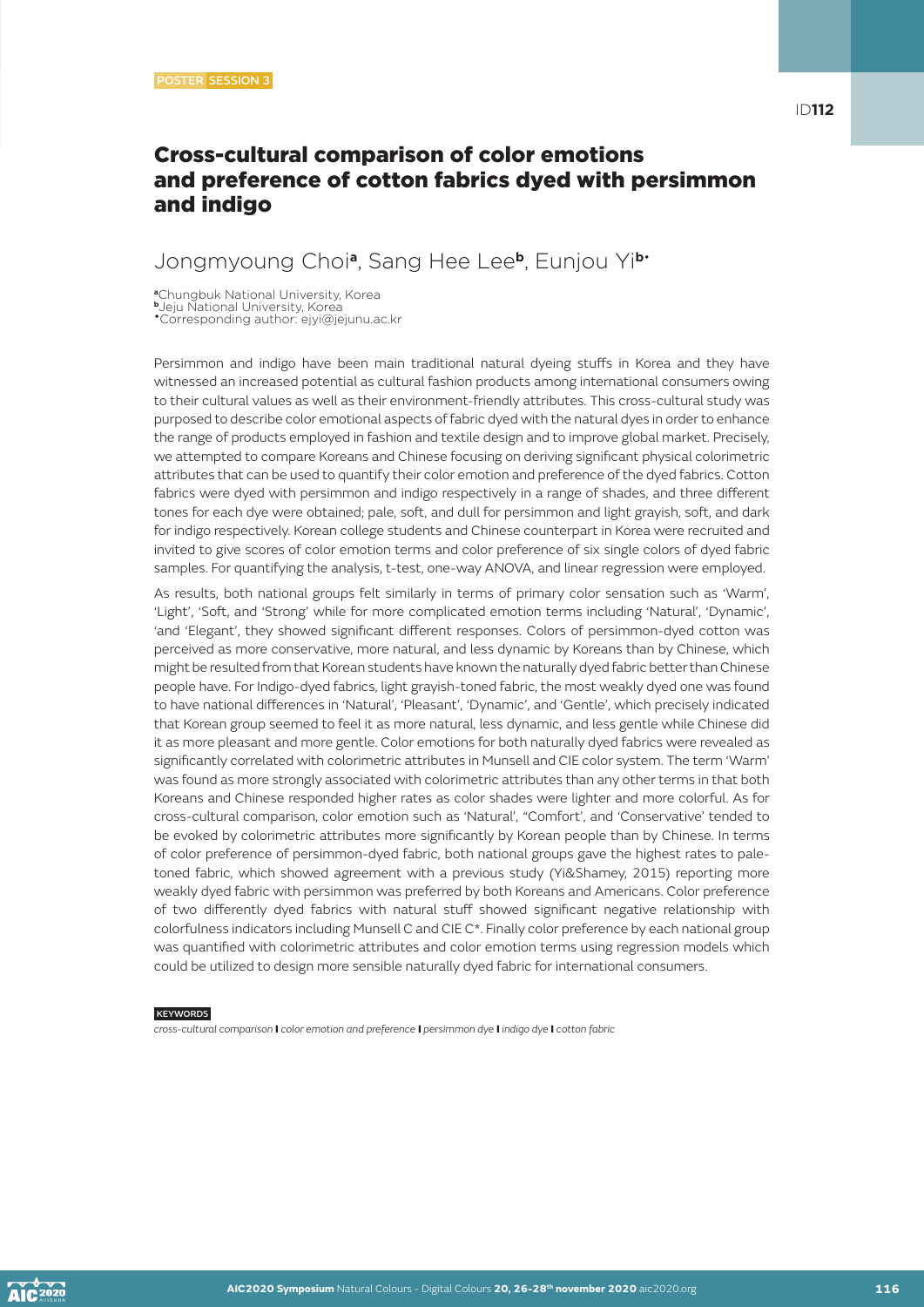# Artificial rainbow and beyond

### Joaquim Santos

Lusiada University, Faculty of Architecture and Arts, Lisbon, Portugal Lusiada Institute of Investigation and Development. CITAD, Research Center for Territory, Architecture and Design. marcelino.c.santos@gmail.com

#### Is there a rainbow in Wassily Kadinsky's Cossacks?

Natural beauty may have been out there from the time of the Big Bang, but it is a phenomenon not recognized prior to human judgement. Subsequently introduced by an artificial factor, a man-madething, a concept into the natural world of phenomena. Natural beauty is not a natural thing brought about by nature alone. Before anything else, it is a creation of human judgement, it is a quality given to things we have selected by pleasure and affection, it is the creation of the symbolic, a realm that makes civilization meaningful. Natural versus artificial colours connects us up to the origins of species and to the origins of civilization. It is a particular moment of reflection that grounds past, present and future within the context of both art and science. Natural colours of galaxies that telescopes such as Hubble gives us are not necessarily natural to the extent that much of what we observe is radiation to which our eyes are blind. Thus, under some circumstances, artificial colour embodies an intricate connection to what is natural.

However, artwork as a man-created-thing seems to exist at the core of artificial colours versus natural colours in a way that engages us differently, where we judge what we are and what we create besides the natural world we live in. But this is not a particularly new issue. The via moderna put this problem clearly under the pen, or brush, of aestheticians and artists. Arguments beyond mimesis spread widely from sixteenth century Italy. Awareness of what we see around us seemed to become awareness of what we are actually creating, and this turning point led to important discussions that show their influence even today. By creating a possibility of dealing with an infinity of colours and in order to make that possibility meaningful we need to concentrate ourselves on the created thing even before we can speculate on how art can benefit from such miraculous improvement. A higher vital force of creation strongly resonates with freedom. The term «virtual» is appealing to the same extent that though itself is the software of our mind and thus virtual, too. The rise and development of abstract art by emphasizing mental processes may have given a major contribution to our digital culture where infinity has shapes and forms and, last but not least, among them colour certainly is a tremendous one. Perhaps that is the reason why fractal beauty had such a strong impact on our digital colour visions and perception. However, it seems avoidable the sense of the material object and simple things such as the demand for the most perfect screen show a need for materialization. We imagine colours, we think by colours, but we are also flesh and we need ways of expressing ourselves that can engage us into a totality equivalent to what we are body-mind-world. We imagine colour but we need to see colours outside us. Our eyes speak and are remarkable feeling makers.

As Ludwig Mies van der Rohe called attention to free plan, we have a much higher degree of freedom but, then, it also requires a much higher degree of awareness and rationality to avoid chaos. We may be able to create infinity in colour but, perhaps, an artificial digital rainbow will be ever able to reference our ethical posture, to return to ethics and to a comprehensive sense of what is the world we live in and transform and what are how magic creations in art and science. However, this must not mean a return to the renaissance sense of mimesis. This artificial rainbow already comprises all the twentieth and twenty first centuries development of art and its colours symbolize awareness of mental processes that take us to art and science. Beyond imagination and freedom, what is striking on digital colours might be what they embody as statement at an acme of civilization and humankindness. An artificial rainbow certainly mirrors me, you, us!

#### KEYWORDS

*mimesis* I *rainbow* I *natural* I *artificial* I *colour*

This work is financed by national funds of FCT (Foundation for Science and Technology) under the Project UIDB/04026/2020. Lusiada University and CITAD.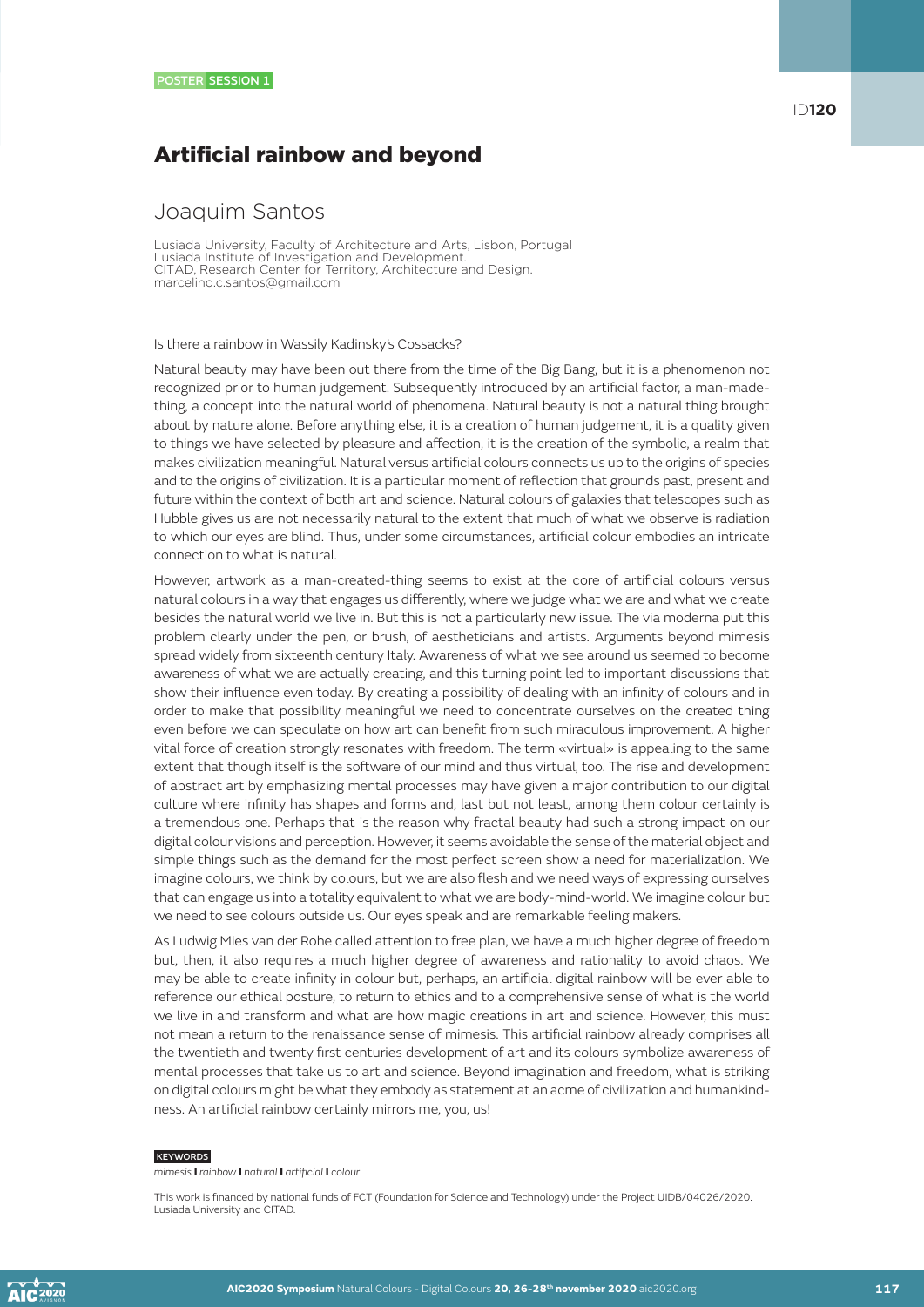# Color and discursive meaning in historical facades of the Tampico city, Mexico

### Jimena Vanina Odetti**a**• , Rebeca Isadora Lozano Castro**<sup>b</sup>**

**<sup>a</sup>**Instituto Tecnológico Mario Molina Pasquel y Henríquez, Campus Puerto Vallarta, México. **<sup>b</sup>**Universidad Autónoma de Tamaulipas, Facultad de Arquitectura, Diseño y Urbanismo.México.

•Corresponding author: jimeode@hotmail.com

This work deals with the study of color and the discursive means of the identifying graphics on facades of historical buildings in Tampico city, Mexico. The study has detected the presence of 104 facades of historical buildings that contain identifying graphics with the presence of certain colors that characterize the symbolic image of these buildings. These buildings, such as large multi-family buildings (three to five floors) with shops on the first floor, or smaller ones as a house (one or two floors) are scattered in the first sector of the historic down town and contribute to the Chromatic conformation of Tampico's urban landscape. The ancient architectural design considered space, location in its planning, but also the color that fully coincided with the time, the architectural trend (style) and the construction materials in its choice, as well as the social imaginaries corresponding to the foreign cultures. (American, English, Belgian, Dutch, German, among others) preferably (Ortiz and Ortiz, 2015). In this sense, the architecture, the identifying graphic and its colors were not included in the local structure, but rather the culture and foreign identity was respected and became part of the local context. The value of memory accumulated through color was discursively re signified in the exposed facade as part of the architecture; and this changed its media coverage on public roads. In other words, it maintained a symbolic representation with the notion of hierarchical discursive significance by social power of the ruling class. The dominant colors correspond to: light brown or beige with discreet intensity; red on earthy yellow, but also gold; the blue color attenuated and related to the clothing of the time; the gray color corresponding to the epochal texture; the natural color of construction materials (gray for concrete or reddish for brick); the attenuating pink (or rosewood) color; white with bourgeois or political symbolism (occasionally); among others. The observed tones warn not to be of the brilliance and saturation that the current ones in the construction. Color appears in this project, as a device to study from the social construction of a visual discourse, but also from the configuration of a set of elements that helped to found the identity of a social sector at the time these buildings were built, and particularly these identifying graphics. In this sense, it is proposed that the study of the selected graphics and their colors make up a cultural legacy for the city of Tampico, worthy of highlighting and rescuing, as part of its history and its configuration of cultural identity. From the methodology, a photographic survey of the facades and the identifying graphics is carried out, to generate with the selected sample, the chromatic palettes identified with the Natural Color System, to then link them with the visual discourse analysis, from the era and towards the present time of the urban environment in which they are found.

**KEYWORDS** 

*cultural identity and color* I *architecture and color* I *identifying graphic* I *visual discourse*

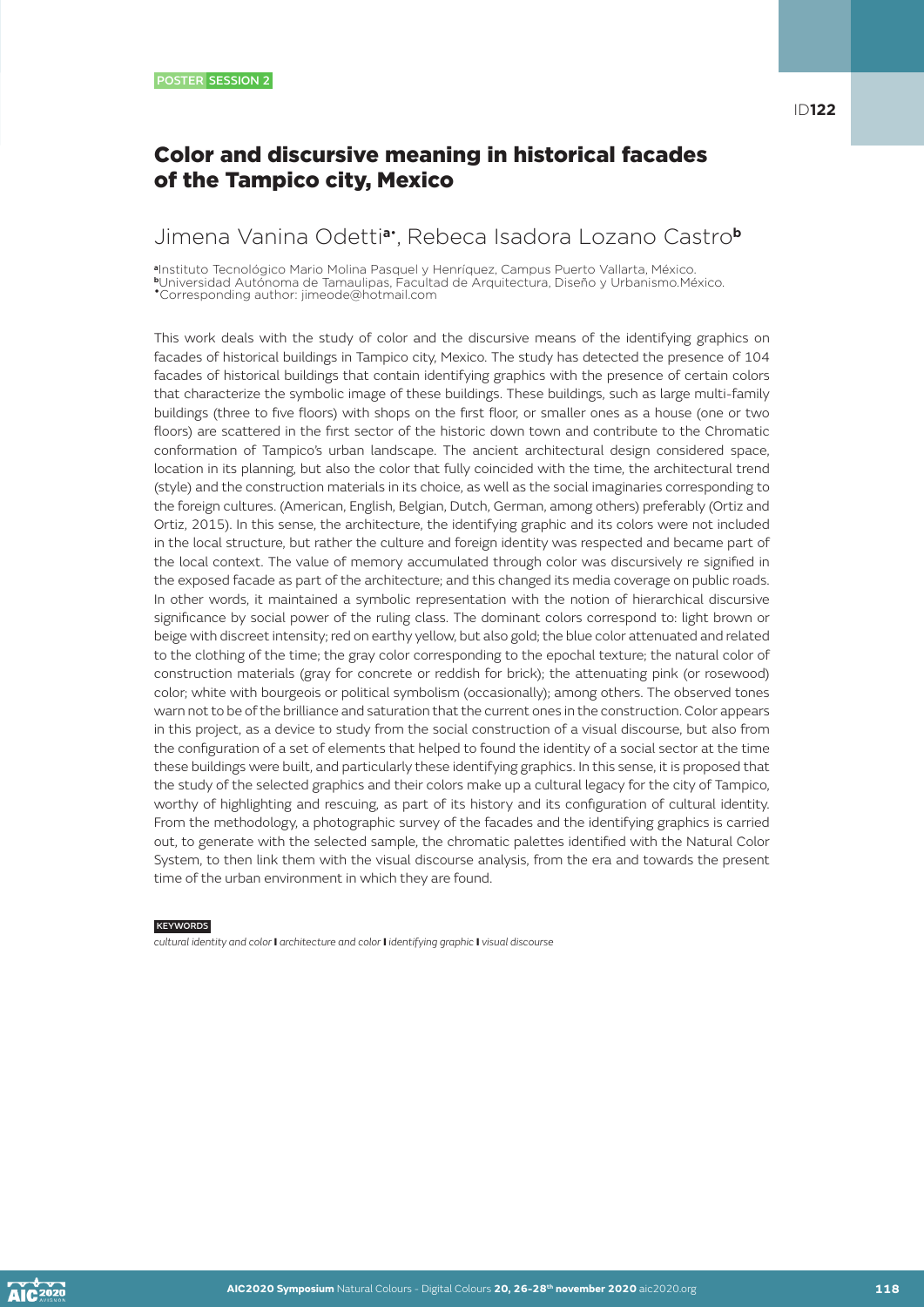### Multispectral dehazing versus color dehazing

Pedro J. Molina-Fuentes, Miguel A. Martínez-Domingo, Eva M. Valero, Juan L. Nieves, Javier Romero, Javier Hernández-Andrés\*

Color Imaging Lab, University of Granada, SPAIN •Corresponding author: javierha@ugr.es

Under fog or haze images are degraded due to scattering and attenuation of atmospheric particles, reducing the contrast and visibility, changing the color and making the object features difficult to identify. This degradation depends on the distance, the density of atmospheric particles and on the wavelength. The techniques to eliminate this degradation, named as dehazing (or defogging), are crucial in air and maritime transport, surveillance, driver assistance systems, remote sensing, etc. Recently technological advances have allowed the proliferation of multispectral and hyperspectral systems for image capture in a wide range of applications. We focus on single image dehazing methods because they do not require user interaction nor additional information (such as depth maps or some prior knowledge about the images). Five algorithms are tested (DCP (Dark Channel Prior), Meng, Tarel, DehazeNet and Berman) on the SHIA database (Spectral Hazy Image database for Assessment) which consists of hyperspectral images (from 450 to 720nm, every 10nm) of a scene under different levels of fog (levels 1 to 9), including a haze-free image. Eleven different metrics are evaluated (e descriptor, r descriptor, descriptor, Laplacian descriptor (LAP), Grey Mean Gradient (GMG), Standard Deviation (STD), Information Entropy (H), Mean Squared Error (MSE), Peak Signal to Noise Ratio (PSNR), Structural Similarity (SSIM), Natural Image Quality Evaluator (NIQE)). A survey, answered by 125 subjects, tested the subjective similarity between the haze-free and dehazed images, and also the visibility for the objects present in the scene after dehazing. Our aim is to analyze the quality of the five dehazing algorithms and their dependence to the wavelength, density of fog, according to the results given by the eleven metrics evaluated and the subjective evaluation done by 125 subjects. For the hazy images (images affected by haze) there is a noticeable decrease in quality for the wavelength range between 450 and 500 nm due to the acquisition device of the SHIA database and In general the image quality increases when the wavelength increases. For the dehazed images (obtained by applying dehazing algorithms) we find similar trends in the metrics behaviour than for the original hazy or haze-free image, regarding the wavelength dependence, although there are some variations depending on the haze condition and the algorithm applied. This may be explained if we consider that the dehazing techniques tend to produce more artifacts for the lower wavelengths because of the inherent difficulty of the dehazing problem, which is high in this range. Regarding the haze level DehazeNet is clearly not able to cope with the higher haze conditions. Other algorithms, like Berman or DCP, produce more regular results, but in general it can be noticed that the images have more artifacts or lower quality as the haze level increases. According to the image quality metrics, the algorithms that achieve more consistent results across wavelengths and for different haze levels are Berman and DCP. DCP produces some artifacts like vignetting in the images' outer areas and the quality of the results decreases more sharply for the highest haze conditions. Dehazenet produces visually more pleasing results especially for the lowest haze condition, while Meng is rather consistent across wavelengths and haze levels, but less able to effectively decrease the loss of contrast in the images. In general, the answer to the question of which is the best algorithm depends on the goal that one has set for defining if the dehazing procedure has worked effectively; if this goal is to produce images that are more similar to the haze-free scene, then DehazeNet and Meng would be the best options. If the goal is to obtain better contrast and more visibility of the objects present in the scene, then Berman and DCP would be better than the rest. The results of the subjective evaluation do not correlate directly with any of the metrics analyzed. The SSIM or PSNR results show that Berman and DCP as most different from the haze-free images even for the highest haze condition, while the observers' results point out that DCP and Berman are more similar to the haze-free image.

#### **KEYWORDS**

*dehazing* I *defogging* I *color imaging* I *multispectral imaging* I *hyperspectral imaging*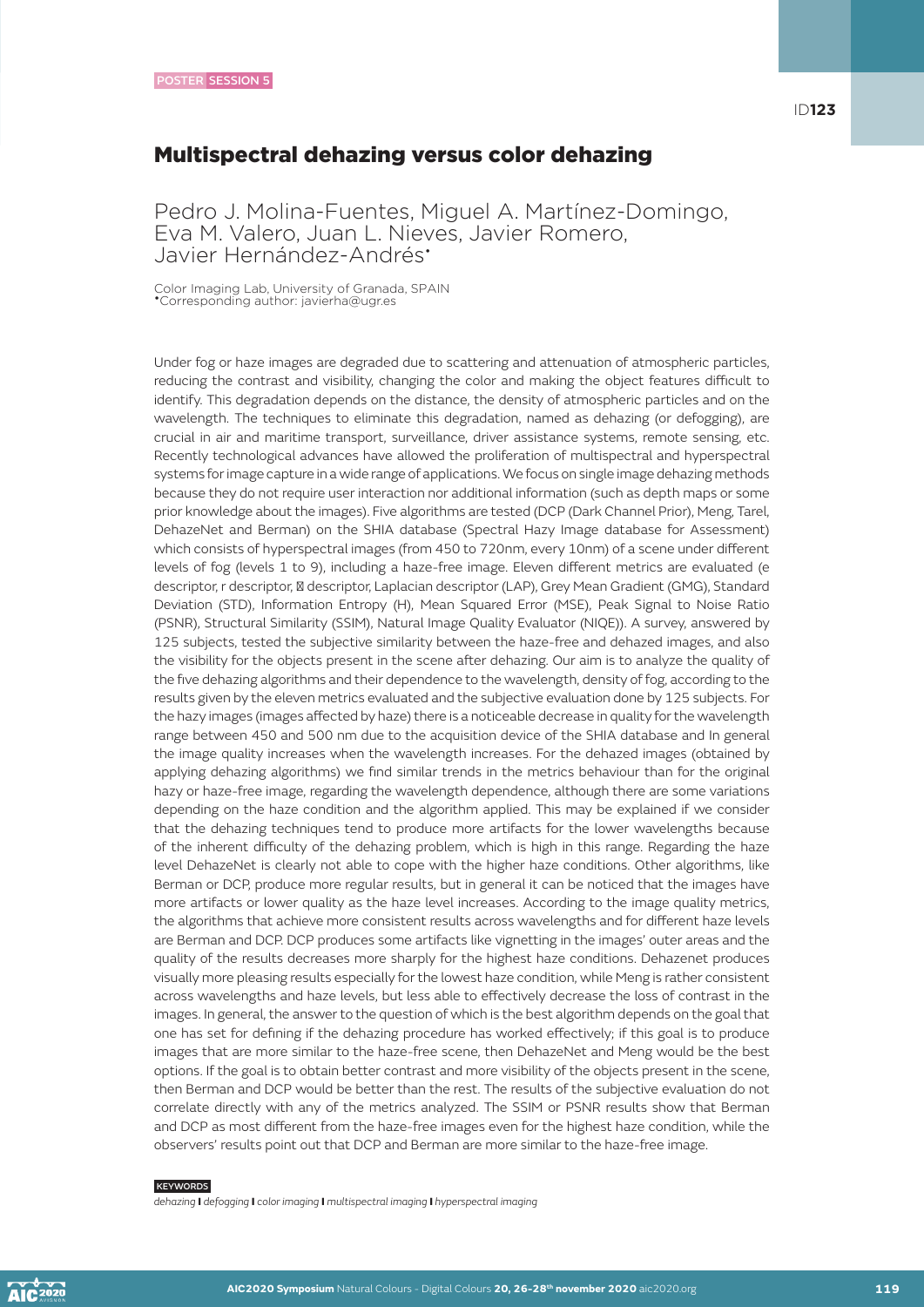# The Brazility through the anthropophagic and colours optic: case study

### Simone Thereza Alexandrino Maffei Simacek**a**• , Carlos Kazunori Yoshimura**<sup>a</sup>**

**<sup>a</sup>**University of Sorocaba, Brazil •Corresponding author: simone.maffei@prof.uniso.br

The Brazilian culture has been built over the years by many different other cultures. The heterogeneity has been composed by – what Brazilians named – "the Brazility". As general, we can understand the Brazility as a result of anthropophagic process, where we absorb, digest, and regurgitate the various cultures in a very personal way. Anthropophagy is a characteristic of Brazilians and an important tool for the harmonious heterogeneity of the country.

However, sometimes occurs a big mistake in this cited fact: the anthropophagic process is substituted by the appropriation process. Its consequences is a cultural depreciation through labeling and stereotyping. Focusing in this problematic, the present article intents to discuss how the Brazility can valorize other cultures through the anthropophagy optic, using the emotional and editorial design as tool.

We show a case study where we work with the Chinese culture and a selected fragment of popular artwork. This was possible utilizing the emotional design and UX design as conceptual theory to analyze our problematic, which we read and interpret that fragment of the essence of Chinese culture. The methodology that we used was the Design Thinking and Editorial design methods.

First, we determined some descendants of Chinese as a casuistry, which would give us the basis to create the personas and to investigate Chinese folk art within the three levels of design. Through the survey of artistic material that reached the reflective level of design, we selected the artworks of this case study.

Next, there was a chromatic study of Chinese artworks and a survey of a Brazilian chromatic palette that reached the same emotional level of design. The first validation took place within the same universe investigated and, later, with students from the university where the study was developed.

The final object created was the first of a series of illustrated books, where each illustration was the result of the anthropophagy redesigning of a Chinese artwork. "Looks. Art in another way" was illustrated in order to open horizons for the anthropophagic reading of Brazilians about Chinese culture. With this, we intent to promote the reduction of undue labeling, stereotyping, among other things that permeate Chinese culture in our Brazilian daily life.

**KEYWORDS** 

*emotional design* I *colour* I *anthropophagy* I *chinese culture* I *brazility*

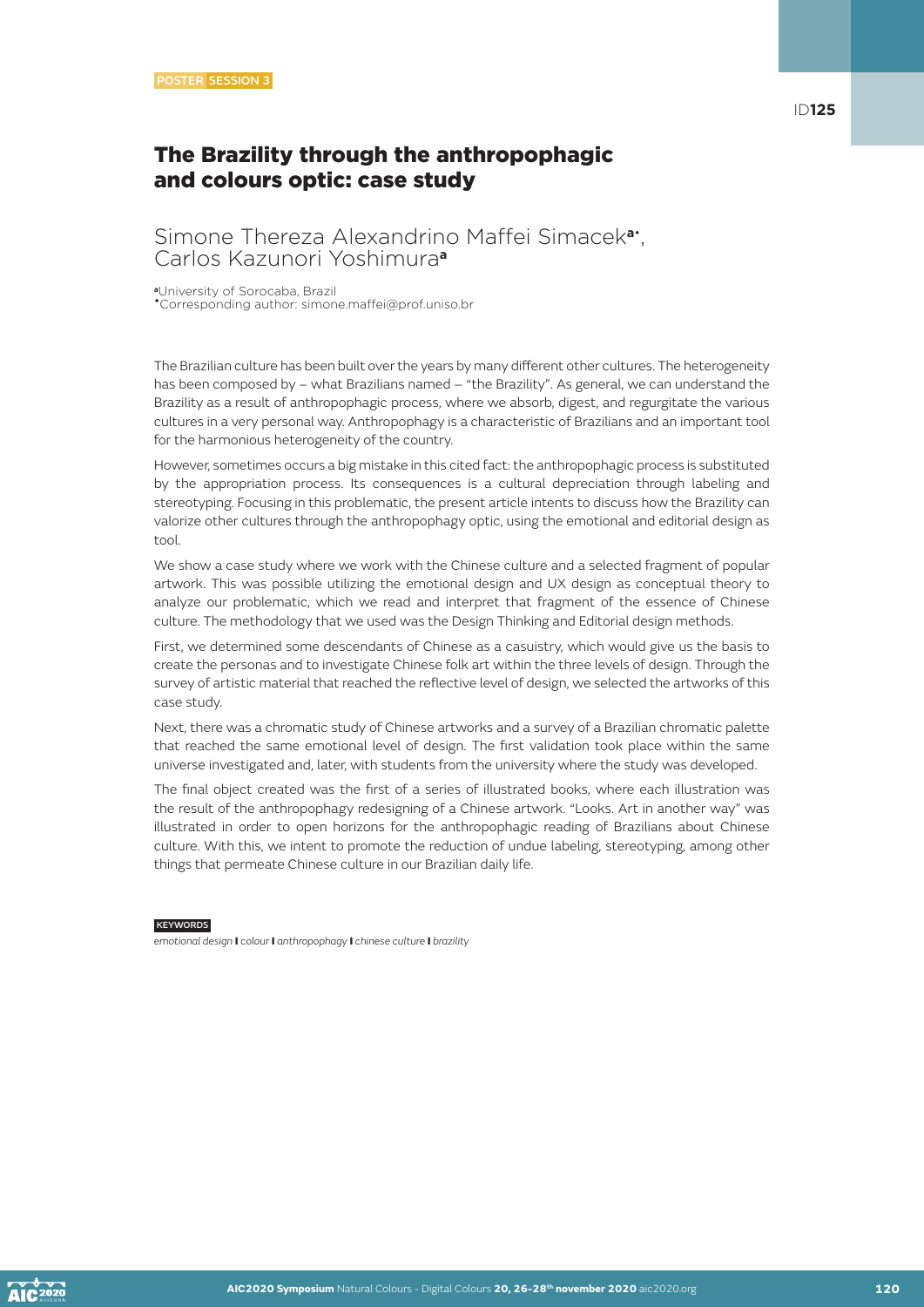### Multispectral dehazing versus color dehazing

Pedro J. Molina-Fuentes, Miguel A. Martínez-Domingo, Eva M. Valero, Juan L. Nieves, Javier Romero, Javier Hernández-Andrés\*

Color Imaging Lab, University of Granada, SPAIN •Corresponding author: javierha@ugr.es

Under fog or haze images are degraded due to scattering and attenuation of atmospheric particles, reducing the contrast and visibility, changing the color and making the object features difficult to identify. This degradation depends on the distance, the density of atmospheric particles and on the wavelength. The techniques to eliminate this degradation, named as dehazing (or defogging), are crucial in air and maritime transport, surveillance, driver assistance systems, remote sensing, etc. Recently technological advances have allowed the proliferation of multispectral and hyperspectral systems for image capture in a wide range of applications. We focus on single image dehazing methods because they do not require user interaction nor additional information (such as depth maps or some prior knowledge about the images). Five algorithms are tested (DCP (Dark Channel Prior), Meng, Tarel, DehazeNet and Berman) on the SHIA database (Spectral Hazy Image database for Assessment) which consists of hyperspectral images (from 450 to 720nm, every 10nm) of a scene under different levels of fog (levels 1 to 9), including a haze-free image. Eleven different metrics are evaluated (e descriptor, r descriptor, descriptor, Laplacian descriptor (LAP), Grey Mean Gradient (GMG), Standard Deviation (STD), Information Entropy (H), Mean Squared Error (MSE), Peak Signal to Noise Ratio (PSNR), Structural Similarity (SSIM), Natural Image Quality Evaluator (NIQE)). A survey, answered by 125 subjects, tested the subjective similarity between the haze-free and dehazed images, and also the visibility for the objects present in the scene after dehazing. Our aim is to analyze the quality of the five dehazing algorithms and their dependence to the wavelength, density of fog, according to the results given by the eleven metrics evaluated and the subjective evaluation done by 125 subjects. For the hazy images (images affected by haze) there is a noticeable decrease in quality for the wavelength range between 450 and 500 nm due to the acquisition device of the SHIA database and In general the image quality increases when the wavelength increases. For the dehazed images (obtained by applying dehazing algorithms) we find similar trends in the metrics behaviour than for the original hazy or haze-free image, regarding the wavelength dependence, although there are some variations depending on the haze condition and the algorithm applied. This may be explained if we consider that the dehazing techniques tend to produce more artifacts for the lower wavelengths because of the inherent difficulty of the dehazing problem, which is high in this range. Regarding the haze level DehazeNet is clearly not able to cope with the higher haze conditions. Other algorithms, like Berman or DCP, produce more regular results, but in general it can be noticed that the images have more artifacts or lower quality as the haze level increases. According to the image quality metrics, the algorithms that achieve more consistent results across wavelengths and for different haze levels are Berman and DCP. DCP produces some artifacts like vignetting in the images' outer areas and the quality of the results decreases more sharply for the highest haze conditions. Dehazenet produces visually more pleasing results especially for the lowest haze condition, while Meng is rather consistent across wavelengths and haze levels, but less able to effectively decrease the loss of contrast in the images. In general, the answer to the question of which is the best algorithm depends on the goal that one has set for defining if the dehazing procedure has worked effectively; if this goal is to produce images that are more similar to the haze-free scene, then DehazeNet and Meng would be the best options. If the goal is to obtain better contrast and more visibility of the objects present in the scene, then Berman and DCP would be better than the rest. The results of the subjective evaluation do not correlate directly with any of the metrics analyzed. The SSIM or PSNR results show that Berman and DCP as most different from the haze-free images even for the highest haze condition, while the observers' results point out that DCP and Berman are more similar to the haze-free image.

#### **KEYWORDS**

*dehazing* I *defogging* I *color imaging* I *multispectral imaging* I *hyperspectral imaging*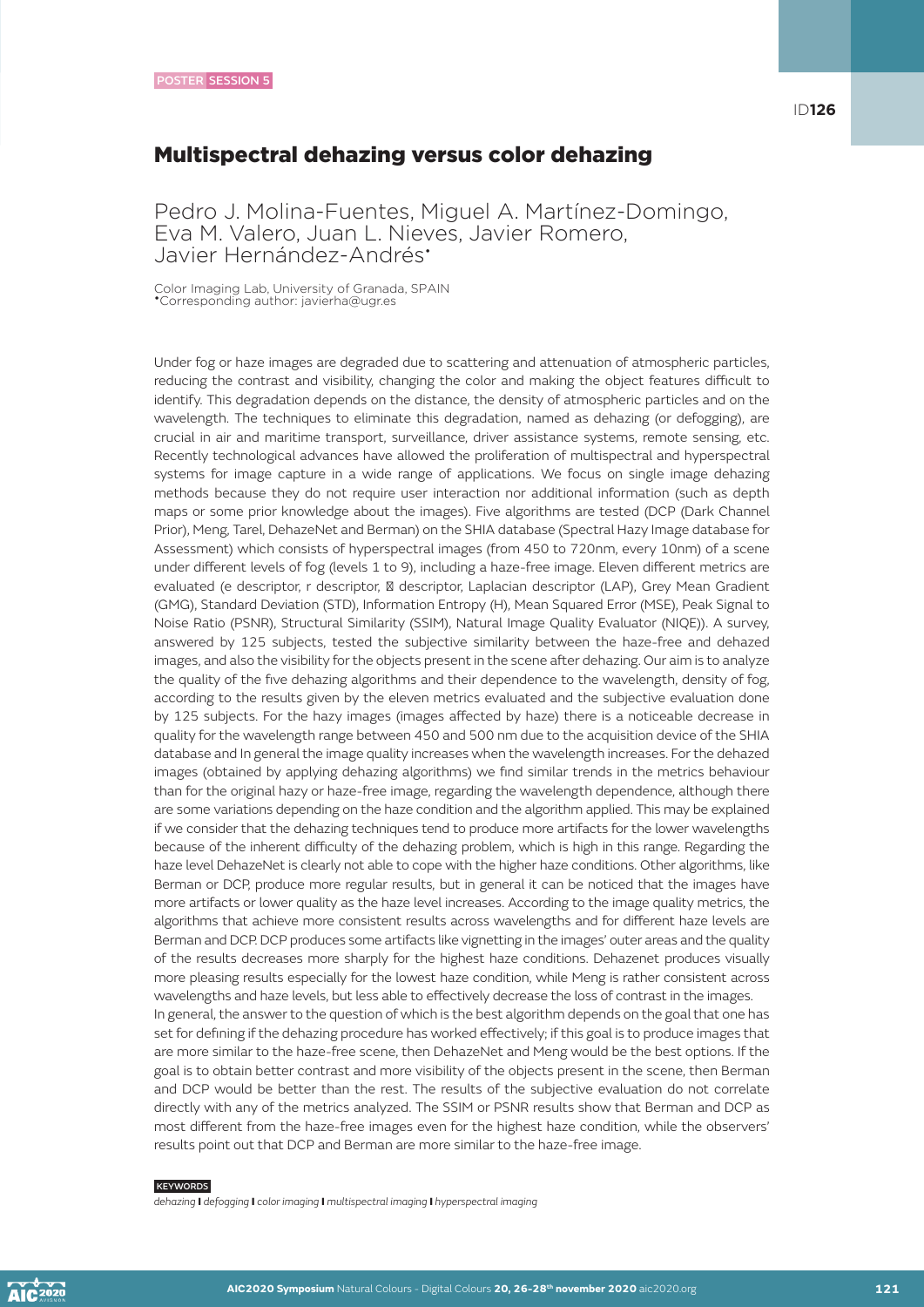# Qualifying the perception of fineness in luxury watchmaking

### Estelle Berger**a**• , Estelle Leblanc**<sup>b</sup>**

**<sup>a</sup>**Strate École de Design, Sèvres, France **<sup>b</sup>**Strate École de Design, Sèvres, France •Corresponding author: e.berger@strate.design

Perceived fineness is paramount for watch amateurs, and thus a subject of sensory perception studies for luxury brands. Those often lead to recommendations merely regarding thickness of the components. This contribution presents a 6-months project associating a French design research team and the client perception pole of a Swiss group. It aimed at enriching the understanding of fineness, so as to identify the key parameters impacting its perception and include them into an inspirational tool for watch designers. The research combined different approaches in order to address such cross-disciplinary issue, acknowledging the interdependencies between concepts, language and sensory perception.

The state-of-the-art phase allowed better qualifying the notion of fineness, with insights from multidisciplinary fields. We highlighted that it extends over an axis from pureness to refinement of details. Analogical domains allowed scoping back new sensory and/or emotional criteria into the field of watchmaking. Typography refines the grammar of lines and proportions, whereas make-up and tattoo stress out the relationship between the object and the body, oscillating between fusion and friction. This second axis was retained to study perceived fineness. In addition, contextual factors were identified: imaginary attached to each brand, male or female user, steps from seeing to wearing the watch.

Iterations supported by intermediary objects allowed to verify the relevance of the two axis and to identify a set of sensory parameters potentially impacting perceived fineness. This framework was then used for testing 12 watch models with 13 male and female watch amateurs, in a qualitative and semi-quantitative approach. Evaluators had to position each parameter on a 2-axis semantic differential scale (pureness/refinement and fusion/friction). They could also evaluate perceived fineness and qualitatively precise their feelings when seeing, touching, and wearing each watch.

Different types of results were achieved. First, the complete profile of each watch was established. Then, the impact of each parameter on perceived fineness was assessed, and correlations observed between some of them. This allowed singularizing 6 key criteria: spine, shape, weight, color, curve and rigidity. Generally, pureness and low friction are in line with high perceived fineness. Finally, the balance between parameters appears more important than any of them isolated. Consequently, design recommendations should aim at harmonization rather than optimization.

These insights led us to design a tool for the watch designers of the group, with a twofold objective. Used individually in the design studio, the device should inspire them to experiment with parameters, and feed the rationale of their choices. Used at stage-gate meetings, it should serve as a translation tool, in order to bridge the language gap frequently observed between design and marketing functions, and eventually support decision-making in the project process. The tool was designed by the design researchers' team, tested and refined with a few designers from one of the brands of the group. It takes the form of a set of 6 easel booklets, one for each of the key parameters impacting the perception of fineness. Designers' attention is drawn to the five areas created by the pureness/refinement and fusion/friction matrix. According to their positioning, each page provides multisectoral inspirational images on the front side, and watchmaking-oriented recommendations on the back.

This communication proposes to present the conceptual frameworks and methods used throughout the project, and their articulation into an abductive and iterative design research approach.

#### **KEYWORDS**

*sensory perception* I *perceived fineness* I *design research* I *design tool* I *luxury watchmaking*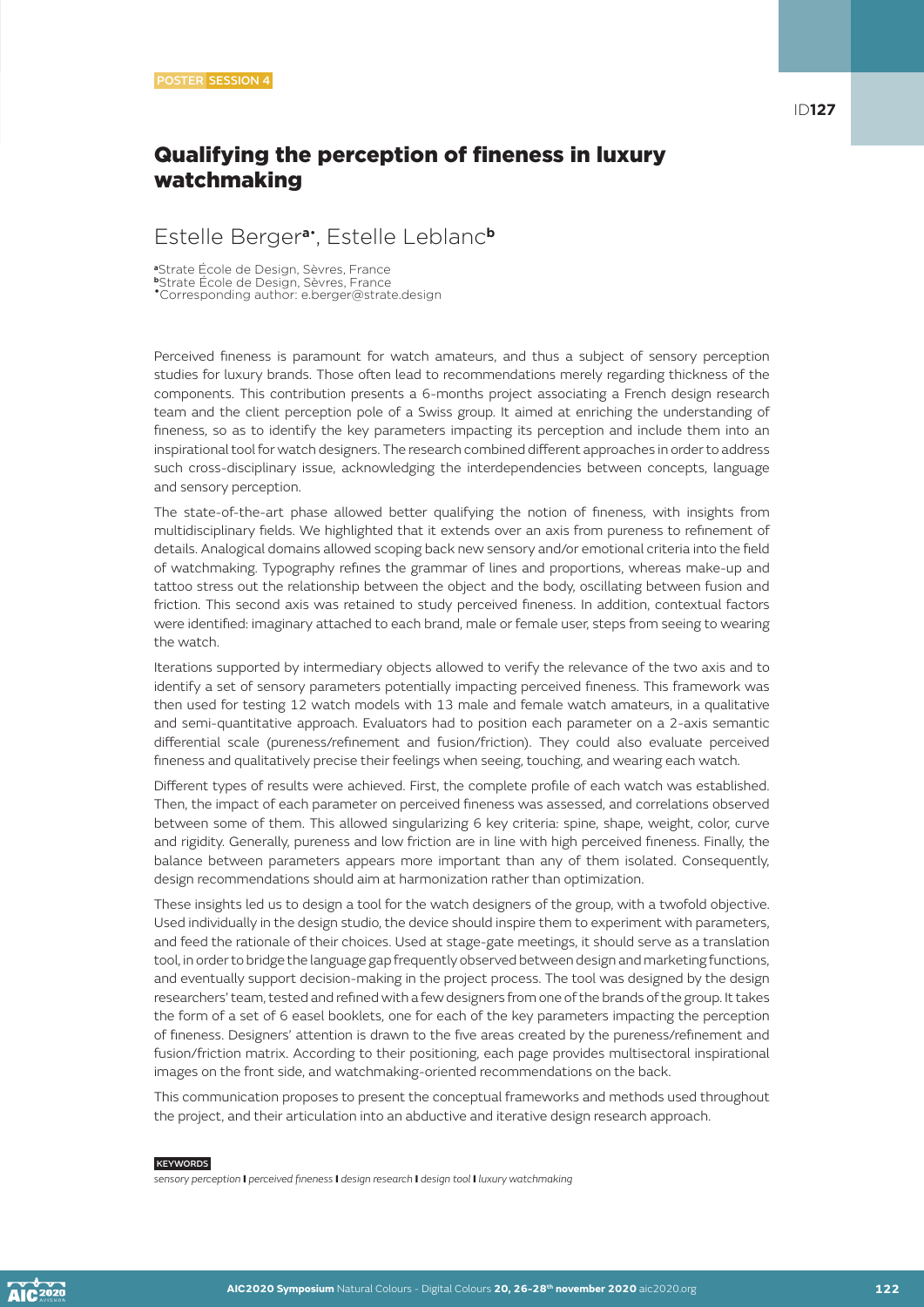# Effect of Colorlite filters on colorblind observers

Luis Gómez-Robledo**a**, Javier Hernández-Andrés**a**, Rafael Huertas**a**, Miguel A. Martínez-Domingo**a**, Eva M. Valero**<sup>a</sup>**

**<sup>a</sup>**Optics Department, University of Granada, Spain

The idea of correcting Color Vision Deficiencies (CVD) through color filters goes back to 1837, with the paper of Seebeck [1]. Later on, Maxwell [2] designed a pair of spectacles for red-green CVD in 1857. Since then, many papers have deal with this idea of enriching the vison of CVD subjects by active helps. In the last times, several color filters are marketed claiming to improve some CVD [EnChroma, VINO, etc.]. However, simultaneously, many studies have been probing the limitations of these implementations, and even demonstrating the inability of any filter to overcome the CVD.

In 1998 a new set of filters, called Colorlite, were presented as another correction for CVD. This set is formed by 10 filters, divided in two groups, each one designed for protan and deutan observers. Each group contains 5 different filters intended for different color vision deficiency severities. These filters are implemented in lenses sold by optometrists, who select the proper one using a pseudoisochromatic test developed by Colorlite. This technology has also been implemented in some smart TVs as a solution for colorblindness.

Spectral transmittance of the extremal filters (corresponding to lowest and highest severities) for each set, has been measured and analyzed. The effects of these selected filters have been simulated using Lucassen's model simulate the anomalous observers' perception. This simulation has been applied to different color stimuli: Ishihara test, Colorlite test, Farnsworth Munsell test and a set of multispectral images. With these simulations it is possible to compare the effect of these filters. by the distribution of the computed colour coordinates. Besides, the number of discernible colors has been calculated for each stimulus with and without the filters as a parameter to evaluate the performance of Colorlite filters.

#### **KEYWORDS**

*color vision deficiencies* I *vision,ccolor filter*

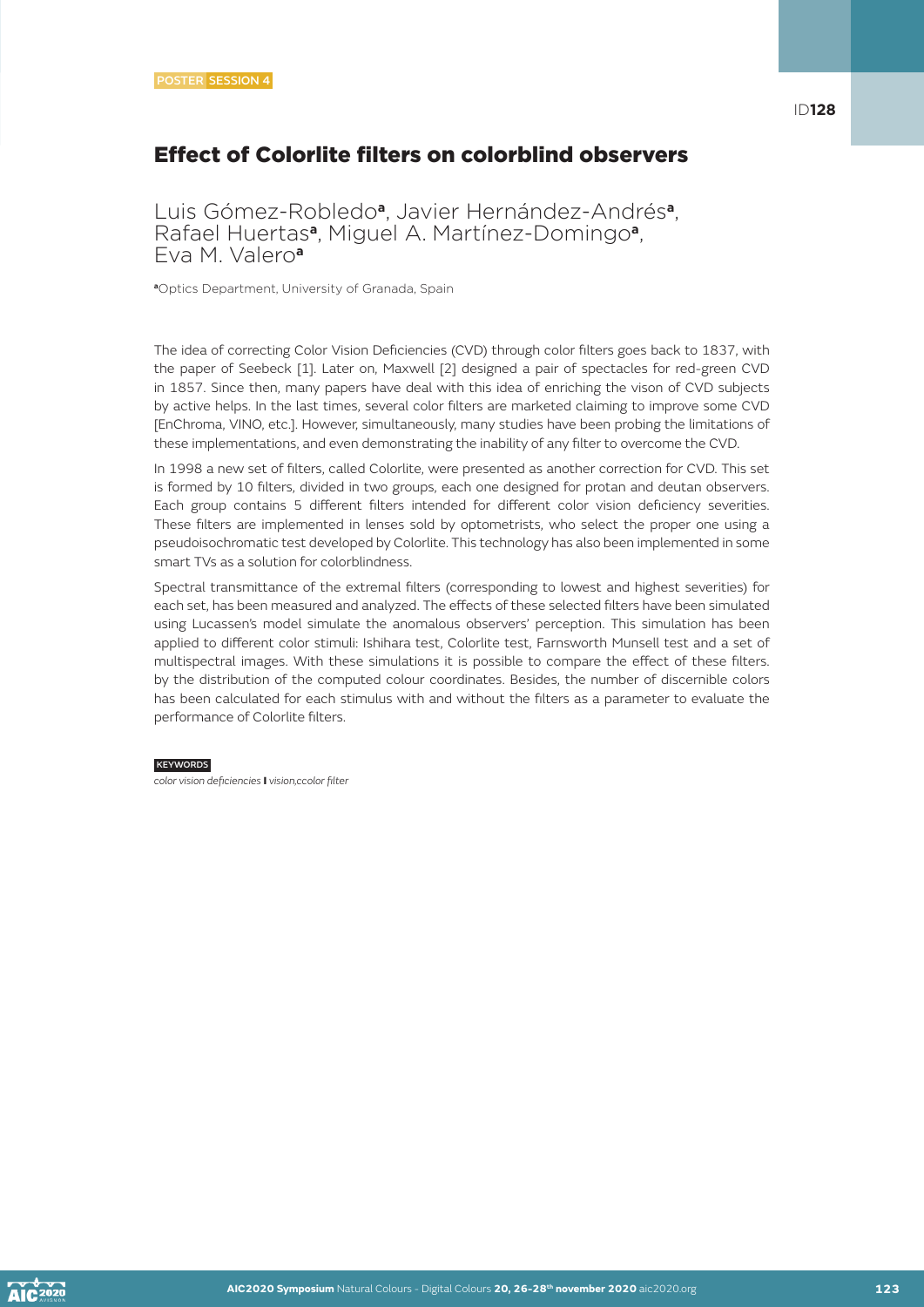# The application of color and texture of paint in the facade of Chinese Architecture—A case study on the color and texture of Shanghai Architecture

Amy Li

Akzonobel company, China Corresponding author: Xiaolinglily@sina.com

Paint should be the first building materials with bonding, protection and decoration functions. With the development of modern science and technology, the emergence of new materials and new processes, architectural coatings have more choices in color and texture. In addition to emulsion paint, there are texture paint, stone paint, mable paint, metal paint and so on. As one of the most common building facade materials, to a large extent, it also affects the color and texture effect of the building facade.

China is in the era of high-speed development. The process of urbanization is accelerating. The construction of new cities and the transformation of old cities are the focus of urban construction in China. Most of the construction of new buildings and the maintenance of old buildings in cities need to use architectural coatings. But how to choose the color and texture of architectural coatings to better show the style of Chinese architecture and make Chinese urban color more harmonious?

Based on the study of the color and texture of Shanghai Architecture in China, this paper summarizes the characteristics of the color and texture of building facade materials built in four different development stages in Shanghai. The architecture of these four stages is also the most representative architectural form and appearance in China at present. They are Shanghai before the opening of the port (Chinese traditional style), Shanghai during the concession period (eclectic style), Shanghai after the founding of new China (modernism style) and Shanghai in the new century (Postmodernism style). Based on the analysis of the color and texture of different building types, combined with the performance effect of modern building materials and new technology, this paper summarizes the scope and suggestions of the color and texture matching different building types in China, and provides scientific reference for urban construction in China.

KEYWORDS

*coating & paint* I *architectural color* I *architectural texture* I *urban color planning*

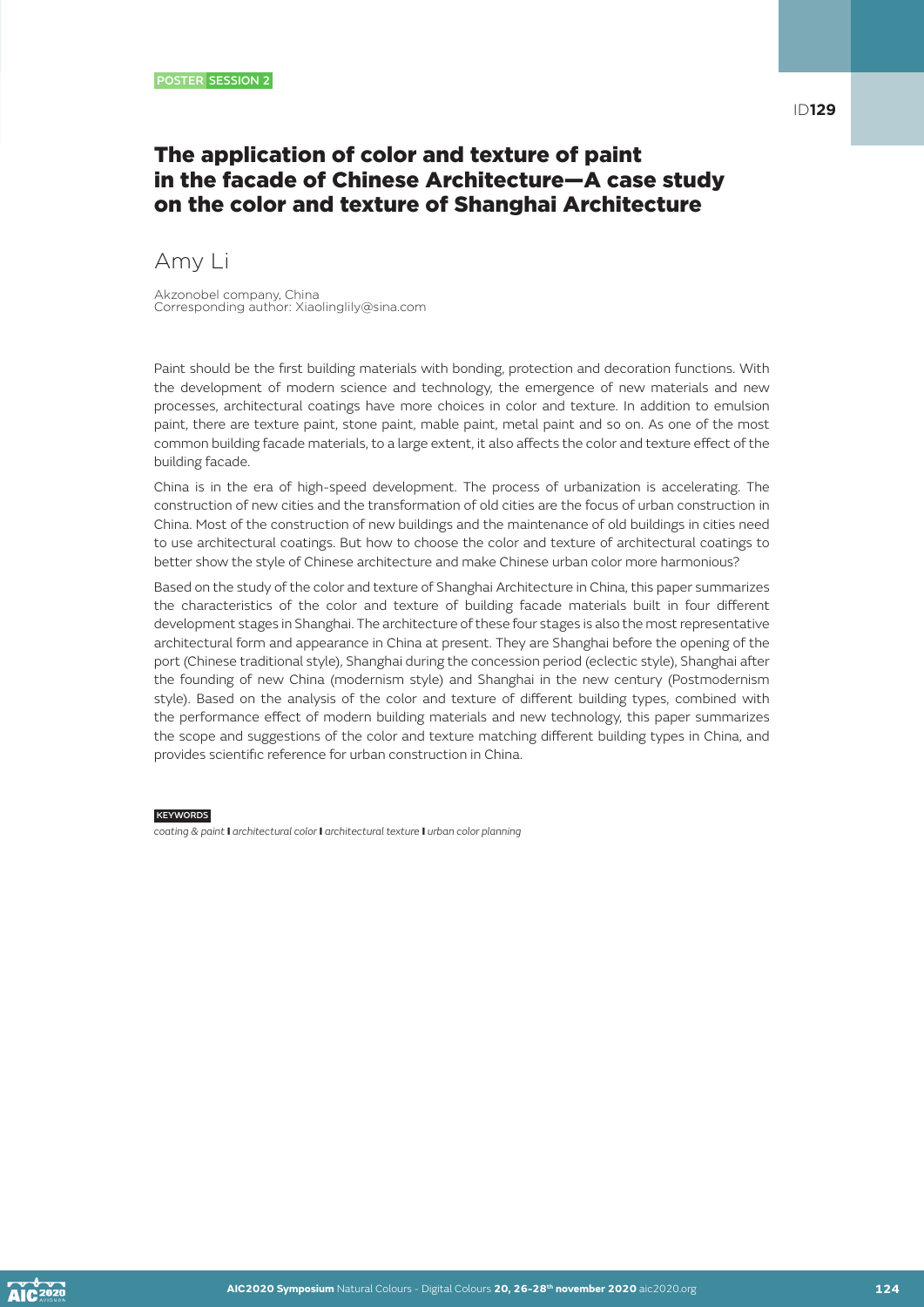# Fragram: A visual-olfactory experience design using odor, color and light

### Nikta Arya**a**, Ebrahim M. Azimzadegan**a**, Bahman Ghabraie**a**, Maryam Khalili**b**•

**<sup>a</sup>**University of Tehran, Tehran, BA Student in Department of Industrial Design **<sup>b</sup>**University of Tehran, Tehran, Assistant Professor in Department of Industrial Design

•Corresponding author: maryamkhalili@ut.ac.ir

The human brain has a symbolizing system for storing items in his memory, meaning a symbol is assigned to every item in order to recognize it. These associations are some forms of cross-modal correspondences such as structural, statistical and semantically- mediated reasons. Recognizing odors follows the same pattern. Odors don't have any visual elements, so people usually synthesize them with different colors, patterns, and shapes. For color-odor association and colorimetry, both perceptual and semantic factors seem to play a role; color brightness correlates with perceptual attributes of odors (odors that are more irritating and intense are associated with brighter colors) and semantic attributes (more familiar and identifiable odors are associated with more saturated colors), though the role of hedonics was also important. Indeed, the congruency of color-odor pairs is reflected in the activity of brain areas associated with the hedonics of smell. In conclusion, color influences odor identification, discrimination, intensity, and even pleasantness. The aim of this study is to review and design of a product-service system of aroma application in association with colors and light. This application called Fragram is a social network that allows users to make their own fragrance playlist for everyday use as they do now with their music player enables them to brows among different perfumes that are presented with color frames associated with the perfume. It also allows them to follow their favorite perfumers or perfume brands, search and save movie fragrance tracks or perfumes created based on books or songs in order to increase their emotional intelligence. This device creates the perfume using the capsules located beneath its stand and transmits the perfume with a chromatic light related to the odor's sense, enhancing the user's experience. This visual language of odors using digital colors increases the emotional intelligence of people and it could lead to a color categorized display in perfume shops and a tremendous change in packaging and retail industry.

### **KEYWORDS**

*color-odor association* I *emotional intelligence* I *olfactory experience* I *light* I *social media*

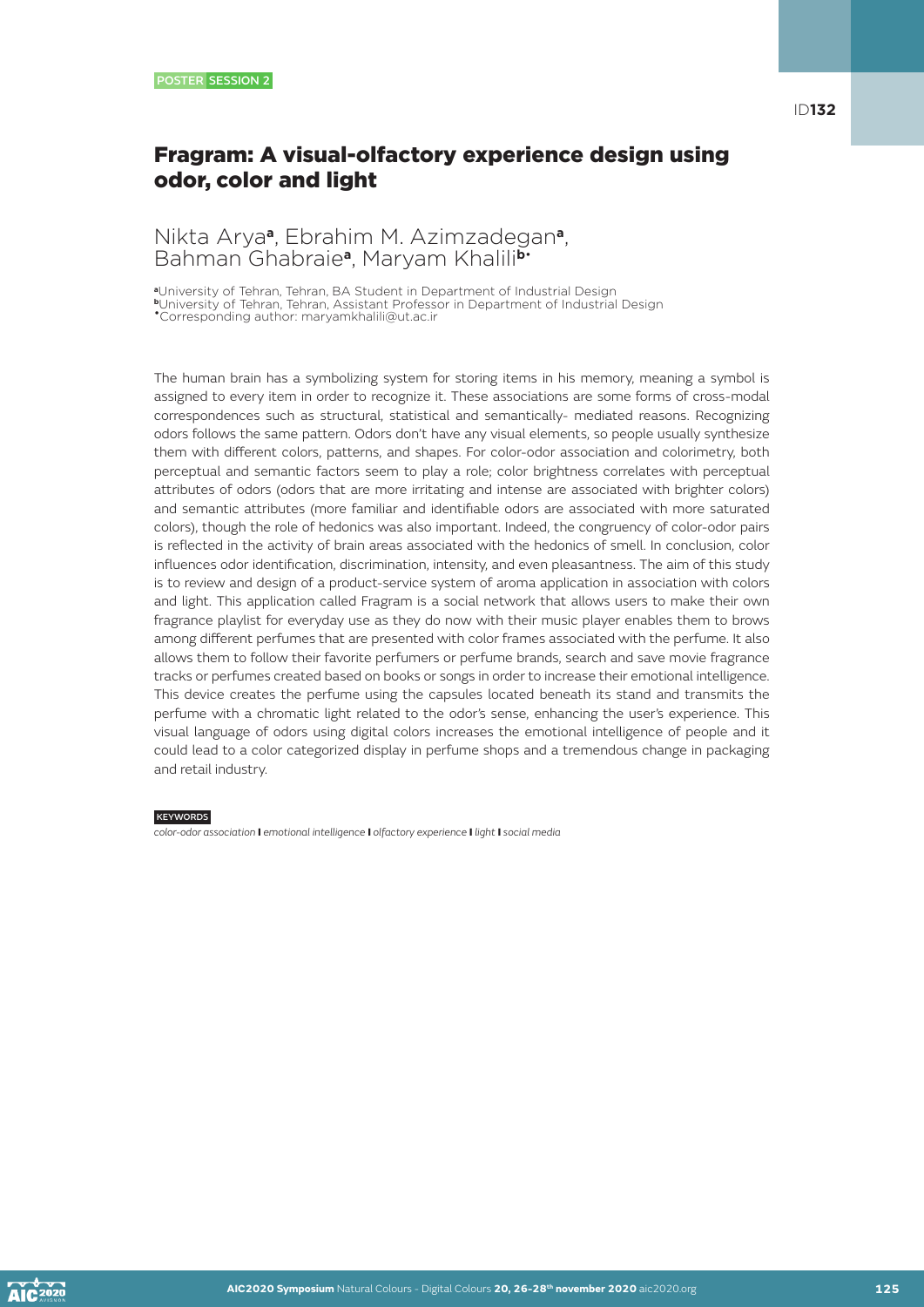Maggie Maggio**a**• , Robert Hirschler**b**, Harald Arnkil**<sup>c</sup>** , David Briggs**d**, Paul Green-Armytage**e**, Robin Kingsburgh**<sup>f</sup>** , Luanne Stovall**g**, Andreas Schwarz**h**, Stephan Westland**<sup>i</sup>**

**<sup>a</sup>**Chair, ISCC/AIC Joint Colour Literacy Project **<sup>b</sup>**Co-chair, ISCC/AIC Joint Colour Literacy Project **c** Aalto University, Helsinki, Finland **<sup>d</sup>**Julian Ashton Art School, the National Art School and the University of Technology, Sydney, Australia **<sup>e</sup>**Curtin University, Perth, Australia **f** York University, Toronto, Canada **<sup>g</sup>**University of Texas, Austin, USA **<sup>h</sup>**University Duisburg-Essen, Essen, Germany **i** University of Leeds, Leeds, UK

•Corresponding author: maggiemaggio@gmail.com

The complex topic of «Colour» can be approached from many angles, but the academic study of colour has been relegated primarily to art education, where the information is often oversimplified, inaccurate and fossilized. Previous attempts at launching an integrated approach to the study of colour have had limited success due in part to the compartmentalization of subject areas, the high cost of materials and demonstration tools, and the lack of a broad communications network. We are now at a crossroads where colour research is expanding and technological advances in lighting, printing, computers, VR and AI are becoming an integral part of our daily lives. The time is ripe to radically rethink basic colour education by introducing an experience based colour learning model and recast colour as a collaborative arts and science subject at the elementary and secondary school level in STEAM programs and at the professional level across art, science, and industry.

This poster will present the goals and objectives of the recently formed Joint Team on Colour Literacy of the Inter-Society Color Council (ISCC) and the International Colour Association (AIC). The team is in the early stages of a four-year project to create an online, foundational colour education resource center that will be hosted by that AIC Study Group on Colour Education (SGCE) and be available for free to colour educators at all levels and across all disciplines.

#### **KEYWORDS**

*colour education* I *foundational concepts* I *STEM to STEAM*

ID**137**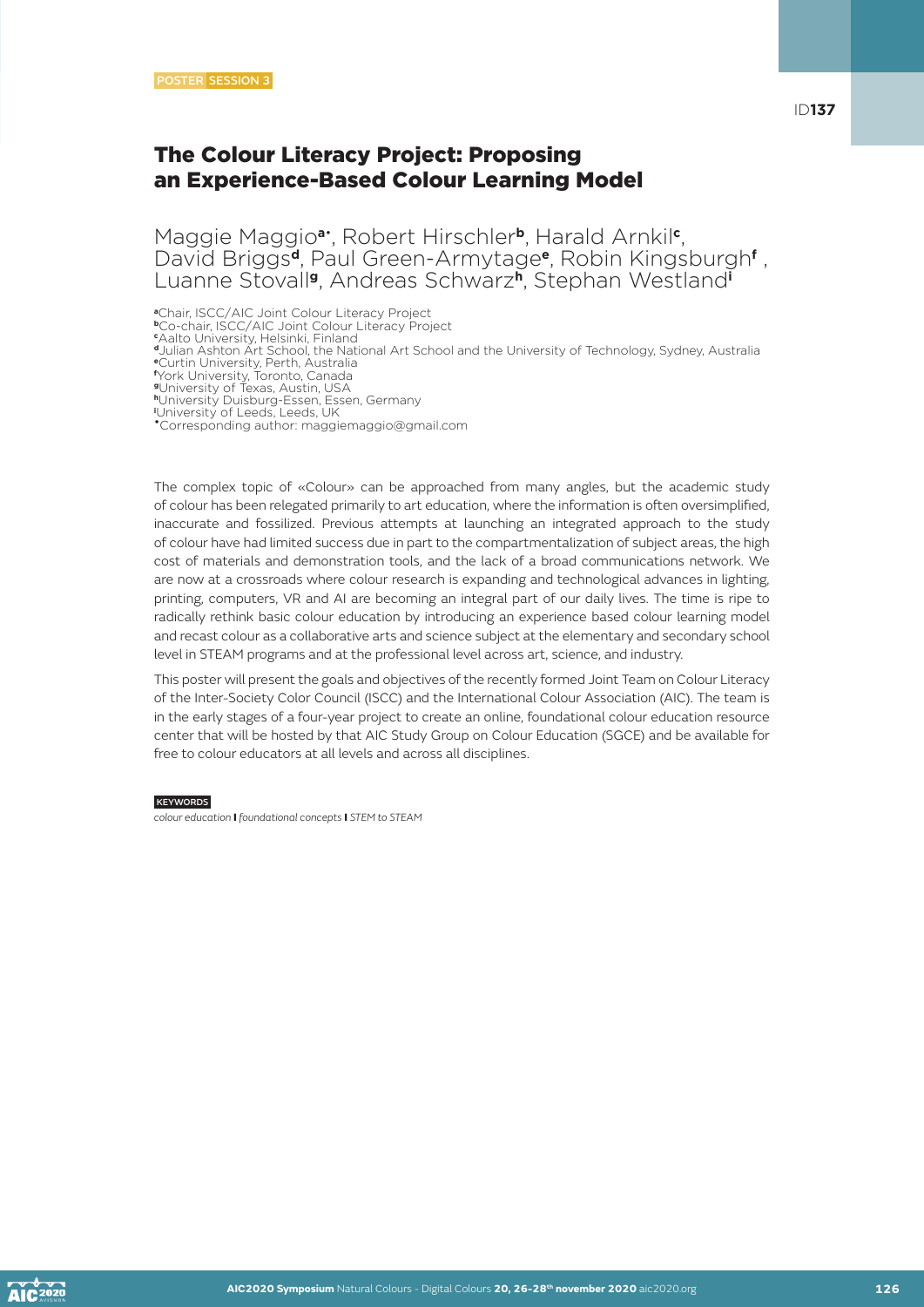# Time-traveling colors: artisanal dreams and digital realization

### Mete Kutlu

Université Paris-Est, Paris, France Corresponding author: metekutlu@gmail.com

How could the colors of the Ottoman miniature of the 16th century inform our understanding of architectural space in the Digital Age? This paper covers the theoretical and experimental research undertaken during two doctoral residencies, at the French Institute of Anatolian Studies in Istanbul and at the Villa Medici in Rome.

The miniaturists applied a unique set of principles to their compositions in order to represent the colors of their surrounding environment. The colors of natural pigments were used as a means to visualize imaginal transgressions of the physical space and to transfigure the perceptible world. This research begins by proposing an analysis of this phenomenon through the Ottoman understanding of color and light in its optical and metaphysical dimensions. This investigation is based on the astronomer Taqi al-Din's Book of Light, the historian Mustafa Ali's Epic of Ingenious Artists and the mystic Ibn Arabi's Bezels of Wisdom.

This paper then explains how mankind's desire to materialize such artisanal dreams of chromatic defiance gives shape to the evolution of digital information technologies. The omnipresence of digital screens creates an augmented reality in which the natural colors of starlight are juxtaposed with the digital colors of electric light. These "time-traveling colors" disrupt the modern homogenous understanding of space and reintroduce the variational dynamics that are typical of artisanal cultures of representation.

This theoretical research is combined with a process of experimentation that puts the two color systems in confrontation. In order to study the principles of chromatic and spatial representation in the miniatures, several 3D modeling programs have been used as research tools. The first experimentation is based on the transformation of architectural miniatures into origami models. Due to its miniatures offering clear views of imaginary buildings, the object of study is chosen as the divinatory manuscript The Origin of Happiness and the Source of Sovereignty (Constantinople, 1582). Illustrated by the imperial atelier of Osman, this manuscript is preserved at the National Library of France (BNF, Supp. turc 242).

Continuing the study of color representation at the urban scale, a miniature which depicts the Byzantine Constantinople through a mystical narrative is modeled in 3D. It is part of the eschatological manuscript The Translation of the Key to Esoteric Knowledge (Constantinople, circa 1600), preserved in the archives of Istanbul University (IUK, T6624, f.91b). The 3D model is transformed into an animation offering an immersive experience of the miniature space. With the use of a 3D printer, the model is then used to build a colorless physical model on which virtual textures are projected in an installation of "spatial augmented reality".

The results of this research reveal the potential of architectural design tools to mediate between historical images and museum audiences. It demonstrates the ways in which new media could be re-appropriated as iconographic research tools in digital humanities. Finally, this research seeks to forge mutually beneficial links between the disciplines of art history and architecture through the technological study of artisanal colors.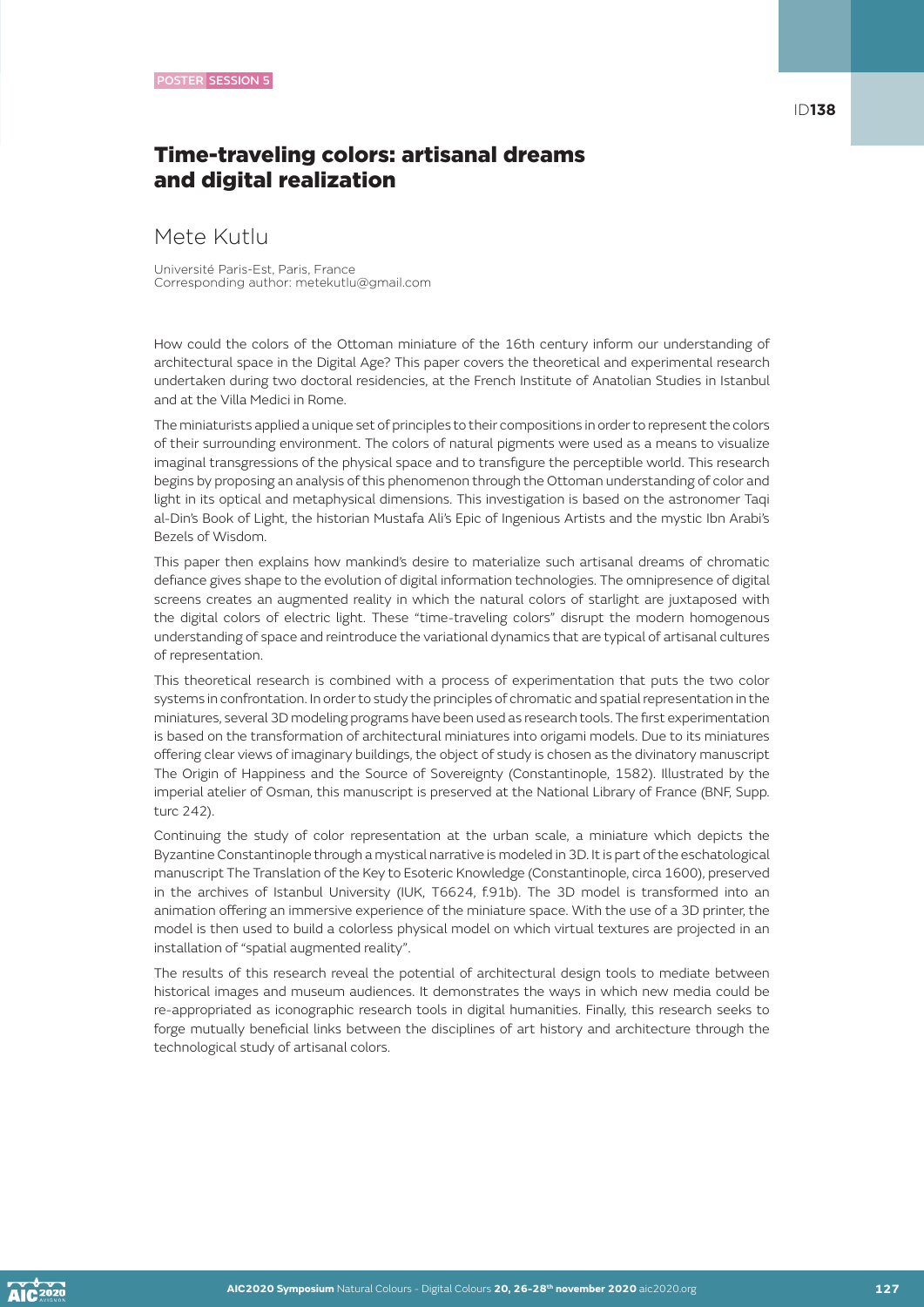### Application and long-term durability of natural indigo on pine wood coatings and thermoplastic PLA

### Juha Jordan**a**, Roosa Helander**a**, Päivi Laaksonen**a**•

**<sup>a</sup>**Häme University of Applied Sciences, Finland •Corresponding author: paivi.laaksonen@hamk.fi

Synthetic dyes are commonly used for coloring consumer products such as textiles and packages. In general, dyes are designed to be very stable and thus tend to accumulate in the environment after the product is disposed. To be able to design products with good performance, but lesser environmental impact, we suggest application of natural colorants that have natural degradation routes. In this study, we investigate materials presenting applications on various time scales: a coating that should protect the surface for a long time under demanding conditions and a biodegradable plastic that is anticipated to be disposed after use. Besides conventional colorimetric and chemical analysis, we aim at developing new testing methods for coloured products employing hyperspectral imaging. As the colorant, we have chosen natural indigo extracted from woad that has been cultivated in Finland. Even though indigo is among the most used natural dyes, the Nordic indigo is a novelty product that whose industrial scale production and uses are currently under investigation.

Experiments of woad-based natural indigo for coloration of pine wood and polylactic acid (PLA) thermoplastic were carried out. The wooden samples were coated with uncolored paint using only natural indigo as the pigment and exposed to UV radiation. As reference samples, we employed synthetic indigo and commercial inorganic pigments. The changes in the color were studied and the samples were studied with hyperspectal imaging. The purpose of the experiments were to study the applicability of natural indigo in coatings in demanding conditions. Natural indigo is actually a mixture of many compounds, which may also play a role in the coating properties, such as UV stability.

Colored plastic samples were mixed from virgin polylactic acid granules and colorants through extrusion. The resulting filament was then formed into sample sticks through injection molding. All samples were exposed to cyclic UV-irradiation and condensation inside an UV-chamber. The changes in color and hyperspectra were measured in a similar way to the wood coatings. According to the obtained results, woad-based natural indigo pigment produces an even color suitable for both decorative wood coating and colored PLA filament production.

#### **KEYWORDS**

*natural indigo* I *wood coatings* I *biodegradable plastics* I *spectral changes* I *long-term durability*

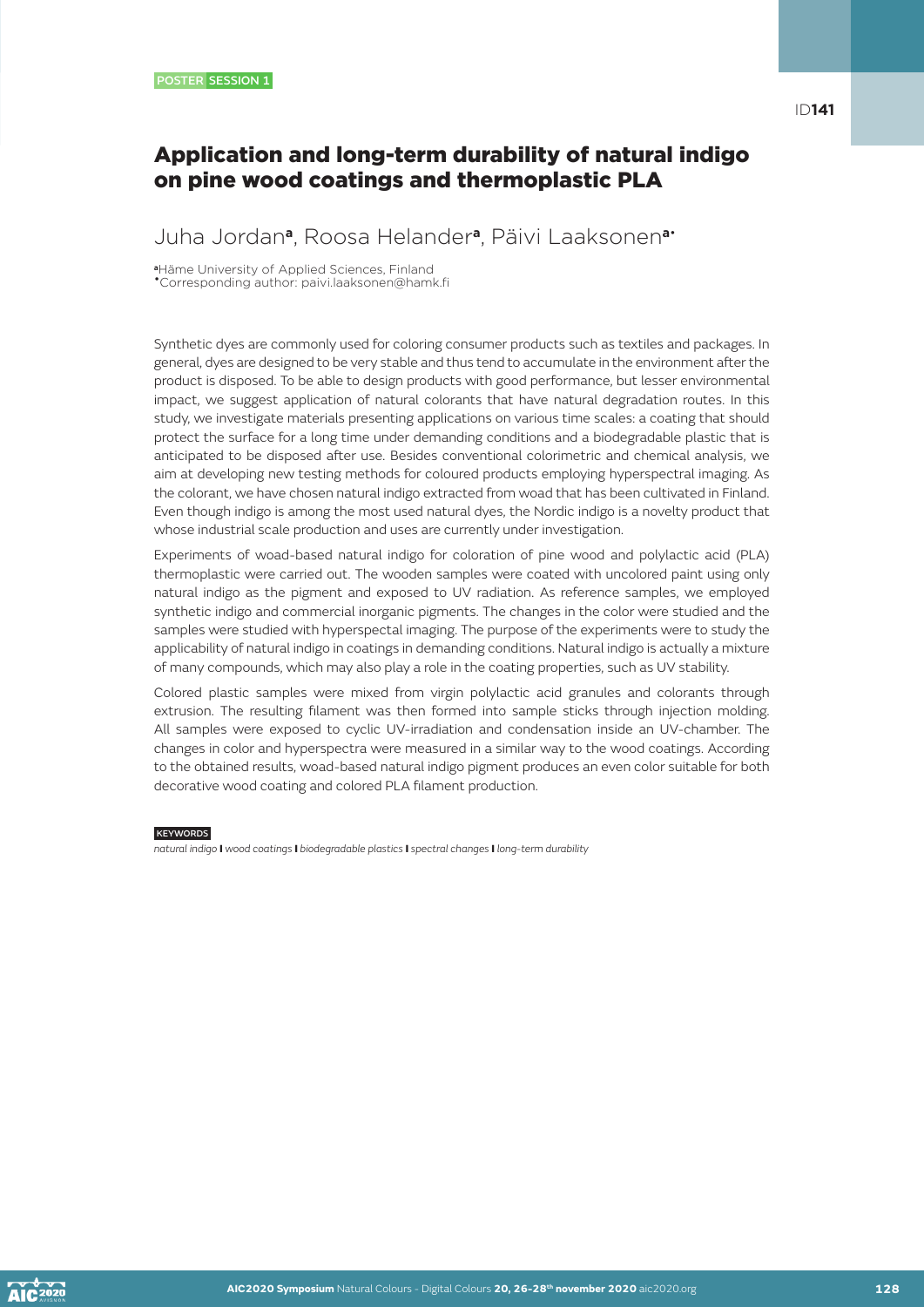# Color and digital harmonies

### Yves Charnay**a**•

**<sup>a</sup>**Emeritus professor, EnsAD, Paris and Centre Français de la Couleur, France •Corresponding author: yves.charnay@free.fr

At the National Superior School of Decorative Arts, we questioned with our students about the judgment we made on the beauty of sets of colors considered harmonious. This question raised an unexpected problem: the more perfect the harmony seemed, the more doubt would arise to qualify the whole as beautiful! How can we improve the harmony of a set of colors if, paradoxically, we judge that this formal improvement does not bring the beauty that we expected?

In the framework of conferences organized at L'Ecole Mines PariTech we have continued experiments with students from various countries of the European community as well as Asian and in particular Chinese. We did not notice any remarkable differences in appreciation.

Creating the color charter of a city is well to organize harmoniously color sets to unify urban spaces, improve the visual appearance of a neighborhood, a set of buildings, a street ... Design as a whole seeks a visual adequacy between the plastic expression of objects and their purpose of use. In this perspective, the search for color harmonies is conceived in a limited context. To facilitate the creation of harmonious sets of color, it is useful to use digital technology. It is a universal method for easily creating harmonious ensembles. But should we question this procedure if the result does not guarantee that the sets obtained are beautiful?

Maybe such a project is too ambitious. The adequacy between the color project and the purpose of its use, can lead to satisfaction only when the application determines the agreements. In the absence of a determinant, the judgment is not sufficiently framed. It would therefore be pointless to consider symmetrically the search for beauty and the search for harmony.

### **KEYWORDS**

*beauty* I *automatic* I *harmony*

ID**142**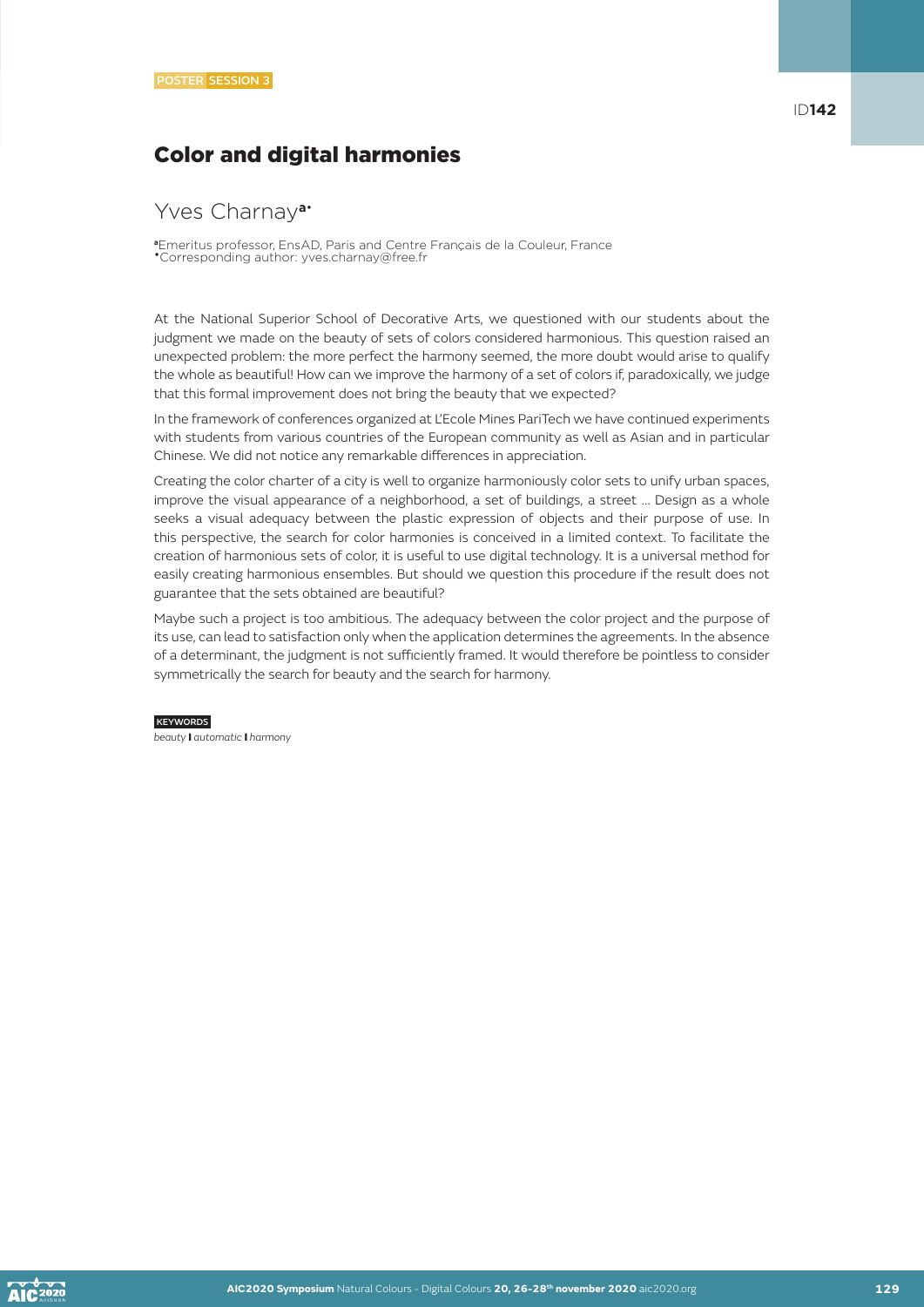# Infrared measurement of CO2 to determine post-dormant seed viability

### Lev Vozchikov**a**•

**<sup>a</sup>**Lab. Selena, Stamford, USA •Corresponding author: lvselena@aol.com

Infrared measurements of carbon dioxide (CO2) concentrations we can use to determine the impact of environmental pollutions on the day-night cycle of plants. Several chemical approaches are currently known. Mass determination of highway shadow-tree plants, and plant seed propagation, all involve chemical techniques to monitor CO2 concentration.

Meanwhile, infrared CO2 image reconstruction has studied as a method to approximate the colorant geometrical profile of vehicle emission. Here, infrared CO2 image color surface reconstruction of exhaust aperture was applied to carry out thermography of dormant Cucumis sativus (CS), and Lycopersicon (LP) seeds to determine seed quality and viability. As part of biological cell respiration, exothermic chemical processes recycle carbon dioxide. During the day, plants carry out photosynthesis, and during the night, pollution can affect energy stores. Light radiance is a spectral property of atmospheric carbon dioxide gas and can be used in scalable methods to assess seed specimens. Sprouting and germination, together with thermographic testing of CO2 concentration released by seed specimens, were used to generate a correlation distribution regression for postdormant sprouting. Pregermination selection viable of Eriogonum (EM), Zea Mays (ZM) samples there in contingent exhibited a stable distribution seeds sprouts vigor increase.

The radiometry approach taken in this study can have broad applications for classification of seed quality as well as enhance the likelihood of selecting viable seeds from among dormant seeds. CO2 distribution factors statistically analyzed along with temperature profile and length gains of sprouted seeds to allow visualization of seed readiness for germination. This CO2 diffusion method was applied to compile a radiometric distribution of CO2 concentration and determine viability for dormant CS and LP, EM and ZM seeds. Infrared color-CO2 image contrast measurement technology based on the reconstruction of radiometric data. This research aimed to develop a nondestructive application involving contrast stimulation imaging of CO2 concentration to assess the quality of dormant plant seeds.

Analysis of experimental data revealed that the concentration of released CO2, a significant factor in respiratory, metabolic processes in dormant seeds, is indicative of germination viability. This study describes an infrared colorant-gas diffusion calibration model to measure CO2 concentrations. Pre-germination examination of CO2 thermographic images of seed specimens offers an efficient technique for measuring seed quality, post-dormant seed viability. This unique method enables infrared imaging of dormant seed embryos to determine the likelihood of germination.

#### **KEYWORDS**

*colorant* I *CO2* I *dormant* I *infrared* I *seeds* I *viability*